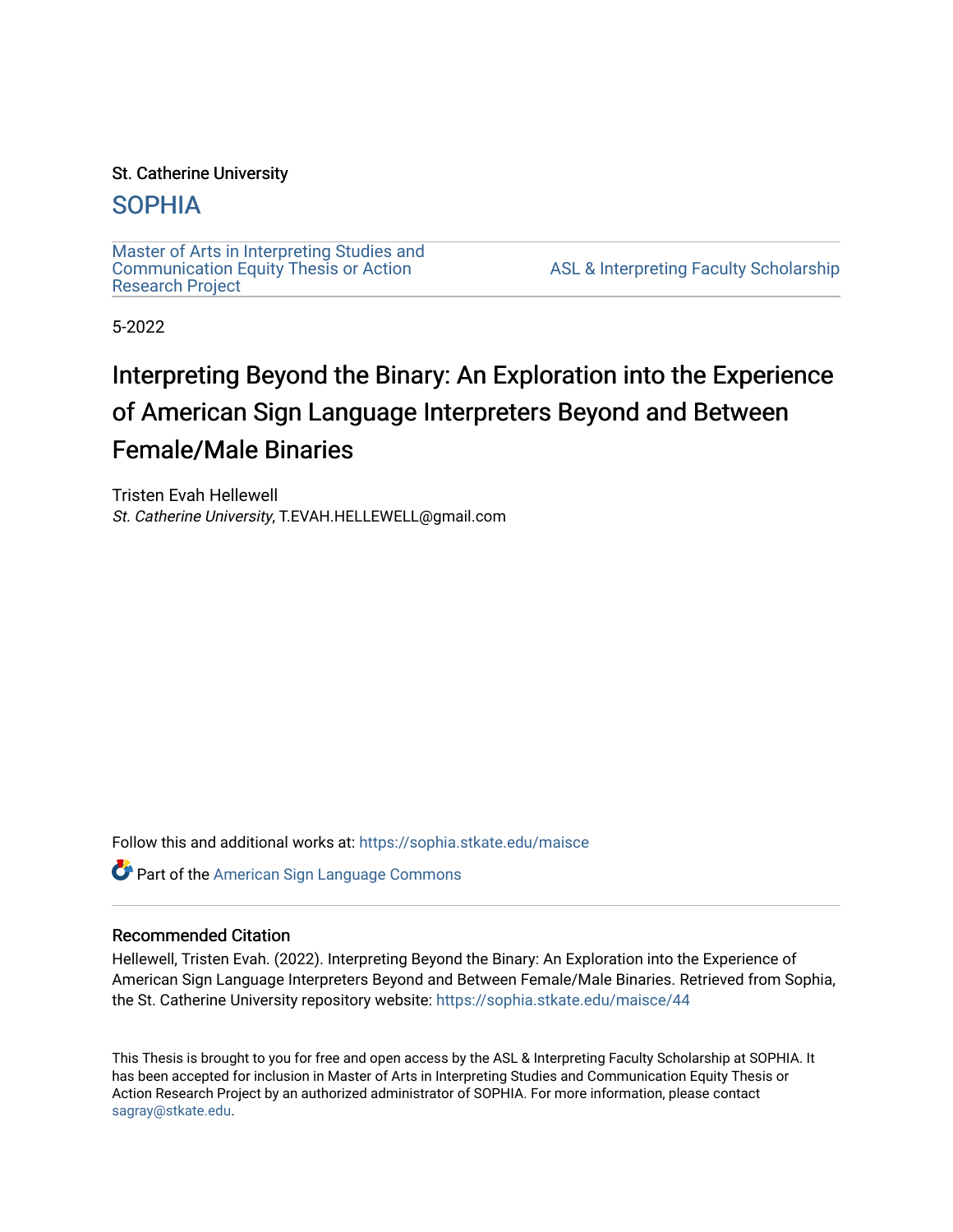# **Interpreting Beyond the Binary:**

# **An Exploration into the Experience of American Sign Language Interpreters Beyond and**

# **Between Female/Male Binaries**

By Tristen Evah Hellewell

A Thesis Submitted in Partial Fulfillment of the Requirements for the Degree of

*Master of Arts in Interpreting Studies and Communication Equity*

> **St. Catherine University St. Paul, Minnesota**

> > **May, 2022**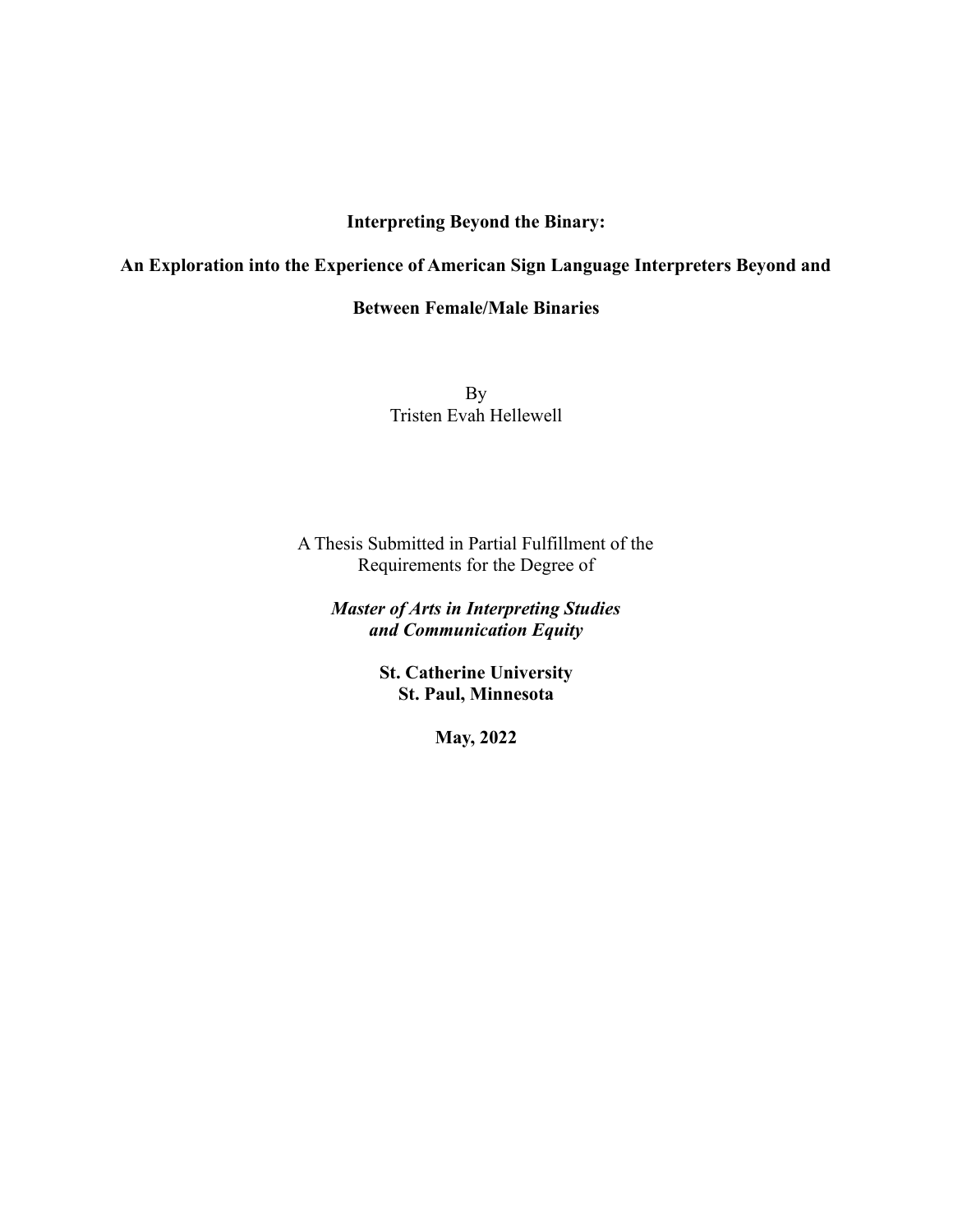# TABLE OF CONTENTS

| Transgender and Non-Binary Individuals in Interdisciplinary Scholarship 14 |  |
|----------------------------------------------------------------------------|--|
|                                                                            |  |
|                                                                            |  |
|                                                                            |  |
|                                                                            |  |
|                                                                            |  |
|                                                                            |  |
|                                                                            |  |
|                                                                            |  |
|                                                                            |  |
|                                                                            |  |
|                                                                            |  |
|                                                                            |  |
|                                                                            |  |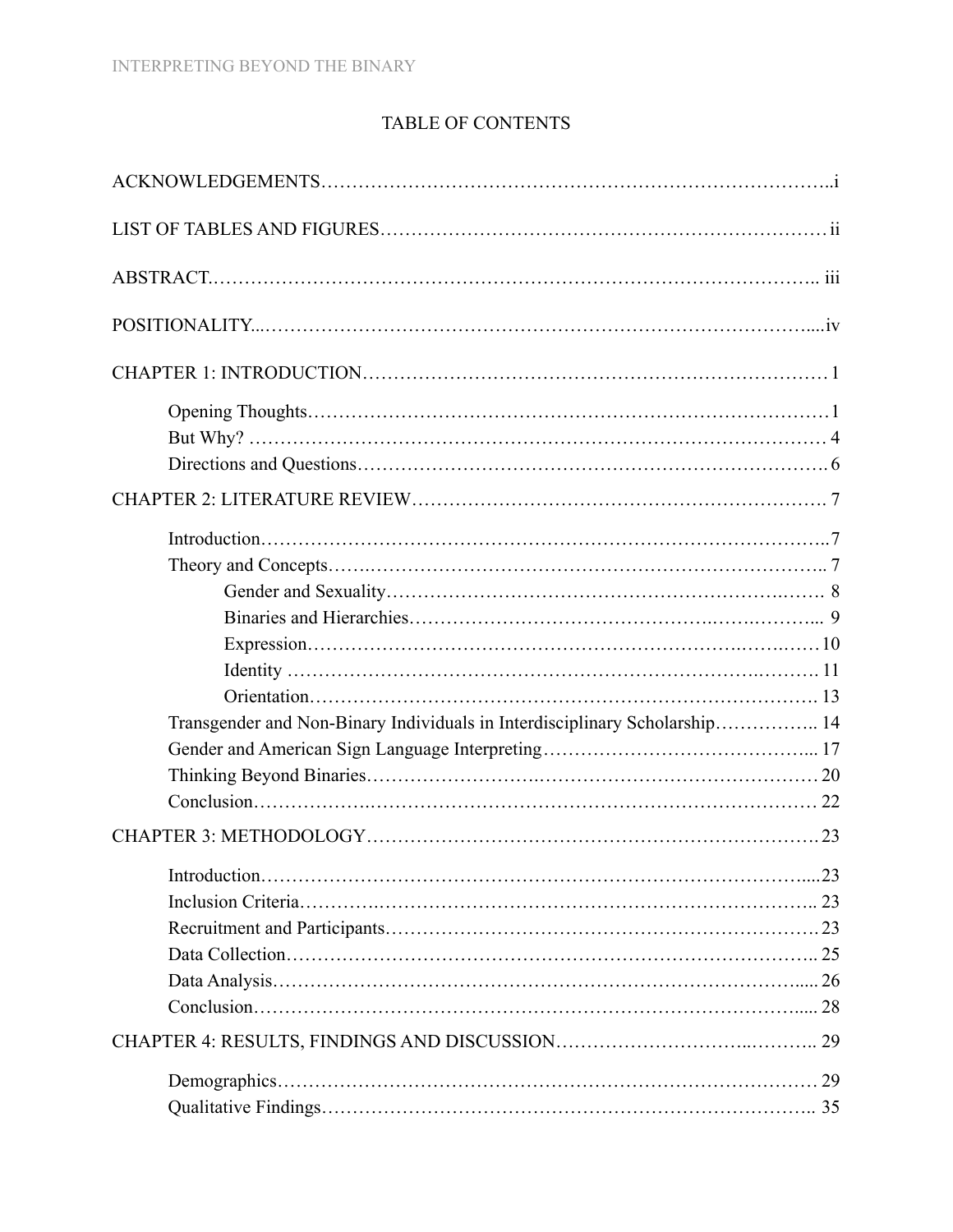# TABLE OF CONTENTS CONTINUED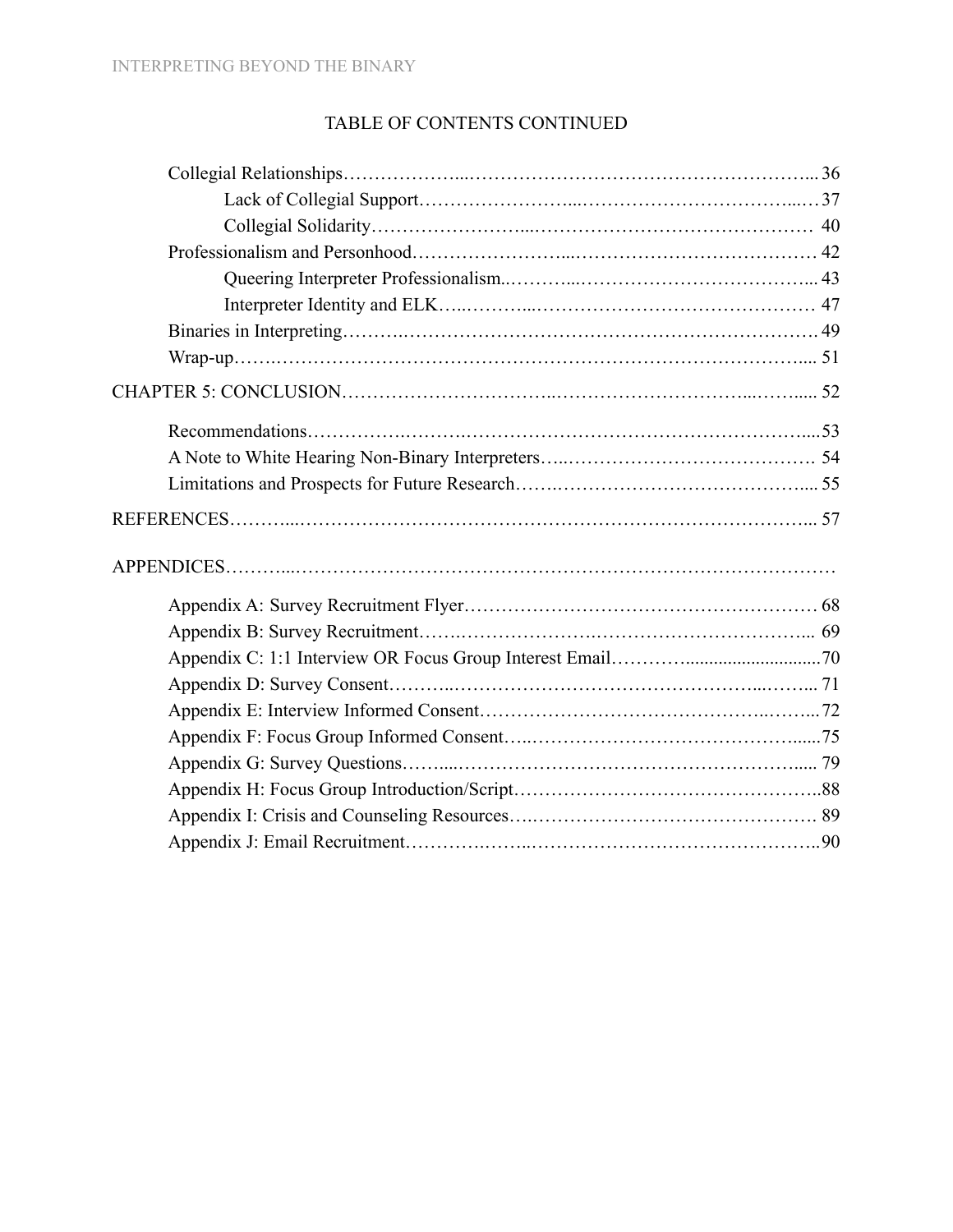#### **Acknowledgements**

No body of work, no level of discourse happens without community. I am here because of the work done by those before me, and work those have done alongside me. I am here because I know there will be work done after me to continue this dialogue, evolve it, make it better. My thoughts and contributions have been built relationally through all of those who have: challenged me, offered critique, affirmed me and showed me love. It is here I would like to express my gratitude.

To my research participants, THANK YOU from my heart, for your time, labor, authenticity, vulnerability and wisdom. Without you, this would not be possible.

To my cohortriots, professors, lecturers and the MAISCE community. Thank you for all of the brilliance you have shared, and for this collective experience. Each of my cohort mates and professors has broadened my understanding, humbled me, and expanded my perspective in some way. I am so deeply grateful.

To the Maine Deaf community. Thank you for your labor, your support, your welcoming me into the community. To my Pine Tree Society interpreter team, thank you for being my comrades through these two years. Through all of my impromptu office "ted talks," questions, musings and stressings, you have been so kind and supportive.

To my Queer family aka quarantine queers, you have made virtual connection possible through the pandemic. Thank you for all of the bodydoubling sessions, random marco polos and texts about who knows what. Thank you for virtual Sunday movie nights and drag daydreams. I love you.

To my family of origin, my parents, grandparents and ancestors: without you I would not be here. Thank you for the values instilled in me, like curiosity, gratitude, reciprocity, humility and resilience. I love you. I will continue to learn, unlearn, heal, evolve and create, for myself, with my community and for generations to come.

Lastly, to my grandmother Joyce I would like to offer a specific thank you to you. You have always been a person transcending binaries in my life. I carry your words with me, and stories you have shared. You embody reciprocity, resilience, magnanimity, flexibility, and open mindedness. One day I hope to be the kind of grandparent you have been to me. Thank you, from my heart and spirit. I love you.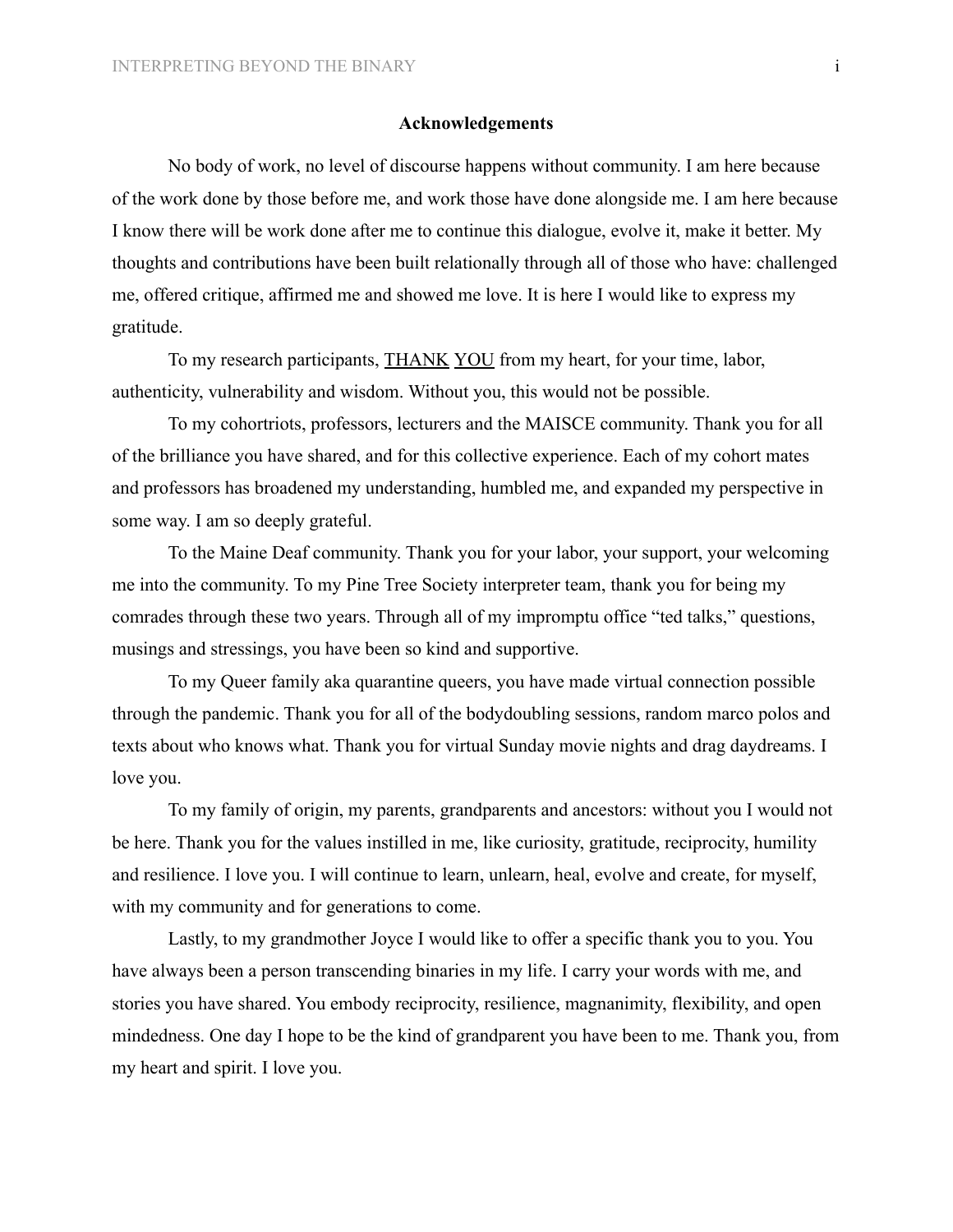# **List of Tables**

# **List of Figures**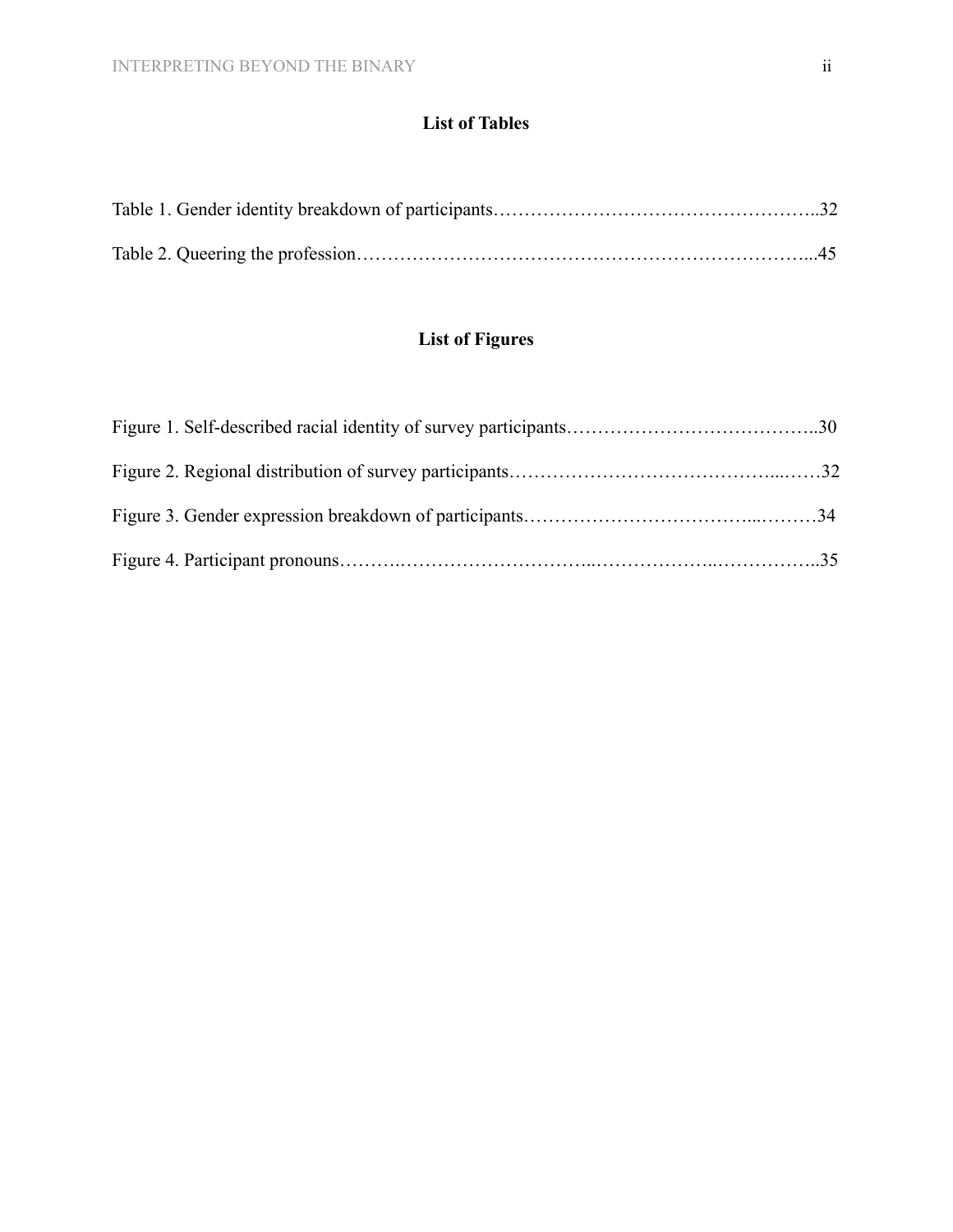## A**bstract**

This study explores the experience of sign language interpreters who exist between and beyond female/male gender binaries. Limited research in the field of sign language interpreting to date centers the experiences of transgender and non-binary interpreters, prompting the need for inquiry into this population. Through a mixed-methods approach using surveys  $(N=31)$ , interviews (n=4) and a focus group (n=4) participants were asked to describe experiences with colleagues, interpreter users, hiring bodies and the general interpreting field. Three themes emerged from the findings including (a) collegial relationships indicating both lack of support and instances of collegial solidarity; (b) personhood of interpreters pertaining to extralinguistic knowledge and interpreter identity; and (c) binary constructions within the field of interpreting. This work seeks to build interpreter scholarship beyond gender binaries and incorporate a gender expansive foundation for research to come.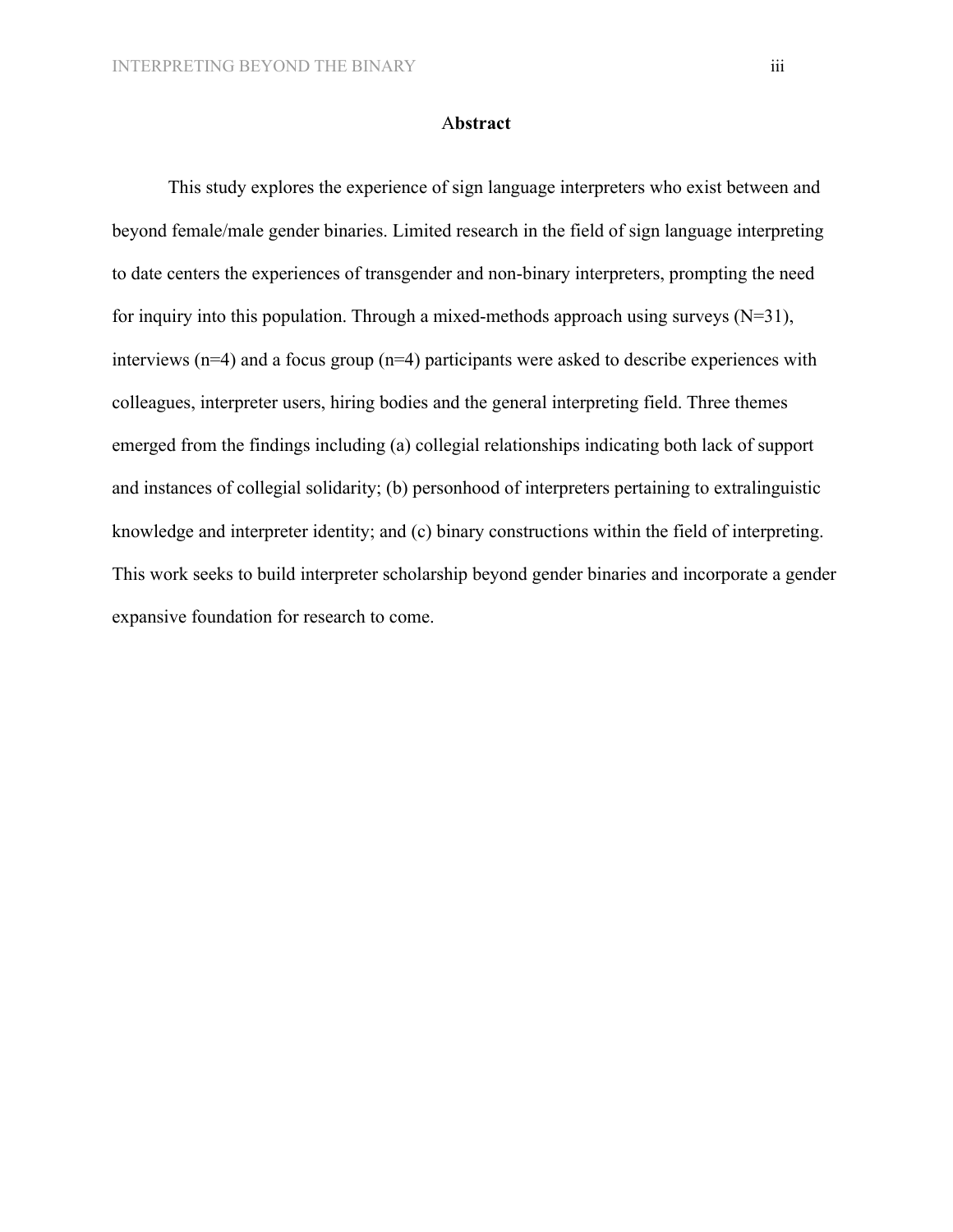# **Positionality**

Research is a snapshot in time, built on available literature and oriented towards expanding areas of inquiry for the future. This study, as with all studies, is built relationally between participants and the researcher. Understanding the relationality of the work requires the researcher to practice self-reflexivity, and understand their own subjectivities within the research process (Bourke, 2014). Before presenting this work, I acknowledge my positionality as a white, educated, non-binary, neuroqueer, hearing, sighted, non-heritage signer and nationally certified American sign language interpreter. My interest in this research is centering interpreters between and beyond female/male binaries. Within this research, I prioritized using the language of participants and sought additional literature based upon findings revealed in the data. This study welcomes the start of the conversation on interpreters outside of male/female binaries, and looks forward to more scholarship incorporating additional perspectives for the future.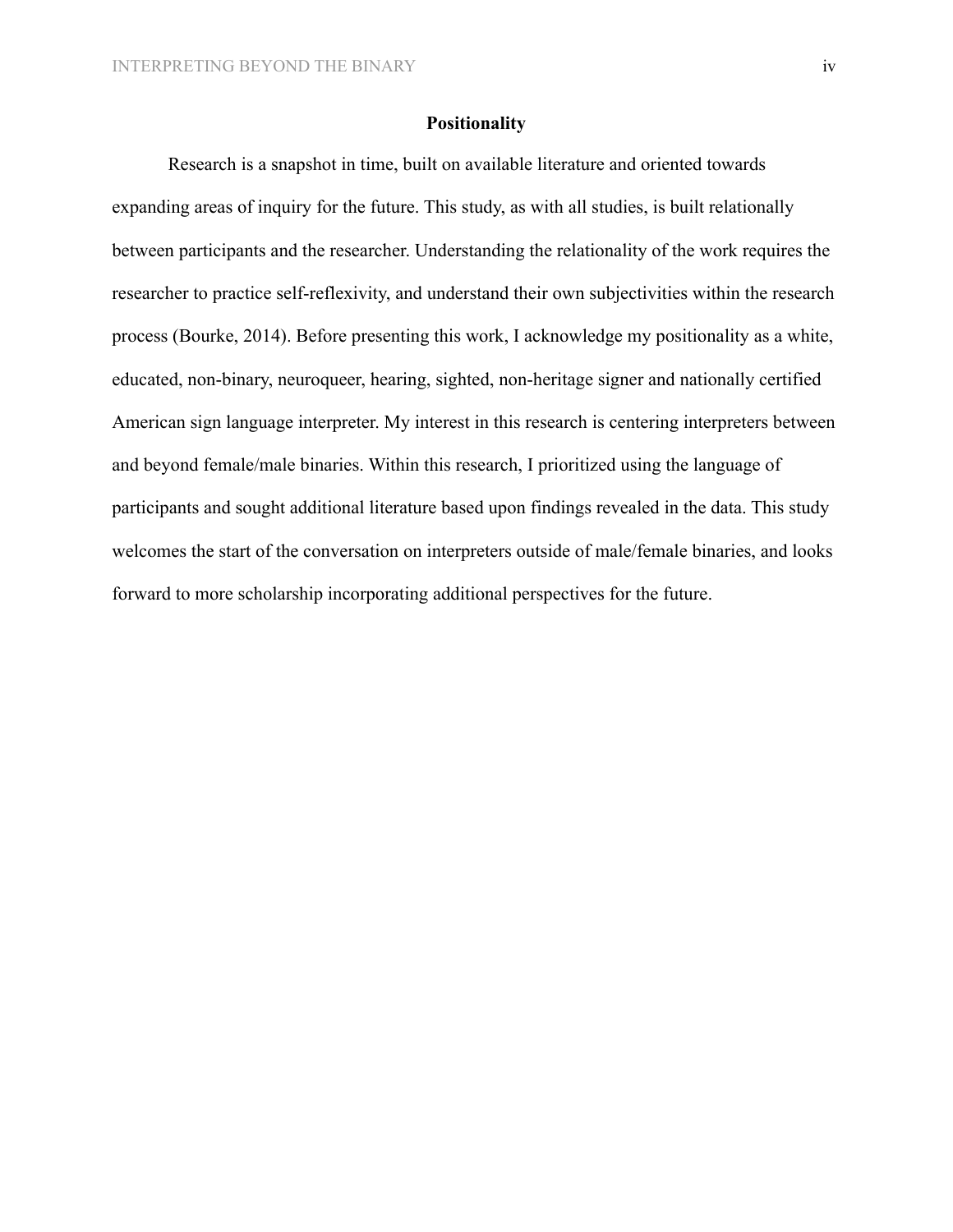#### **Chapter 1: Introduction**

## **Opening Thoughts**

In recent years, Western society has seen growing acknowledgement, discussion and representations of people who exist outside of gender binaries. Gender pronouns have begun to accompany email signatures and introductions. Shifts in grasping the nuance of gender transpires around us. This can be seen in evolutions of gendered social roles. It is present in the addition of more gender marker options on legal documents such as licenses, passports and birth certificates (Clark, 2019; Secretary of State, 2022). The conversation ignites acknowledgement that dyadic systems prove inadequate in categorizing gender.

In response to the expanding consciousness of gender identities entering the mainstream, a misconception appears: that this is a *new* phenomenon. The impression of novelty is rooted in the legacy of settler colonialism and white supremacy. Human beings transcending two gendered constructs long predates a white eurocentric and colonized U.S. history (Neptune, 2018; Roughgarden, 2013; Sanchez, 2013). The erasure of human existence outside male/female (m/f) boxes is part of a blueprint that designs systems of power and hierarchy favoring white, cisgender<sup>1</sup>(cis), heterosexual(het), christian, masculine, abled, English speaking, sighted and hearing individuals. First and foremost, any conversation examining binaries must point to the scaffolding responsible for building the structures in the first place. Binaries do not represent the ever-expanding nebula of human experience.

Movement to incorporate a more nuanced perspective of gender is necessary. Gender is one of many binaries that afflict language, cultural systems and ideologies therein. Categorization *can* be a tool for which humans find understanding and connection to others with

<sup>&</sup>lt;sup>1</sup> Cisgender refers to a person who is not transgender (or another non-male/female gender).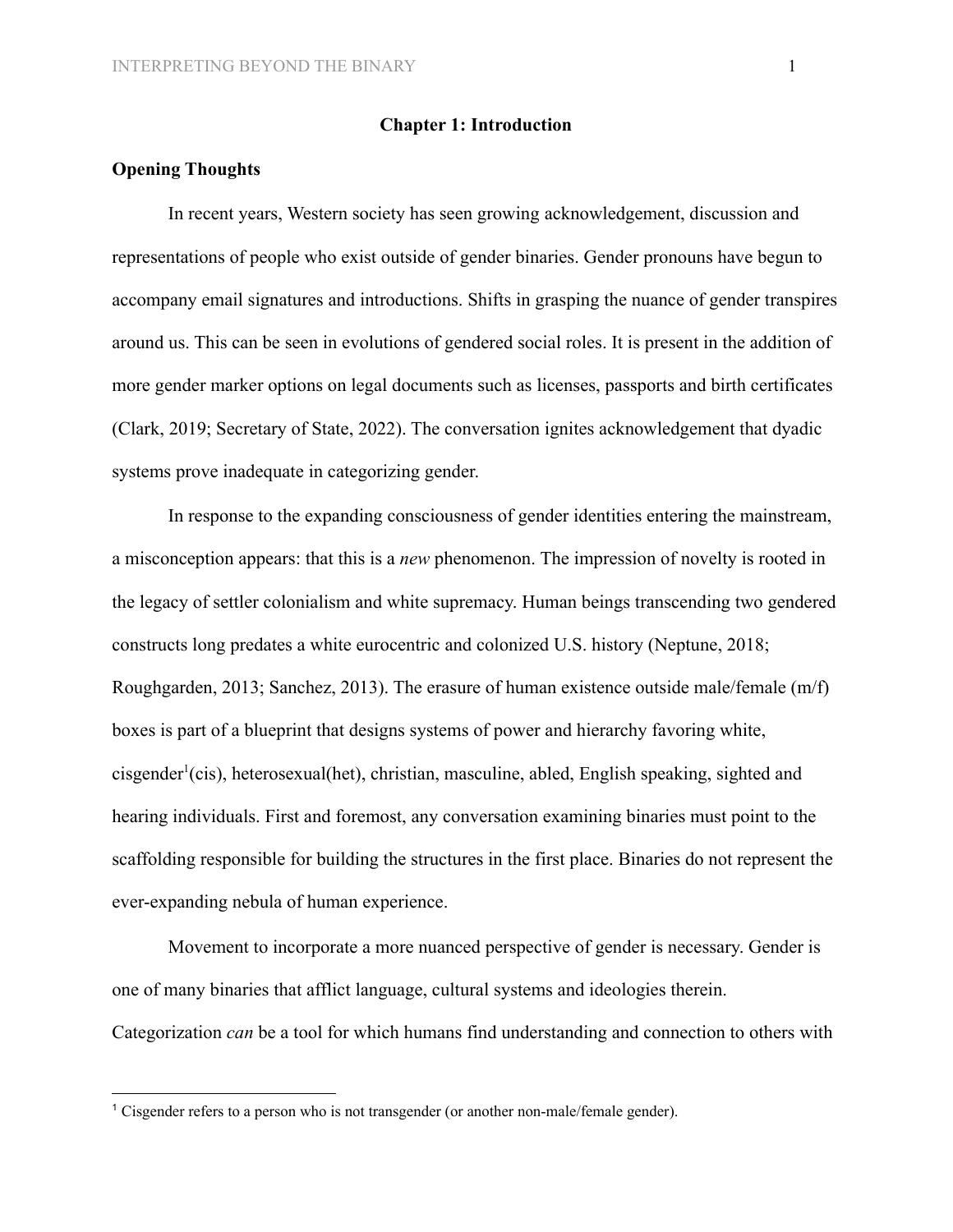parallel experience, as well as shared language to form around lived experience. Categorization however, paves the way for limitations, exclusion, and the formation of hierarchies and domination. This is because categorization is fundamentally subject to the biases of the categorizer. It can ask the malleable messy human self to press itself into one word, an identity, a box to check. Some of us occupying human existence have not had to give much thought to these. To some, checking boxes feels effortless and customary. The effortlessness is what happens when power structures affirm the existence of some as 'normal' and exclude the experience of others as aberrations. Boxes bring implications, especially if we never open them to see how they were built and subsequently packed.

Gender diversity predates western gender construction, much like the *practice* of sign language interpreting predates the incorporation of sign language interpretation as a *profession*. As a profession, sign language interpreting is embedded into U.S. social systems and has created binary boxes within it: powerless/powerful, conservative/liberal, bad/good, ethical/unethical, professional/unprofessional, biased/neutral, qualified/unqualified, disabled/abled, uncertified/certified, female/male, and more. It is customary for these concepts to be cited as 'normal' reflections of wider society and frameworks that exist objectively within the profession. When a binary exists unquestioned, imbalance emerges. Adherence to binaries (either/or thinking), alongside the bewilderment of existence beyond them, is evidence of white supremacy culture in operation (Jones & Okun, 2001).

For every binary there exists occurrences between and around those binaries. Barker & Iantaffi (2019) offer "life from a non-binary perspective is about shifting our framework away from a rigid either/or perspective, towards both/and possibilities, which embrace paradox and uncertainty" (p.16). Interpreting from a non-binary perspective could replace heirarchical binary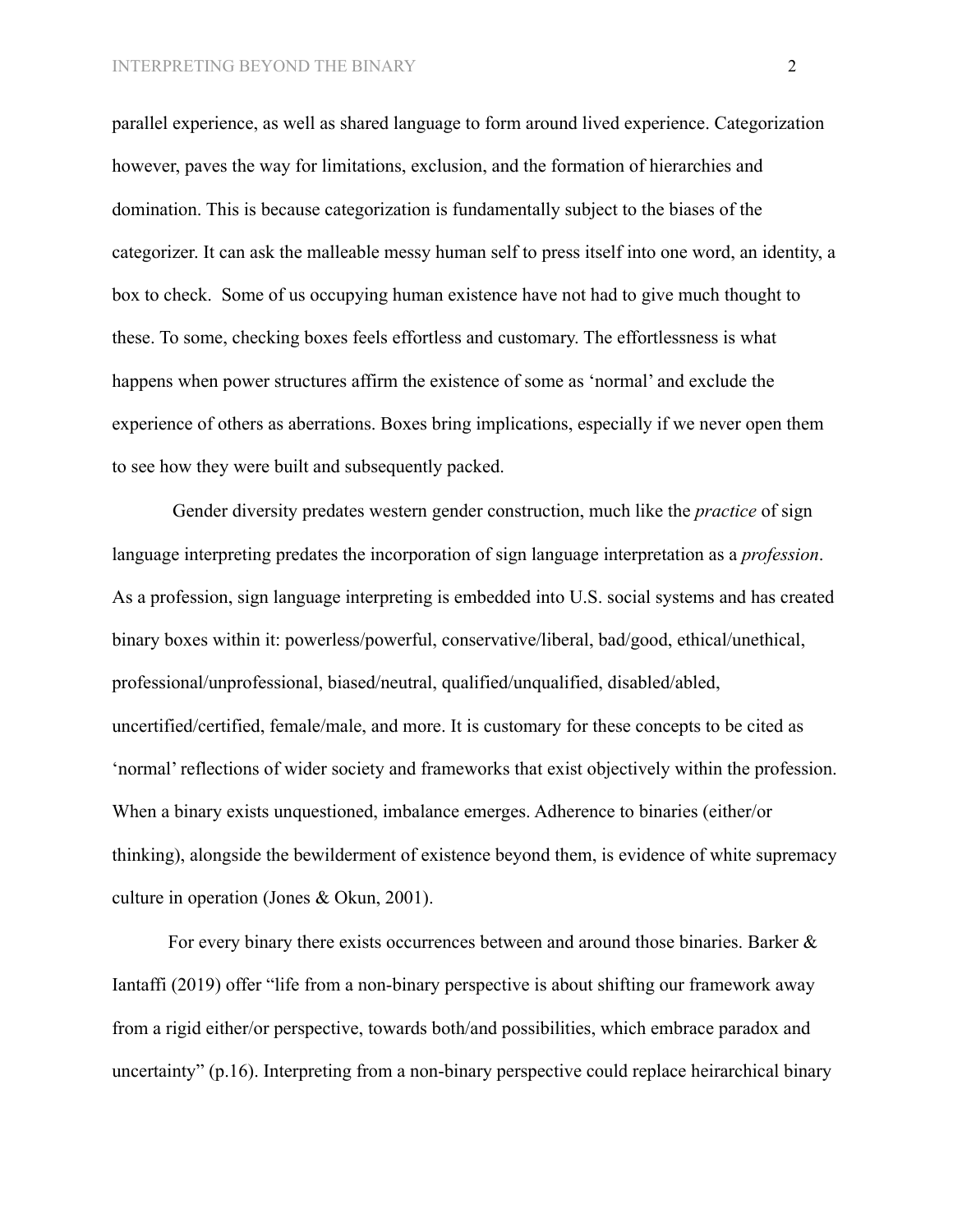structures with both/and possibilities for the field. Building gender expansive practice necessitates embracing paradox and uncertainty.

To say that this topic is broached without problems would be entirely misleading, for even in this introduction we find the first enigma. The concept of binary/non-binary as dichotomous is, in itself, a binary. Additionally, 'non binary' is not a term that works for everyone outside of male/female categories. This term should not be a catch all for experiences between and beyond male and female. For the purposes of this paper however, and the start of this conversation, the use of *non* and *binary* will be employed in two ways. Lowercase non-binary (with hyphen) will refer to a broad range of genders around/between/beyond female and male. This particular label will be used as a tool to more succinctly discuss interpreters between beyond and around gender binaries. The intentionality around this is for accessing information succinctly with one term. Nonbinary (without the hyphen) will refer to individuals who *specifically* use the gender identity label when talking about themselves.

The conversation is murky and imprecise, much like interpreting itself, and much like the human experience. It is imperfect and will not claim to be anything else; perfectionism is yet another tenet of supremacy (Jones & Okun, 2001). If we want to actually try to do this work, we have to first reject expectations for ourselves that we are going to always get it right. There is a lot that exists between getting things right and getting things wrong. We have learned these binaries, and we have the capacity to unlearn them. To deviate is to first embrace our own paradox, our uncertainty. Our second step is to open ourselves to the curiosity of what lies between, beyond and around. Third, is to decide what we want to do with the information we are given.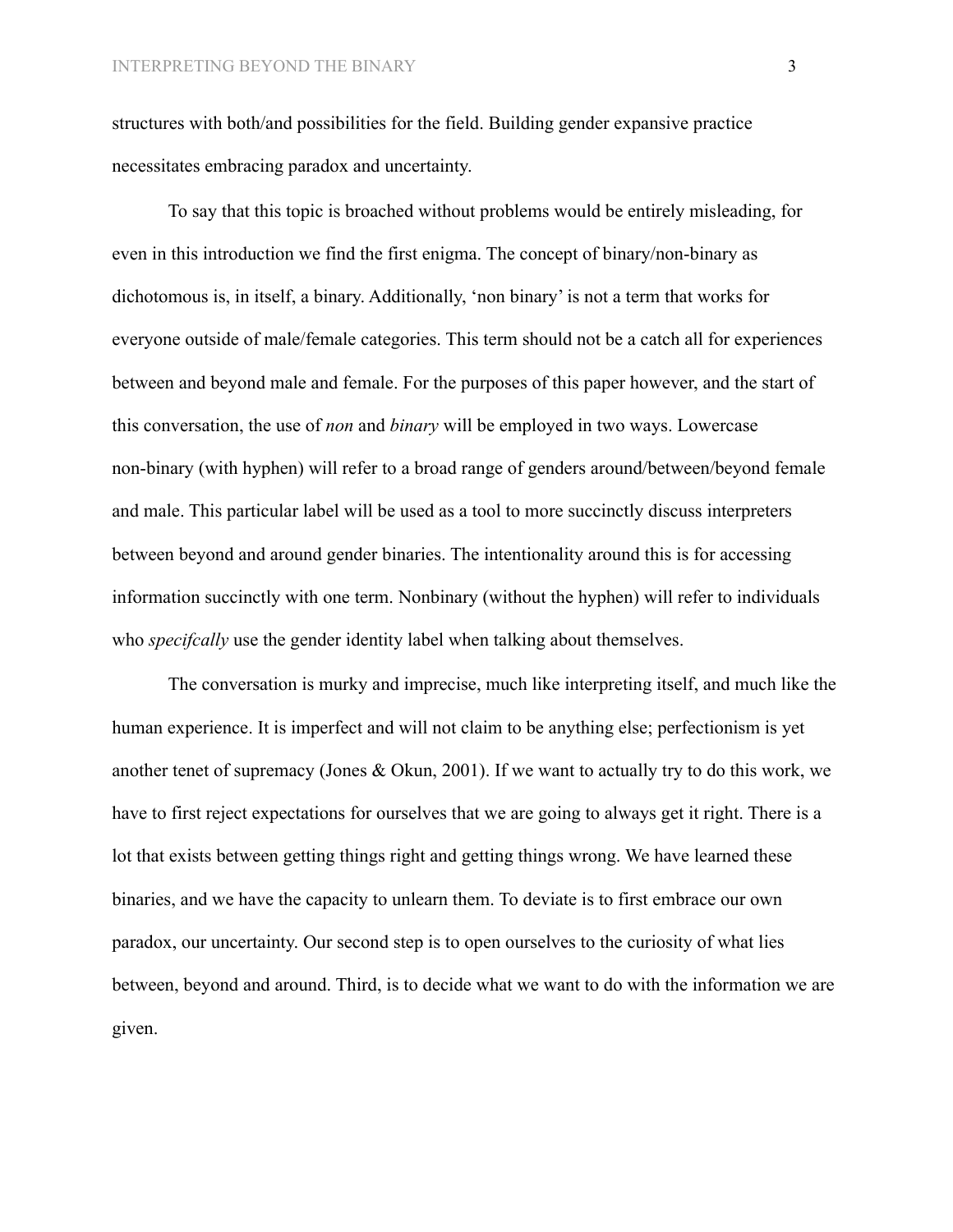The following chapters within this work will discuss research into the lives of those who live beyond, between and around male/female binaries. This inquiry was conducted over the early months of 2022, and must be continued *far* past the words on these pages. With gratitude and humility this paper presents the study: Interpreting Beyond the Binary.

#### **But** *WHY***?**

The initial response from some ciswhitehet folk when asking me about the research I would be pursuing was "So, are you going to even have people to study?" The question, while seemingly innocuous, brought with it an undertone that this research would not have enough participants to warrant inquiry. Further, it brings with it the subtle exclusionary message common for us between binaries: that we don't exist. If we do exist, there are so few of us that our experiences don't really fit into a broader narrative and thus, are best left out of the data. This presents us with the reason why this study is necessary.

The field of sign language interpreting has long been identified as a profession dominated by white females. According to the 2019 Registry of Interpreters for the Deaf (RID) Annual report, 9763 members self identify as female, 1616 members self identify as male and 125 members identify somewhere outside of male or female reporting as: genderqueer, nonbinary, gender fluid, transgender or agender (Registry of Interpreters for the Deaf, 2019). In all the years prior to 2019, membership data reflected the sense that interpreters who were genderqueer, nonbinary, genderfluid, transgender or agender did not exist. It was assumed that all interpreters were either male or female. The question of "are you even going to have people to study?" is a result of the overwhelming representation cis white hearing females (foremost) and cis white hearing male interpreters (second most) have in research and statistical reporting of our profession.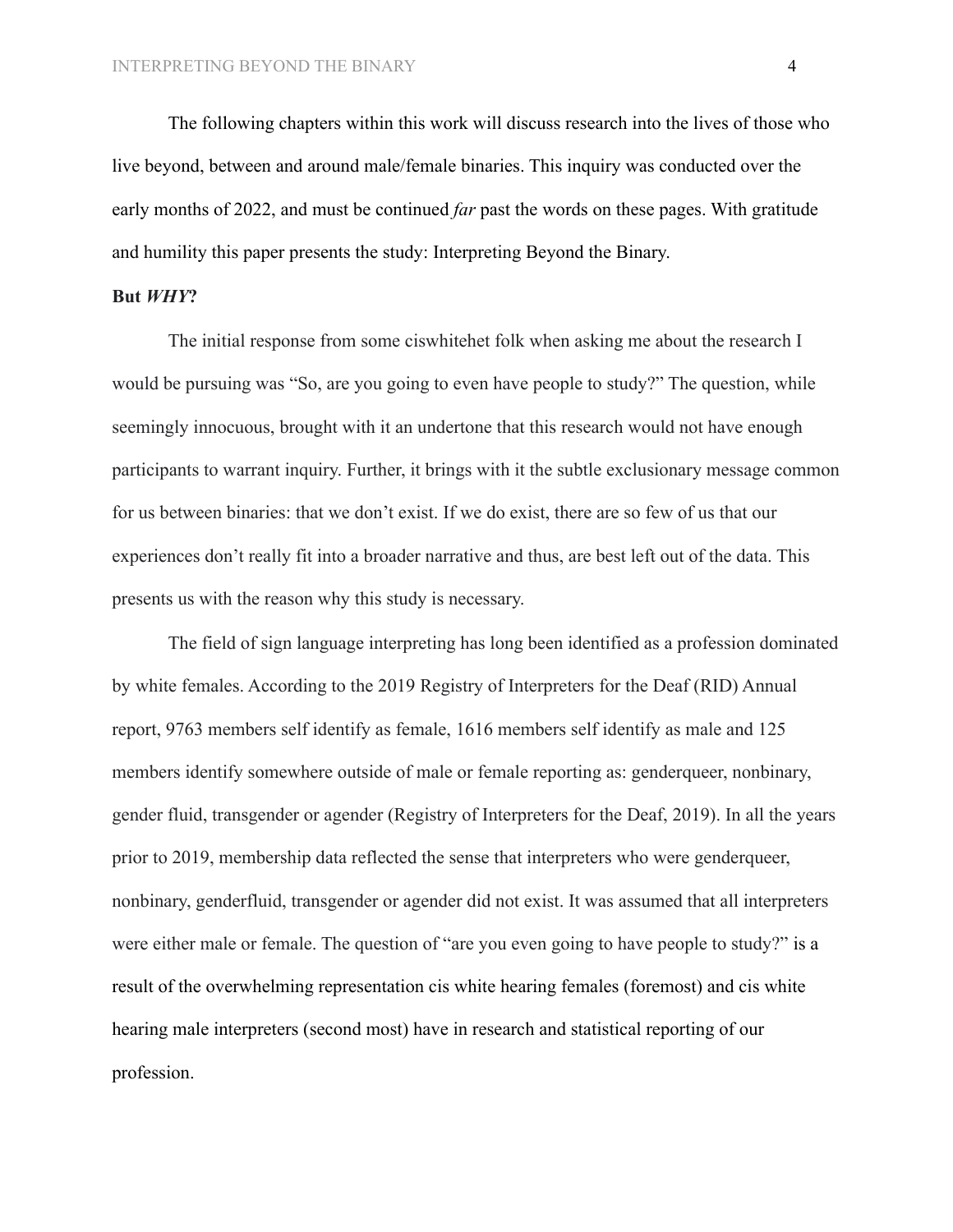People of the global majority<sup>2</sup> (PGM), deaf<sup>3</sup>, white, and hearing people who do not conform to male/female dichotomies exist. Period. We exist regardless of inclusion in professional data. We exist in the *professional* world of sign language interpreting. Non-binary folk exist in the populations of people who *perform* interpreting, cultural and linguistic connection every day: in families, friendships, and communities; folks who may not yet be welcomed into the professional world due to any number of barriers to formal training. Hierarchies have been built for a purpose, and the standards by which those hierarchies are maintained serve as a mechanism for exclusion. This is true in the profession as reflective of greater society. Alok Vaid-Menon (2020) states:

In order to even get a seat at the table, people have to believe that you exist. When it comes to gender non-conforming people, we are still at square one – still having to argue that we are real. What's never questioned here is, whose standards of authenticity are we being held up to in the first place? (p.37)

Studies in the field of interpreting have discussed gender identity largely focusing on interpreters who conform to white female/male binary standards and only very recently including those who do not. Inquiry into whose standards determine worthy scholarship is necessary in order to expand the number of seats at the table.

When services like interpreting build representative scholarship and increase awareness, transgender and non-binary individuals experience positive physical and mental health outcomes (James, et al., 2016). We can be, live and work with a sense of belonging. As individuals with a multiplicity of identities have power, space and time in public discourse all members of society

<sup>2</sup>People of the global majority (PGM) refers to 80% of the world's population (Campbell-Stephens, 2020; PGM ONE, 2020) encompassing: Black, Brown, Indigenous people, Pacific Islanders, people of African descent, people of Asian descent, Black and brown people of Latin descent, people of Indian descent, and people with a multiplicity of racial identities. This language is a tool to communicate identities, and comes with the recognition that each of these identities has a distinct experience. Within this paper, PGM will be used to refer to those that make up the global majority, and occasionally BIPOC (Black, Indigenous, and People of Color), and QTPOC (Queer Transgender People of Color) may be used.

<sup>&</sup>lt;sup>3</sup> In this paper deaf will be used to refer to a plurality of deaf identities (Leigh, 2019). This in an effort to recognize nuance beyond medical/ cultural models of understanding deaf identities.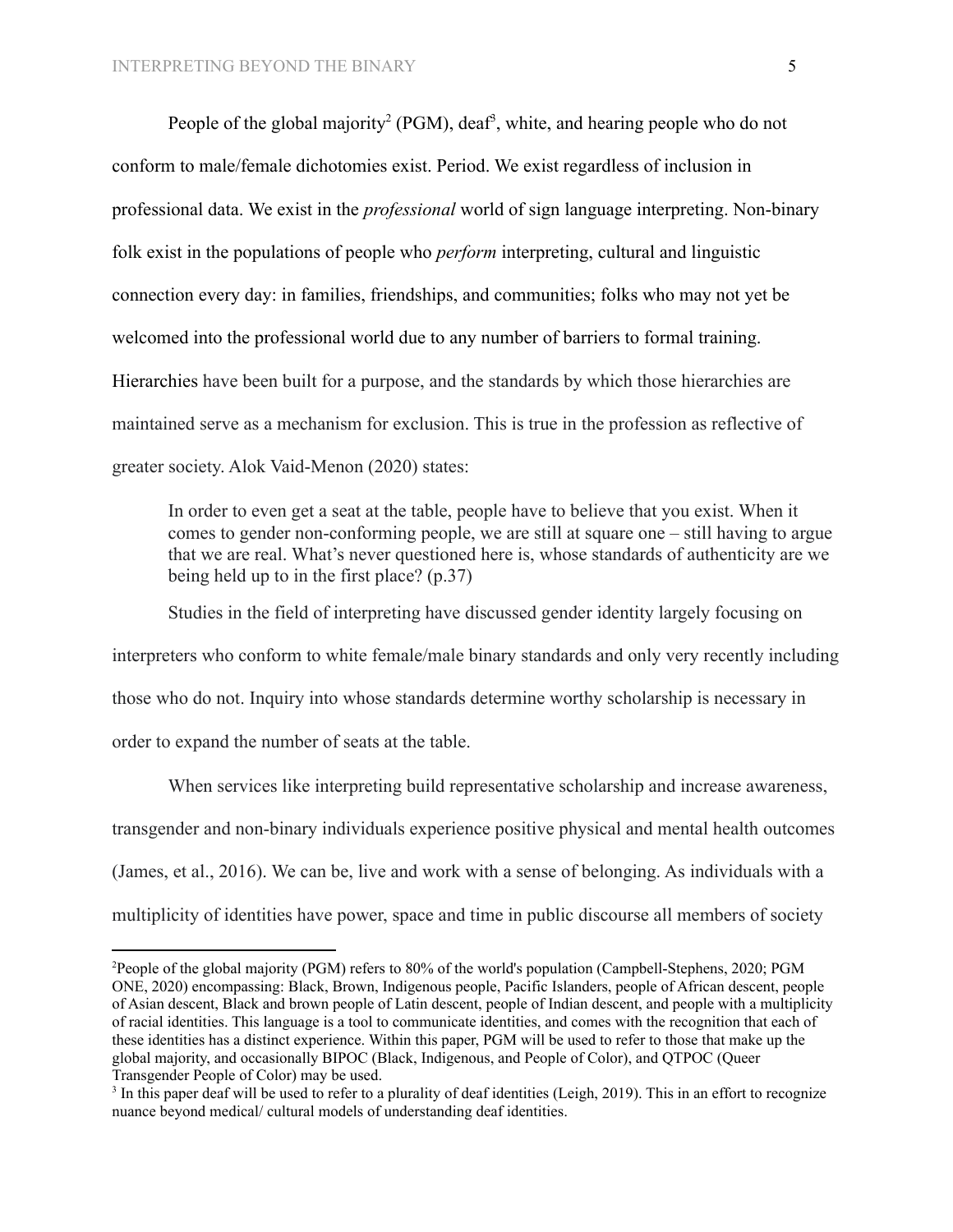benefit from intersectional wisdom (Collins & Bilge, 2020). The profession as a whole will experience positive and collective health outcomes through leveraging power and enriching perspective. This possibility extends past the gender dichotomy in transcendence of any number of binaries, opening the profession to expansive thinking, theories and ways of practice.

## **Directions and Questions**

The aim of this study is to explore the lived experiences of individuals outside of gender binaries with the intention of identifying tools to improve practice and competency in the field of sign language interpreting. This process is multi-directional. Creating spaces specifically for, by and with non-binary interpreters creates connection, focus and intentionality the binary f/m system has attempted to eliminate. Empirical knowledge that comes from interpreters beyond binaries can offer the community deliverance from the confines of binary thinking. If the interpreting community can begin to expand beyond a default of male/female, the possibilities of exploration are limitless. This work is one step in the process of uncovering more.

Information on this subject comes through three different means: a survey, interviews and a focus group. Through collection of personal stories, data, and lived knowledge the question guiding this work is: How does the professional experience of non-binary American Sign Language Interpreters inform the sign language interpreting world on gender expansive practice in the field?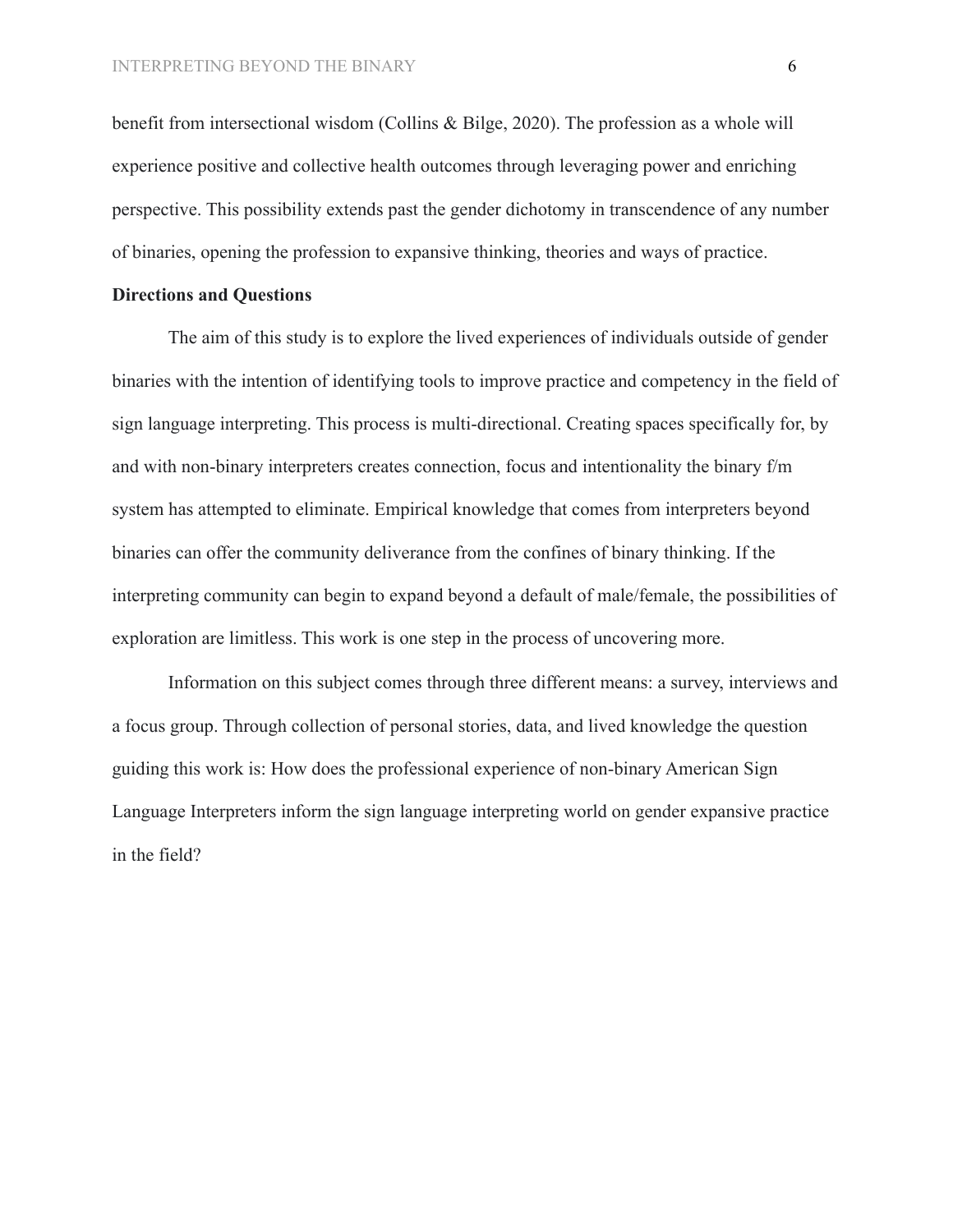#### **Chapter 2: Literature Review**

# **Introduction**

At the time this research is being conducted, scholarship specifically targeting the experience of interpreters who are neither binary female nor male is minimal. In order to explore the experience of non-binary interpreters the topic must be explored on an interdisciplinary scale. Following sections will seek scholarship in sociology, anthropology and neuroscience to build a base of knowledge and inform this study at hand. Non-binary gender discourse must also be informed by intersectional scholarship. This research consulted works that recognize race, gender, class, and dis/ability as distinctive aspects within an overarching system of domination (Collins, 1990; McRuer, 2006; Moussawi & Vidal‐Ortiz, 2020; Nario-Redmond, 2020). These works point to acknowledgements that socially constructed phenomena are related. Non-binary identities coincide with age, race, sexuality, dis/ability, geographical location, religion, culture, class and more.

This literature review will begin with the following concepts: gender and sex, gender and sex binaries, gender expression, identity and orientation, and research on non-binary identities. Literature will then be explored on transgender and non-binary individuals, and gender and interpreting research. Finally, this literature review will conclude with a component exploring research on binary thinking.

## **Theory and Concepts**

Language is a tool to convey thoughts and generate collective meaning. In order to fully explore this work, a foundation of terms and concepts must be laid. These descriptions provide context for *this* specific conversation and honor the probability of language evolving. Scholarship in the following sections will provide the scaffolding needed to understand the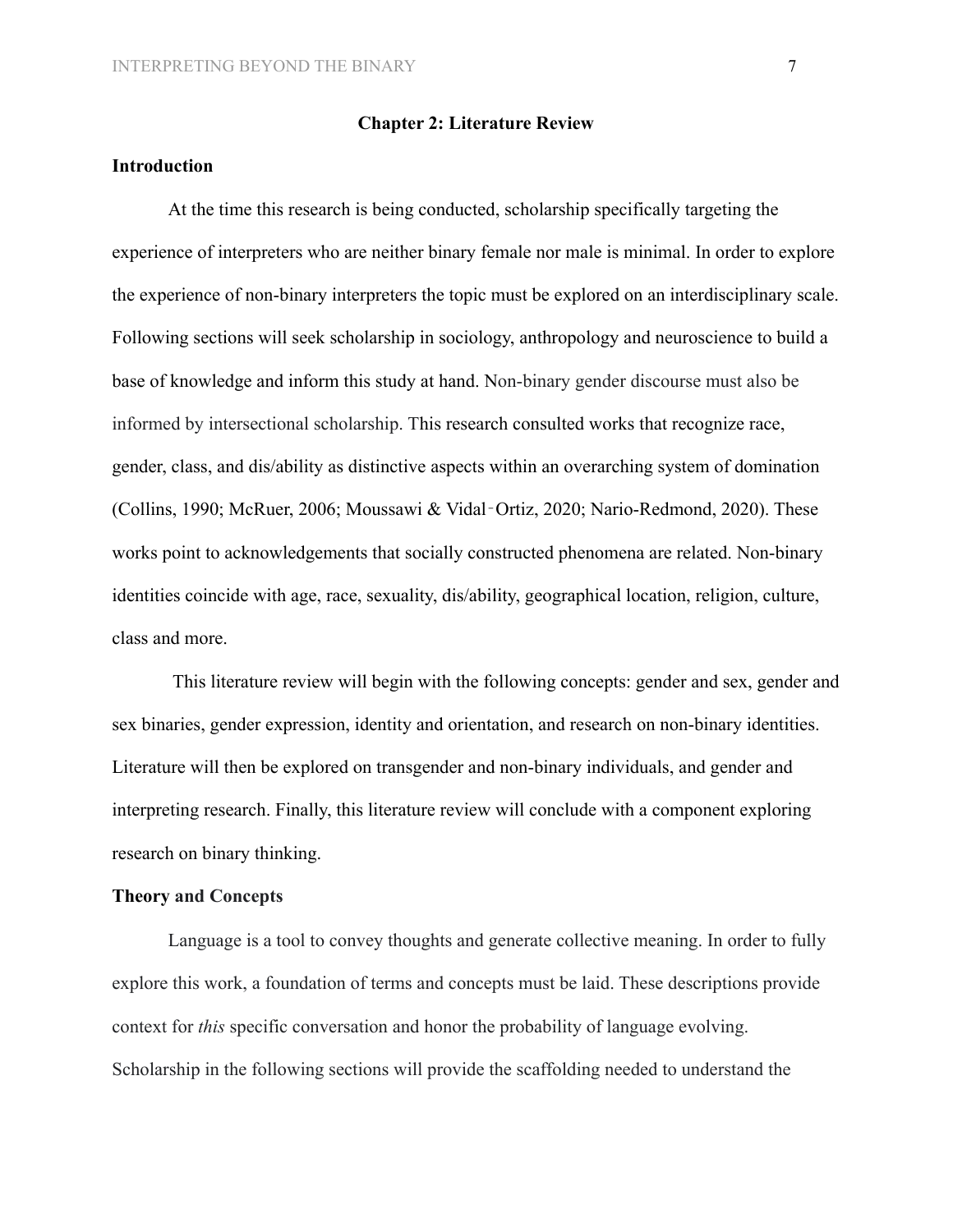research at hand. Concepts to be discussed are: gender and sex binaries, gender expression, identity, orientation, and non-binary genders.

# **Gender and Sexuality**

Gender and sexuality have been discussed in the world of sociology for decades. West  $\&$ Zimmerman (1987) discuss gender as conduct and activity that individuals manage and maintain based upon cultural or social expectations of males/females. Butler (1990), drawing upon the work of Simone De Beauvoir (1949) identifies gender as a performance. The interrogation of gender goes further in Moussawi & Vidal-Ortiz's (2020) work naming Black feminist theory and the call on sociology to understand all social phenomena as interrelated. Human gender is not a fact; it is a display, action, decision, a way of social acting amidst a complex web of identity. It is an interdependent social development alongside the subjection of bodies to hierarchical positionality based on race, ability, ethnicity, location, sexuality and class. Gender is something assigned, molded, mimicked, and ever evolving through social learning and experience. It is produced and reproduced through language and mannerisms.

Eckert & McConnell-Ginet (2013) articulate that "Sex is based in a combination of anatomical, endocrinal, and chromosomal features, and the selection among these criteria for sex assignment is based very much on cultural beliefs about what actually makes someone male or female" (p. 10). This concept is reinforced in Roughgarden's (2013) book *Evolution's Rainbow* through the discussions of chromosomal, anatomical and endocrine variance in the human condition. Eckert & McConnell-Ginet (2013) discuss biological prototypes of male/female, while pointing out that these prototypes are an incomplete representation of sex possibilities found in humans. Purves & Williams (2001) outline the variance in genotypic (chromosomes) and phenotypic sex (physical characteristics). In the literature human sex is understood as not always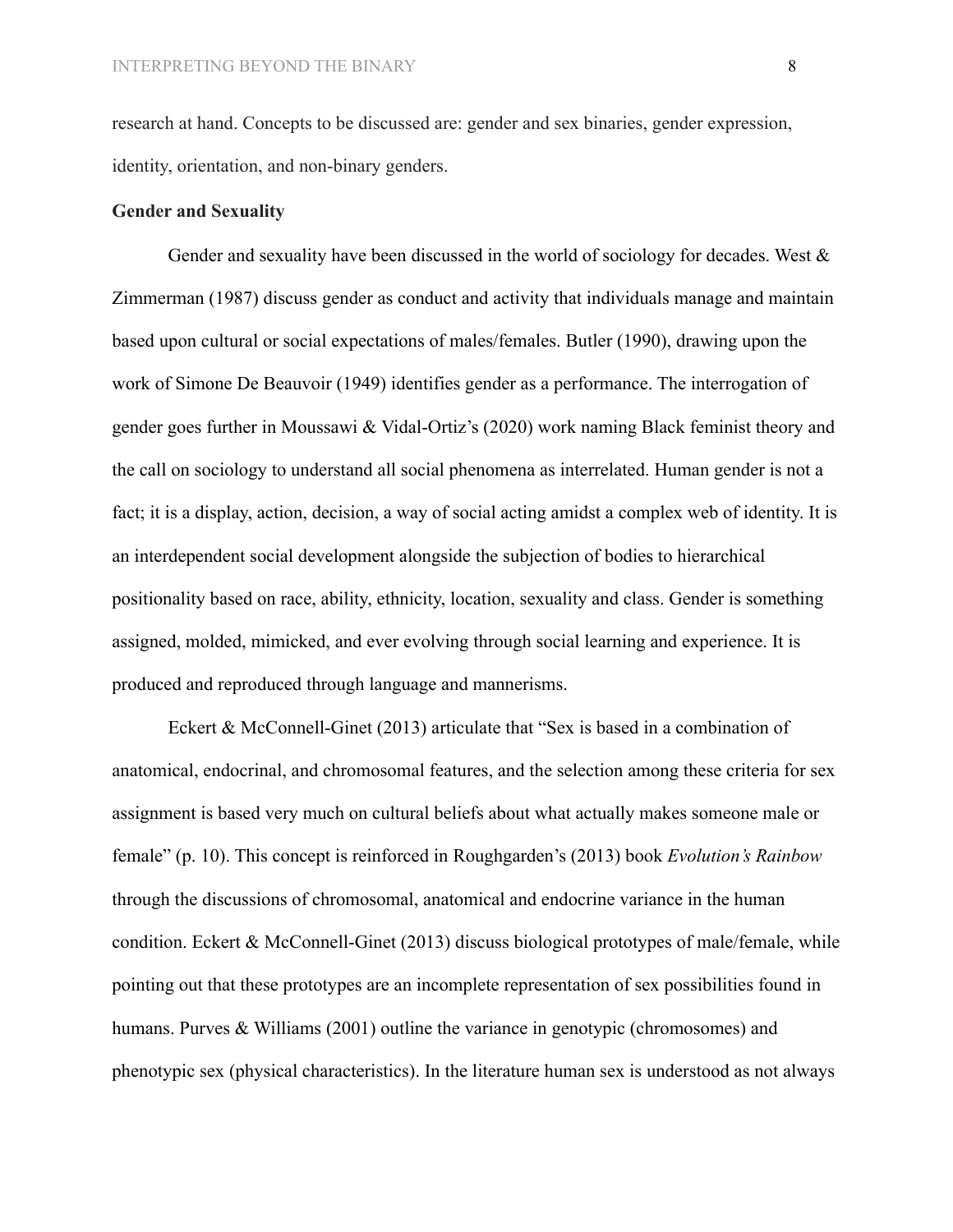exclusively male (xy) / female (xx). Humans can have variance in chromosomes and phenotypic characteristics (Dreger, 1998). Individuals who have variance in gonads, genitals and/or chromosome patterns are known as intersex indviduals. These individuals account for roughly 0.05% to 2% of the population (Jaswal, n.d.). Due to a binary understanding of sex, medical intervention is a primary response from the medical world when intersex babies are born (Griffin, 2017; Vivanco, 2018). The practice of medically forcing intersex babies into a binary sex has been widely critiqued by intersex activists. It is rooted in an ideology that binary gender categories are the only acceptable way to exist as a human.

# **Binaries and Hierarchies**

The gender and sex binary is a way of interpreting the world through an ideology that women and men belong to two distinct categories. *Biological essentialist* theory argues that men and women are biologically different and that the distinction is immutable and predetermined (Saguy, et al., 2021). Biological essentialism (or genetic essentialist bias as described by Dar-Nimrod & Heine [2011]) stratifies genotypes and phenotypes into systemic favorability of certain mental/physical/cognitive abilities, genders, races, ethnicities, and body sizes over others. Sloan (2021) writes "The gender binary gains its power from the false epistemology where gender derives from sex." This deceptive understanding of human genetic complexity serves as a justification to design a gender hierarchy favoring a social construction of white, straight, cisgender, able-bodied men, male social roles and masculinity.

The gender and social hierarchies observable now have not always been considered the status-quo. Nario-Redmond (2020) identifies anthropological evidence of Neanderthals with disabilities and abilities coexisting in communion with one another (p. 46). Mitchell (2018) names patriarchy as a feature of colonialism, and an imbalance of masculine energy in society.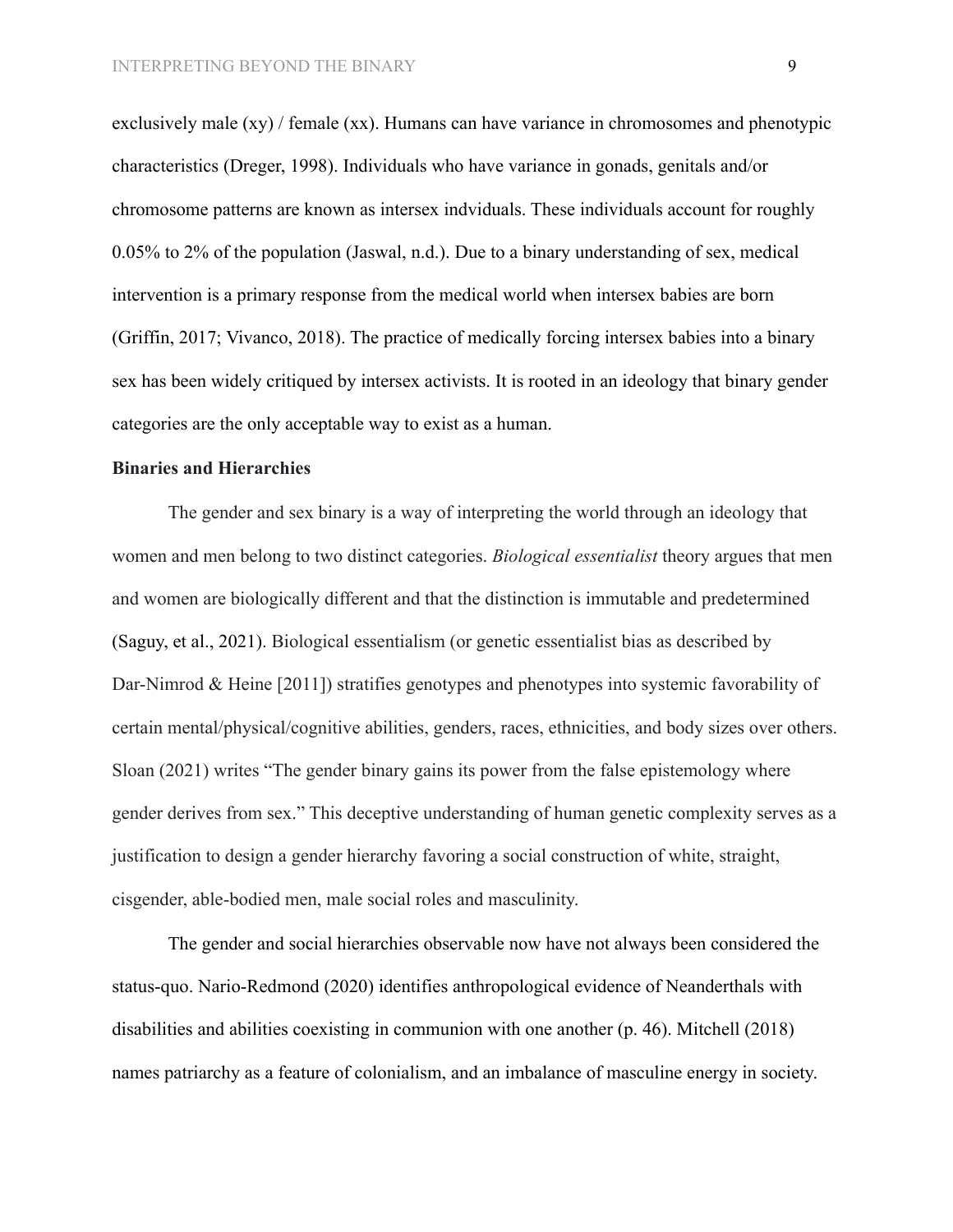Hyde et al., (2019) challenges the gender binary/hierarchy with contributing researchers in neuroscience, psychology and neuroendocrinology all fortifying the argument "the gender binary fundamentally misrepresents human biological and psychological states and processes. The drawbacks of the gender binary are numerous and collectively produce what is likely to be an enormous cost to human societies. These costs are especially unfortunate in that they are likely to be nearly entirely avoidable" (p.193). Scholars cited in the above section all critique essentialist bias. The next paragraph will offer an alternative theory.

Socio-cultural theory suggests that gender is a feature of society through social gender construction and expectations (Andrews, 2012; Berger, et al.,1967; Young, et al., 2004). The construction of gender hierarchy is linked to the ongoing structures of racism, colonialism, ableism, audism, vidism, cissexism, anti-fat bias, and all other forms of body elitism. This interconnectedness is outlined by Collins (1990) as part of one overarching structure of social domination. Gender hierarchy through a gender binary, cannot be disrupted without disrupting all socially constructed systems of power. Socio-cultural theory will be used as the overarching framework for this research.

To look deeper into the complexity of gender itself, the next few sections will look at three overlapping and non-conclusive dimensions of gender: expression, identity and orientation expanding on the work of Williams (2013) before looking to contextualizing the non-binary umbrella.

# **Expression**

Gender expression is the outward and situational presentation that a person gives in their social performance of gender alongside performance of all aspects of a person's identity. Expressions can present in the way a person dresses, styles their hair, behaves, and could be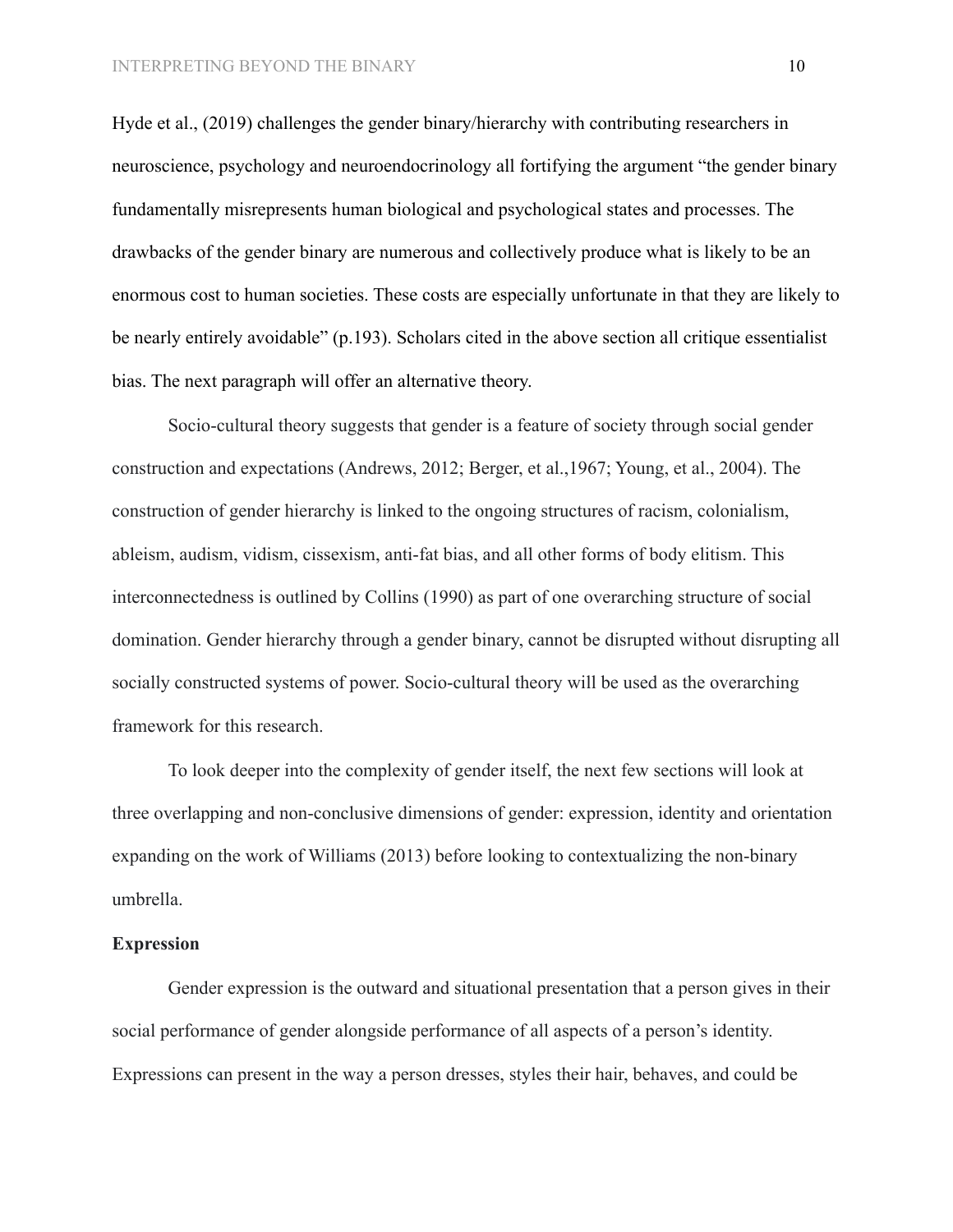pronouns they use in a given situation. (Cherry, 2021; Solomon, 2021). Gender expression includes but is not limited to presentations that may be: androgynous, changing, feminine, masculine, neutral, non-conforming, or any number of options. Expression is built around stereotypes of androgyneity, blended presentations, feminine, masculine, and/or more ways of communicating one's gender in accordance with, and/or against, cultural and social cues. Hyde et al., (2019) describes the act of "doing gender" through gender roles, expectations, ideologies, and social presentation (p. 181). Gender expression is co-constructed with other aspects of a person's identity.

Human beings engage with gender performance alongside social expectations and structures of race, dis/ability and sexuality. Cole & Zucker (2007) state that race and gender expression "mutually construct each other" finding that femininity has distinctive meaning for Black women when it comes to: feminine gender role ideology, relationship to feminism, aesthetics in clothing and home-making (p.7). Vidal Ortiz (2002) notes traditional hegemonic performance of masculinity having four main components: success status, toughness and self-confidence, aggressiveness, and avoiding feminine traits (p.191). Transgender men, Vidal Ortiz's study finds, benefit from being perceived as masculine, and also challenge socially constructed ideologies of masculinity. Studies named in this paragraph are two of many studies on gender expression overlapping other aspects of a person's identity. Expression is one component of gender, alongside gender identity and orientation.

# **Identity**

A person's gender identity is the label an individual uses to describe themselves when talking about their gender. The label may or may not align with their gender expression or orientation, but inevitably interlocks itself with other aspects of identity such as sexuality, race,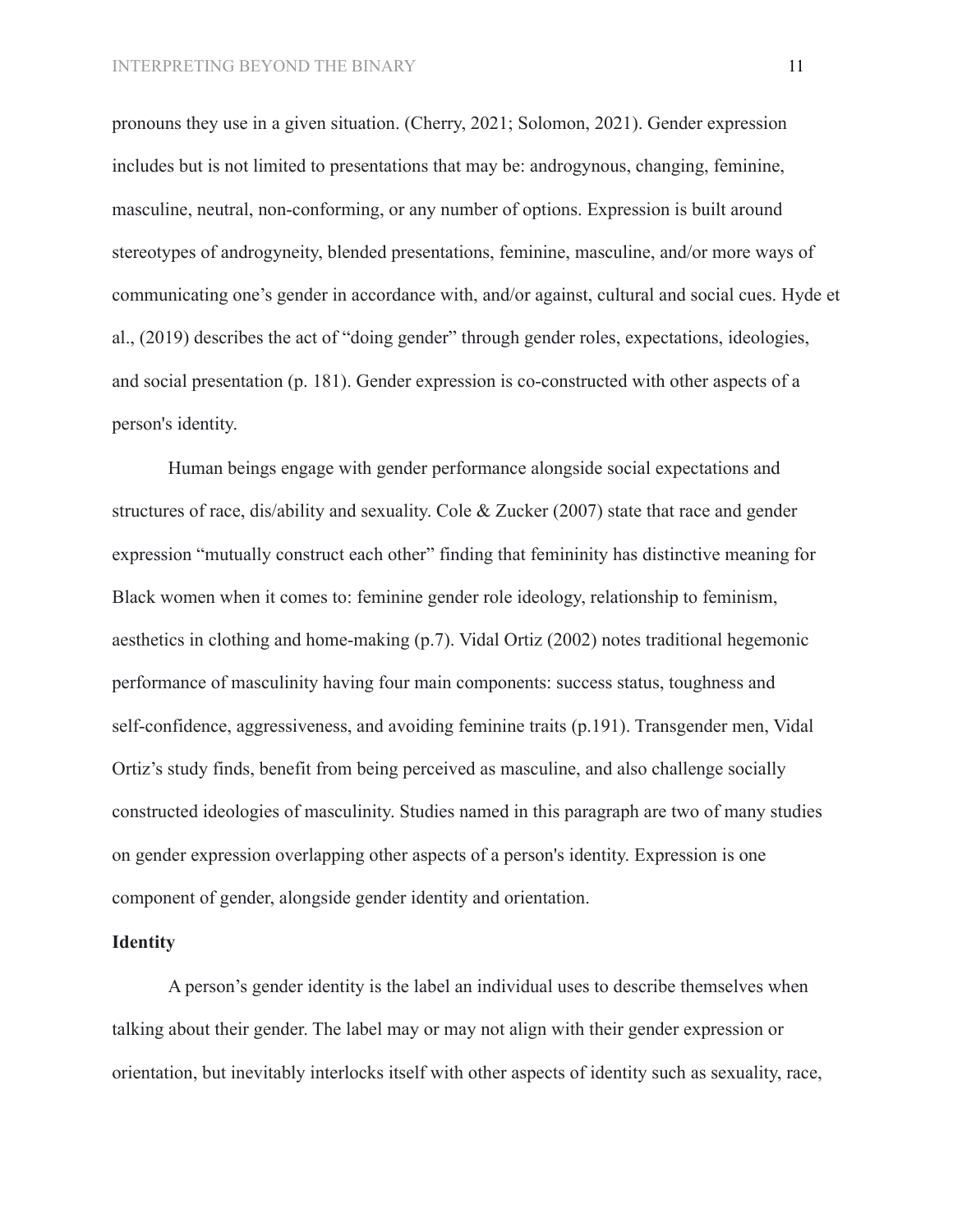heritage or geographic location. For example, a person may situationally identify as a female and express themselves with an androgynous or masculine presentation. Gender identities as described by Solomon (2021) "are expansive and do not need to be confined within one collectively agreed-upon term." A person could have multiple gender identities simulteneoulsy such as: non-binary, genderqueer, femme, and gender non-conforming. Labels can morph, stretch and change as a person's understanding of themselves evolves. They may also change environmentally as an individual navigates their social world.

Labels co-occur alongside various aspects of a person's identity and expression such as: agender, androgyne, autigender (reserved for autistic folk), butch, femme, neurogender (reserved for neurodivergent folk), transmasculine, transfeminine, stud (reserved for Black and Brown folk [Manders, 2020]), two-spirit (reserved for Indigenous folk [Neptune, 2018]) and many more. Gender identity labels illustrate a deep cultural, socio-political, historical aspect of personhood.

A number of scholars have focused their work on looking at gender identities and the overlap with other aspects of a person's socio-cultural identity. Manders (2020) spotlights butch and stud identities through "The Renegades" identifying butchness as it intersects with sexuality, gender expression, and race. Resnick (2021) writes about femme erasure and how femme identities navigate social assumptions that femininity = straightness. Neptune (2018) names Two-Spirit identities through cultural-historical context, bridging indigenous and western understandings of gender and sexuality. Intersex activist Pagonis (2019) talks about their experience as an intersex nonbinary person navigating medicalization and social stigma. Piepzna-Samarasinha (2018) centers disabled and sick queer, trans, black, and brown people in discussing intersections of racial identitiy, gender identitiy and disability. Dunn (2020) spotlights deaf transgender individuals: Zee Chauhan, Blake Culley, and Asteria L. Summers focusing on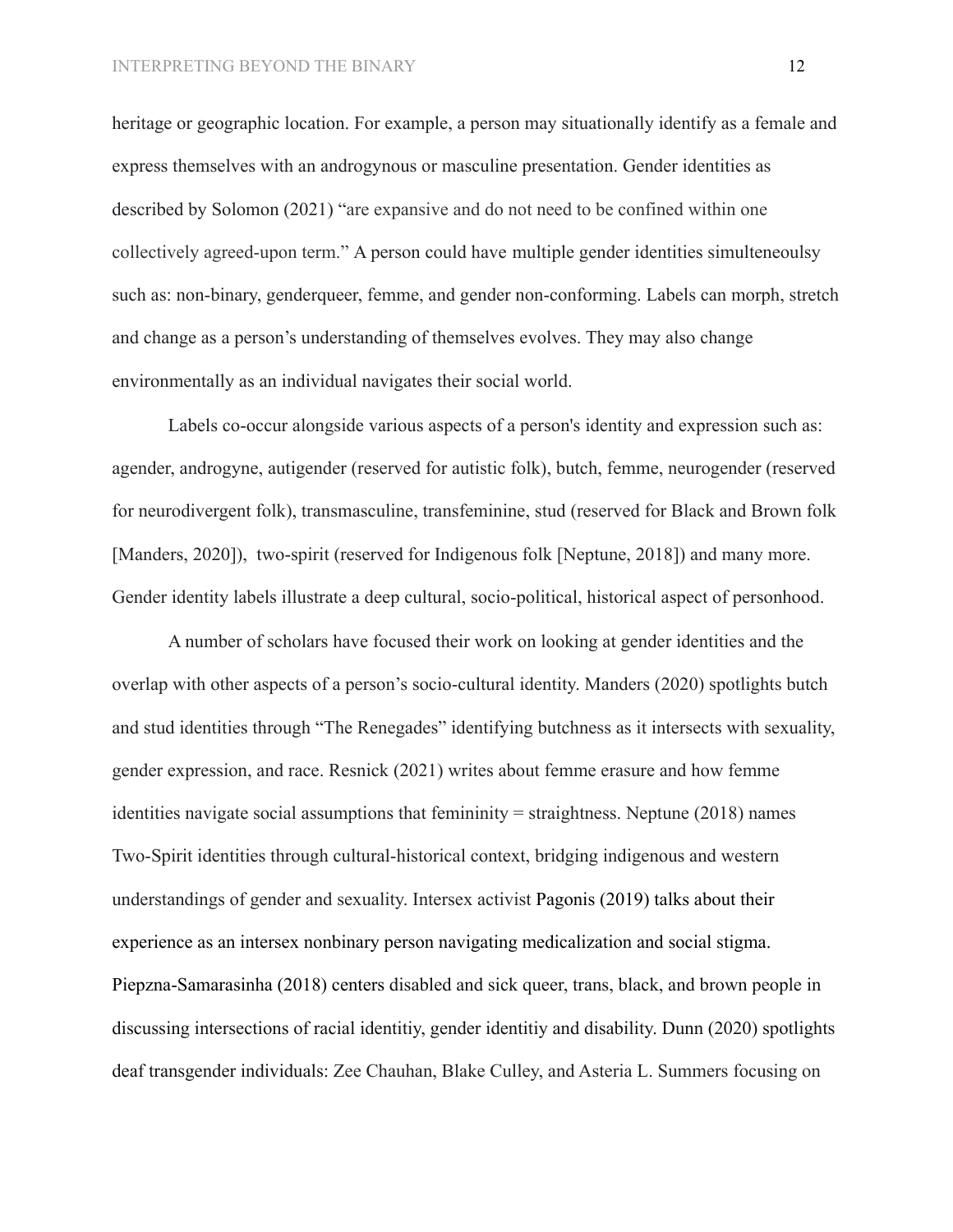the intersectionalitions of deaf and transgender identities. As a final point in understanding gender identity as a social phenomena Kourti's (2021) work centers autistic non-binary and transgender individuals. Research within Kourti's body of work indicates that "30-40% of autistic individuals without learning difficulties'' identify as gender neutral (p.91). Works within this paragraph, point to scholarship that situates gender identity as a social, historical, political, cultural, personal phenomena existing in relationship to other socially formed identities.

Gender identity is a personal statement in connection with one's own history, culture, language, dis/ability and understanding of self. Labels are not static proclamation, rather a snapshot in time of someone's gendered existence. This brings us to the last piece of an expanding gender triptych: Gender orientation.

# **Orientation**

Gender orientation is a term coined by Williams (2013) who argues the need for understanding this third component of gender. While identity and expression are aspects of gender that exist relationally, orientation is an aspect that exists internally. It is described by Williams (2013) as the "subjective experience of one's body, including its sexed attributes" (Para. 2). Each individual has an orientation towards their body and gender or sex. It could be ambivalent, euphoric, or dysphoric<sup>4</sup>. The line in distinguishing orientation and identity can at times feel blurry. The need for understanding this dimension of gender is to understand that human gender exists both within the body and around the body. Examples of individuals who have a gender orientation that does not sync with their gender label may be folks who have not yet come out as non-binary, transgender or another non-cisgender identity. It could also be folks who do not have language for their gender but experience a misalignment with their identity and

<sup>4</sup> Dysphoria refers to the dissonance/discomfort in a person's body when their gender does not match the gender imposed upon them at/pre birth. Euphoria is the feeling of ease, comfort or joy when a person's gender aligns with an imposed gender at/pre birth.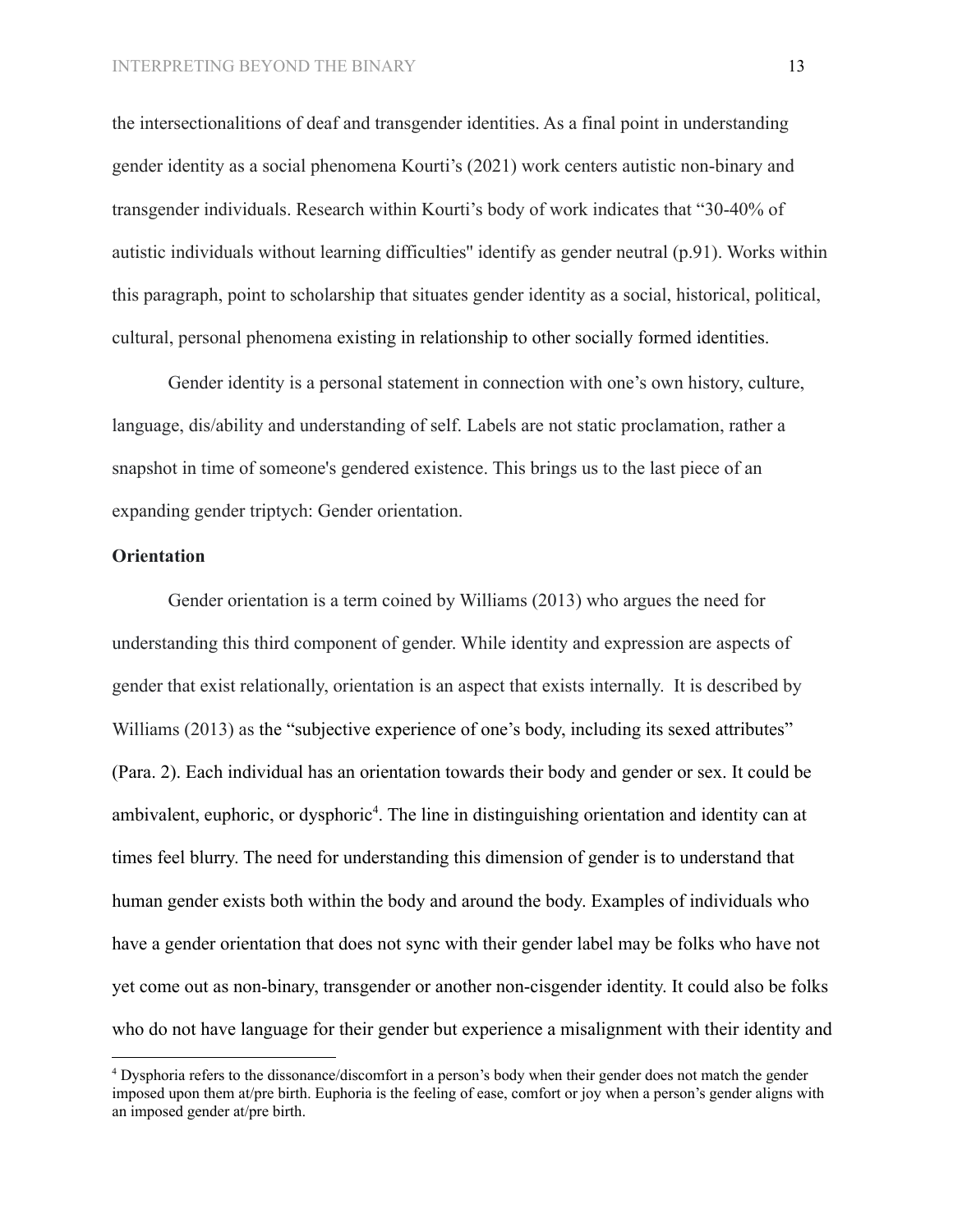orientation. People can experience gender euphoria where their orientation and labels (identity) feel aligned, or levels of dysphoria where their experience with their own sexed attributes are incongruent with their label or assigned sex. Gender orientation is a new concept that is worth inquiry in future research.

#### **Transgender and Non-Binary Individuals in Interdisciplinary Scholarship**

As more non-binary researchers and academics come forward bringing information into public consciousness, the body of scholarship grows. Exploration of literature will now focus in on available research pertaining to the larger experience of transgender and non-binary people. Looking at literature on transgender and non-binary individuals through interdisciplinary scholarship can be used to make parallels in the data uncovered in *this* research on the experience of practitioners working beyond binaries in the interpreting profession

The 2015 U.S. transgender survey report is the second of its kind, building on an earlier study in 2008-9 **(**James, et al., 2016). This survey collected extensive data on transgender adults in the United States, with the goal of filling a gap in census data. U.S. census data has primarily ignored the existence of transgender adults up until recently. James, et. al (2016) spotlights the transgender community in America; and shows in the data disparities that continue to exist in all realms of society. Additionally this survey gives visibility to the non-binary community -- a community that makes up nearly one-third of the transgender population in America. Currently, anti-transgender bills continue to be proposed in legislatures all over the country. According to the ACLU (2021) the year 2021 set a record for anti-transgender legislation in the U.S. As this research is currently being conducted, Freedom for All Americans (2022) reports 2022 as rapidly catching up to 2021 with anti-trans legislation.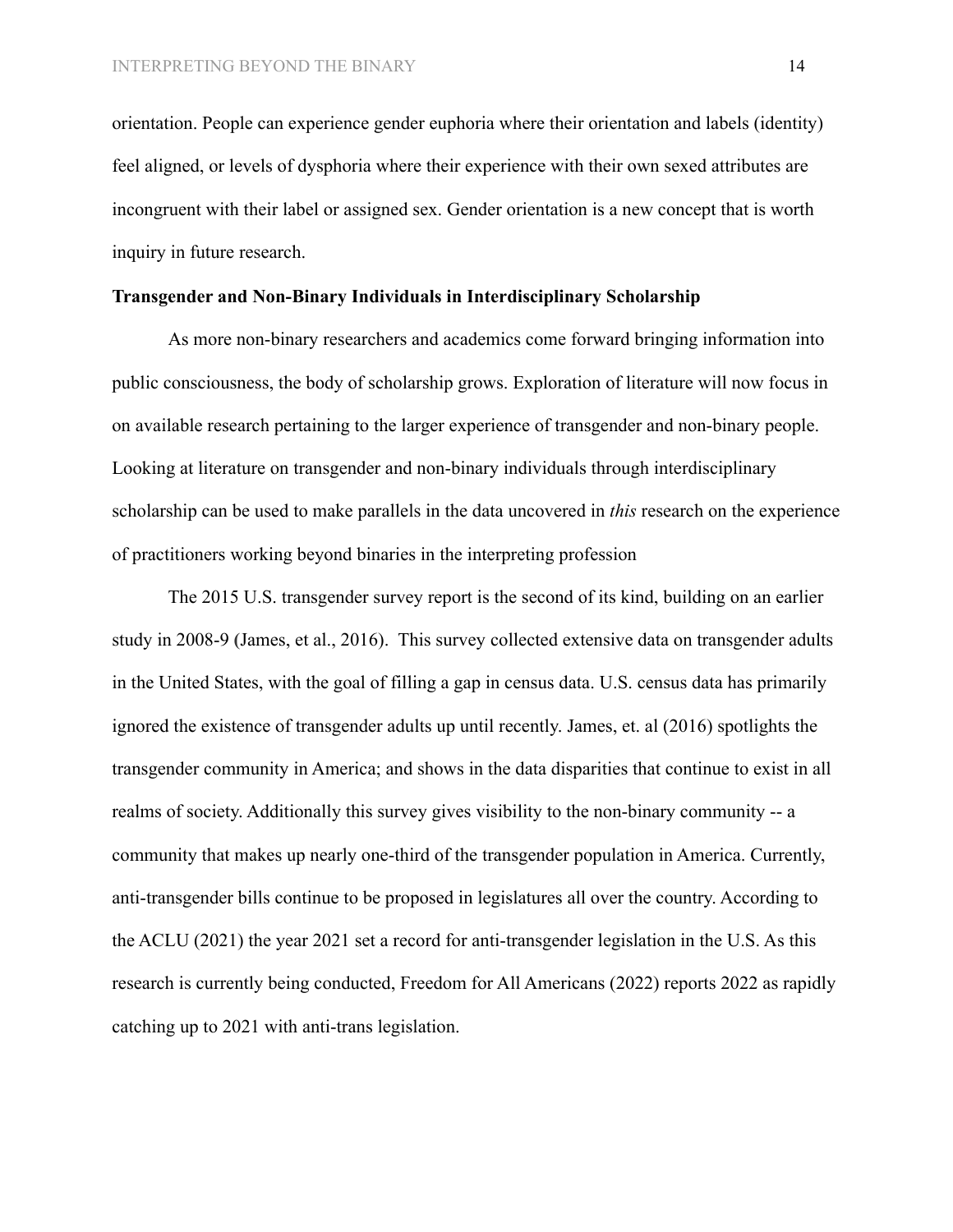Scandurra, Mezza, Maldonato, Bottone, Bochicchio, Valerio & Vitelli (2019) look at the health of non-binary individuals to identify differences in health outcomes between non-binary/gender queer people, binary transgender individuals and cisgender individuals. The findings in this study leave more research necessary. Studies did indicate non-binary/gender queer individuals are at greater risk for negative health outcomes, but did not provide specific guidance on mitigating that risk. The risk for negative health outcomes due to anti-trans policies and attitudes is affirmed in James, et al. (2016) research. Scandurra, et al. (2019) identify some methodological limitations within the studies and the need for further research centralizing the experiences of non-binary/gender queer individuals. This systematic review helps to guide some trajectories for research in non-binary/gender queer populations that can be adapted to fitting specifically the research of non-binary/gender queer interpreters.

Hall (2020) dives into non-binary mental health and resilience. Using a mixed method quantitative and qualitative approach, exploration is conducted into tools non-binary folk have crafted to combat depression and anxiety. Pointing to studies by Cantor et al., (2020); Grant et al., (2011); Goldberg et al., (2019); and James et al., (2016), this work names where most research has provided focus: disparities and poor mental health outcomes for non-binary individuals. As a contrast, Hall focuses on the resiliency strategies already in place and working in non-binary communities. Themes discovered in resiliency strategies include: community, distraction, therapy, and therapeutic techniques to mitigate the stresses of: work/school, interpersonal stress, pandemic and identity. This study gives credit to the work that non-binary people do every day to survive through depression and anxiety, deploying creative strategies and community solidarity. Hall comes to the work positioned as a Black nonbinary researcher, bringing the essential lens to the work as a person with lived knowledge. The research ends with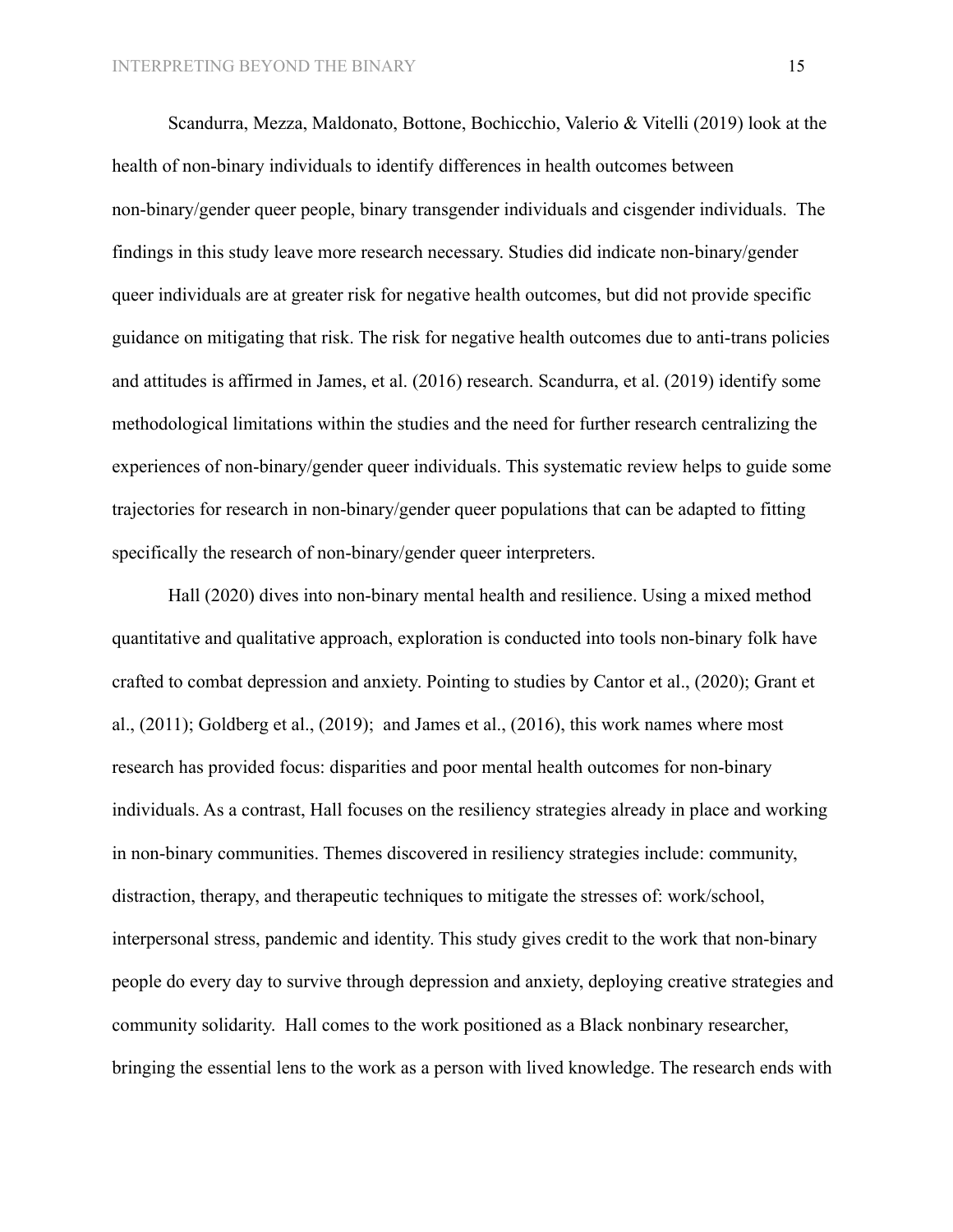the quote "nonbinary individuals are a unique, multi-faceted, resilient community deserving of respect, dignity, and celebration." This quote drives work conducted here on non-binary interpreters.

Davidson (2016) takes a look at non-binary and transgender inequality in the workplace as pertaining to gender identity and expression. Results outline workplace disparities between non-binary and cisgender colleagues in terms of: job placement, hiring/firing practices, promotions and salary determinations. Grant et al., (2011) highlights the compounding factors of race and gender in workplace disparities. Issues within the workplace highlighted include: appropriate etiquette in cis/transgender workplace relationships (e.g. how do cisgender individuals treat transgender individuals), concerns transgender folk have deciding whether or not to be 'out' in the workplace, bathroom accessibility, workplace dress-codes, and official documentation practices pertaining to gender options. Davidson's research can be used to open the conversation of the professional experience of nonbinary sign language interpreters, drawing parallels from the generalized experience of transgender and nonbinary professionals across disciplines. While some of the language in this study is outdated (e.g. the use of "nonbinaries" as opposed to non-binary individuals), the content points to numerous evidences that the professional world has not largely been a welcoming place to those that exist between female and male genders.

Savoia (2017) conducts a qualitative study delving into the lived experiences of nonbinary individuals and how they express their gender identities across a variety of contexts. This study investigates the experiences solely of non-binary (not cisgender/not binary transgender) individuals in the workplace and relationships. Savoia focuses on how non-binary individuals understand and perform their gender identities in the workplace, in intimate partner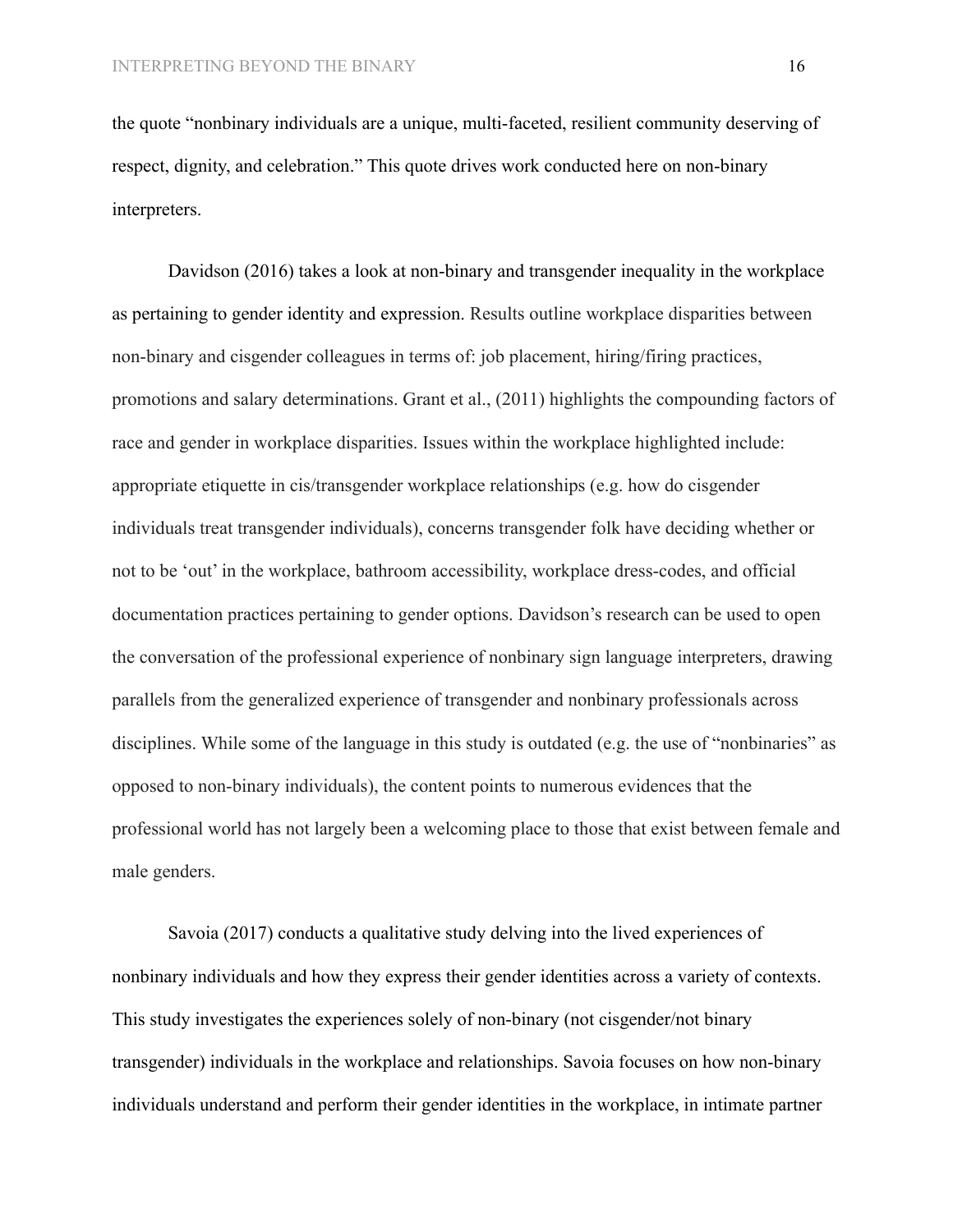relationships, with friends and in the LGBTQ+ community. The researcher identifies distrust marginalized groups have with academia and the risks of outing themselves to strangers. This underscores the importance of non-binary researchers leading research into non-binary lives. While the sample size in this study was small, it opens a discussion distinguishing non-binary experiences from cisgender and binary transgender experiences.

## **Gender and American Sign Language Interpreting**

Gender is an aspect of identity that influences and impacts individuals' and the world around them. Artl's (2015) mixed methods qualitative/quantitative study examines trends of gender identity within the profession of ASL-English Interpretation. The central focus examined gender-related trends among female and male practitioners of interpreting, and how gender identity impacts the role and experiences of American Sign Language - English interpreters. Of the survey respondents, 81.7% of respondents self identified as female, 15.3% identified as male and 2.8% identified themselves as genderqueer, non-binary, transgender or other (Artl, 2015). Findings in the study indicate that a blend of 'feminine' and 'masculine' traits suits the malleability of the sign language interpreting profession. Non-binary or transgender interpreters however, were not included in the analysis of the study. The exclusion of non-binary/transgender interpreters prioritizes a binary framework, and illuminates the need for more research.

The exploration of gender in interpreting continues with Jones (2017), who uses a feminist lens to conduct research focusing on the experiences of female interpreters. In this study gender bias in interpreted interactions, and the impact on interpreters and consumers, is explored. The researcher identifies gaps in research about how gender bias affects the perception of consumers. The data and findings of this study set a foundation for further research to be conducted and inform interpreter communities of practice. A question in the research was "How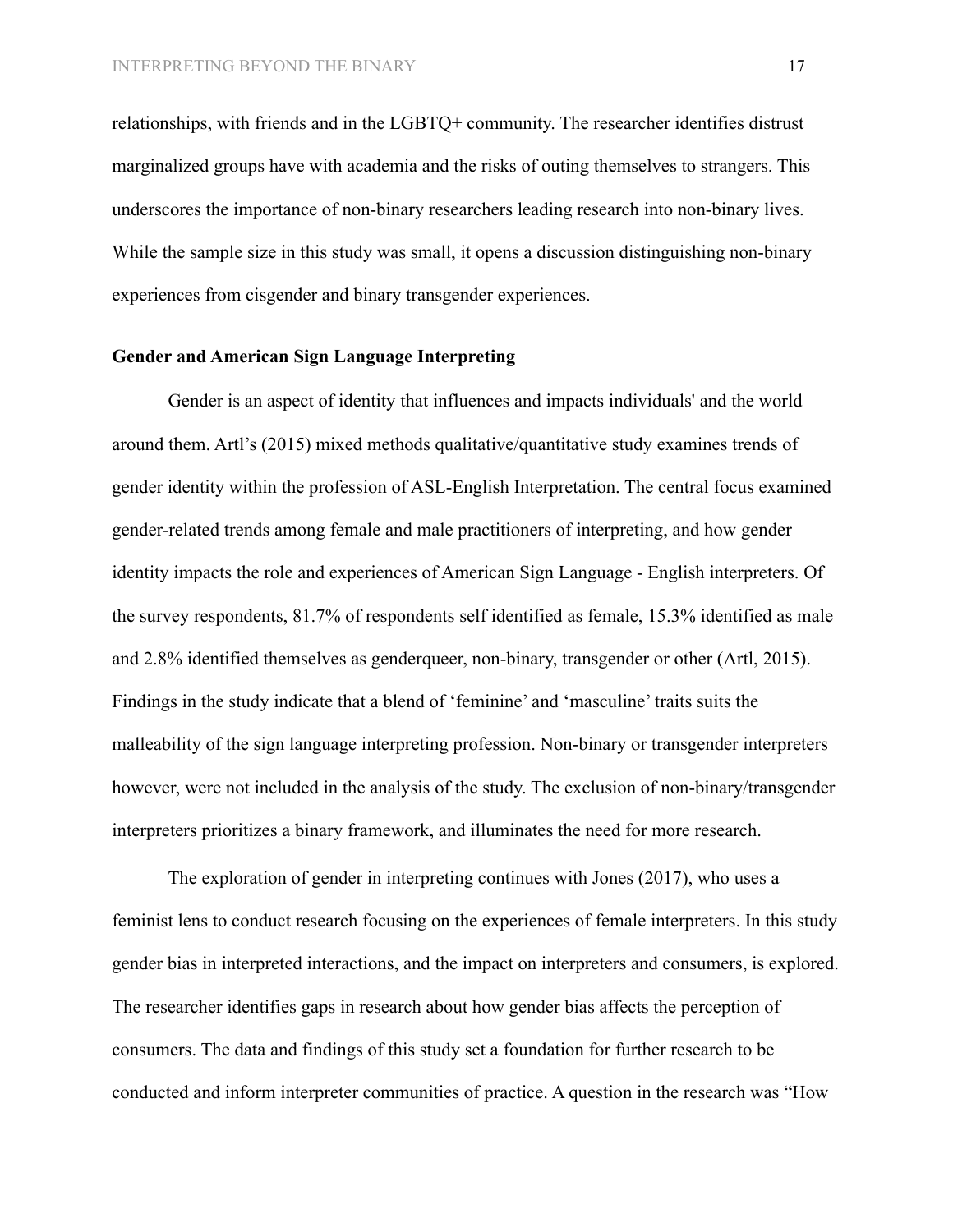hearing participants' perception of a Deaf male presenter differed when they heard a female interpreter compared to a male interpreter." The participants included male, female and non-binary individuals. The results showed higher ratings given to the male interpreters when it came to trustworthiness and intelligence (Jones, 2014). Overall the study did not find a statistically significant difference in bias, though the researcher expected to find one. This study presents an interesting approach to examining gender bias in the work of interpretation. Still, there was a bias in the research itself focusing entirely on cisgender binary structures.

Morgan (1994) rejects the binary construction of patterns and traits as masculine and feminine and instead identifies a different binary construction of powerless/powerful language. The author/researcher identifies different linguistic aspects as defining powerless or powerful language use. Within the construct of binary discussion, the author still identifies the cultural and societal forces impacting the way in which men and women use language, and the intentional choices interpreters make to adjust their speech in order to more effectively match the dialogic style of the person for whom they are interpreting. This resource shows the necessity of transcending binaries in the interpreting profession. Morgan's work is dated 1994, but is still widely used and implemented within the field itself. Contributions of non-binary interpreters to this discussion are necessary to expanding the body of research on language use and gender.

Donovan (2019) focuses the first study of its kind on the experiences of LGBTQ+ interpreters in the world of Video Relay Service (VRS). This research discusses gender as a social experience and construction, and how that impacts practitioners in the field. While exploring the experiences of the wider LGBTQ+ in video relay service, Donovan's (2019) findings identify the binary nature of the interpreting field. Non-binary interpreters, as well as members of the wider reported LGBTQ community navigating consumers' gender confusion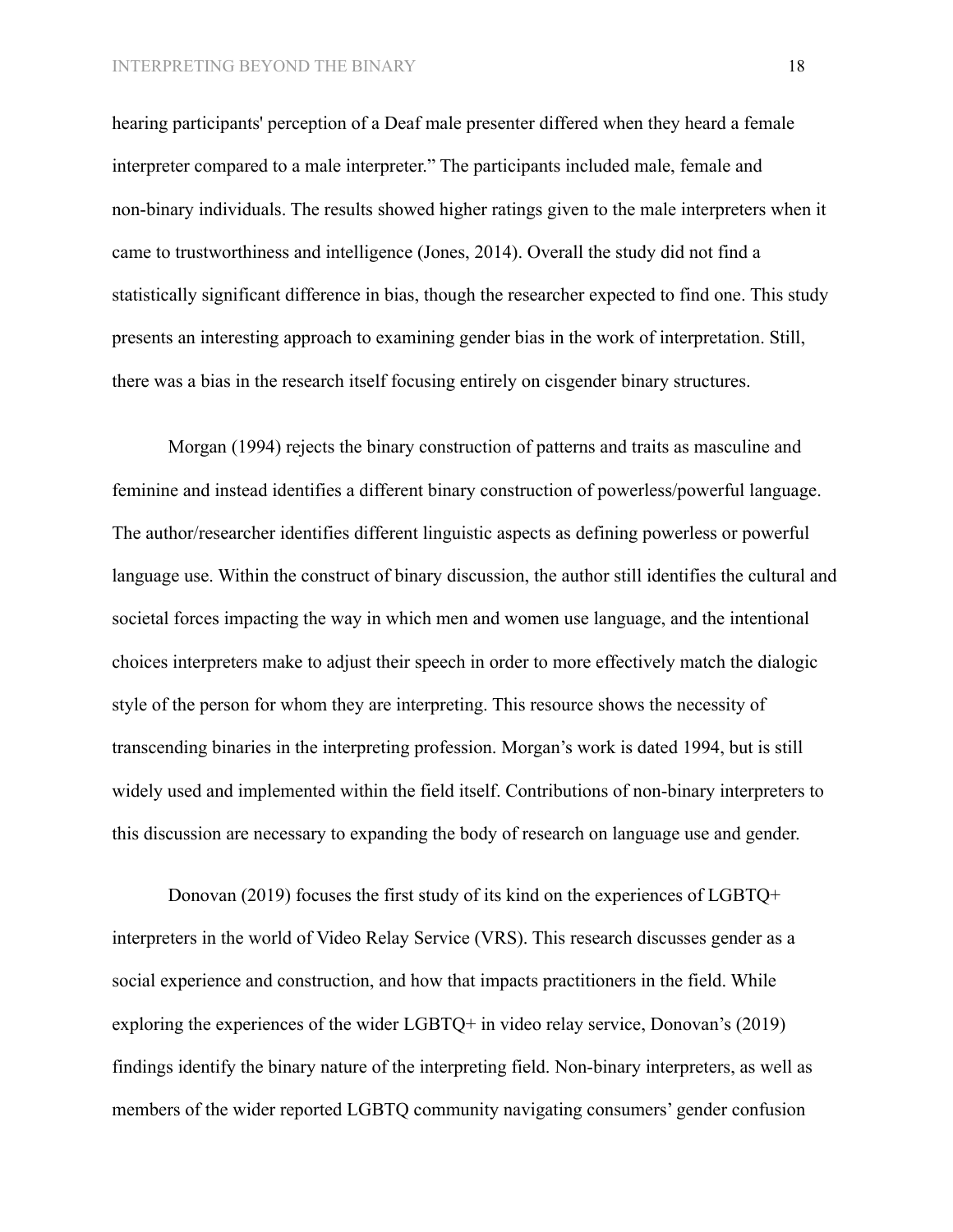(questions about what gender they were), gender assumptions and expectations in VRS. Outlining key themes around gender attribution, preferences and misgendering, Donovan's study opens the door for conversations focusing on nonbinary and transgender interpreters to discuss their experience in other interpreting settings.

Ehrlich (2020) focuses study on lesbian interpreters, building on Donovan's work conducted the year prior. This study looks into the relationships of gender identity/expression, lesbian identities and disclosure in the profession. Participants note three main contributions to disclosure of lesbian identitiy: "other LGBTQ people and/or LGBTQ environment, family, and being outed" (p.44). Overall, Ehlrich finds that the evolution in society has created more acceptance and safety for lesbians to be out both in their personal lives and in the interpreting profession. However, there was note of variance in safety dependent on geographic location and concern over whether or not lesbian identities would be accepted if disclosed. This study spotlights the L within LGBTQ interpreters, and gives an insight into gender expression and the concepts of 'coming out.' Ehrlich makes note the importance of not conflating all LGBTQ interpreter experience as a monolith. Focusing on lesbians spotlights the uniquenss of their experience. This holds true when it comes to the need for focus on non-binary interpreters.

McDermid et al., (2021) conducted research into gendered translations, and how sign language interpreters handle voicing pronouns when interpreting from American Sign Language into English when a gender is not conclusively known in the source text. Male dominance theory and gender neutralization are discussed in noting social shifting from binary hierarchies. McDermid et al. (2021) conducts a mixed method study on how a group of 22 nationally certified (predominately white female) interpreters navigate ASL source text with non-disclosed genders The findings of the study indicate eleven different strategies to handle the non specific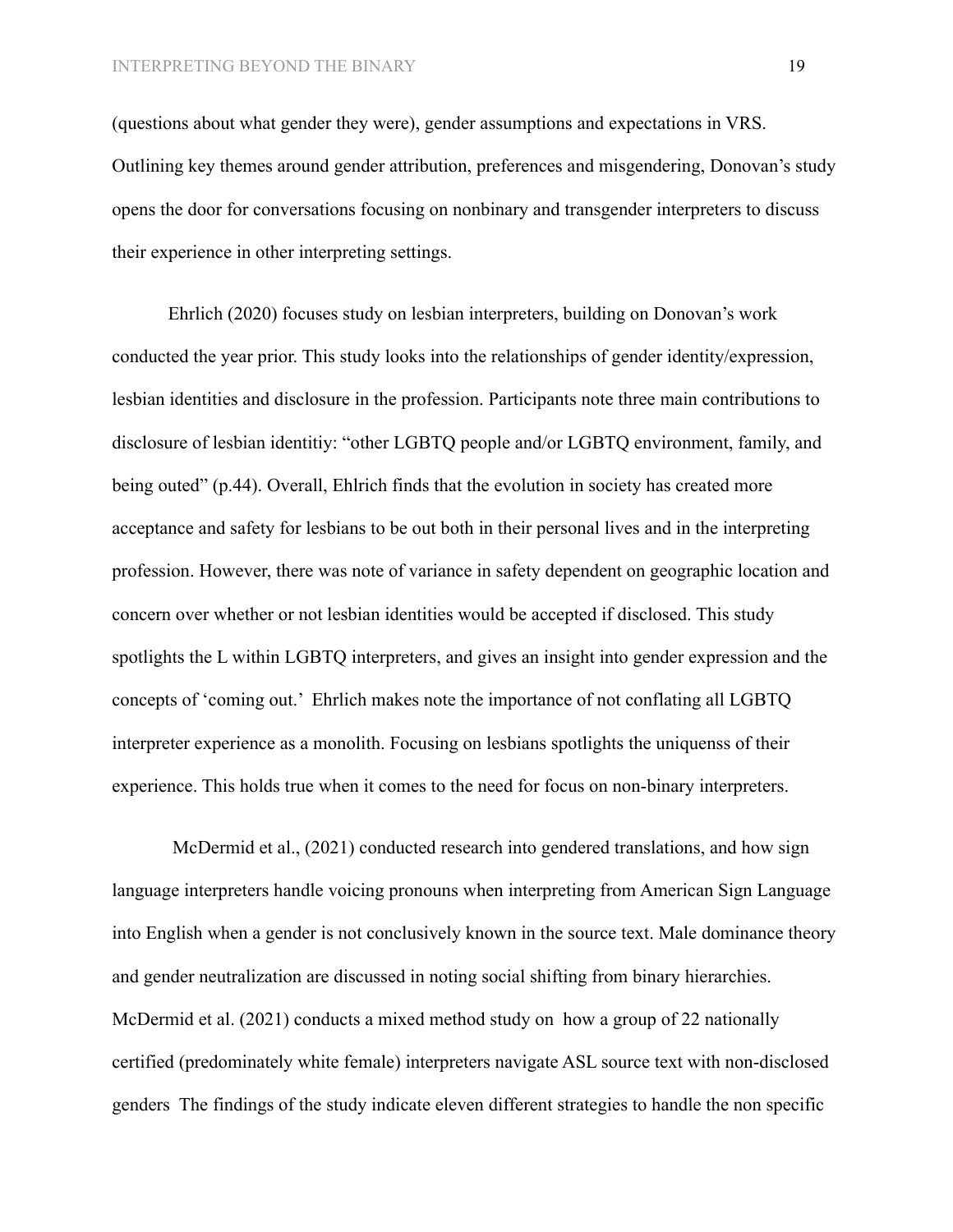genders identifying the singular use of "they" being the most widely used strategy. Recognizing the use of "they" as increasingly common for gender non specific singular pronouns provides insight into the descriptive and creative way language can be used to normalize non specific genders. On a deeper level this work illuminates the ways in which non-binary thinking is already expanding possibilities for the work conducted by sign language interpreters. This leads to the final section of the literature review: Thinking Beyond Binaries.

#### **Thinking Beyond Binaries**

The conversation now moves beyond gender binaries alone to contemplate where beyond binary thinking can contribute to the field of interpreting. Research has been conducted on how social existence has been shaped and reduced to polarizing ideologies. Expanding beyond binary thinking can improve human creativity, nuance, understanding continuums and flexibility.

Katilainen, et al., (2014) gives an extensive look into ideologies of West v. East, Us v. Them, in *Binaries in Battle : Representations of Division and Conflict*:

Binary representations of reality are at the core of all human thinking. We tend to divide things into two opposing, often differently valued extremes, such as true against false, us against them, and good versus evil. We also logically define by opposition: e.g. alien as not familiar and deviant as not normal. (p.4)

In outlining the consequences of binary ideologies, Katilainen, et al., (2014) delves into the way in which human beings become objectified into tools to maintain power hierarchies. One example was that of soldiers ranked in order of command (through obedience to the system) (Katilainen, et al., 2014, p. 114). We can envision the implications that numerous binary constructions lead to the definition of human beings based upon one category of their existence. Through this reduction of complexity, borders are constructed and reinforced, walls are built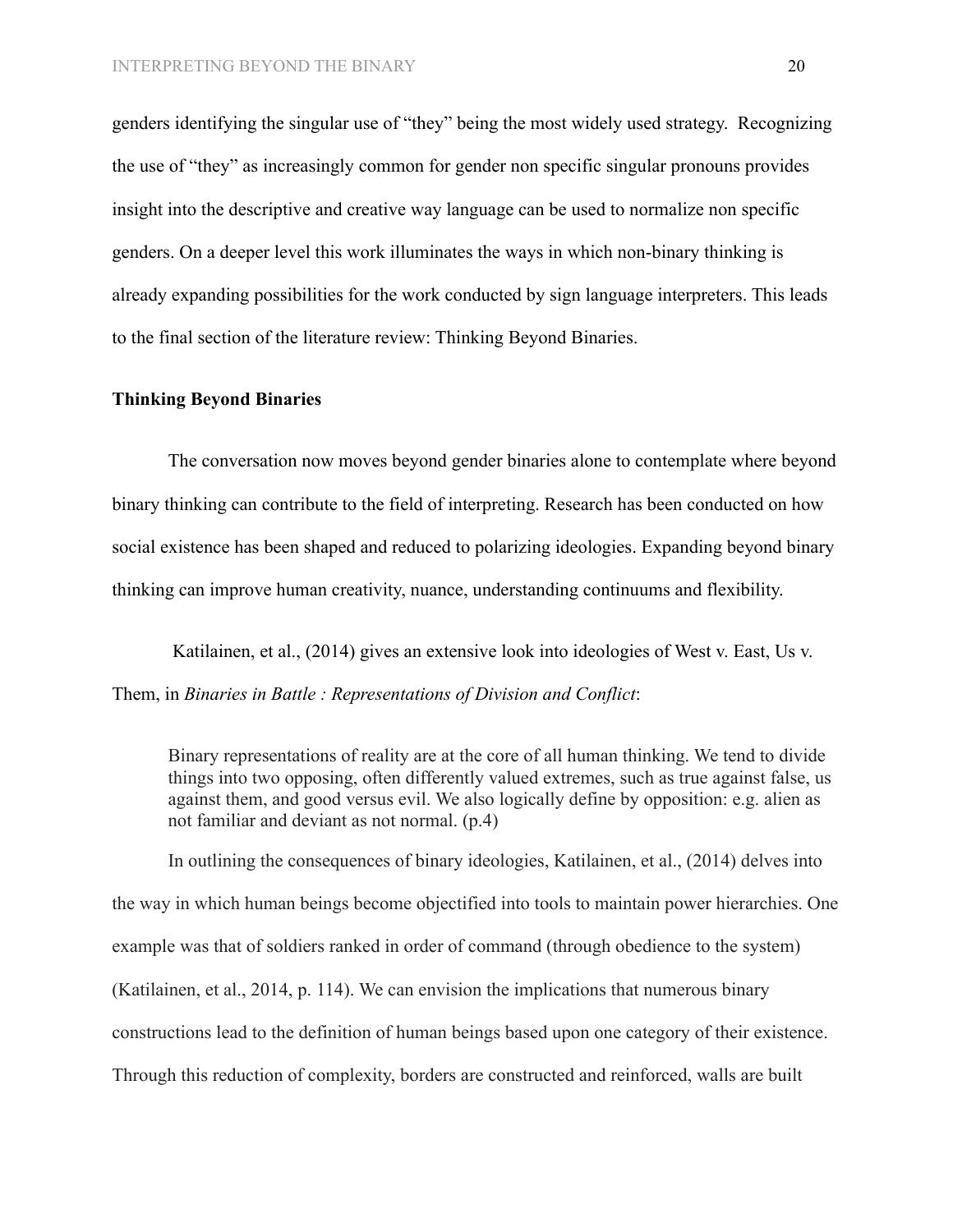between human beings and lines are drawn creating an illusion of separation that (while manufactured) has dire implications for the ways in which we think about and classify one another. As described in this text, the danger occurs in normalization of binaries such that they become the default. The status quo of Western construction fortifies binaries rather than plurality in the human experience.

Gaither's (2018) work explores plural identities coexisting and fluctuating even within one social domain (e.g being biracial, bisexual, bigender). Multiplicity in identity, human expression and orientation contradict the status quo of either/or categorization that dominant society imposes. The intersectional nature of multiplicity in identity naturally provides a flexibility that can give way to more creative and ingenious ways of thought and understanding the social world. Detrimental impacts of biases and binary construction on the wellbeing of individuals with multiple coexisting identities are noted within this work. Gaither (2018) ends with the invitation for research to continue exploring the positive consequences of reflecting on intersectionality and multiplicity in pushing past the stagnation of binaries.

Finally, Moulin de Souza & Parker (2020) points to how transgender and non-binary people actively divert established rules and regulations towards freedom and liberation. The authors state "Living a non-binary identity also brings with it, or demands, an agency through which individuals constitute themselves as a subject by reworking the discursive materials which are available to them" (p.75). The wisdom that non-binary people carry problematizes the oppressive power regimes of all manufactured polarizations. Non-binary identities are the embodiment of a collective and plural existence. Disrupting hierarchies and supremacist ideologies disrupts the corresponding enforced limits. This gives way to freedom and creativity as seen in the natural continuum of humanity, benefing all people.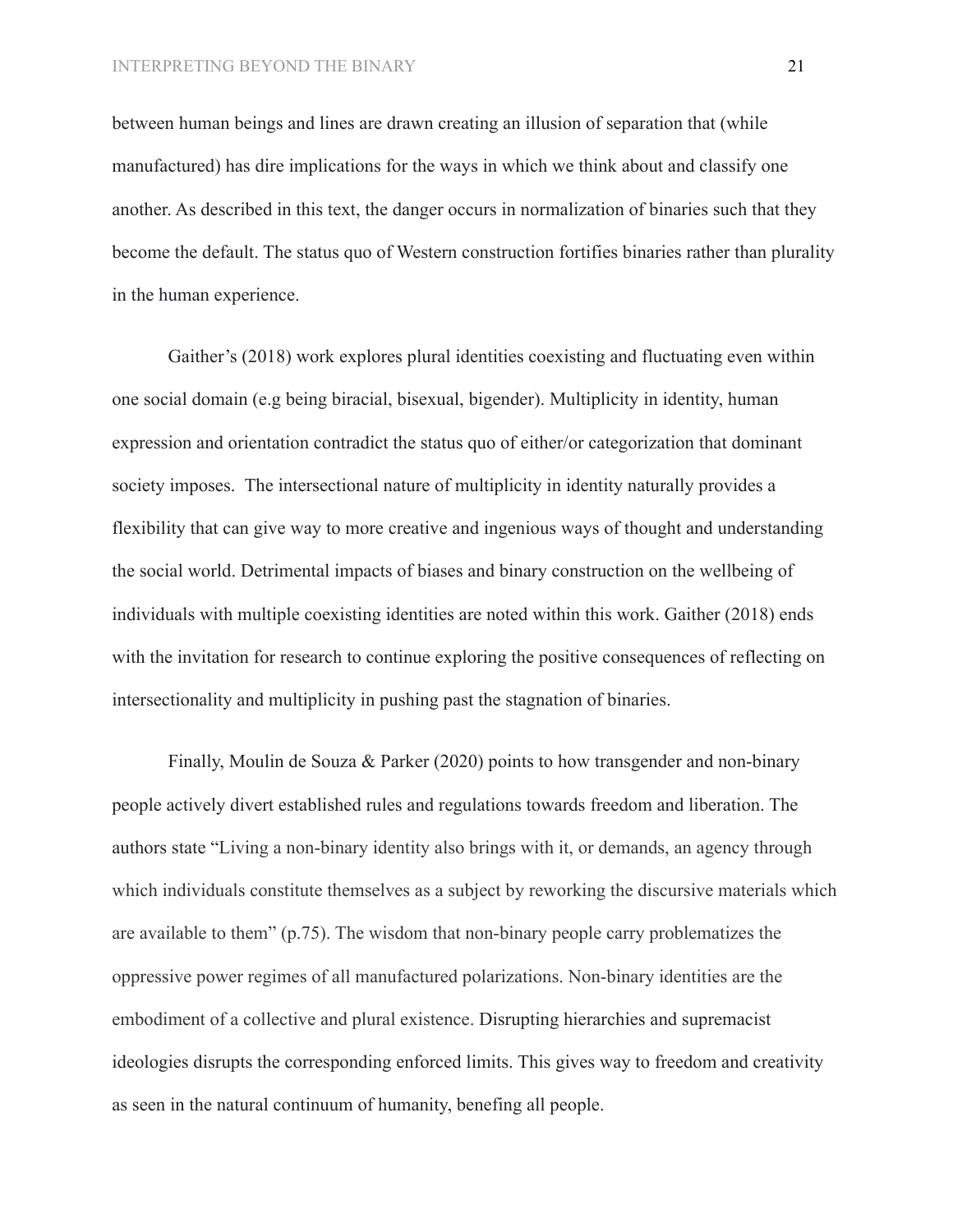# **Conclusion**

The field of interpreting has seen very limited research specifically directed towards non-binary practitioners. Donovan (2019) gives the most attention to transgender and non-binary interpreters to date. McDermid et al., (2021) speaks to the use of gender non specific pronouns as a linguistic tool already being employed in the field. Other work in the interpreting field has largely followed binary gender lines. It is for this reason that this literature review has sought research and scholarship outside of the interpreting field, venturing into the worlds of sociology, anthropology and neuroscience to build a base of knowledge and inform work to come. The next section will describe the methodology used in this research, before sharing the results and findings.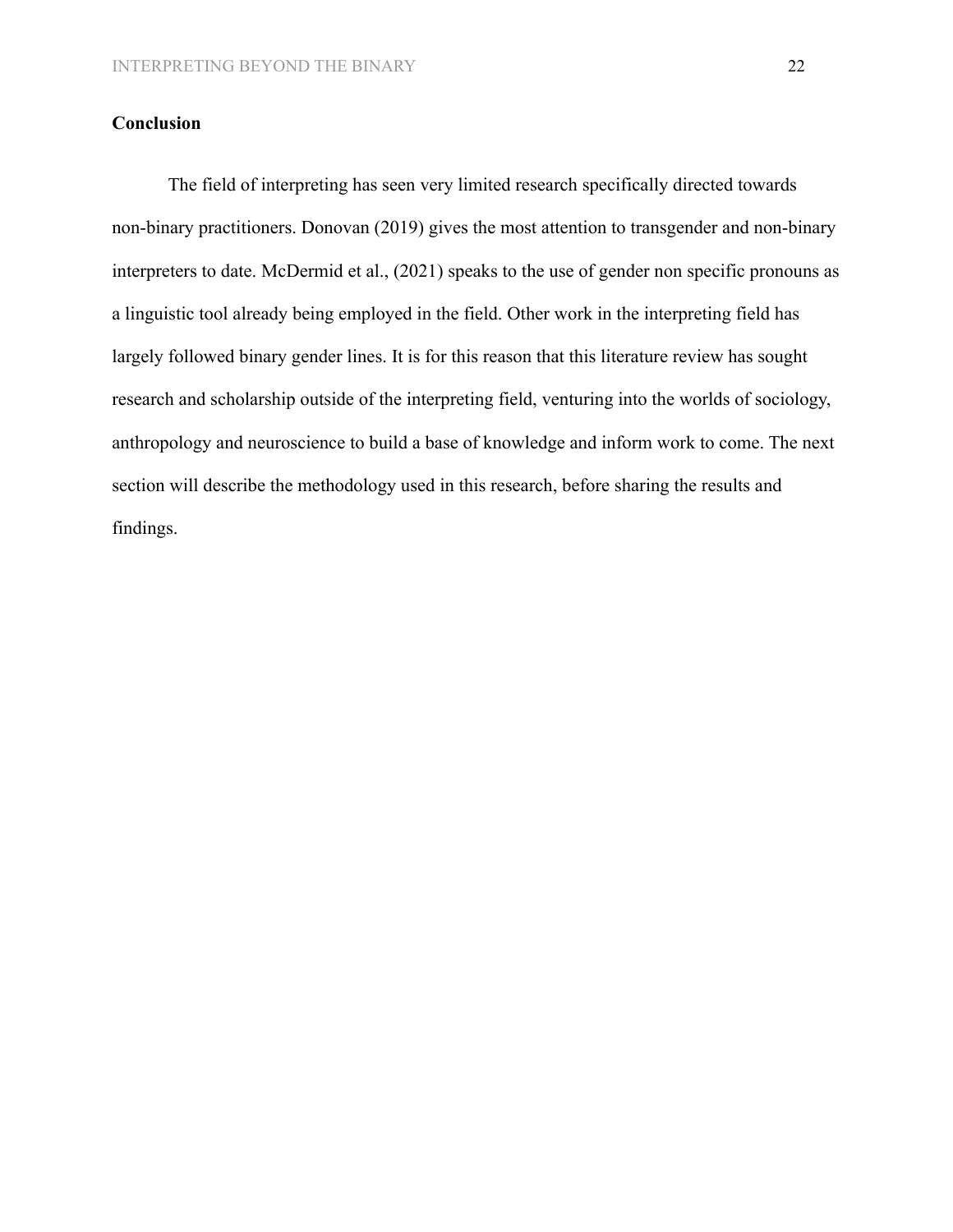#### **Introduction**

Research to date on gender diverse interpreters has been limited. Due to limited available scholarship and theory, this study took a ground-up approach to its design, data collection and data analysis. Inquiry was conducted into the experience of interpreters outside of male/female binaries through surveys, interviews and a focus group with. At the completion of the collection phase, the data was analyzed to observe codes, themes and theories that emerged (Strauss & Corbin, 1998). The survey included quantitative methods of data collection particularly pertaining to demographics of participants (N=31). Semi-structured interviews (N=4) and focus group (N=4) employed qualitative methods to data collection. Using mixed methods, participants were provided with three avenues (survey/interviews/focus group) for sharing empirical data and lived wisdom.

## **Inclusion Criteria**

In order to construct the anonymous survey (see Appendix G), Qualtrics was the software of choice. Qualtrics was chosen due to its intuitive survey design capabilities as well as the ability to anonymize the responses including erasure of IP addresses. This ensured that all responses were unable to be traced back to individuals, unless they specifically chose to disclose contact information. The first three survey questions provided inclusion criteria necessitating participants to: be at least 18 years of age, working as an American Sign Language interpreter and identify outside of the female/male gender binary. Those who did not meet the criteria for inclusion in the study were automatically directed to the end of the survey.

# **Recruitment and Participants**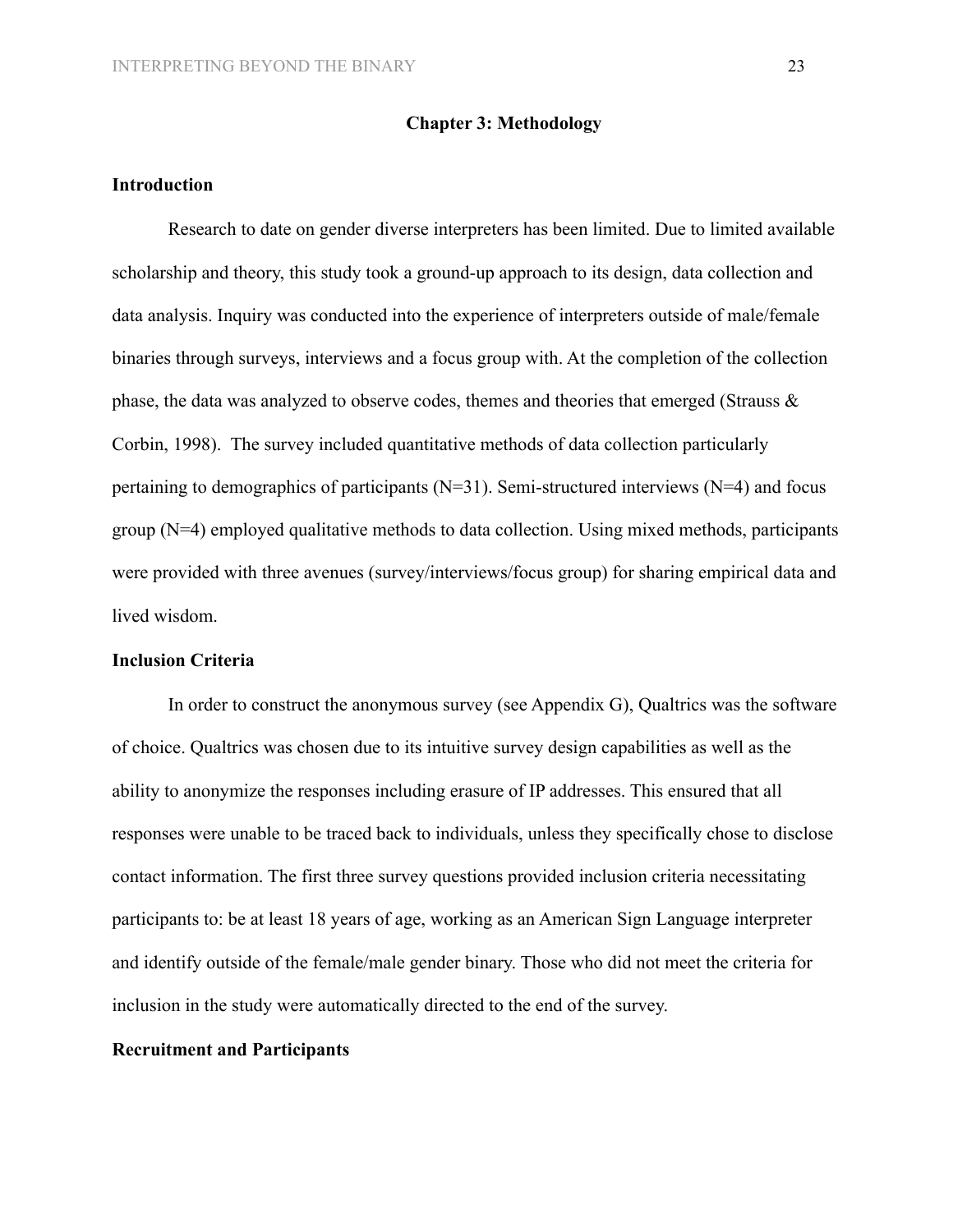The survey was distributed via RID Inc, group BeLGIT\* current and former regional representatives as accessed on the RID, Inc website and through personal connection. It was also shared on two facebook pages: *BLeGIT\* Queer Member Section of RID Interpreters* and *ASL Interpreters - Queer Space*. Recruitment information was used for both groups, consisting of a flier (see Appendix A) with accompanying image description and written explanation of the study. *BLeGIT\* Queer Member Section of RID Interpreters* facebook page had roughly 910 members when distributing recruitment materials. *ASL Interpreters - Queer Space* had roughly 850 members. Due to the privacy settings on both of the aforementioned facebook pages, sharing was not possible for folks who might have wanted to, therefore, the recruitment materials were also made publicly available on the facebook account page created specifically for research purposes. This allowed individuals to more widely share the study with other interested individuals. At the beginning of the survey, participants viewed the consent forms (Appendix D) and were provided with a spreadsheet of national crisis and counseling resources (Appendix I). In total 31 participants completed the survey with at least 3 individuals from each of the five RID, Inc regions.

Upon completion of the survey, participants were invited to participate in an interview or focus group. Providing either (focus group/interview) was intentionally to allow options for participants who felt more comfortable sharing in 1:1 settings, and for those who felt best in a small group. If participants indicated interest, they were directed via hyperlink to a separate Qualtrics form allowing them to include their contact information of choice (email, voice/video phone, text). Two individuals independently sent emails directly expressing interest in participating in an interview and bypassing the survey. Those who indicated interest in participating in an interview OR focus group were contacted via email and provided with the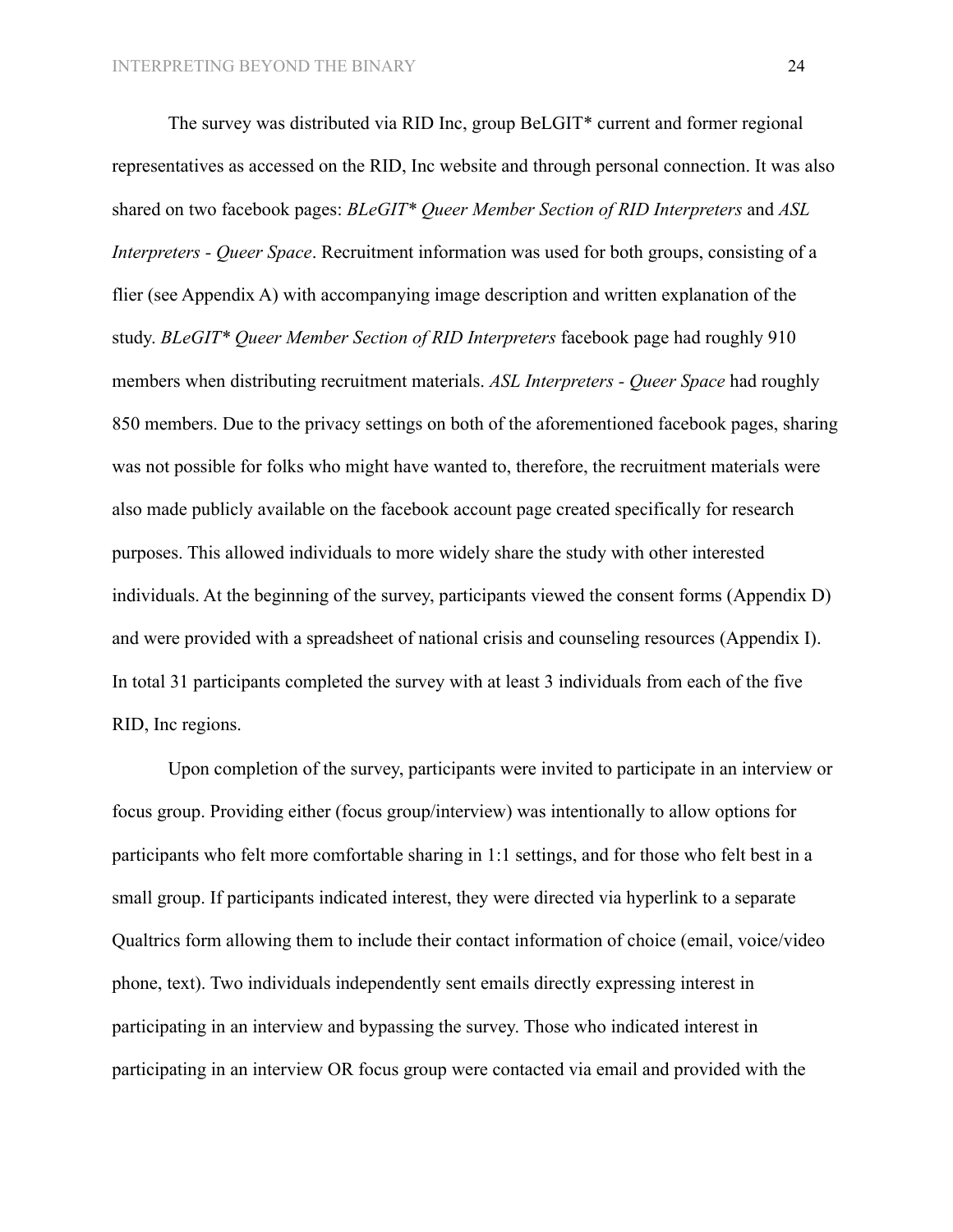interview consent form (Appendix E) or focus group consent form (Appendix F) based upon which option they chose. The resource list for crisis and counseling services was provided along with the consent forms to each prospective participant.

# **Data Collection**

Data was collected through the three strategies outlined above: survey, interviews, and focus group. The purpose of taking on these three different elements was to have some quantitative data for the purpose of framing demographic information, but use primarily qualitative data for deeper understanding of "how things are" from the perspective of participants (Hale & Napier, 2014, p.15). The survey started off the work with 46 questions, bringing participants through: inclusion criteria, demographics, experiences with colleagues, consumers, hiring bodies and generalized questions about their professional experience. Within the survey, many of the questions included short answer options, so that participants could contribute additional comments. The end of the survey provided a section to add any final thoughts. Semi-structured interviews were set up with a list of 13 questions that expanded upon the survey. Each interview session was conducted via Zoom, and recorded both with Zoom and Quicktime screen record. Two recordings were made just in case one had technical glitches or did not record properly. Sessions were conducted in a private and locked office to ensure anonymity and confidentiality. Post session, video and audio recordings were saved on an external encrypted hard drive until transcripts were made. Once transcripts were completed video recordings were permanently deleted.

Interview questions drew from the framework of the survey and allowed for greater depth of response. For example, while the survey asked questions such as: "Please describe your gender identity" or "Please describe your gender expression," the interview took it a step further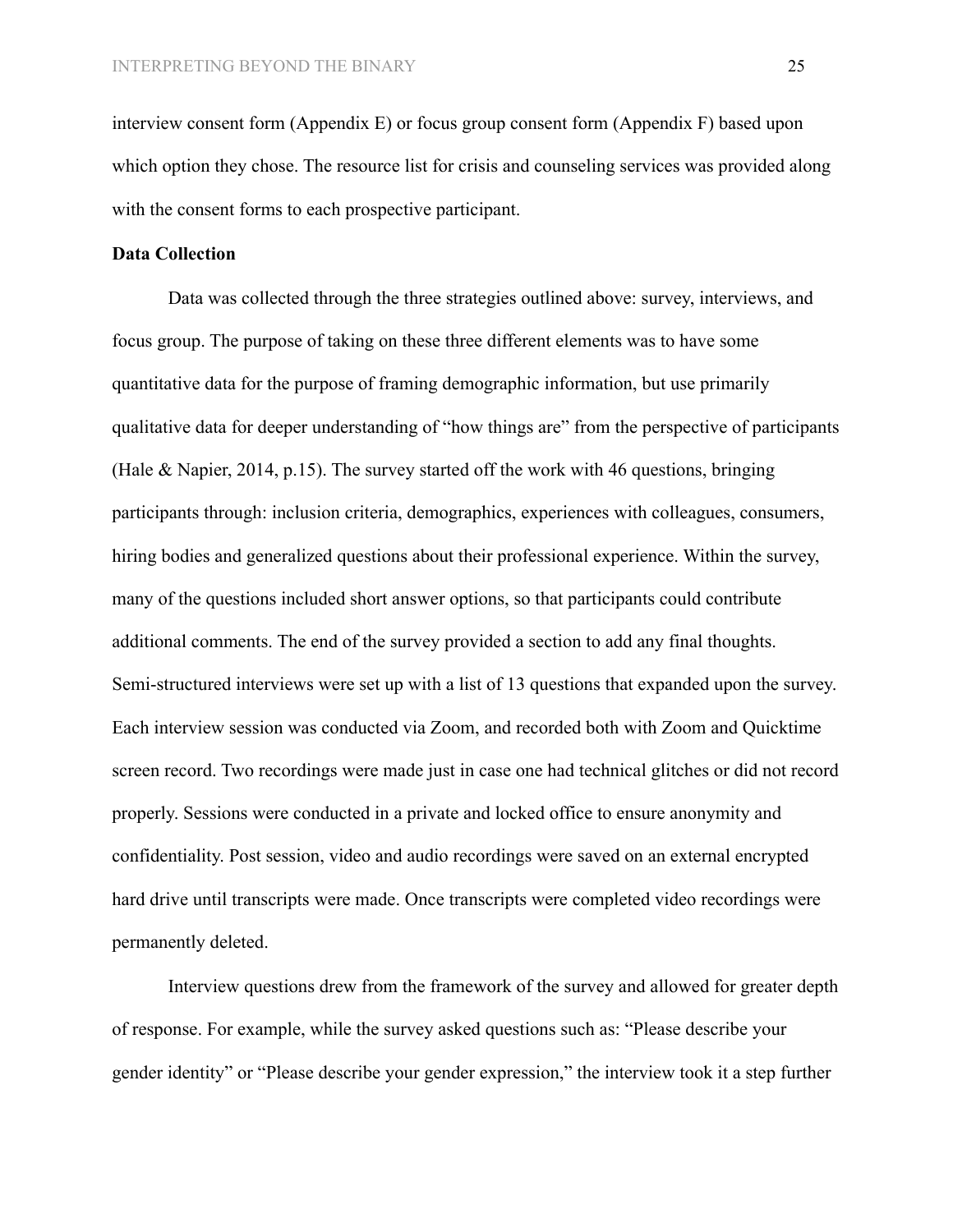to inquire "What do you feel like your gender identity and expression mean to you in a professional sense?" Abstraction from the survey, promoted a depth of information coming forth. Semi-structuring the questions also allowed for a more conversational approach to the interviewing process.

The last part of the data collection was the focus group. Prior to the focus group, participants were contacted about time availability and provided the consent forms and crisis/counseling resources. Once participants shared their availability it was determined that there was an overlapping time available and the group time was booked. The day before the session, individual reminder emails were sent with the zoom link to maintain privacy. Participants were asked to use pseudonyms for their zoom name. At the beginning of the focus group participants were read the focus group script (Appendix H), reminded that the session was being recorded and told where the data would be stored. Once the participants agreed, a Zoom and QuickTime recording was started. Recordings were saved to the external harddrive post focus group completion.

The focus group consisted of 12 questions, allowing for each participant to answer and respond to each other as thoughts arose. Like the interview, the focus group expanded upon the survey questions allowing for greater depth in subjective response. The advantage to the focus group was the interactive flow of ideas as participants added to each other or offering dissenting opinions. Four participants all together participated in the focus group and the discussion ran for one hour and a half. Once the focus group was completed, interviews conducted and the survey was closed, the process of analyzing the data began.

# **Data Analysis**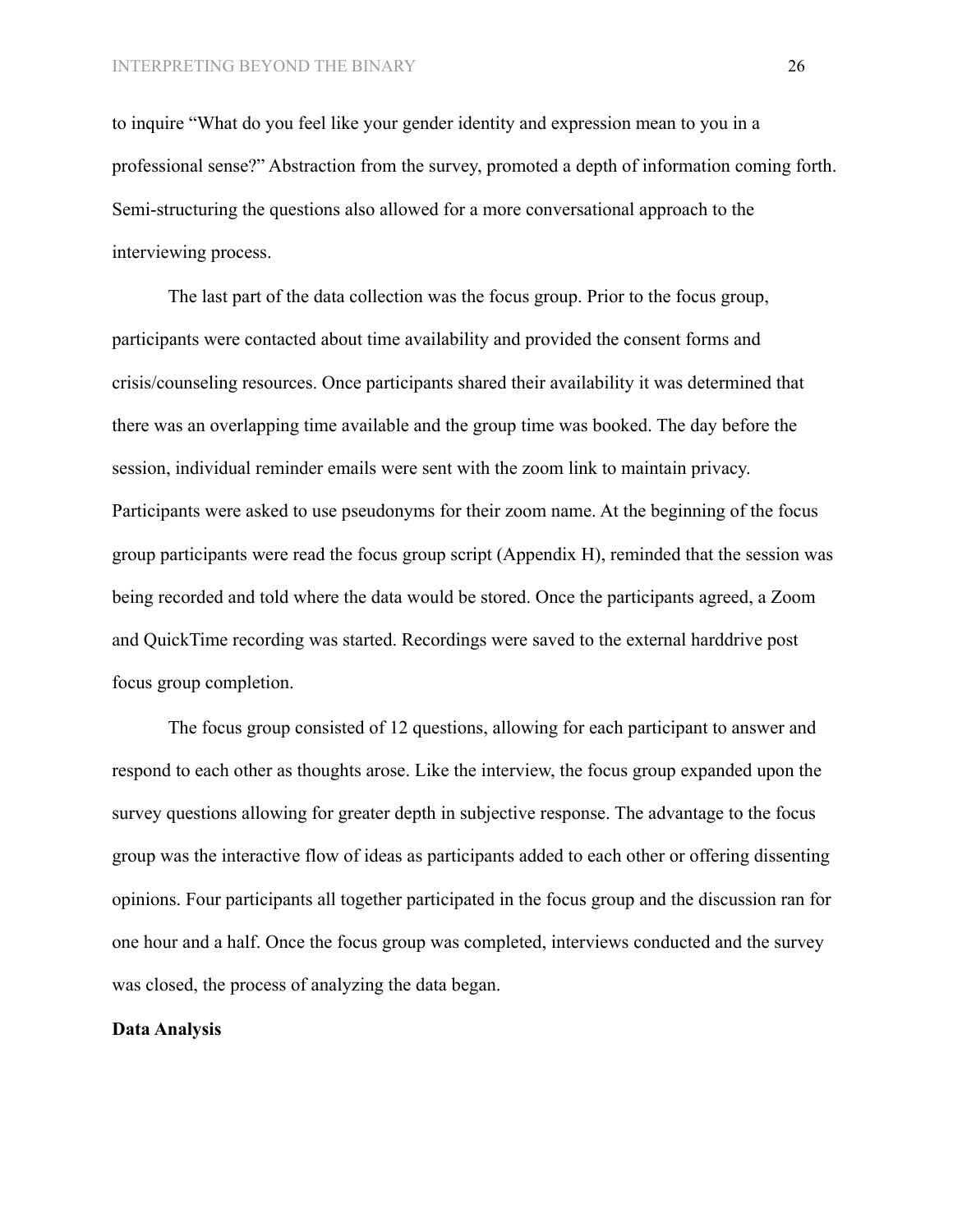In order to analyze the data, all of the interview and focus group audio files were run through the computer transcription software Otter.ai. Use of transcription software aided in getting a bulk of the audio transcribed more quickly. Otter.ai was the software of choice based on reviews and pricing. Once the transcription was complete, the raw audio data was listened to a second time in order to check transcription accuracy. Otter.ai was able to capture much of the audio and convert to text, however, a number of errors were identified and fixed through the second pass of audio data. Terms such as coda (child of a deaf adult), cis (cisgender), QTPOC (queer and trans people of color) were some examples of words commonly mistranscribed by the software. Contextual information (such as the aforementioned words), overlapping speech, speaker delineation and pragmatic linguistic information was able to be captured more accurately through manual transcription. Mechanical and manual methods of transcription brought both technical and interpretive approaches to the beginning process of data analysis (Bailey, 2008).

The de-identified manual transcription was taken from the Otter.ai software and put into a spreadsheet to organize data for analysis. Original audio was kept to replay for more contextual information during the analysis process. Each interview, focus group transcription as well data collected in the Qualtrics survey was given a tab in the spreadsheet. This allowed for all of the transcribed data to be stored in one place.

A third review of interview and focus group data was conducted by reading through transcripts while listening to the audio files. During this review, notes were written describing the content of each segment of text. The initial notes began the inductive process of identifying and labeling codes. "Inductive coding begins with close readings of text and consideration of the multiple meanings that are inherent in the text. The evaluator then identifies text segments that contain meaningful units and creates a label for a new category to which the text segment is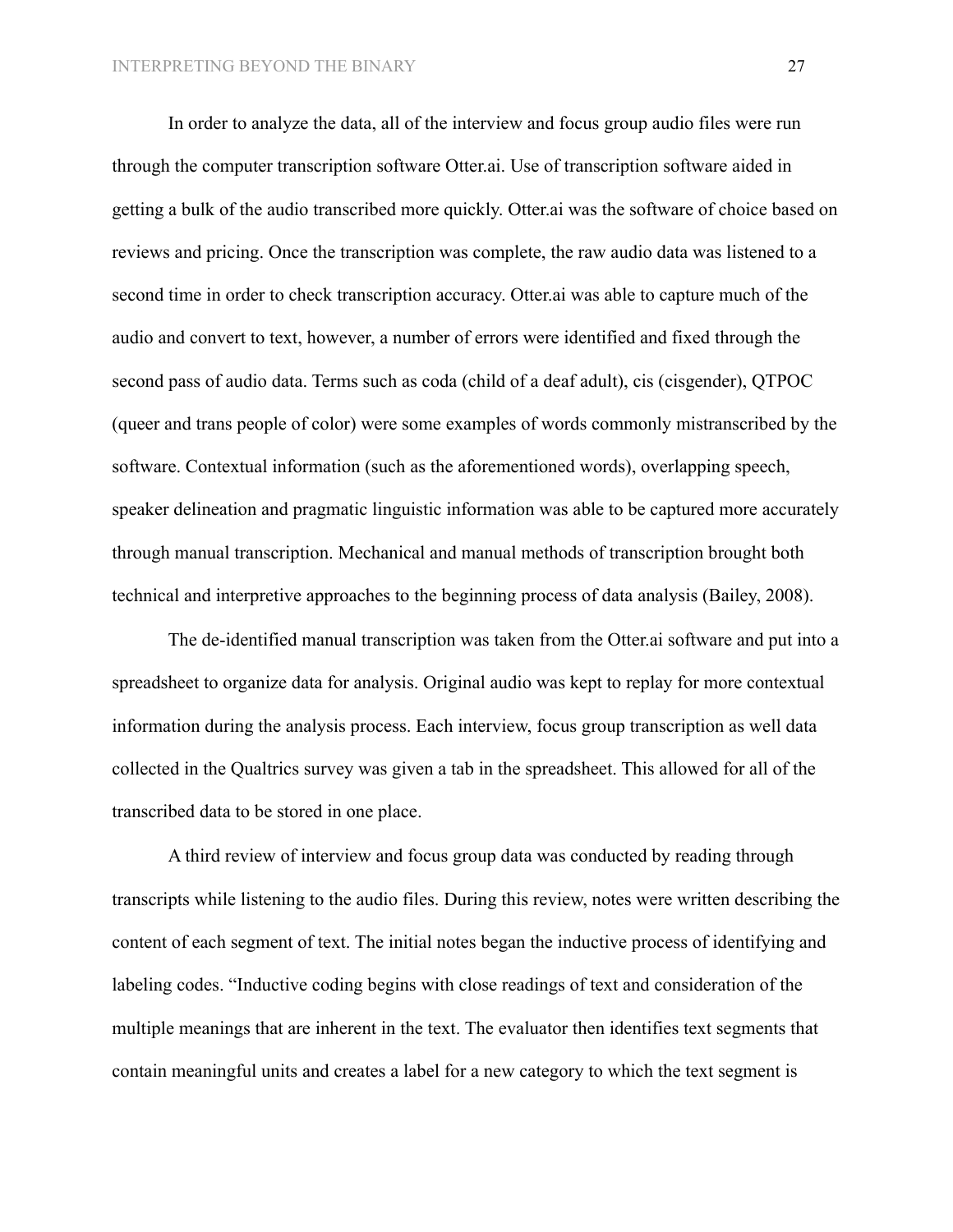assigned" (Thomas, 2006, p. 241). Codes created were labeled and assigned a color. Each section of text was highlighted with the corresponding code color. Multiple readings of the transcripts were conducted in order to more comprehensively identify and collect codes. Once codes were identified they were added to a codebook and a tally system was used to identify how many times codes were seen in the data. Each of the transcripts were coded and categorized, the survey data was analyzed, and major themes were then identified. Themes discovered in the data will be described in Chapter 4: Results, Findings and Discussion.

#### **Conclusion**

The goal of this study was to shed light on an underexplored portion of the sign language interpreting community in the U.S. Researching this population required a multidimensional research process in order to go as deep as possible in the limited amount of time allotted for the conduction of research. By use of the survey, interviews and a focus group, the conversation begins. The next section will look deeper into findings this study uncovered and what prospects there are for the field and future research.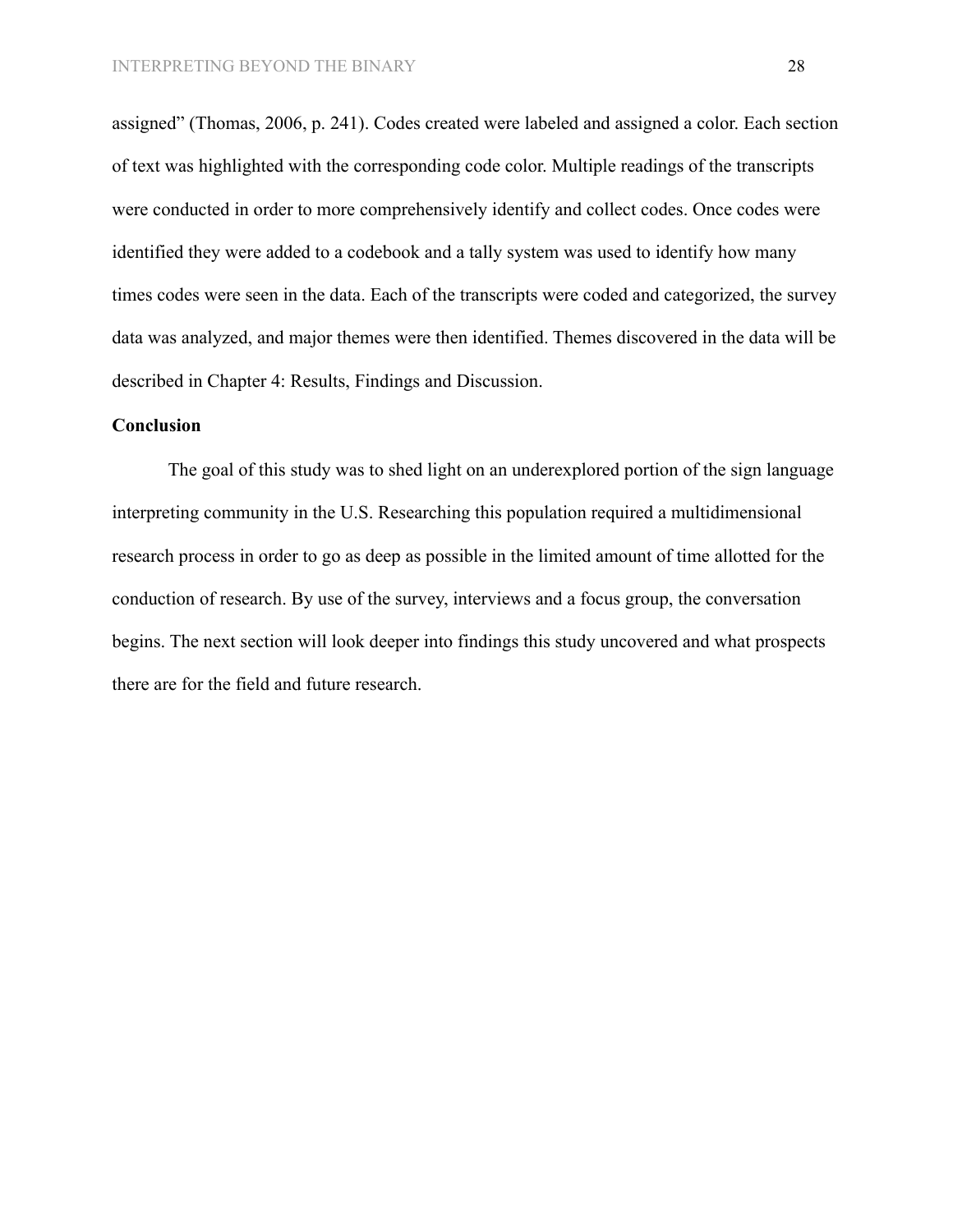### **Chapter 4: Results, Findings and Discussion**

In this study the experiences of interpreters between, around and beyond gender binaries were investigated. The purpose of this inquiry was to improve practice and non-binary gender competency in the field of interpreting. Using a survey, interviews and a focus group, participants described experiences with colleagues, those using interpreter services, hiring bodies and the general interpreting field.

### **Demographics**

At the close of the survey a total of 37 respondents participated. Of the 37, one participant did not consent and was brought to the end via the Qualtrics skip logic. Of the 36 participants left, 5 participants did not complete the survey in its entirety. The responses of the 5 participants were not included in the data analysis, per survey consent form: "Exiting the survey before it is completed will be considered a withdrawal and all previous responses will be eliminated from the study." Thirty-one responses were included in the analysis of survey data.

Demographic questions were presented to survey participants after completing inclusion criteria. Demographic information included: age, race, ethnicity, regional location, gender identity, gender expression, pronouns, interpreting credentials, years working as an interpreter, settings worked, and kind of employment interpreters hold. The age distribution of participants ranged between ages 18 and 65; 15 respondents (48%) identified as being between ages 26 and 35, 8 respondents (26%) identified as being between 36 and 45 years of age, the third largest category was 6 respondents (19%) identifying as between 18 and 25 years of age.

The survey asked for fill-in responses to racial and ethnicity demographics. Participants self-identified with a number of different responses for both categories. In regards to race, 24 respondents identified as white or caucasian making up roughly 77% of all respondents (see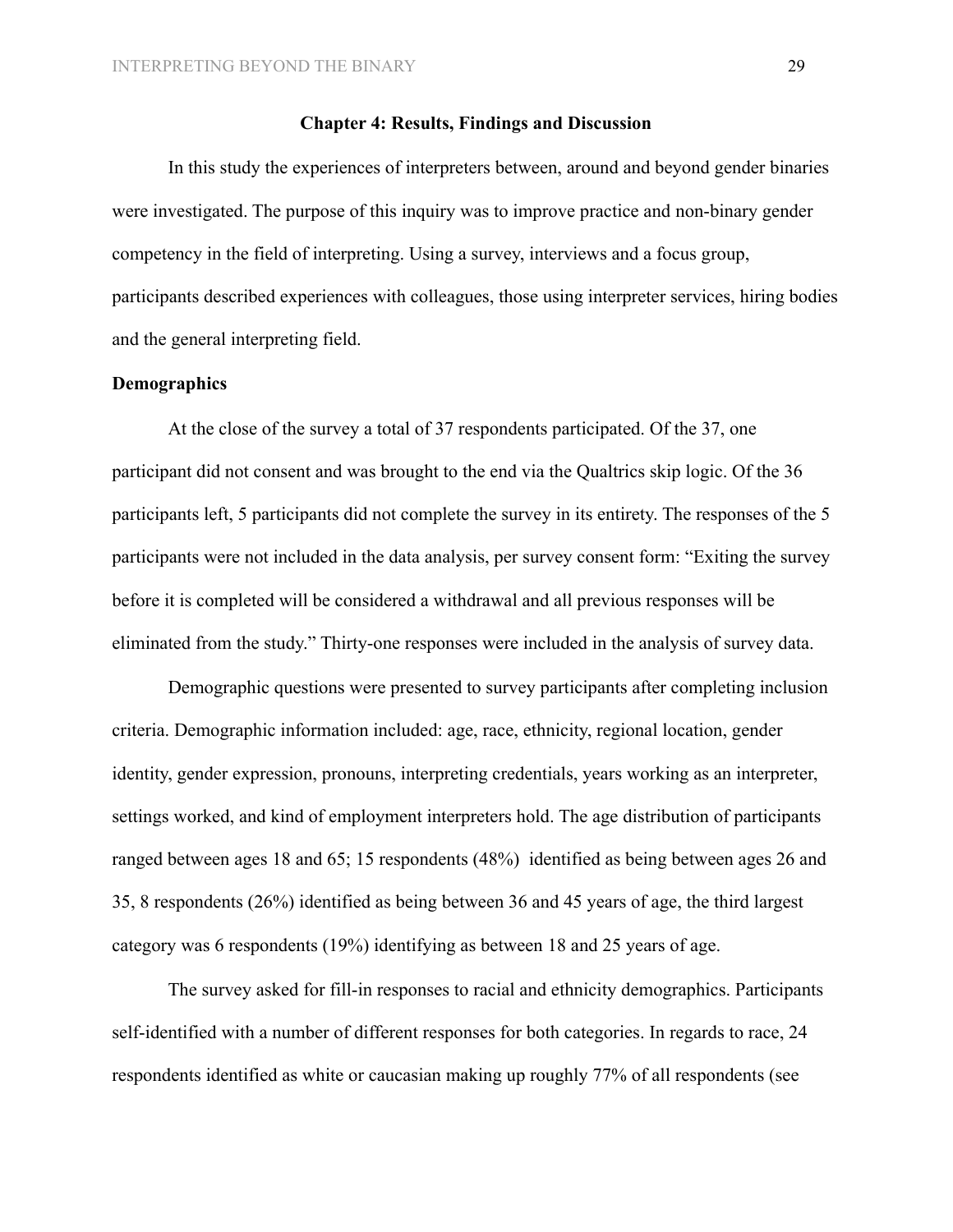figure 1). This statistic aligns with the racial demographic statistics within RID, Inc. membership which identifies roughly 85% of membership as white (RID, 2019). Responses to ethnicity included: American, Ashkenazi Jewish, Asian, Black, Canadian-American, European, Filipinx, Hispanic, Italian, Indigenous, Jewish, Mexican, Pacific Islander, Pilipinx, Western European, and White. Some respondents named multiple ethnicities and races in their personal demographics.

# **Figure 1**



**Self-described racial identity of survey participants**

There was not a specific question regarding disability identity however two participants self identified as having a disability and one participant identified as autistic. Location information was kept as broad as possible. Due to the small population size of the study focus, having participants disclose states could have potentially disclosed who the participants were, therefore information on location was split by RID, Inc regions as follows (RID, 2019):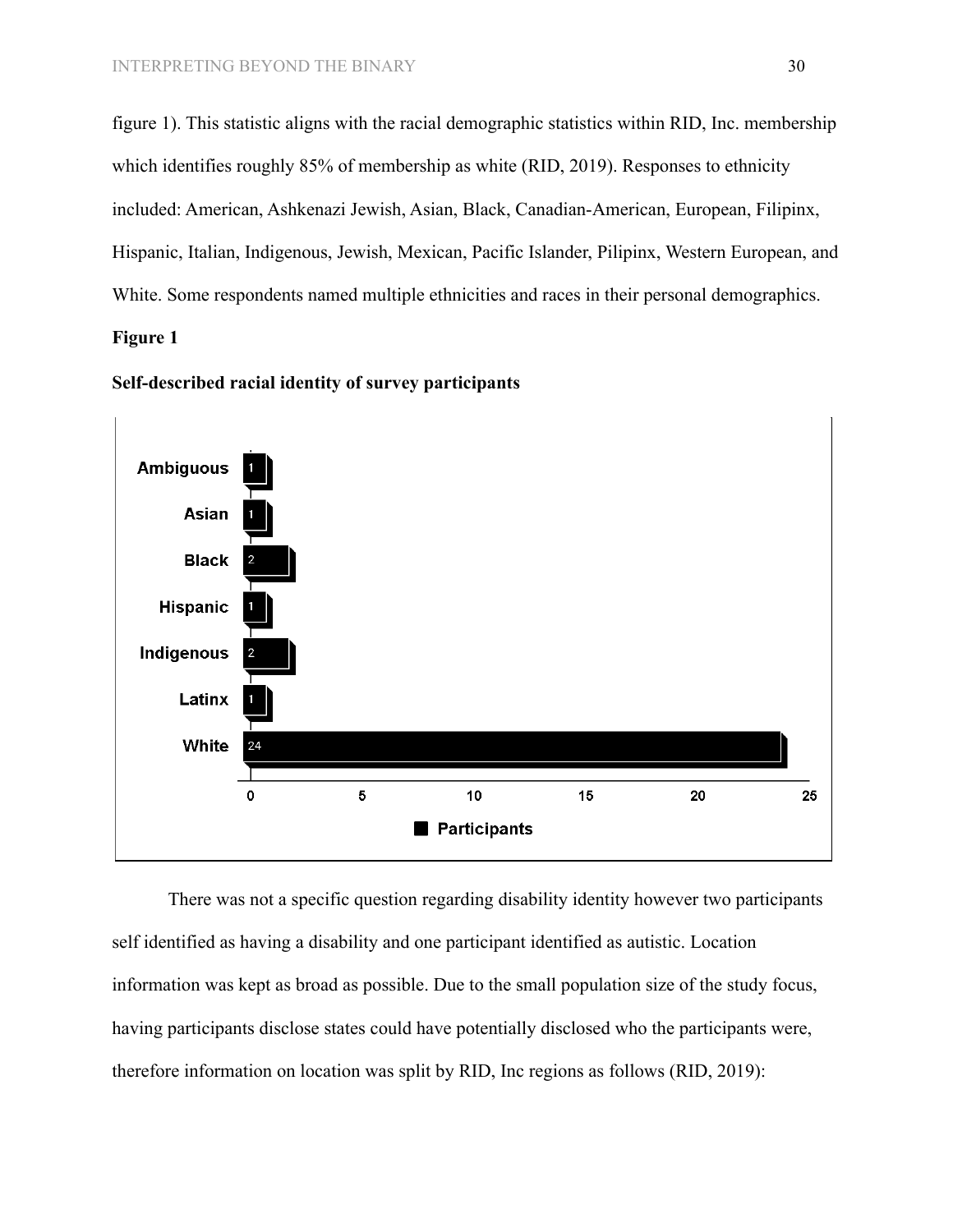- [Region I:](https://rid.org/region-i-northeast/) Connecticut, Delaware, Maine, Massachusetts, New Hampshire, New Jersey, New York, Pennsylvania, Rhode Island, Vermont, West Virginia
- [Region II:](https://rid.org/region-ii-southeast/) Alabama, Florida, Georgia, Maryland & District of Columbia, Mississippi, North Carolina, South Carolina, Tennessee, Virginia
- [Region III:](https://rid.org/region-iii-midwest/) Illinois, Indiana, Kentucky, Michigan, Minnesota, Ohio, Wisconsin
- [Region IV](https://rid.org/region-iv-central/): Arkansas, Colorado, Iowa, Kansas, Louisiana, Missouri, Montana, Nebraska, New Mexico, North Dakota, Oklahoma, South Dakota, Texas, Wyoming
- [Region V](https://rid.org/region-v-pacific/): Alaska, Arizona, California, Hawaii, Idaho, Nevada, Oregon, Utah, Washington
- Other: Anyone who may live and work in more than one region area

The responses were evenly distributed between Regions I, II and IV each with 5 individuals) identifying from these areas. The largest percentage of participants identified from Region V (9 participants), followed by 7 from Region III. One participant did not live in a specific region.

# **Figure 2**

*Regional distribution of survey participants*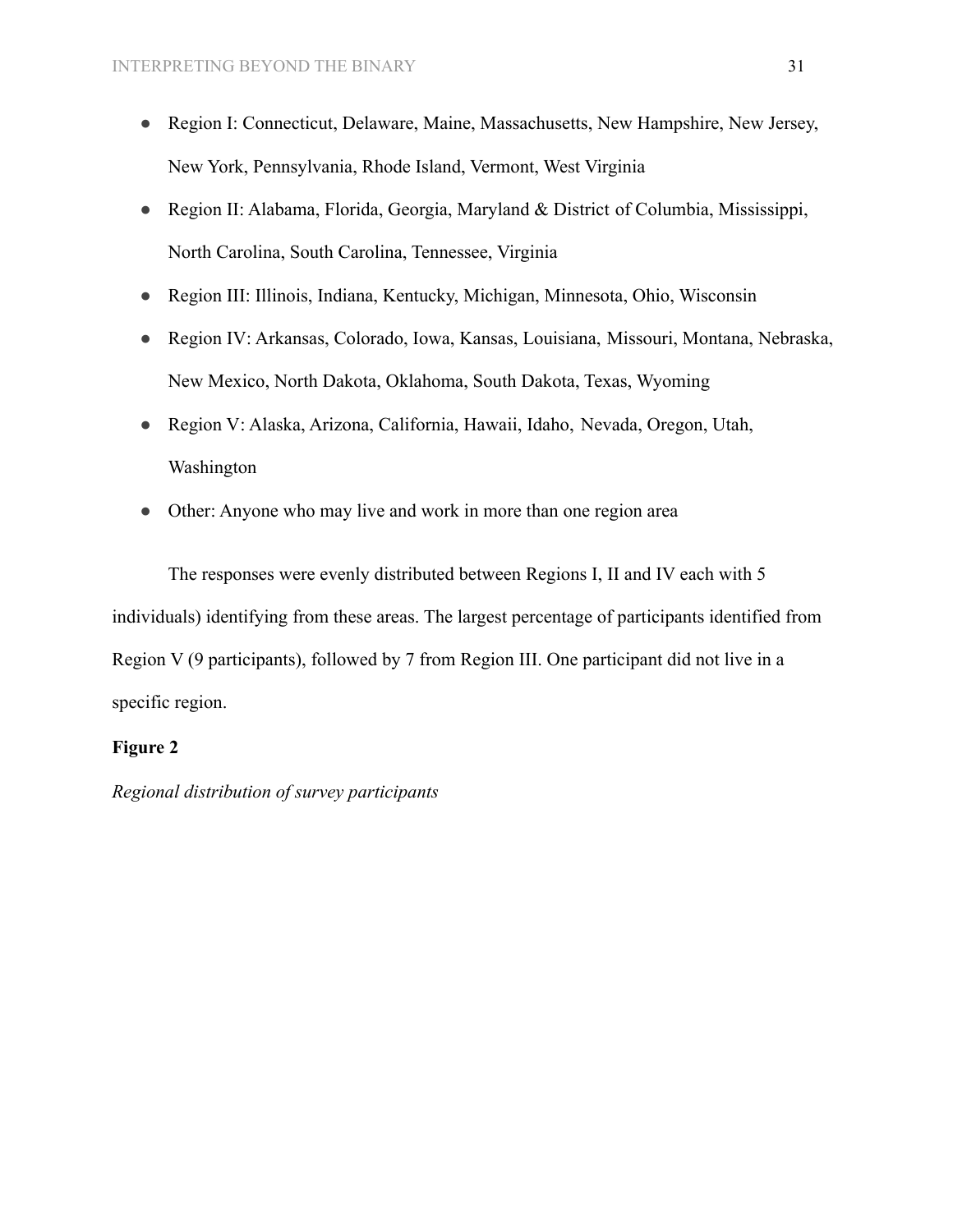

The last piece of demographic information asked participants to share information about their gender identity, expression and personal pronouns. A range of identities, expressions and pronouns were provided to allow for quantitative data to be analyzed through Qualtrics. Each question also included a write-in option to ensure that participants had the ability to self-describe if any of the options were insufficient in describing their identity, expression or pronouns. Write-in responses were included in the listing of gender identities in table 1.

# **Table 1**

| Agender   | 4%    |
|-----------|-------|
| Androgyne | $1\%$ |
| Autiqueer | $1\%$ |
| Butch     | $1\%$ |

*Gender identity breakdown of participants*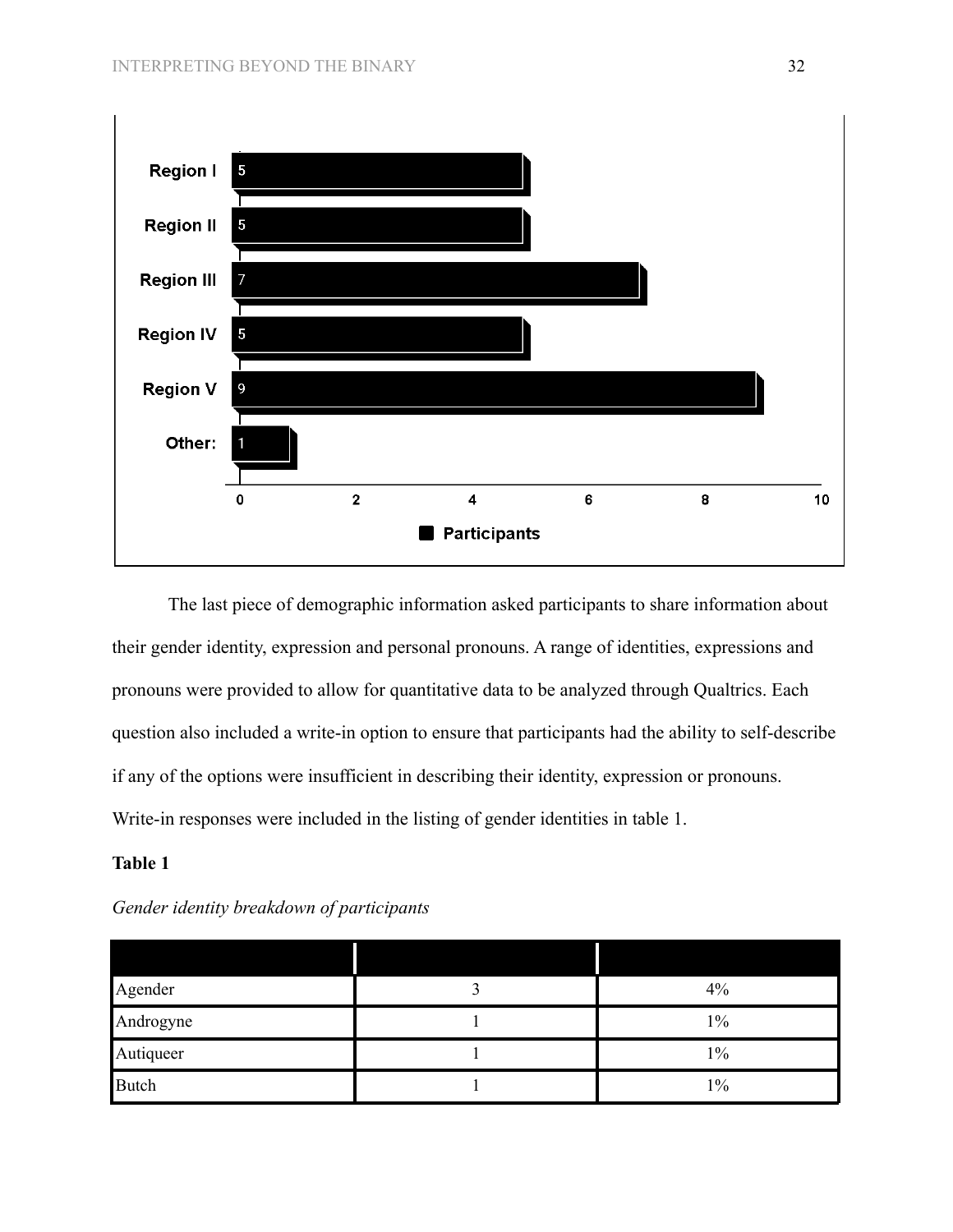| Enby                     | $\overline{4}$ | 6%     |
|--------------------------|----------------|--------|
| Gender<br>Expansive      | $\overline{4}$ | $6\%$  |
| Gender<br>Fluid          | $8\,$          | 11%    |
| Gender<br>Neutral        | $\overline{3}$ | $4\%$  |
| Gender<br>Nonconforming  | $\mathbf{1}$   | $1\%$  |
| Genderless               | $\overline{2}$ | $3\%$  |
| Genderqueer              | 11             | 15%    |
| Maverique                | $\mathbf{1}$   | $1\%$  |
| Neurogender              | 1              | $1\%$  |
| Neuroqueer               | $\mathbf 1$    | $1\%$  |
| Nonbinary                | 16             | 22%    |
| Nonbinary<br>Transgender | $8\,$          | $11\%$ |
| Transfeminine            | $\overline{2}$ | $3\%$  |
| Transmasculine           | $\overline{3}$ | 4%     |
| Two Spirit               | $\mathbf{1}$   | $1\%$  |

The self-described expression of participant's genders spanned a continuum of gender expression with the highest percentage of participants (28%) identifying as masculine leaning. Expressions: androgynous, feminine leaning, mixture masc/fem and changing gender expressions were fairly divided. Three participants indicated not knowing their expression, and three did not identify with any gender expression.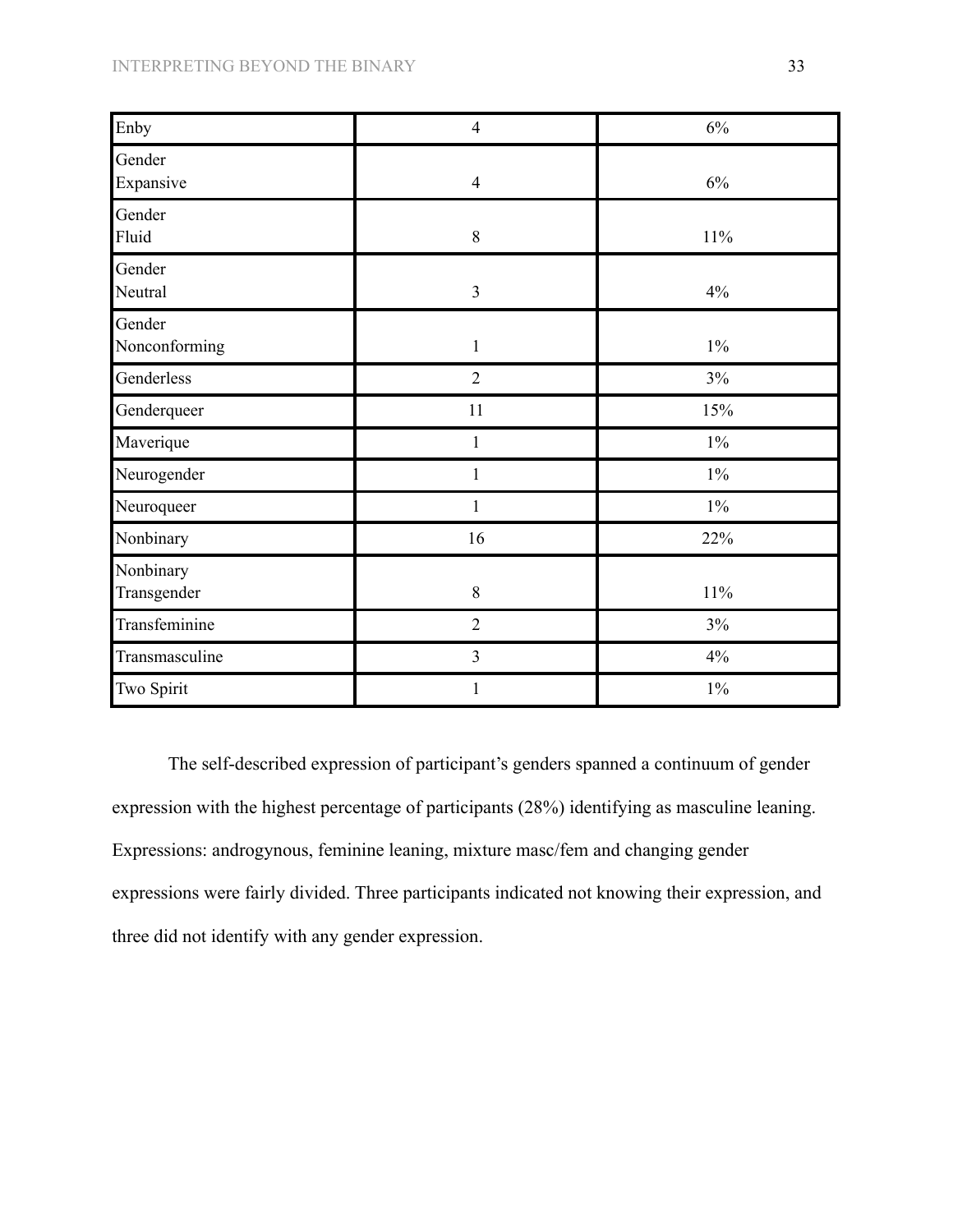# **Figure 3**



*Gender expression breakdown of participants*

A multi-answer list of pronoun options was offered to participants to choose from, recognizing that participants may use a number of different pronouns or that pronouns may change. Results indicated a variety of pronouns used by participants with the majority of participants (22) using pronouns: they, them, theirs. A participant also indicated the use of a monosyllabic name rather than neopronoun or singular they, as an alternative for language-disabled folks.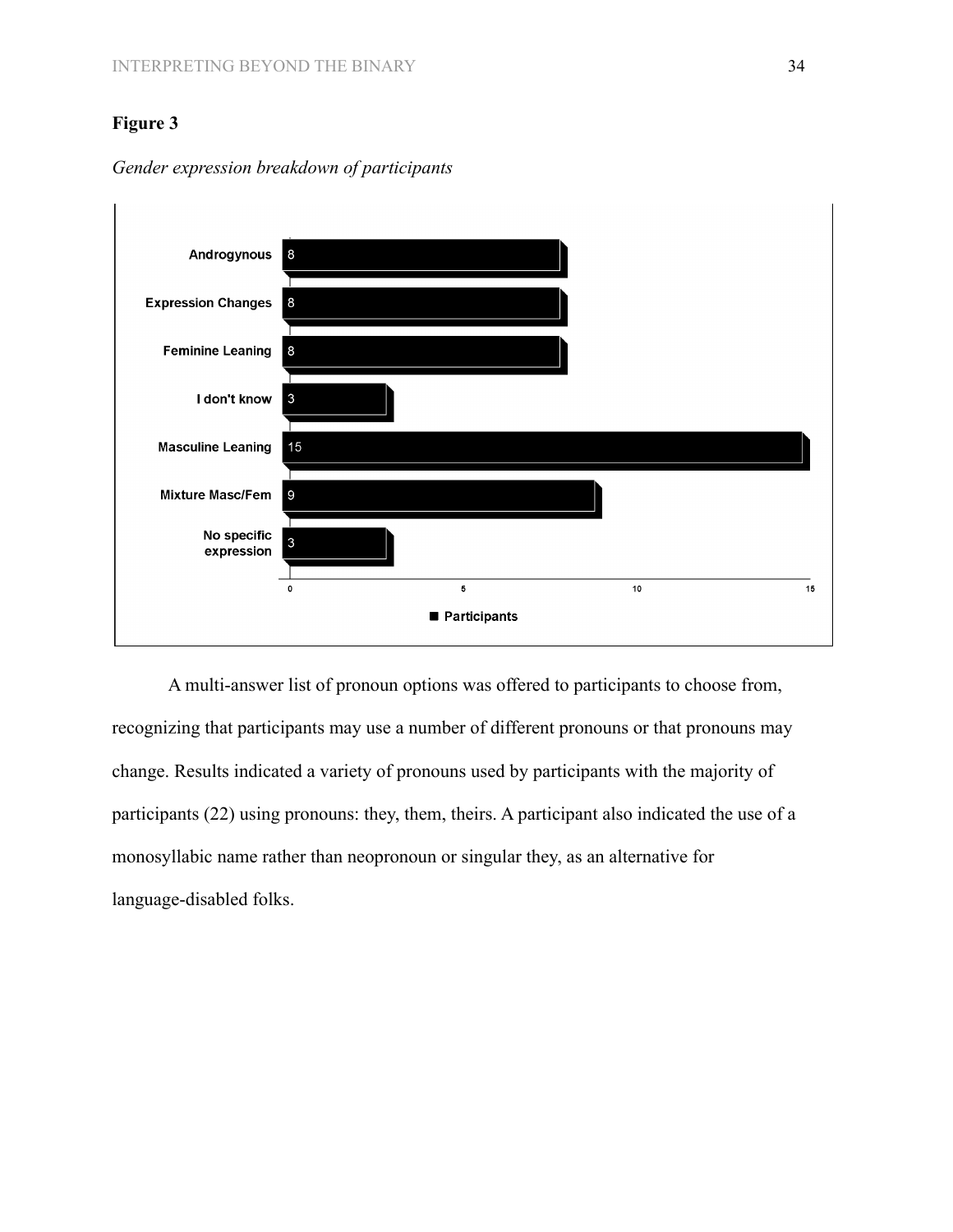## **Figure 4.**



#### *Participant pronouns*

When participants concluded the demographic information, questions were posed on interactions with professional colleagues, consumers, hiring bodies and general interpreting experience. The next section will look into the qualitative breakdown of focus groups and interviews.

# **Qualitative Findings**

In total, 13 survey respondents expressed interest in participating in a focus group (5) or interview (8). The respondents were contacted via their individual communication preference. Of the eight prospective interview participants, six responded to follow up emails. Five individuals set up times to meet, and one canceled due to unforeseen circumstances. A total of four interviews were conducted. Each participant was asked to pick a pseudonym to be used for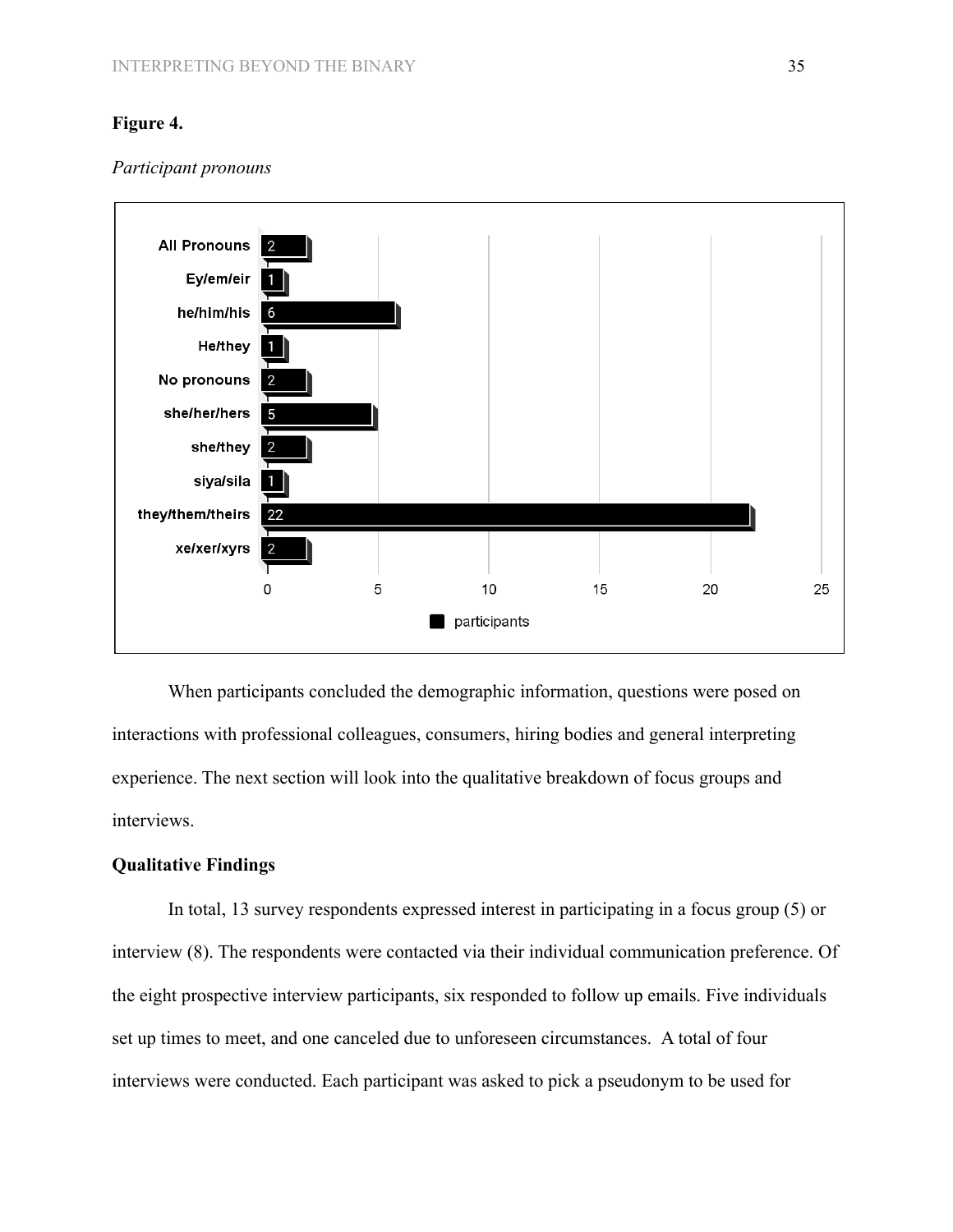transcript and analysis purposes. The participants included individuals under the pseudonyms: Jay, Sam, T and AZ. Interviews ranged from 40 minutes to 60 minutes and were conducted primarily in English.

One focus group, consisting of four individuals was conducted at the beginning of February, 2022. Like the interviews, participants chose pseudonyms to be used for transcript and analysis. Four participants (using pseudonyms) included: Barley, Cosmo, Finn and River. The focus group ran for 1 hour and 36 minutes and was conducted in English. Transcription for the focus group was conducted via software Otter.ai, and personal transcribing to ensure accuracy and appropriate delineation of speakers. After completion of the transcript, the data was analyzed and coded to identify patterns and themes and lead the way towards research findings.

The use of surveys, interviews and focus groups provided a number of venues for participants to share thoughts and experiences related to interpreting. Three major themes emerged within the data: collegial relationships, professionalism vs. personhood, and binaries in interpreting. These themes will be discussed in the sections to follow.

# **Collegial Relationships**

The NAD-RID Code of Professional Conduct (CPC) articulates that interpreters demonstrate respect for colleagues, interns, and students of the profession (NAD-RID, 2005). Interpreting is a relationship-based, collaborative process that often requires teamwork to deliver services. The CPC does not explicitly define what respect should look like but does outline some illustrative behaviors including civility, cooperation, encouragement and mentorship (NAD-RID, 2005, p. 6).

Findings within the study at hand revealed two diverging main themes with embedded sub-themes. Participants indicated both ways in which they had experienced a lack of collegial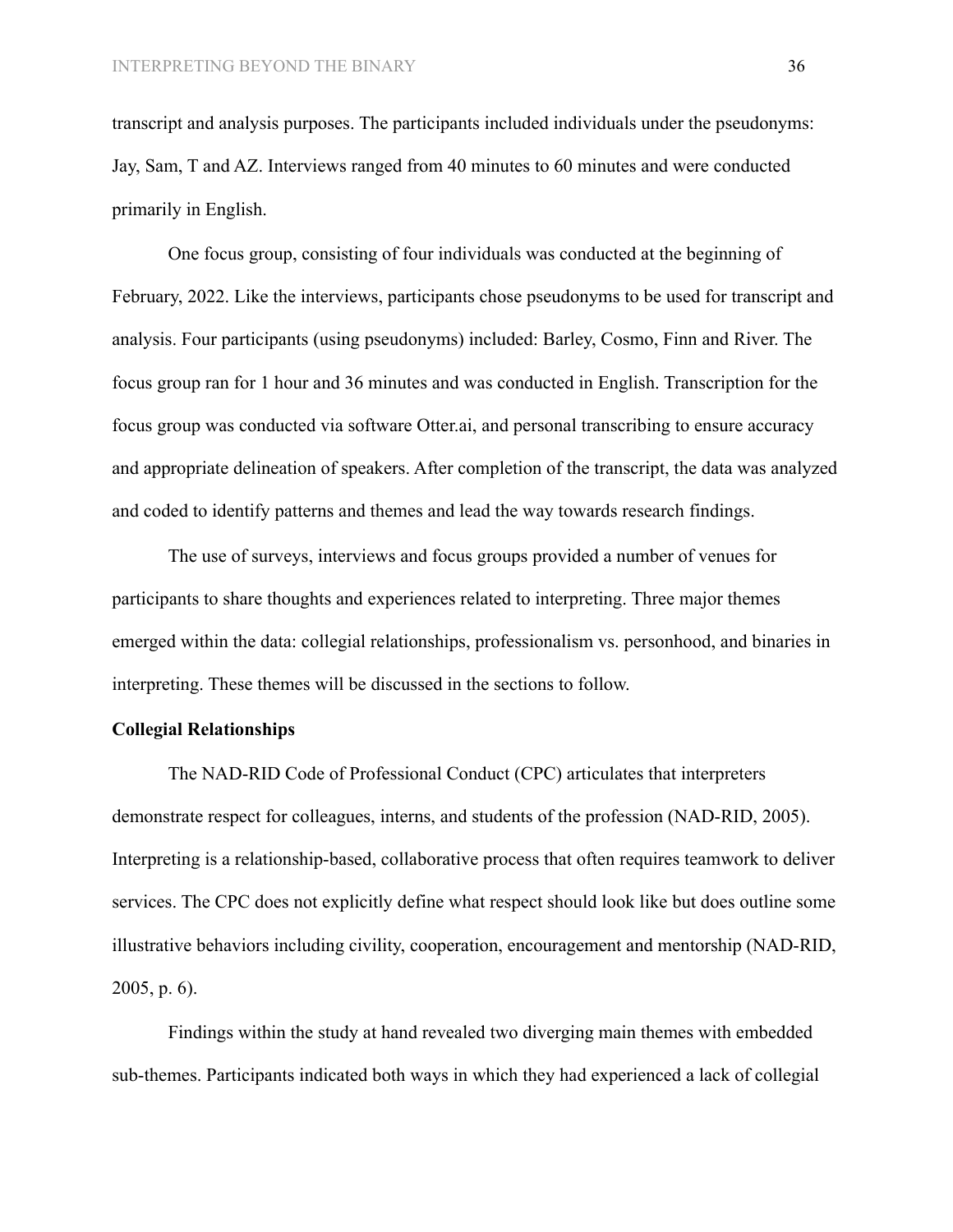support and instances of collegial solidarity. The next two sections will show what participants reported about collegial relationships.

## **Lack of Collegial Support**

Lack of support appeared as a theme within the greater category of collegial relationships. The data showed the following examples as ways participants identified lack of support from colleagues: misgendering, disparaging remarks, inappropriate questions about transgender/non-binary individuals genitals during work, nonconsensual outing of colleagues gender identities, projecting discomfort, passive/triangulatory discrimination and problematic social media discourse.

Survey data revealed that of the 31 participants, 55% of participants have experienced a colleague telling them that their pronouns were ungrammatical or too hard to use. A majority of participants (61%) have had colleagues make disparaging remarks about their gender or the gender identities/expressions of other people. Roughly 29% of all participants reported having been outed by colleagues without permission at some point in their career.

During the interviews Sam and AZ remarked that they had considered quitting interpreting all together due to colleague dynamics. Sam stated:

By and large, it's been interpreters who have not been accepting, who have been, you know, problematic, who have not wanted me in spaces and who have told me, you know, I had a boss tell me "the deaf community is not comfortable with you" and like, *she* wasn't comfortable. Yeah, it's by and large, been, you know, the interpreting community very much lends itself to cliques, and having like, these categories of power, and that, like social power, and if you don't look like or identify similarly to whoever's in power, that can really impact your access to work and community.

A second participant also experienced an interpreting colleague/mentor projecting their own gendered expectations onto a deaf individual. Jay shared a time when an interpreting mentor advised Jay to "up the femininity" saying "I just don't know if *she* [the deaf person] is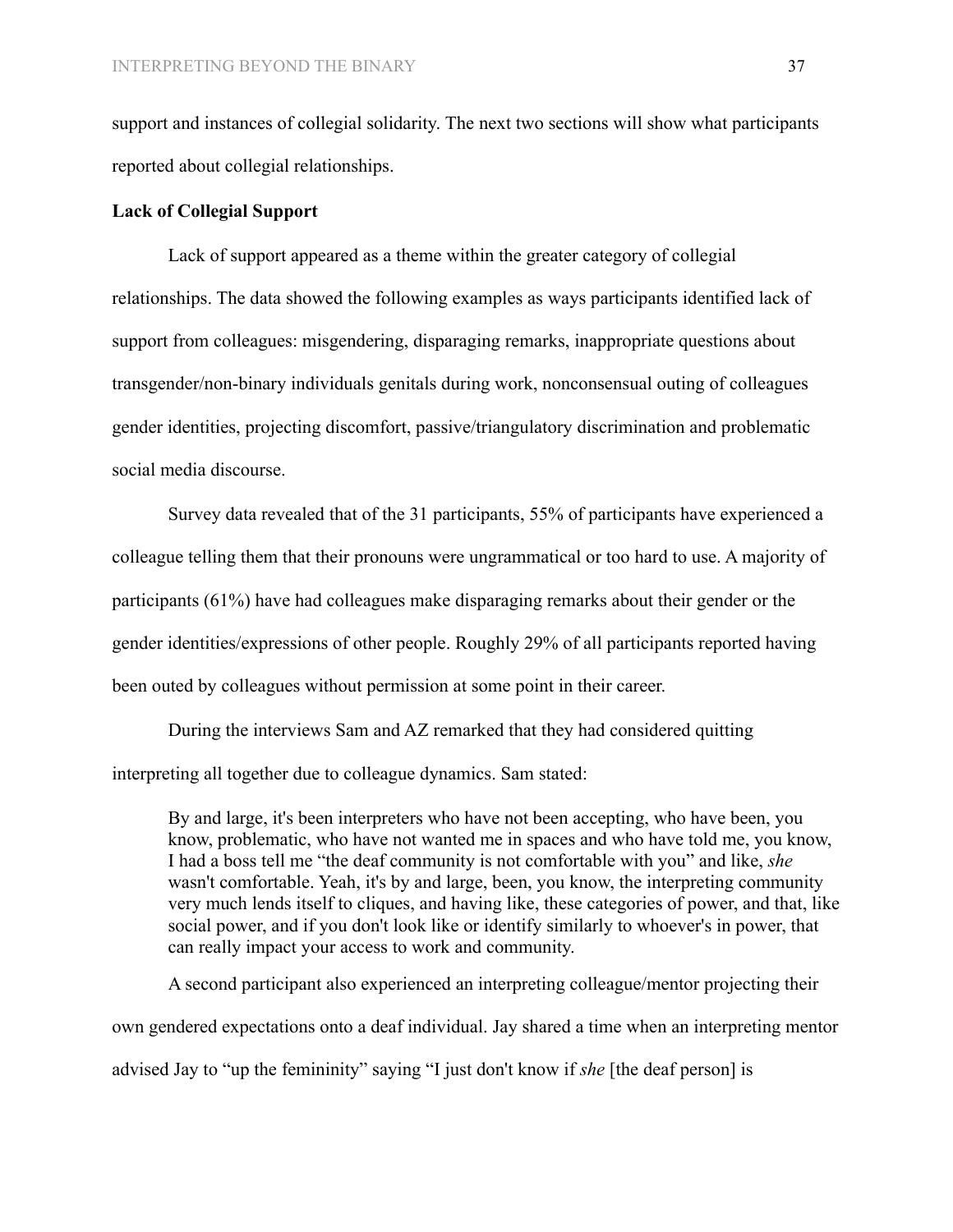comfortable. Like, do you think she's comfortable when you show up like that [referring to Jay's gender expression]?" These examples illustrate ways that cisgender interpreters obfuscate their own discomfort by making claims about deaf individuals. This mechanism for discrimination deploys audist technique, inappropriately assigning cissexism to deaf individuals. Often, this is generated on deaf individuals' behalf without their knowledge or say in the matter.

Colleague discomfort was not always easy to parse out by participants. Two survey respondents identified not knowing whether or not their disability or their gender expression/identity was the impetus for discrimination. In reponse to questions about discrimination they had faced one of the two participants responded "It may have been due to my visible disability. Hard to tease out ableism from cissexism." Another survey respondent spoke to the intersections of cissexism and racism as a "transgender interpreter of color" navigating their interpreting training (anonymous).

In the focus group Cosmo and Finn talked about the compounding factors discrimination based on gender identity, age and existence as "newer" interpreters. River (Focus group), Barley (Focus group), and AZ (interview) all noted lack of collegial support extending beyond cissexism to a wider culture in the sign language interpreting profession of perpetuating systems of audism and racism concurrently. These comments connect back to Sam's comment on social power and access to work/community, and the overarching structure of domination as discussed by Collins (2021). Interpreter colleagues have horizontally reproduced systems of oppression operating in larger society against deaf people and each other.

A final aspect revealed in the data about lack of collegial support, was the impact that interpreter social media discourse has had on non-binary interpreters trying to find online communities. RID, Inc (2019) reported a total of 125 interpreters nationwide that identified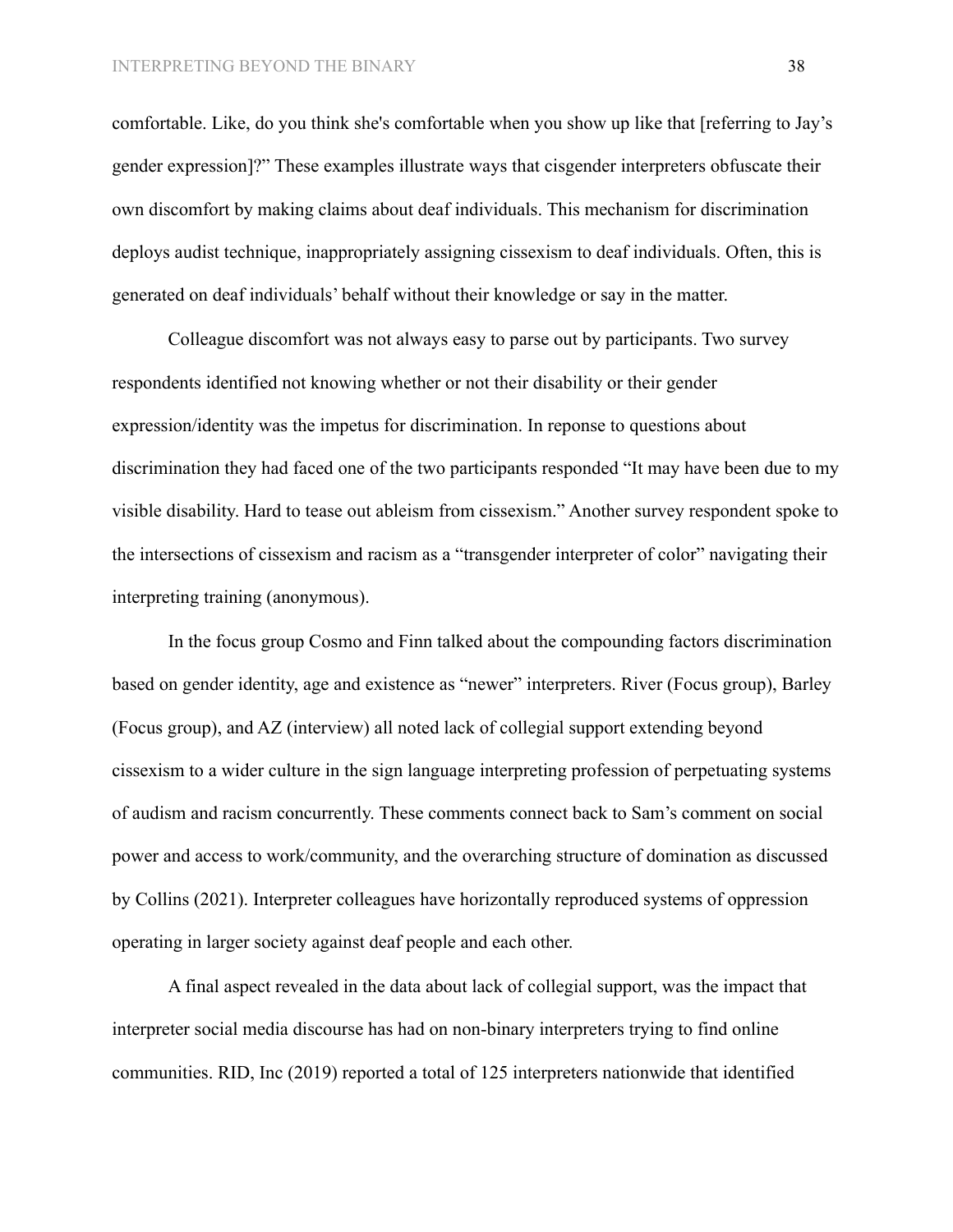somewhere outside of male/female genders. Location information is not provided for these interpreters in RID data, however data in this study shows the 31 participants spread over all five RID regions in the U.S. Social media is one mechanism for interpreters to be able to connect across distances and geographic locations. While social media pages have been set up to try and build networks of support for queer, trans and non-binary interpreters, these pages have not seen a lot of traction. River, Barley and Cosmo stipulated that this is because of the hostility seen in wider interpreter social forums. Barley said:

I feel like the online interpreter community has been awful. My experience of those, I can't think of what the groups are called. But like Communities of Practice, Realities of Interpreting, are a few Facebook groups that have like thousands of members, and they just like, pile on these poor new interpreters asking questions, or experienced interpreters asking questions. So I feel like there isn't a really strong culture of *not* judging each other. I think I've noticed that too, in that non-binary group, aren't people saying anything? But I mean, I think I did one post, but it was kind of whatever, didn't really go super deep. And then I think I'm scared to post more because Facebook has been such an angry place for interpreting.

Cosmo agreed to this adding "That's definitely something I've noticed, that in all of the interpreter Facebook groups that I'm in, we just aren't very nice to each other in this profession. It can be so hard to be like a new interpreter and try to work with other interpreters. Which is not always the case, but often, we just tend to be so judgmental." River agreed to the previous sentiments in their statements adding a concluding thought to the conversation saying, "we've been having these problems since I started my ITP in 98. Like, why haven't we figured out how to not eat our young? Like, it's awful that we're still doing it."

Lack of support for transgender and non-binary interpreters, illustrates one aspect of a larger problem operating in the field of sign language interpreting. Binary constructions within the field have created attitudes of us/them, cliques, discriminatory and exclusionary behaviors among colleagues. Data has shown that lack of collegial support continues to occur within the profession, however, it is not the end of the story for transgender and non-binary interpreters and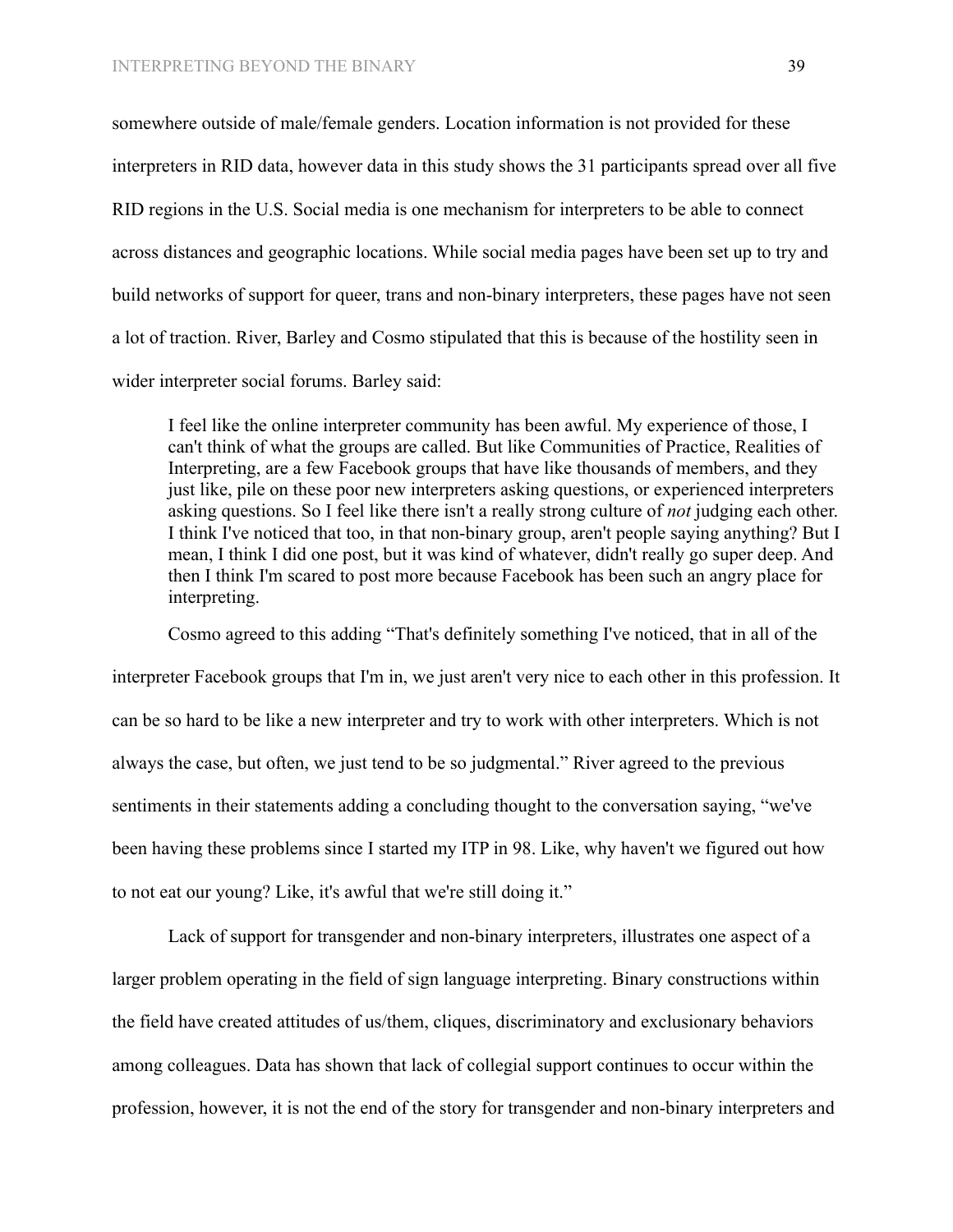their relationships with one another and cisgender peers. The next section will discuss what the data has revealed about collegial solidarity and communities of support that operate in the field.

#### **Collegial Solidarity**

Data results of the survey showed that while interpreters who don't conform to gender binaries still experience discrimination and hostility in the field, communities of support also operate daily in the field. All survey participants (100%) reported feeling supported by a colleague (in regards to their gender) at some point in their career. Having even one supportive peer can make a difference in the lives of gender diverse individuals **(**James, et al., 2016). Discussions in interviews and focus groups revealed that the largest mechanism of solidarity happens inside networks of queer and transgender interpreter colleagues and mentors. The second aspect of solidarity came from cisgender peers who showed up for their trans/non-binary colleagues in one of the following ways: pronoun correction, conversations with hiring bodies on documentation practices and gendered job placements.

Community building has historically been a tool for resilience in queer and trans populations (Conlin, S. E., et. al, 2019; Hall, 2020). Barley, Finn, Cosmo and River all discussed Queer/Trans/non-binary colleagues as important networks of support. Cosmo shared "I have only had one mentor, she was cis, but she was a queer interpreter. She had a lot of connections to non-binary interpreters when I was working with her. And that was really great that she connected me with people already in the field that were non-binary. And I was really grateful for that." AZ shared gratitude for Black and queer interpreter mentorship. Sam spoke about queer and trans interpreters of color as a support network and a large reason he/they stayed in the field. During the focus group River shared "I don't think I would have come out at work as soon as I did, had I not seen somebody else at work, come out and know that our team was a safe place to come out to." Finn added points about mentorship, and being able to post-process interpreting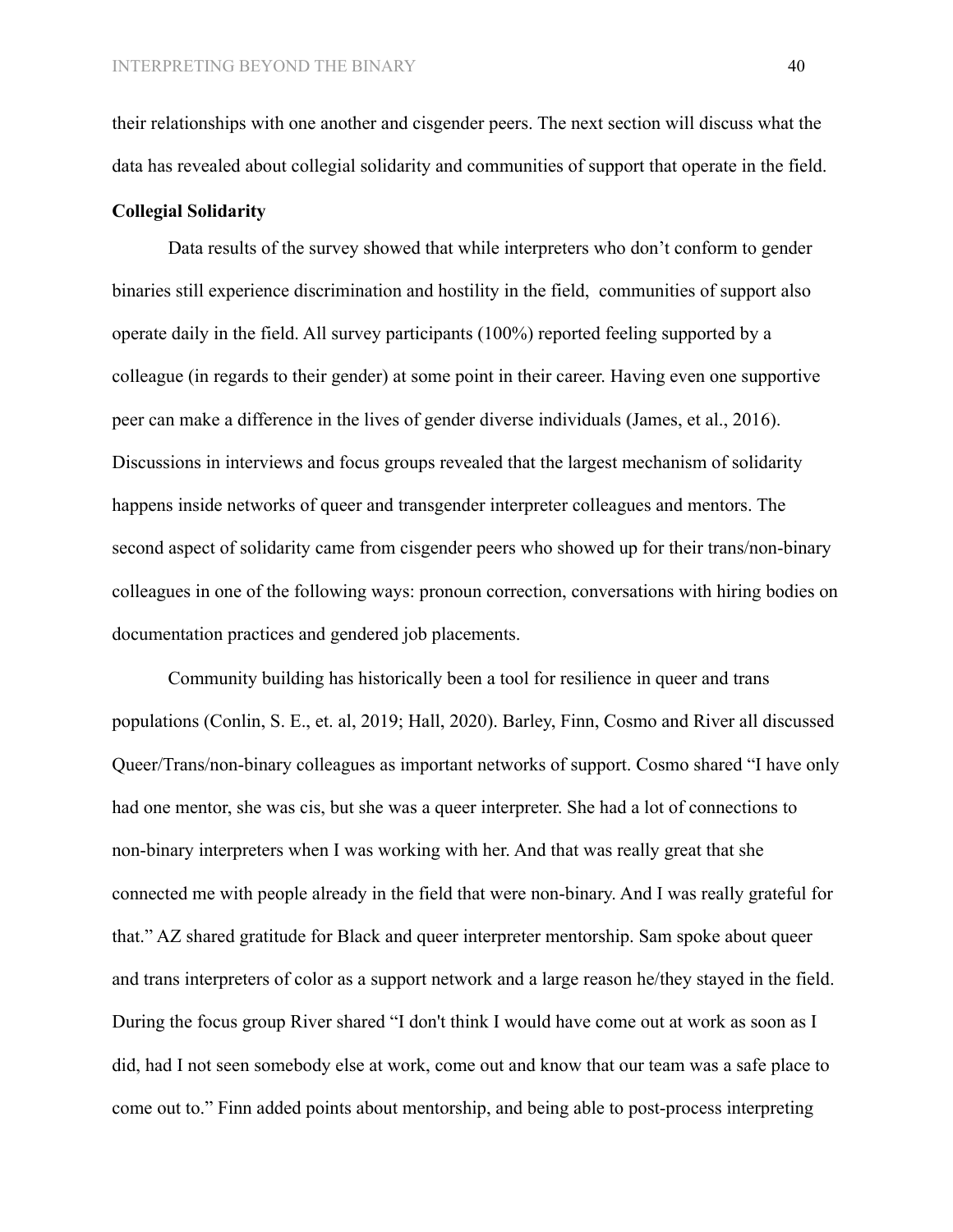situations with transgender and non-binary teammates, specifically when instances of cissexism arose within interpreting contexts. Sam also noted the helpfulness of being able to post-process a cissexist interpreting situation with his/their direct supervisor, a queer woman: "it was nice to tell someone that got it." Having interpreting colleagues within queer and transgender communities has been a way to build solidarity networks. As more queer/trans/non-binary interpreters come up in the field these networks continue to grow and expand in reach.

The second mechanism of collegial support found in the data was cisgender colleagues that acted in solidarity with transgender/gender diverse interpreters. Data revealed actions of support such as: building relationships and creating open/safe(r) spaces for identity disclosure, intervening with agencies to improve documentation practices, rectifying gender-specific job errors, and correcting pronouns when misgendering occurred.

In their interview, T spoke about building relationships and trust with certain interpreters that expressed support for their gender expression and identity. Those colleagues used their power within interpreting agencies to make sure paperwork/contracts had appropriately gendered language before getting sent out. Davidson's (2016) work finds that transgender individual express official documentation practices pertaining to gender options as a concern in the workplace. Solidarity within the workplace looks like cisgender interpreters using their power to make sure documents being sent out to interpreters do not erase the existence of those who are transgender and non-binary. Further, T described a colleague within an agency stepping in to rectify an improperly assigned, gender-specific job that didn't correspond with their gender identity. Lastly, they spoke to trust building and pronoun usage "My colleagues that I team with everyday know me on a personal level. They're going to respect me if I step out of the room, and still use my proper pronouns, and are going to correct people if I'm not there to do it."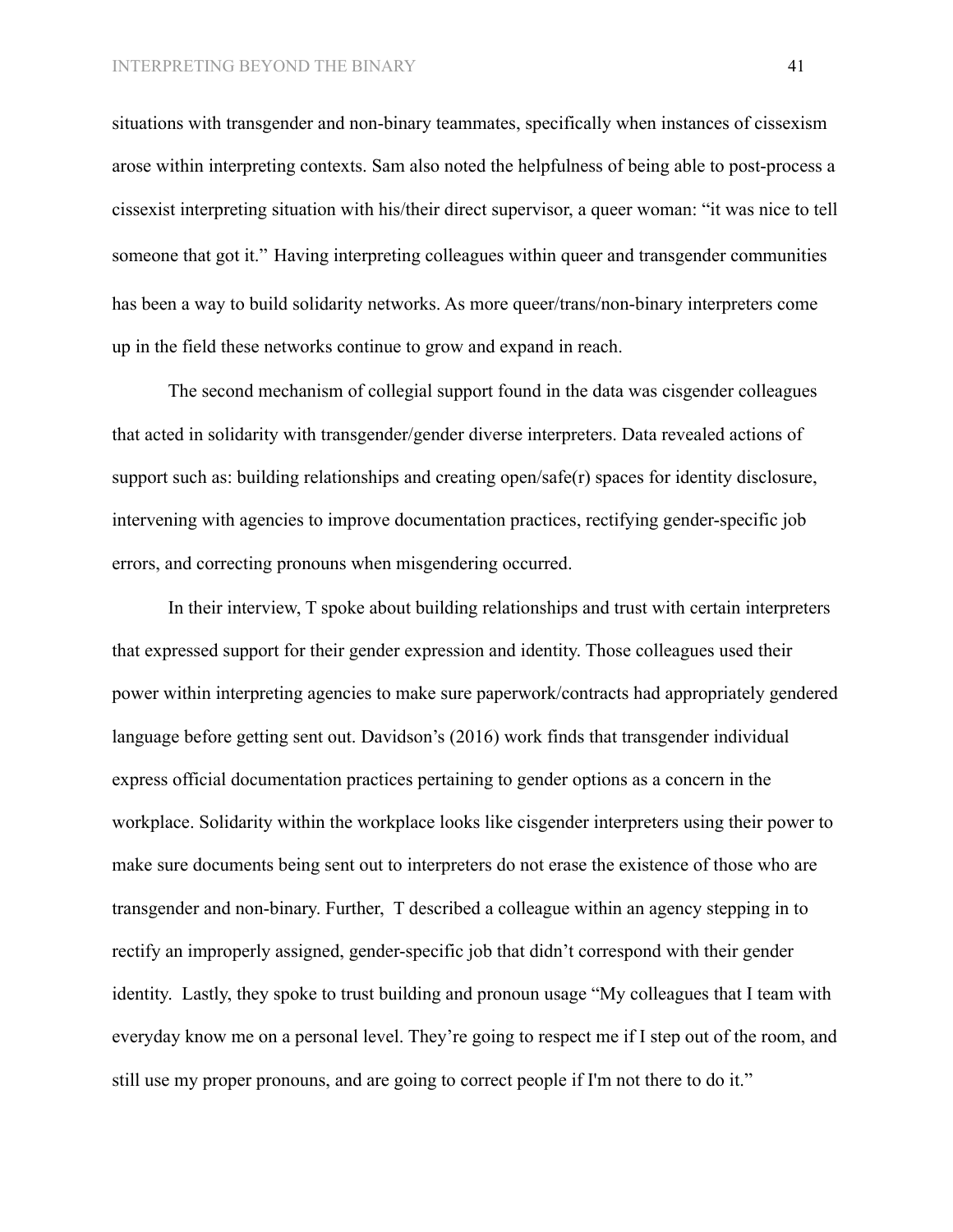In the survey data, 81% of participants reported that colleagues corrected misgendering errors, whether errors were made by themselves or other individuals. Pronouns are a basic part of respecting transgender and non-binary interpreters, as basic as respecting an individual's name. While not all non-binary individuals have connections to specific pronouns or feel they are important, participants noted pronoun correction as *one* fundamental mechanism of collegial support. Sam specifically shared a recent experience where colleagues used their power to correct misgendering that occurred via email correspondence:

I had two people in this group, both advocate and be like, you know, this is not okay. And I really didn't have to do anything. I mean, I read the emails, but I didn't have to, like, they kind of took the reins and said we are going to do this work for you. So that was pretty cool (Sam).

Collegial solidarity occurs through queer/trans/non-binary interpreter community generation, and cisgender interpreter peers that use their power to stand with and show up for queer/trans/non-binary peers. Queer/Trans/non-binary interpreters must have cis-comrades and accomplices working alongside them to improve gender expansive competency and interpreting practice.

## **Professionalism and Personhood**

Interpreters are expected to conduct themselves in a manner that is professional in accordance with the NAD-RID code of professional conduct (CPC). The CPC states that "Interpreters are expected to present themselves appropriately in demeanor and appearance." (NAD-RID, 2005, p.5) Constructions of professional demeanor and appearance are molded by white, abled, neurotypical, straight and cisgender standards. An expectation within the professional realm is that demeanor and appearance standards must be complied with and unquestioned. Personhood has historically been dissuaded from the interpreter in favor of social chameleoning to the setting by way of performing socially constructed professionalism. So what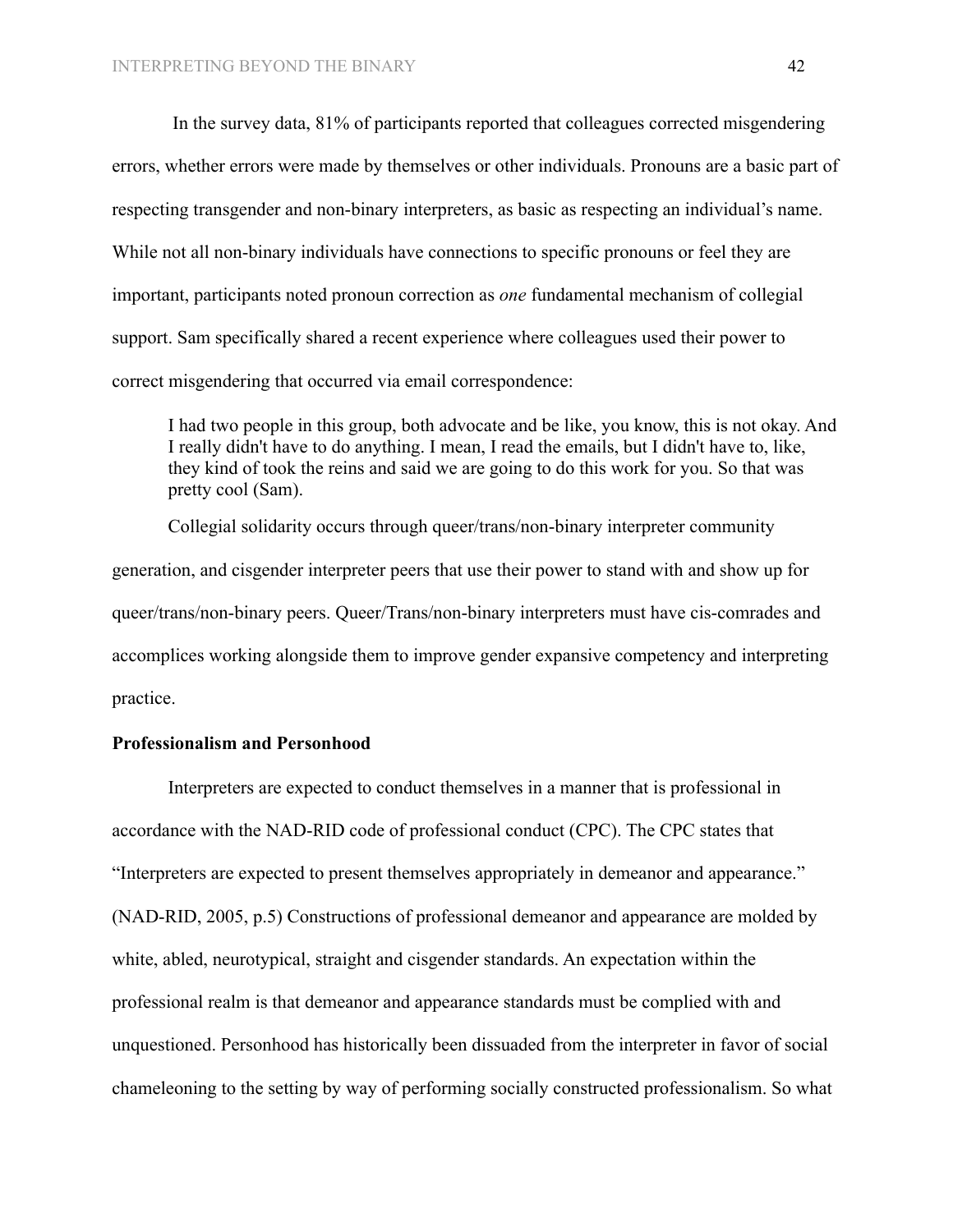happens if your identity does not look like those social constructions? Within the focus group, participants examined the ways in which professionalism feels like a mechanism by which interpreters can include or exclude one another based on conformity to the dominant structure.

I think in interpreting space professionalism is a particularly kind of like, knotted topic. And I don't, I don't totally know why that is, I think part of it is because so many interpreters are insecure. I think that's sort of like a core element of ASL interpreters. I don't know if it's true for spoken language interpreters too. But ASL interpreters in general seem to doubt their work and their abilities more than like any other humans I've met. I think there are reasons for that, in terms of how interpreting education works. Most of us start interpreting before we're really qualified. And, you know, we're like working with a community that's oppressed and used to such terrible service and is rightfully furious at us. So like, there are all these layers to like, why we don't feel like we're good at our job. But then professionalism, I feel like then takes on this like, added thing. Because like, because there's such insecurity. So then kind of outward professionalism ends up meaning more in interpreting. I'm just kind of spitballing but it's, I think there's something there. (Barley)

All of the focus group participants agreed with the ways in which prioritizing the concept

professionalism has become its own rigid category. River and AZ both noted this remnant from a machine model of interpreting. While the field continues to grapple with new models of interpreting, all participants noted the ways in which the personhood of interpreters brings essential components to the job. Two trajectories found in the data under professionalism and personhood will be discussed in the next sections: Queering interpreter professionalism and interpreter identity.

#### **Queering Interpreter Professionalism**

The construction of the professional interpreter has evolved within the larger system of

U.S professionality as noted above. Within the interviews and focus group discussions, participants discussed the dissonance of professionalism and Queer, Trans and non-binary

identities. Finn spoke both to the coded-whiteness of professionalism, as well as stating:

The term professionalism has always been for me anti-queer, you know what I mean? Like, there's always been just this feeling like, I have to be in the 'straight space', which, like, I know, intellectually, that doesn't have to be true. So for me, it's more like, well,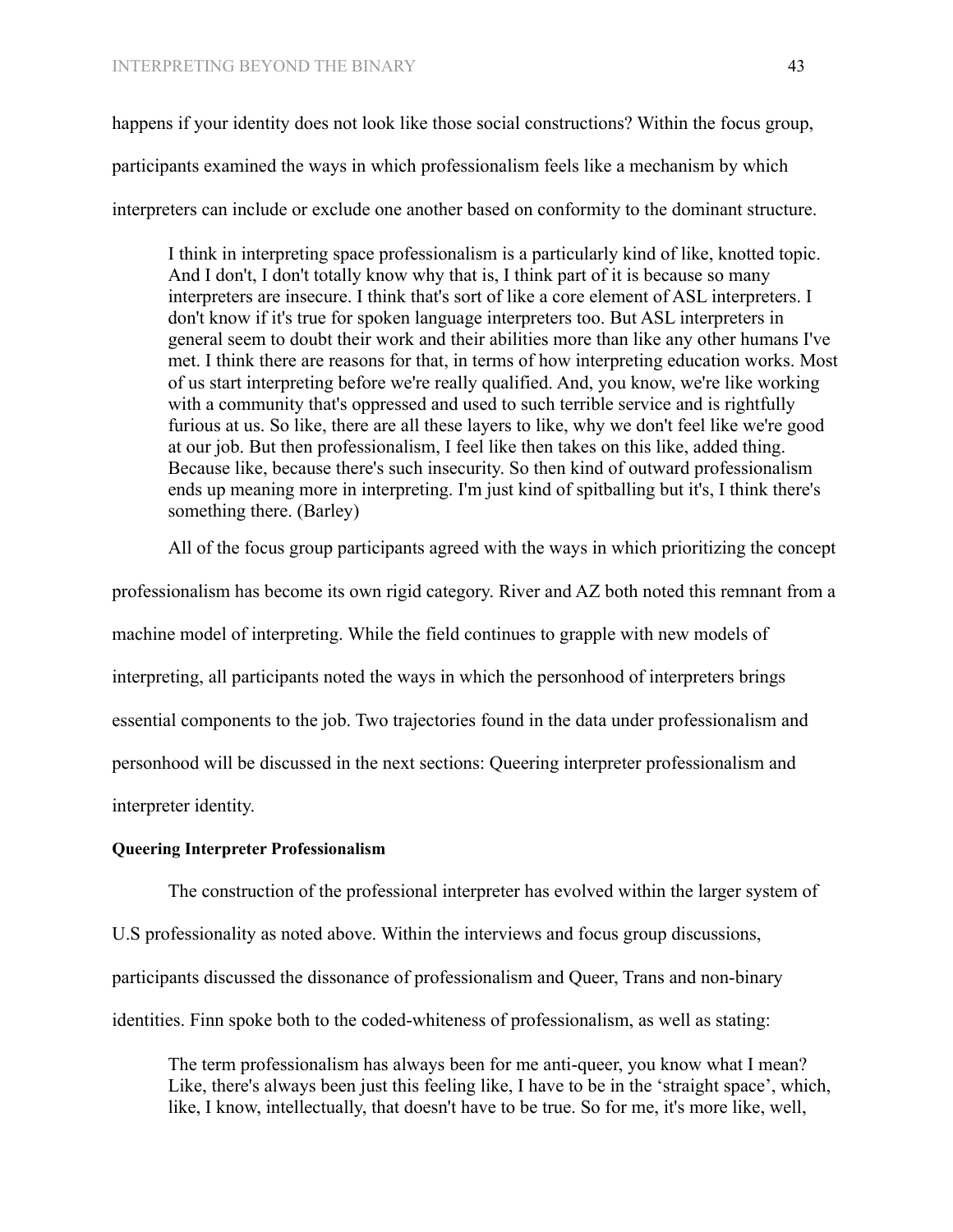how do I bring my full queer self, my full nonbinary self into a professional world? Where it's my nonbinary professional, not this, like, coded or like, and so I have that like, internal judge going *is this is this right enough*? But I also feel like my queerness is constantly stifled by professionalism. And I've always felt that way.

AZ spoke to times they felt the pressure conform to professional expectations of fashion and cosmetics, adhering to binaries in specific areas where they have worked. Ehlrich (2020) found that 19% of participants in her study expressed a sense that there is an unwritten dress code in the profession (p.40). Jay named the pressure of showing up in a professional context and the discussion of signature pronouns in a "red" state. T identified dissonance being a non-binary interpreter in a profession that doesn't recognize dimensions of gender:

On a professional level, I definitely have your standard trans masculine dress. I definitely don't have a masculine build. I don't have a masculine face. I don't have masculine hair. I don't have all the other things, so it doesn't matter how I dress it's still *she* this, the interpreter *her.* It doesn't really ever feel good on a personal level, because it's one of those things like crap, I'm still passing. Like, I'm passing as this *something* I don't want to pass as so, then, being in a professional setting, it doesn't allow you always the ability to correct or fix or do anything like that. So it's something that you have to continue with on that three hour job or, you know, whatever. So, yeah, it's not always feeling great.

Largely, messaging in the field (as reported by participants) is that the professional interpreter must adhere to male or female social expressions. Non-binary queer interpreters are expected to conform to the gender imposed upon them by surrounding interlocutors. Further the sense of professionalism creates ambivalence around disclosing transness or queerness. Barley noted this expectation to be especially true in VRS work in navigating gender attribution, findings that align with Donovan's (2019) work. As a consideration for grappling with professionalism, non-binary queerness, River questioned "how do I dress in a way that honors how I feel and who I am, but is also going to be acceptable in both, you know, the hearing society of where we're working and deaf eyes?"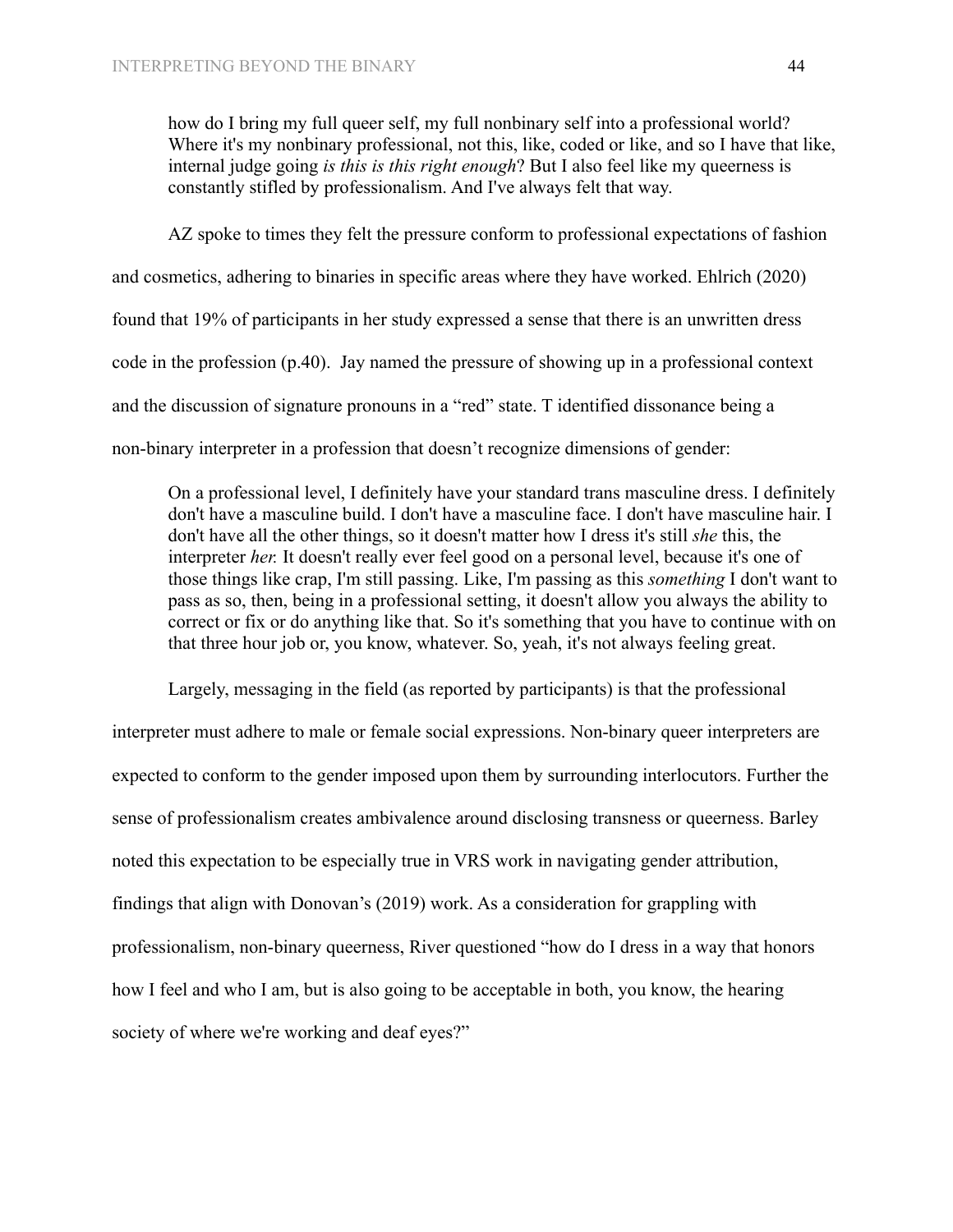The concept of "queering the interpreting profession" arose as a code initially within the

focus group. Concepts falling into this code were found also in interview data. Predominant

points on queering the profession are identified in Table 2.

# **Table 2**

# *Queering the profession*

| Queering the Profession                                                                 | Discussion in Data                                                                                                                                                                                 | Participant(s)              |
|-----------------------------------------------------------------------------------------|----------------------------------------------------------------------------------------------------------------------------------------------------------------------------------------------------|-----------------------------|
| $QTN5$ people in positions of<br>power in the profession                                | When QTN people are able to access positions of<br>power, use power to build diverse and inclusive<br>spaces.                                                                                      | Jay,<br>Sam,                |
| Embracing QTN gender<br>expression through attire and<br>pronouns in interpreting work. | Moving beyond expectations of male/female<br>attire, recognizing gender fluidity in professional<br>dress, and honoring pronouns.                                                                  | River,<br>Finn,<br>T,       |
| Fluidity with language and<br>pronoun use in ASL-English<br>voicing.                    | The use of singular "they" (and third-person<br>pronouns outside of he/she) is an acceptable and<br>grammatical option when voicing where a gender<br>has not been disclosed.                      | River<br>T                  |
| Expanding beyond male/female<br>gender binaries in interpreting<br>training.            | Recognize QTN identities in interpreting<br>curriculum. Honor QTN ELK.                                                                                                                             | Cosmo, T,<br>Finn,          |
| Class consciousness in<br>interpreting                                                  | Recognition of financial inequity in the field as<br>pertaining to access to the profession, professional<br>attire, and barriers classism creates in the field.                                   | Barley                      |
| <b>Continuing Education</b>                                                             | More workshops on QTN identities and expanding<br>beyond binary thinking in the field.                                                                                                             | T                           |
| Intersectional Understanding of<br><b>QTN</b>                                           | QTN is not a monolith. deaf, blind, Black,<br>Brown, neurodivergent, fat, disabled, and<br>interpreters of all ages have QTN identities.                                                           | T, Sam, Finn,<br>Barley     |
| QTN interpreters in<br>QTN spaces                                                       | Scheduling considerations that question<br>prioritizing interpreting credentials over<br>interpreter lived wisdom and extralinguistic<br>knowledge (to be discussed further in coming<br>sections) | Cosmo, Finn,<br>Barley, Sam |
| Build Collegial Solidarity and                                                          | (as discussed in previous section)                                                                                                                                                                 | AZ, Barley,                 |

<sup>5</sup> QTN is used just for the purposes of Table 2 as an acronym for queer/trans/non-binary.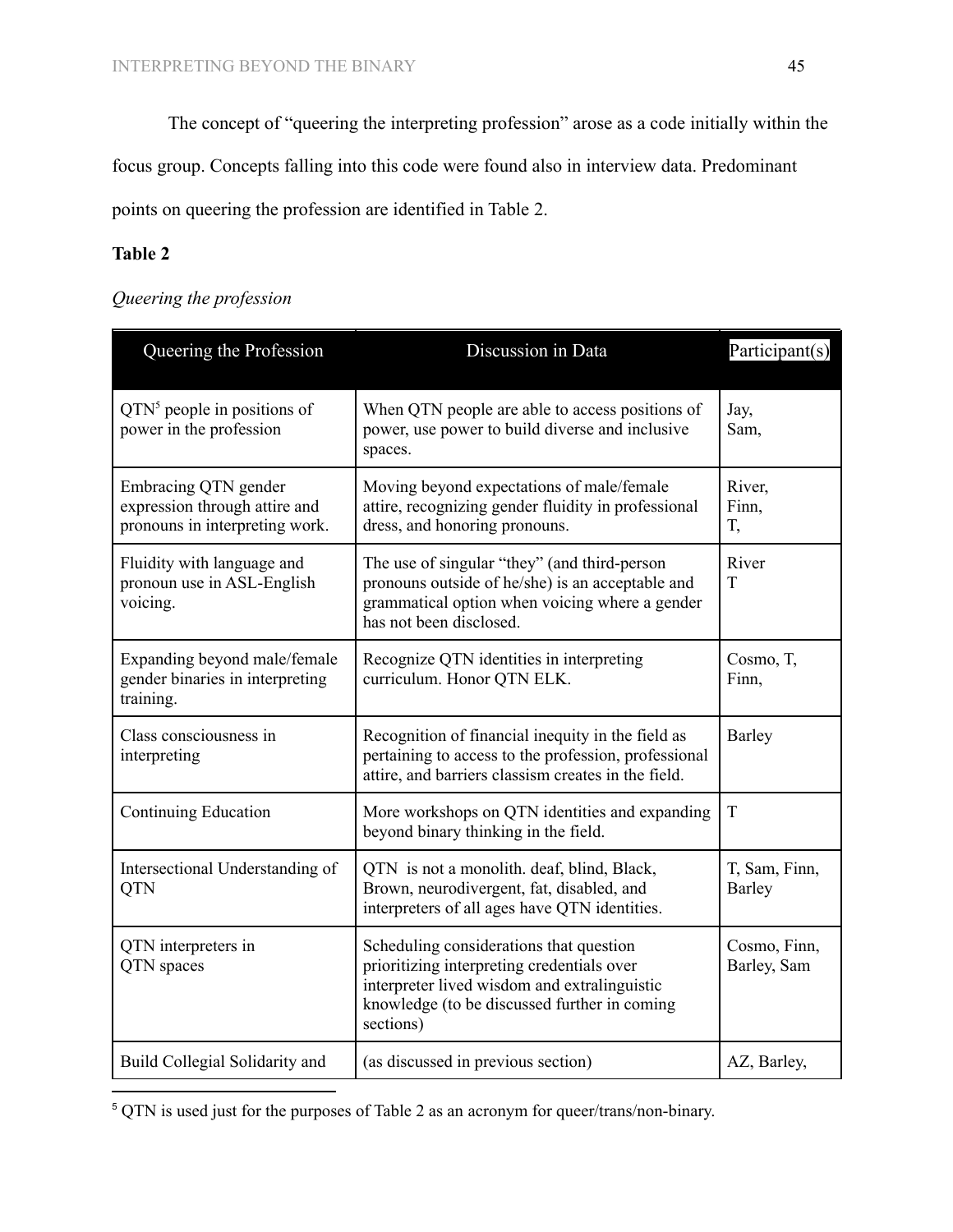| Queering the Profession                                     | Discussion in Data                          | Participant(s)                                       |
|-------------------------------------------------------------|---------------------------------------------|------------------------------------------------------|
| Comradeship across the board                                |                                             | Cosmo, Finn,<br>Jay, River,<br>Sam, T                |
| Deconstructing other binaries<br>(hierarchies) in the field | (To be further discussed in coming section) | AZ, Barley,<br>Cosmo, Finn,<br>Jay, River,<br>Sam, T |

Steps towards queering interpreting cannot be limited to specific boxes to check, like whether or not pronouns are used and respected, or simply adding 'non-binary' as a third gender option. Barley noted that a problem with mainstreaming queerness is that the overarching structure is still binary, and thus, cisgender structures will continue to just look for a checklist of things to do or not do without considering nuance and fluidity. Knowing an individual's pronouns does not mean you understand the depth of their gender experience. A human gender identity label is a fraction of that person's gender. Sam and Barley both named the risks of cishet systems ending this work with pronouns and a third gender option. "When you check the box at your doctor's office, you don't check female or check male and then the doctor is like "great, I know all I need to know about you." "Right? That tells you nothing about me. I'm just telling you how to address me, that's it, you know nothing about me" (Sam). Pronouns and identity labels are a small piece of the puzzle. Queering interpreting requires relationship building, and paying attention to more about deaf and interpreting communities than labels alone. Interpreting beyond binaries is an evolving and fluid process. It requires Black, queer, disabled, deaf, Brown, blind, Indigenous, fat, neurodivergent, transgender and gender expansive individuals at the healm of interpreting education, interpreting agency decision making, continuing education and national discourse.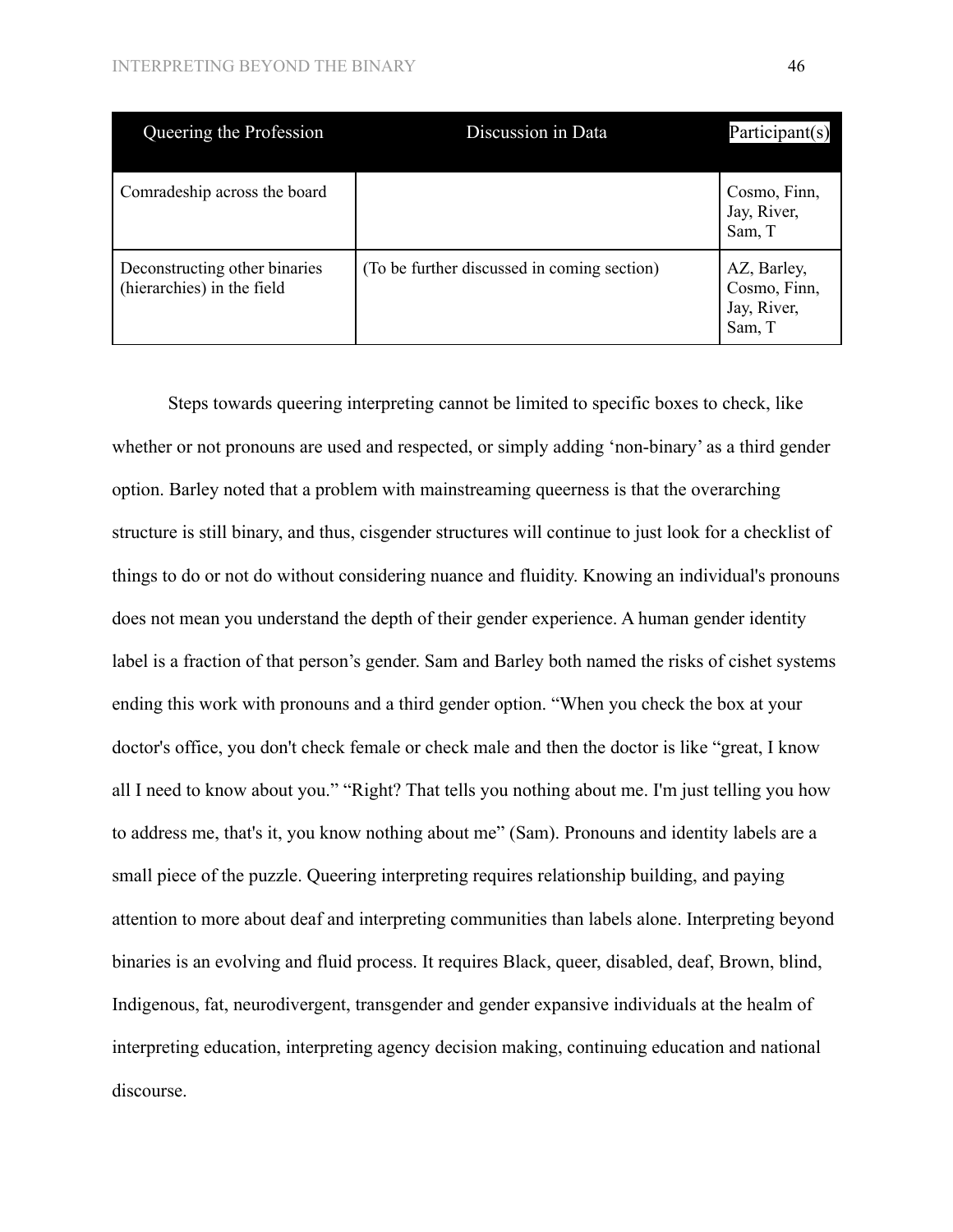The next section will expand further upon queering interpreting through the embracing of interpreters as human beings with identities, and discussion in the data as pertains to interpreter extralinguistic knowledge <sup>6</sup>(ELK).

#### **Interpreter Identity and ELK**

Historic ideology within the field of interpreting is that the interpreter must not bring their selfhood to the work. The best kind of interpreter is the interpreter that can disappear. Disappearing is equated with neutrality. Credentialing in the field (and thus impacts on state licensure policies) reinforces this, through certification that accounts only for general knowledge of language and interpreting skill, and no other aspects of what an interpreter might bring to the table through their lived experience and identity. Perspectives in the field have only begun to change in understanding the interpreter as a human being in the interpreting space with lived knowledge and expertise.

Non-binary and transgender individuals have a knowledge base that can bring fluidity and creativity to the work (Barker & Iantaffi; 2019, Moulin de Souza & Parker; 2020). Interpreters who are naturally inclined away from binaries bring needed perspectives to the field in general, and are the *most* appropriate fit in non-binary and trans interpreting spaces. Within the focus group, participants discussed the concept of ELK as a vital part of interpreting. Sam, Finn, Jay, and T all noted ELK as the most fitting component of interpreting work in queer/trans/non-binary spaces.

That's the right thing, right, have the appropriate people to do the work, keep the space safe. I think about support groups, right? And as like queer and trans folks, so much of our information has to come from our peers, because the world is ignorant, our doctors are ignorant. [Pause] You know, our families are ignorant, our peers are ignorant, our co-workers are ignorant. Um, and so we really have to rely on getting information from each other. And deaf folks are at an even more of a disadvantage, because so much of it

<sup>6</sup> Extra-linguistic knowledge (Gile, 1995) refers to knowledge an interpreter has outside of language alone. This could be knowledge built by experience, education or lived wisdom.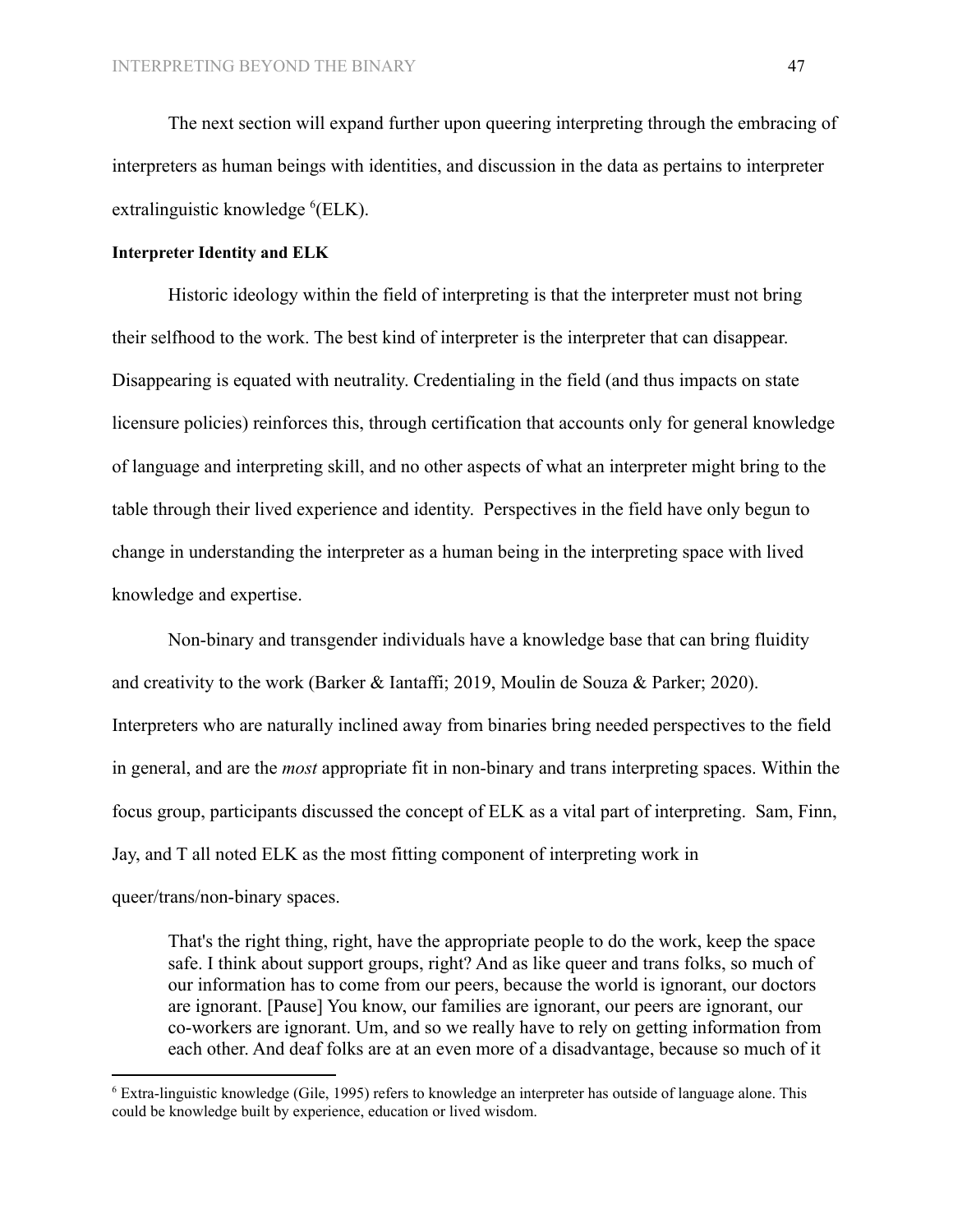isn't accessible, whether that be you know, I can sit, I remember, you know, when I first started, like, Tumblr was the only place you could go for like, trans anything. And now like, Tumblr is gone, which is terrible. But like, all of that was in English, which is a very accessible language for me, but not very accessible for a lot of deaf folks, you know, um, and then you have YouTube, there's all of these YouTube videos, that just now started being captioned. Tik Tok just started captioning, Instagram just started captioning, like, all this stuff is really recent. And so because of that, folks realize even more in these spaces, that they could go there because that was all they had. And so the idea of them, it's very important to me that they get that information correctly, in a non traumatic way. And the way to reduce that is like having someone there who also gets it, who knows the science, who knows the topic, who knows what it's like, so that there's still get the benefit of like, this is [a space where] we're all trans, this information is coming to you from a trans person, through a trans person, like every aspect of it is someone who gets some part of this experience who would be in the room. He belongs in the room with you, and I think that that's just really important (Sam).

Finn, Barley and Jay described ELK as bringing their lived experience into the work, both in interpreting and scheduling. Jay shared how trans and queer presenters expressed a sense of relief when Jay was the assigned interpreter, knowing what Jay as a person brought to the space. Barely talked about interpreting at a queer presentation with a certified straight interpreter and the necessitation of ELK in being able to effectively interpret. Barley shared having a level of competency in a space that the straight/cisgender interpreter who had more credentials at the time, but no ELK in relationships to the queer/trans experience. Finn discussed the limitations of having strict licensure laws and the ways in which legislation does not account for the ELK of interpreters in being the best match for jobs. In each of these examples the identity and lived experience of the interpreter is a necessary part of linguistic access.

It is important to note that while trans/non-binary interpreters bring ELK to trans/non-binary spaces, participants discussed perspectives brought to work in general. Sam noted this saying " I think all of the identities and intersections that I bring are always going to be a benefit to the space or at least a benefit to my work. Even if it's not at the forefront, it's still always gonna bring something." Part of what transgender and non-binary individuals bring to the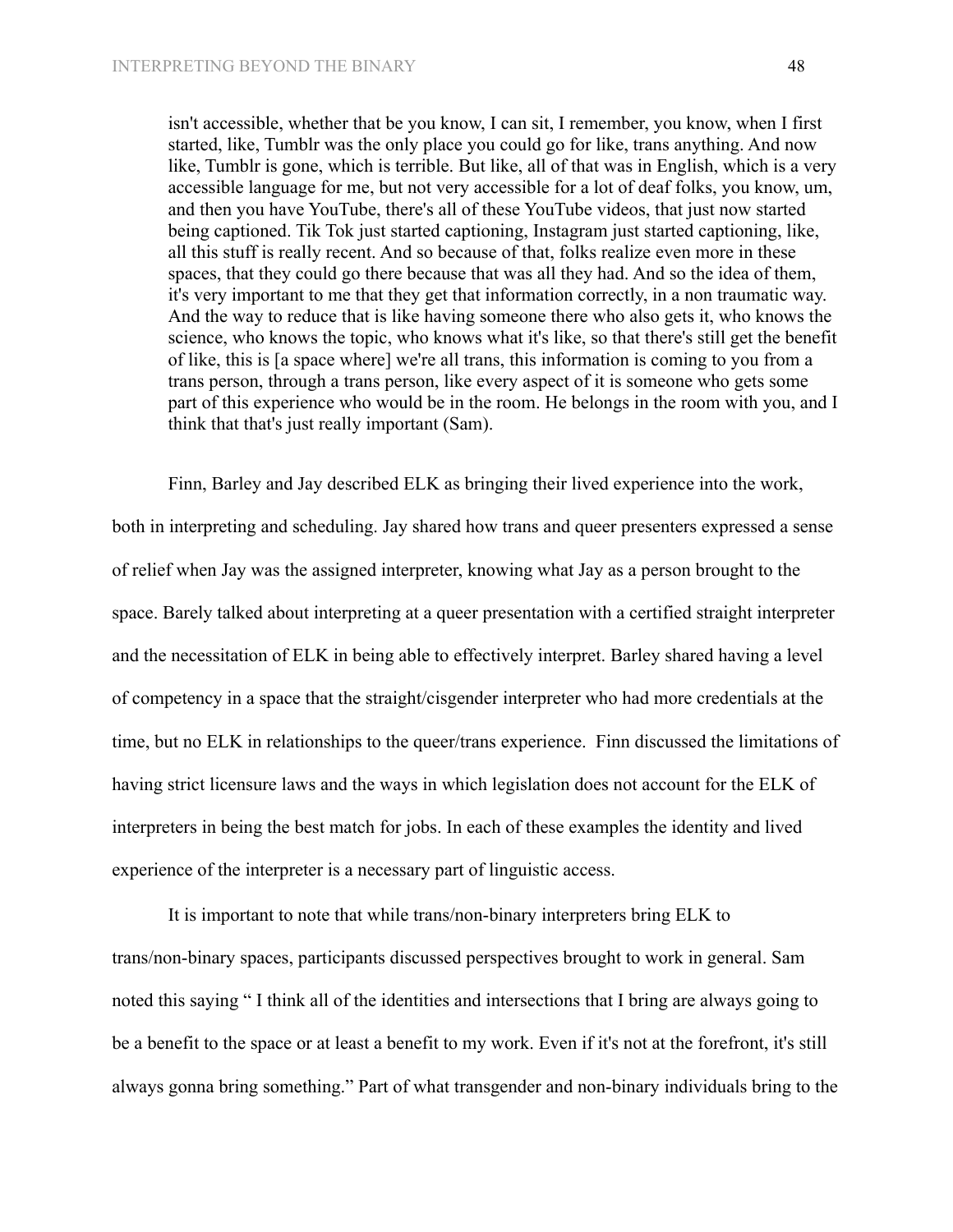work is an understanding of nuance and flexibility (Barker & Iantafii, 2019). This very concept is the last main theme identified in the research: binaries in interpreting.

## **Binaries In Interpreting**

The binary of male/female is a fundamental binary that governs all aspects of society. Binary thinking (or either/or thinking) leads to binary constructions, which are key tenets to white supremacy culture (Jones & Okun, 2001). Like gender itself, these binate categories are socially constructed, and reproduce ideologies embedded in the overarching matrix of domination (Collins, 2021). The presence of binary constructions and thinking are present within the interpreting profession. Data revealed a number of binaries within the profession that were discussed as limiting flexibility in the field: certified/uncertified, qualified/unqualified, educational interpreter/community interpreter, ITP/Non-ITP interpreter, coda/non-coda, fluent/nonfluent. In each of these examples participants noted how binaries create us/them categories within the interpreting community, designating hierarchies alongside. The scope of this paper cannot delve comprehensively into each of these examples, however focus will be given to the most widely discussed binary construction: certified/uncertified. Other mentioned binary constructions leave room for inquiry in future interpreting research.

Certified and qualified are words used in policies determining what interpreters are deemed appropriate for certain work. Sam, Finn, Barley, and River all spoke to certification and qualification as fundamental binary constructions within the field. Sam stated "I think the one of the biggest binaries in the interpreting field has to be certified and non certified and how they should be equal to qualified and not qualified or *good* and *bad*. Like, I would love for the field to let go of that [idea of] skilled and not skilled, as if, as if it's this linear definition." River provided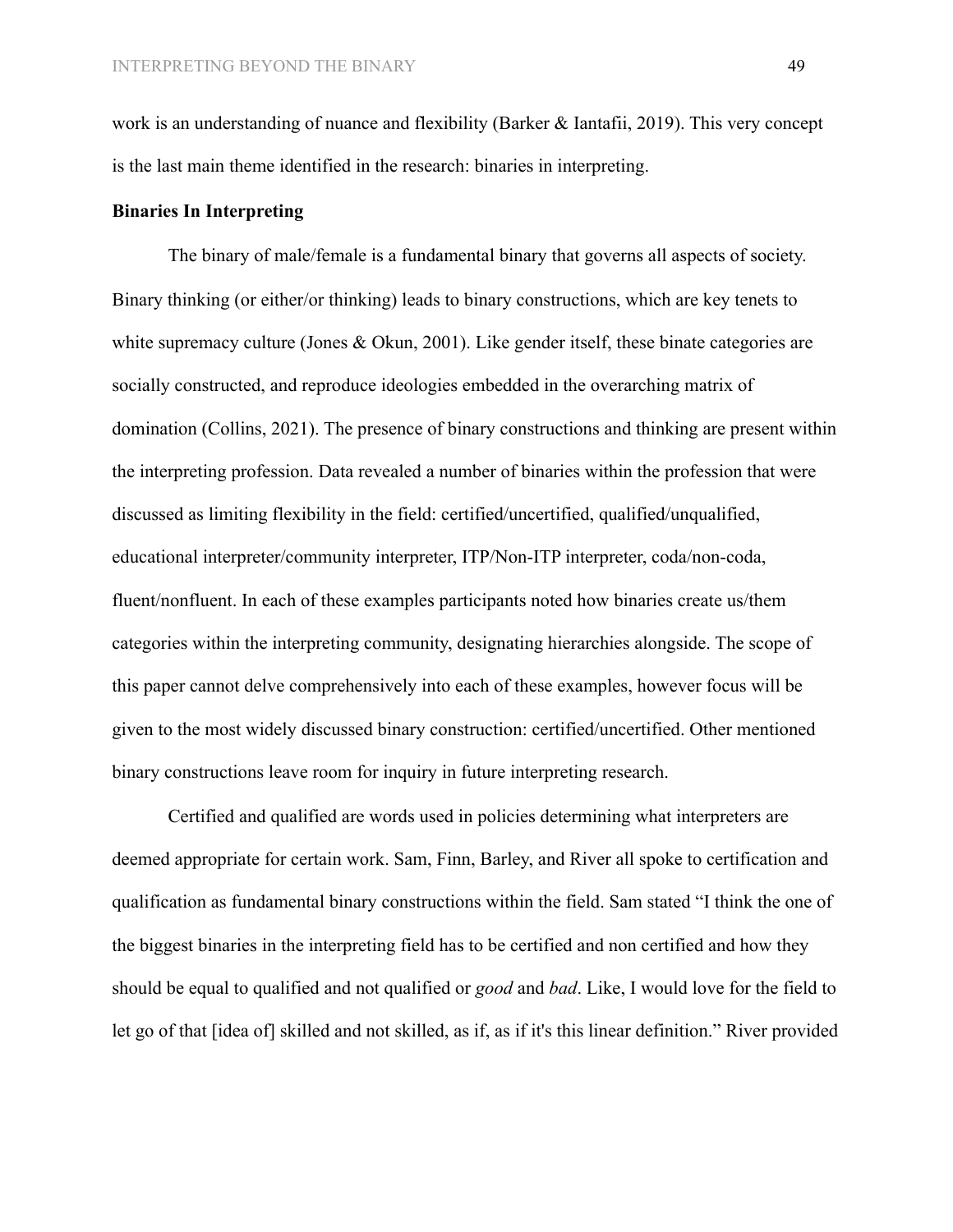aligning sentiments in questioning whether or not RID, Inc. certification was truly a mark of qualification.

The hierarchy of certified/non certified has real impacts on assigning interpreters with work, specifically as states take on certification as a method for gate-keeping practitioners. Participants agreed that certification does not always equate to the best match for a job. Sam shared an experience where they were pulled from a job regarding content on queer and trans People of Color. Due to the power wielded by a white cisgender certified intepreter determining that Sam was 'unqualified,' Sam was pulled from the job. This, despite the fact that Sam had ELK. Deaf individuals also stating better access to the information with Sam as the interpreter due to clarity of the message coming from someone with lived knowledge. The interpreter that held the power in the moment to make scheduling decisions prioritized certification over ELK. Similarly, Finn shared a situation where a job placement required certified interpreters. The nature of the job was queer/trans content and because there were no certified queer/trans interpreters locally available, the job was filled with two straight white cis women. Barley wrapped up the binary discussion on certified/qualified/uncertified/unqualified saying:

I think there's a very strong binary with certified, but, there's also kind of a binary with qualified, and it is so just like, context dependent. Someone who's really strong in one area may be really weak in another. So I mean, if we're like to go into queer interpreting, like, I think we would see it as a more like, multifaceted, diverse, complicated thing, where it's not like, you know, they're good interpreters and bad interpreters and it's clear who those people are.

Interpreting is a multifaceted, diverse, and complicated thing. Hierarchies lead to monolithic thinking on groups of individuals. Hierarchies also favor the demographic of individuals who design and reproduce them. Certification is a hierarchy within the field of interpreting and has been codified into interpreting policies and laws across the U.S. Certification affords special power within the national RID, Inc structure allowing only certified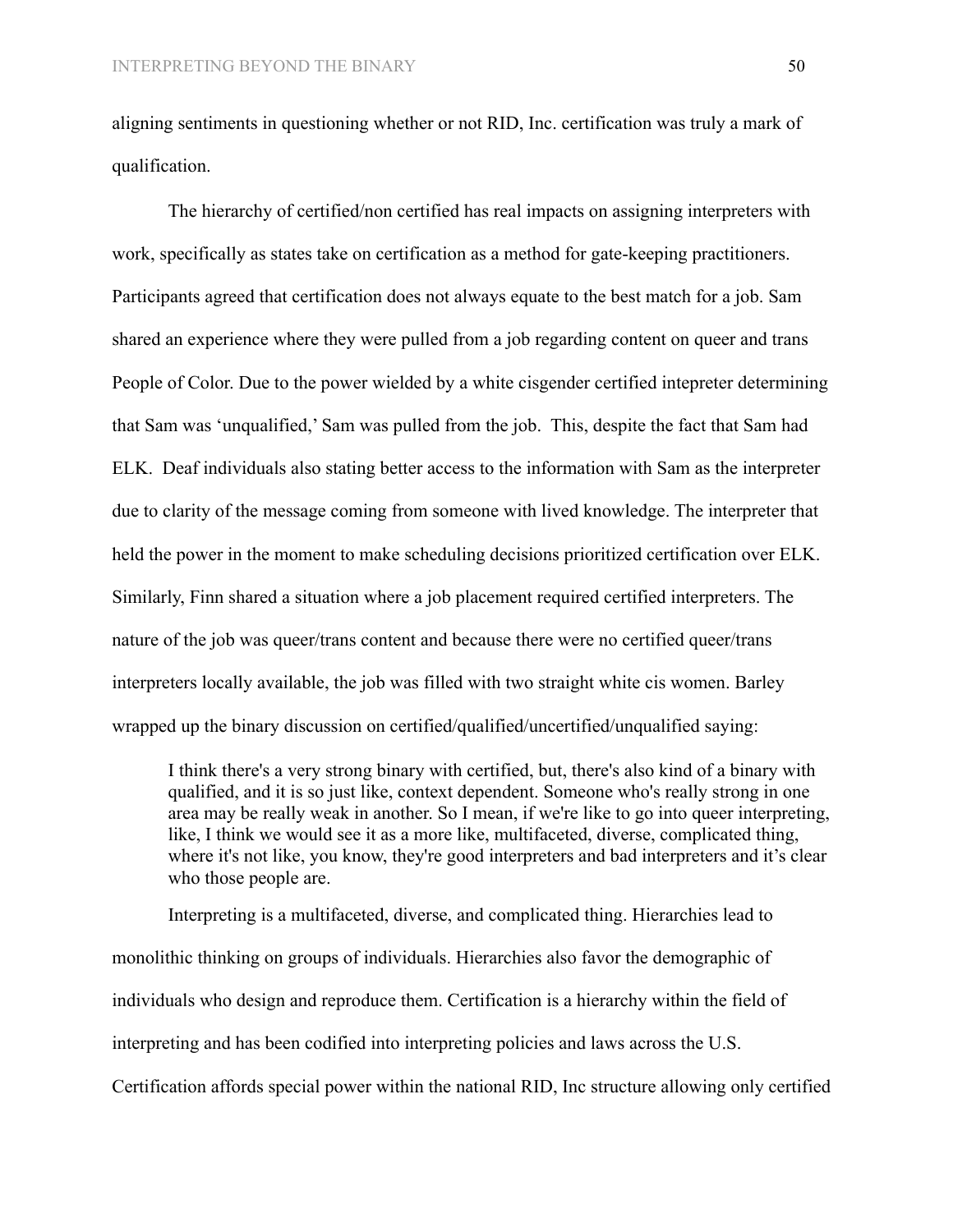members of RID to vote on issues pertaining to evaluations, certifications, and standards/ethics (RID, 2020, p. 2). Assigning rank to sign language interpreters based on certification draws a line between who is *in* and who is *out*, without looking at nuance and key elements of what a practitioner brings to the table. Participants within this research critique certification as a glaring binary in the field.

# **Wrap-up**

Interpreting beyond the binary reveals the necessity of expanding beyond commonly held attitudes, standards and ideologies within the field of interpreting. Participants within this study show possibilities for collegial solidarity with trans/non-binary interpreters, prospects for queering the field, and questioning established hierarchies. With results and findings revealed, the next section of the paper will bring the research to conclusion and discuss limitations, suggestions and prospects for future study.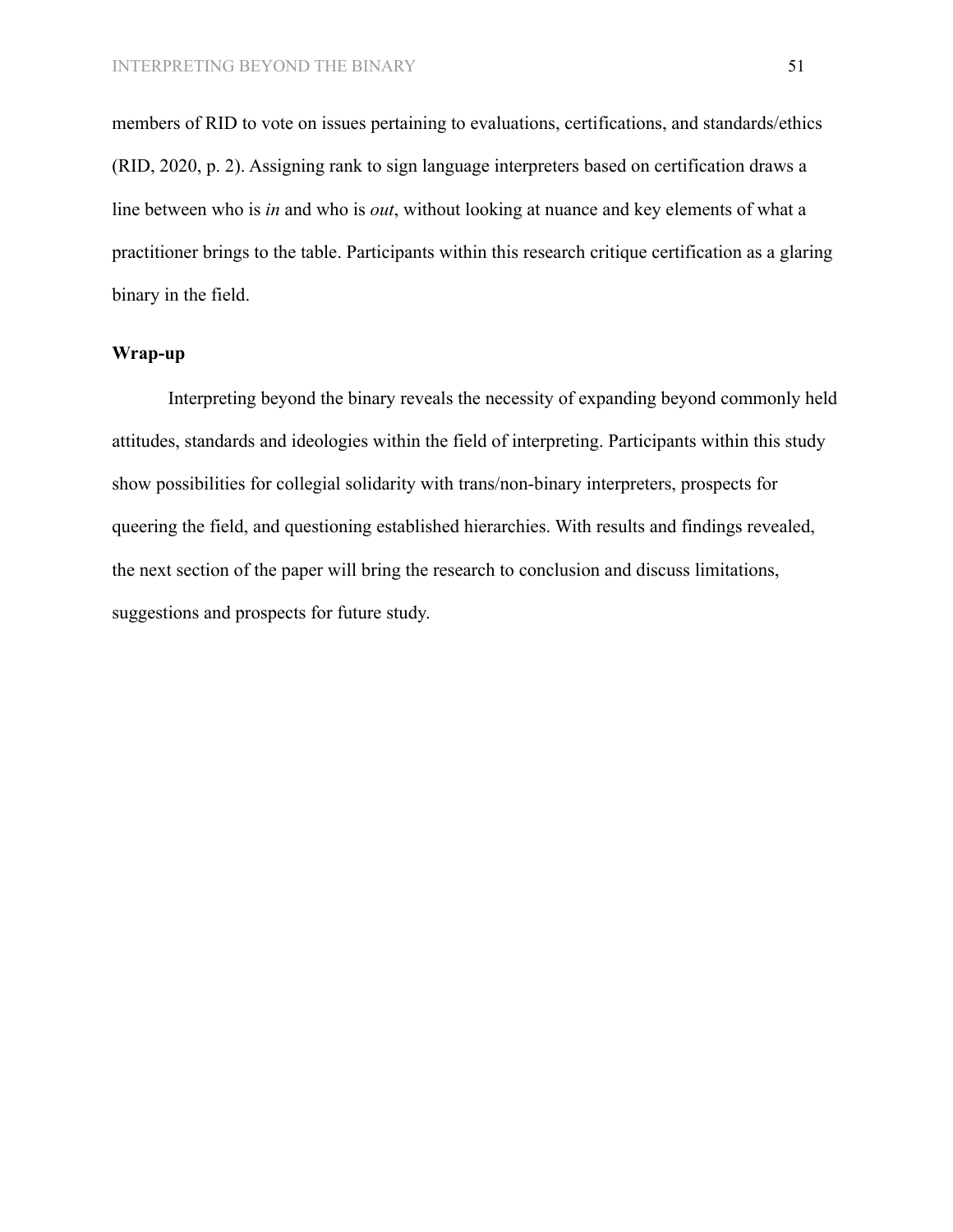## **Chapter 5: Conclusion**

The aim of this study was to explore the lived experiences of individuals outside of gender binaries with the intention of identifying tools to improve practice and competency in the field of sign language interpreting. The collection of stories, data and knowledge from participants in this research began the work of answering the research question at hand. Through interviews, a focus group and survey, participants brought forward three main themes: collegial relationships, interpreter personhood and binaries in interpreting.

First and foremost, gender expansive practice can come through the building of intercollegial solidarity. This looks like building communities of queer/trans/non-binary interpreters and cisgender accomplices. Intercollegial solidarity means building authentic professional relationships that uplift one another and improve our work. Queer/trans/non-binary communities have long been collective, relying on each other for information, support and care (Hall, 2020). Relationships must expand across a multiplicity of identities, building intersectional connections and depth of empirical wisdom. Interpreters cannot improve when we don't feel safe, we cannot grow where we don't feel loved; this goes for all interpreters. Collegial solidarity is one important mechanism to improve gender expansive practice and competency in the field. It will improve the work of all interpreters and services delivered to interlocutors.

The second component of gender expansiveness is welcoming personhood as an integral component of the professional interpreter. Transgender and Non-binary: disabled, neurodivergent, Queer, deaf, and interpreters of the Global Majority, bring intersectional wisdom to the work. If the field itself continues to demand a narrow understanding of professionalism (as upholding white, cishet and ableist standards) the profession will continue to be limited by binary thinking.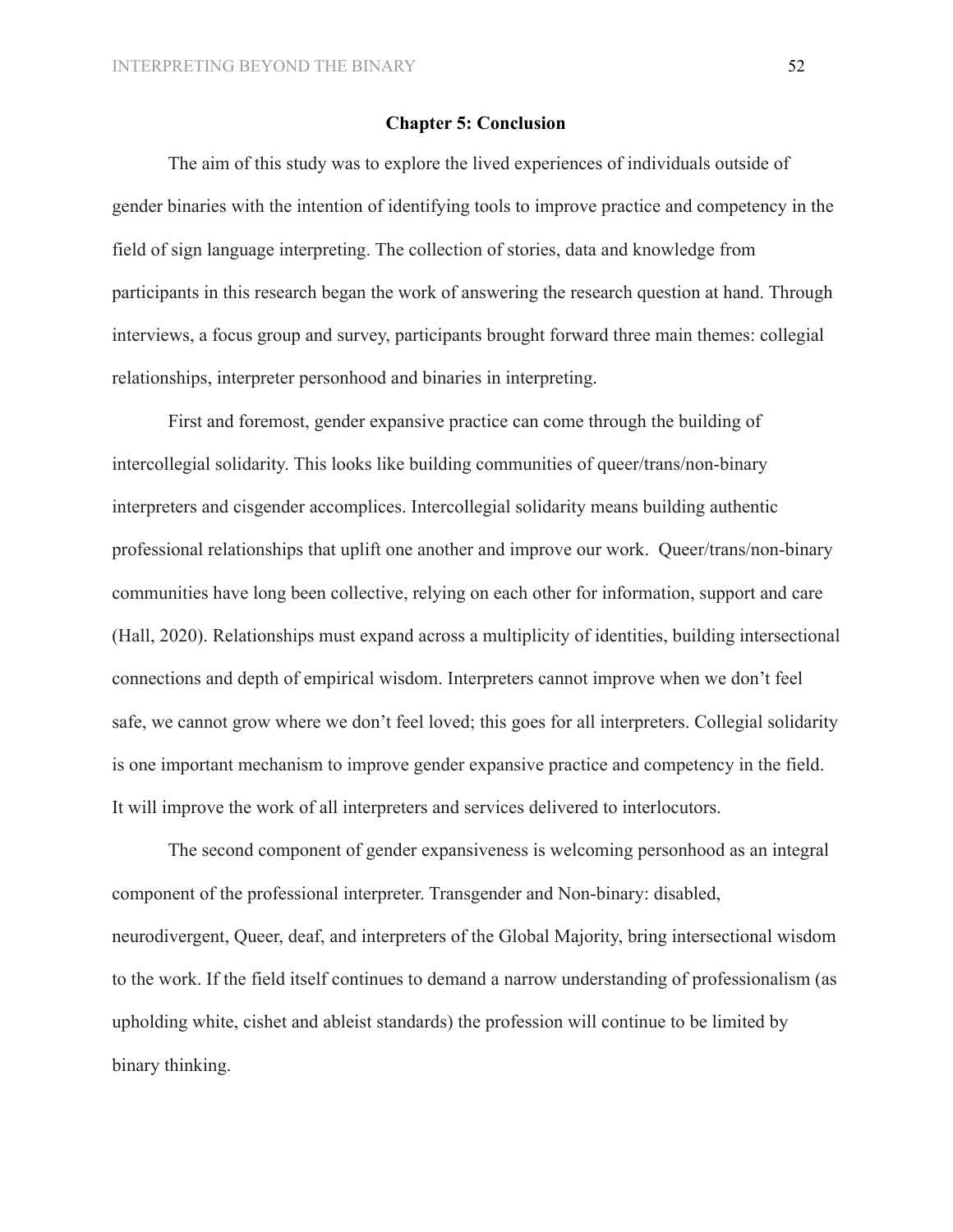As a final consideration to improving competency and gender expansive practice, considerations must expand beyond the gender binary alone. If binaries are constructed, they can be deconstructed to distribute power among interlocutors and practitioners alike. Gender is a matrix, linguistic fluency is a spectrum (Sam). Certifications are labels and do not quantify the wealth of knowledge an interpreter may bring to the table (Barley, Finn). Binaries smother creative and innovative thought. Moving beyond binaries (gender or otherwise) and problematizing the resulting hierarchical structures in the field will be mandatory for our collective survival. This work can bring needed healing to the profession.

## **Recommendations**

The research described in this paper opens a window towards a queerer, more fluid interpreting profession. The process of improving gender competency and queering interpreting is continuous. Recommendations as brought forth by the data involve the following:

- 1. Recognition that correct pronoun use is the beginning of the discussion and a small piece of the puzzle. Respecting a person's personal pronoun is synonymous with respecting a person's name. It does not mean that the work of honoring someone's personhood is complete. Use pronouns, honor when someone expresses that they are important and continue building relationships.
- 2. Understand that non-binary is not a universal term to describe individuals outside of male/female. When asking for a person's gender, non-binary should not be used as the *only* other option besides male/female; allow for people to self-identify their gender if they so chose. Remember that transgender and non-binary individuals do not owe cishet people their identity labels. Cissexism continues to hurt us, and we do not always trust when people identify a space as 'safe.' Build safety by building relationships and taking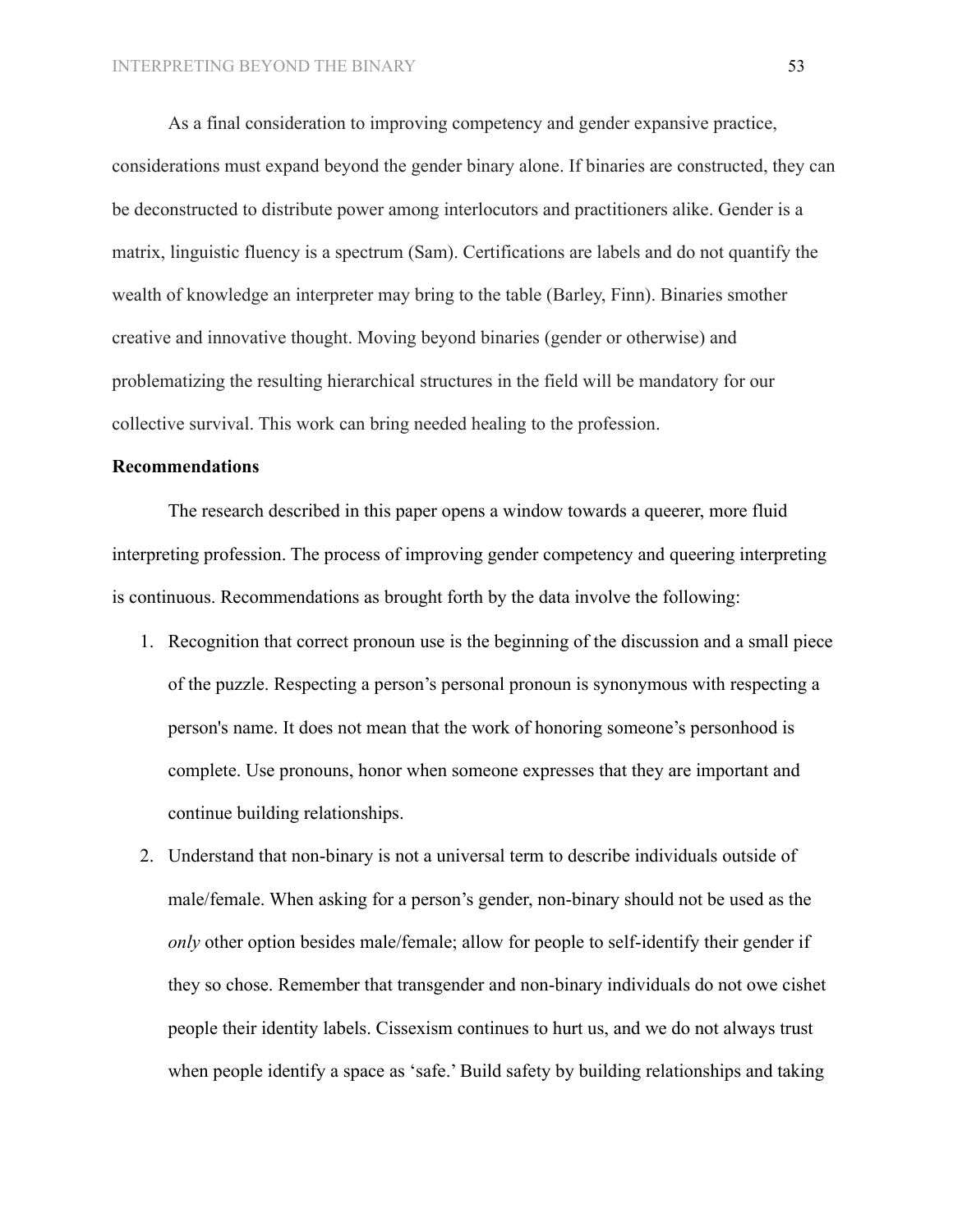the time to learn from gender diverse practitioners, and apply what is learned to collective spaces.

- 3. Create gender and pronoun inclusive documentation in agencies for interpreters and interpreter users. For gencies that make placements based on gender (e.g. annual physical appointments where interpreter users prefer a certain gender) recognize and honor non-binary genders as part of placement considerations.
- 4. Problementize hierarchical arrangement of interpreters based upon binary and socially constructed labels. Credentials are not limited to what tests, assessments or certifications a practitioner has. An interpreter's credentials include their personhood, extralinguistic knowledge, and lived wisdom.
- 5. Recognize that combating cissexim in the field must occur simultaneously alongside combating racism, ableism, sexism, classism, sizeism, linguicism, ageism, sanism, healthism, and ethnocentrism. These systems exist in state licensing, credentialing, in the fabric of in interpreter training,

The number six is intentionally left blank to leave the door open for recommendations in research to come acknowledging that this work is merely the start to the discussion.

# **A Note to Other White Hearing Non-Binary Interpreters**

As stated in number five in the above recommendation, we cannot work against cissexism without working against racism, ableism, sexism, classism, sizeism, linguicism, ageism, sanism, healthism, ethnocentrism and all other forms of oppression. That work starts at home. We must do the work internally, in our bodies, minds and spirits, to understand how these systems operate in us. We must recognize that the trauma inflicted by supremacy hurts all of us.

<sup>6.</sup>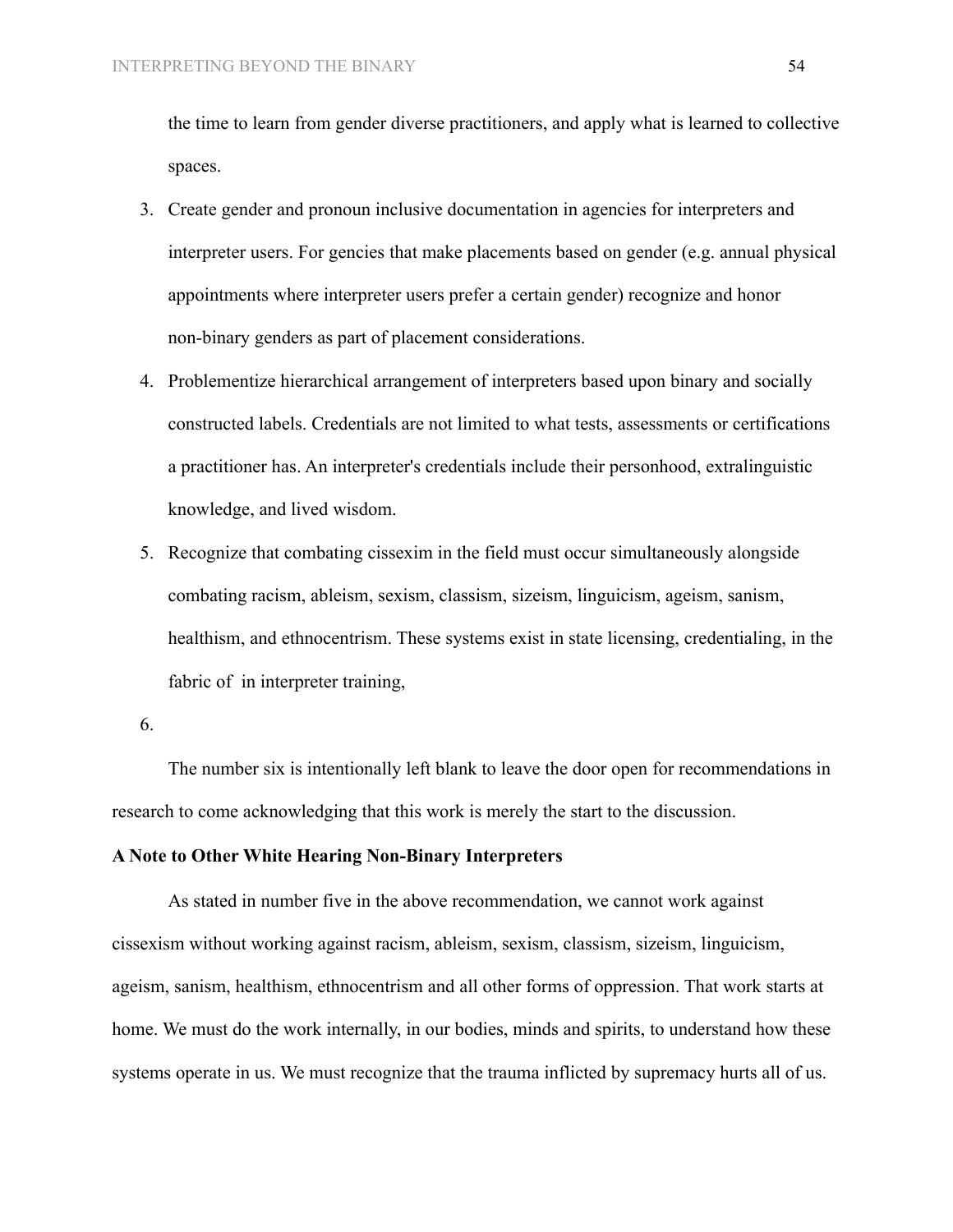A comrade who is fighting ableism or racism may not yet understand their cissexism, just like we may not understand how racism or ableism operates within us. We must remember that all matrices of oppression are tied to the same force of supremacy and body essentialism (Collins, 1990). We cannot uproot essentialism by employing supremacist tactics such as: conquest activism (Mitchell, 2018), oppression olympics (Daring et al., 2013), or perfectionist ideologies (Jones & Okun, 2001). Daring et al., (2013) notes "It's important to make sure that while we struggle, we do our best to not re-create what we are struggling against" (p. 37). Our liberation is bound to the liberation of all.

### **Limitations and Prospects for Future Research**

The largest limitation to this research was the timeline. The entire research process had to be completed in under four months, therefore limiting each step of the process (recruitment, data collection, data analysis and write up) to roughly one month each. This underscores that while the study is a step in understanding interpreting beyond the binary, it is by no means comprehensive in it's understanding of the nuance and variance within the non-binary experience.

A second limitation was in the survey demographics. Participants were asked if they identify as a deaf or hearing interpreter, they were not asked specifically how they identify. This presents an issue when looking at the intersections of non-binary and ddeaf identities, not knowing conclusively who in the study identified as ddeaf, hearing or somewhere on the matrix around and between. The interviews and focus groups in this survey were conducted in English, as the participants all identified as hearing English users. It must be questioned whether or not the recruitment materials reached non-binary deaf interpreters, and/or what barriers to the study design prohibited participation or interest. In the initial design of the study I had contemplated taking a deeper look at the experiences of non-binary individuals that use interpreting services. I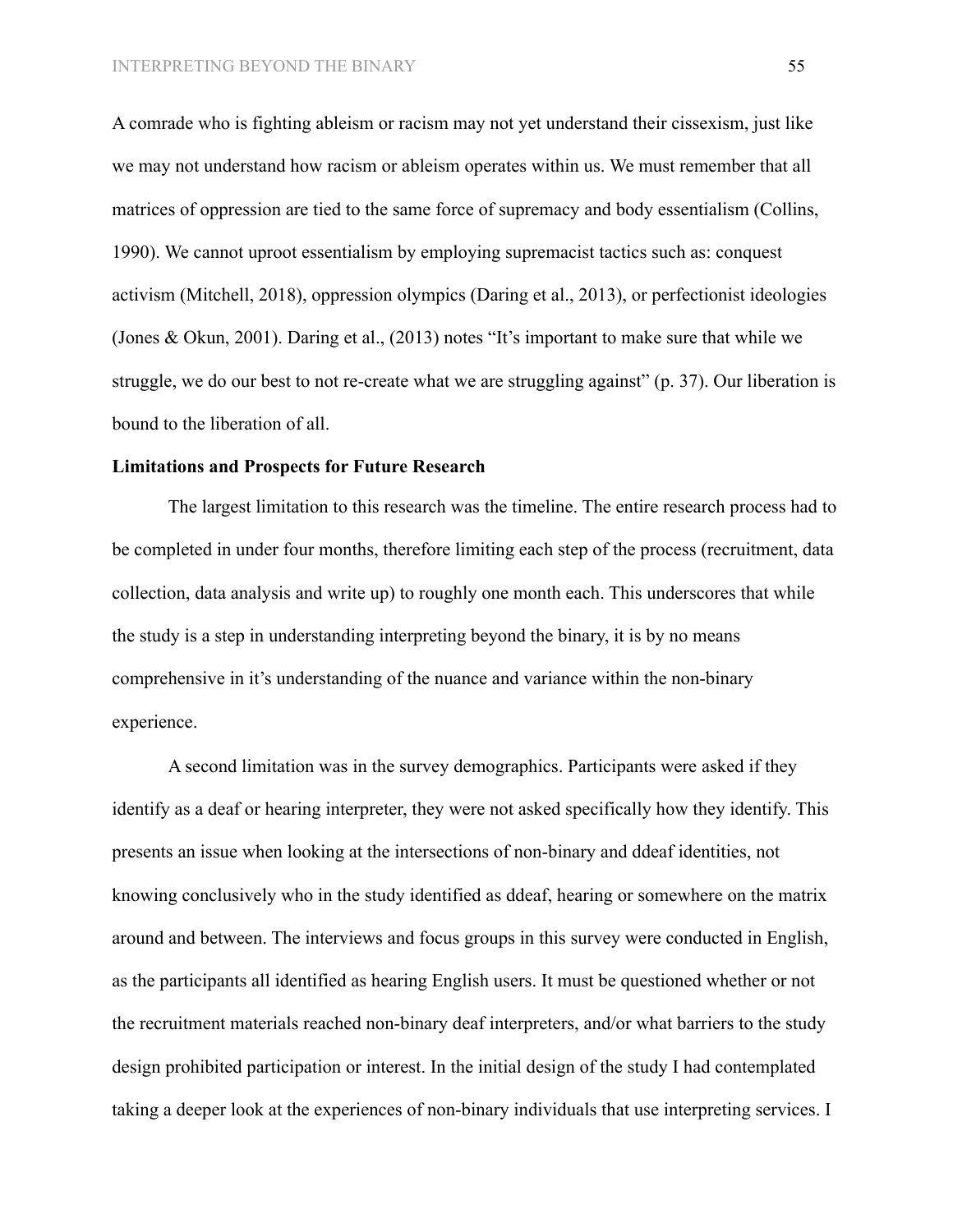was advised to focus on the experience of interpreters specifically rather than the larger stakeholder community, due to limitations in time and the additional power inherent in my identity as a hearing interpreter and researcher. Prospects for future research include: focus on transgender and gender expansive deaf experiences.

A third limitation was the large number of white and transmasculine identified interpreters. Data within the study indicated higher percentages of individuals who identify as white, non-binary, masculine-leaning and use they, them, theirs pronouns. This facet begs the question of inaccessibility to non-white, transfeminine and non-binary femme practitioners. Future research could explore transmisogyny and further inquire about masculine-bias within the field (expanding further on Jones [2017] study). Inquiry in the future could be conducted more deeply into the intersections of gender identity and race in the field.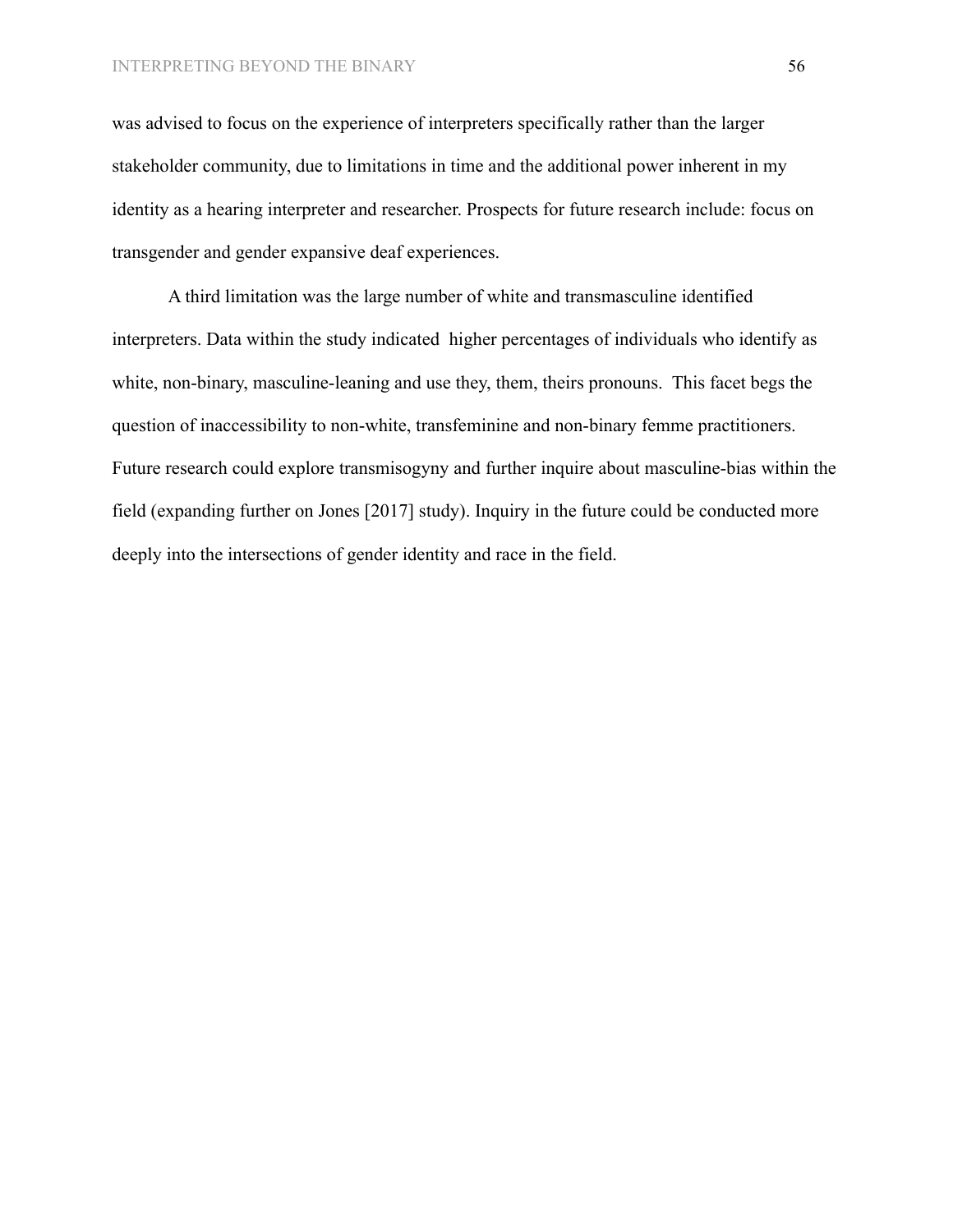# **References**

ACLU. (2021). *Legislation affecting LGBT rights across the country*. American Civil Liberties Union. Retrieved from https://www.aclu.org/legislation-affecting-lgbt-rights-across-country.

- Andrews, T. (2012). What is Social Constructionism: Grounded Theory Review: An International Journal , 11(1).
- Artl, G. B. (2015). Act like a lady: the impact of gender identity on American Sign Language English interpreters (master's thesis). Western Oregon University, Monmouth, Oregon. Retrieved from <https://digitalcommons.wou.edu/theses/20>
- Bailey, J. (2008). First steps in qualitative data analysis: Transcribing. *Family Practice*, *25*(2), 127–131. https://doi.org/10.1093/fampra/cmn003
- Barker, M.-J., & Iantaffi, A. (2019). Life isn't binary: On both, beyond, and in-between. Kingsley Publishers, Jessica.
- Berger, P., & Luckmann, T. (1967). The Social Construction of Reality: A Treatise in the Sociology of Knowledge. Garden City, NY: Doubleday.

Bergner, D. (2019). The struggles of rejecting the gender binary. The New York Times

Magazine. <https://www.nytimes.com/2019/06/04/magazine/gender-nonbinary.html>.

Bornstein, K. (1994). *Gender outlaw: On men, women and the rest of U*. Routledge.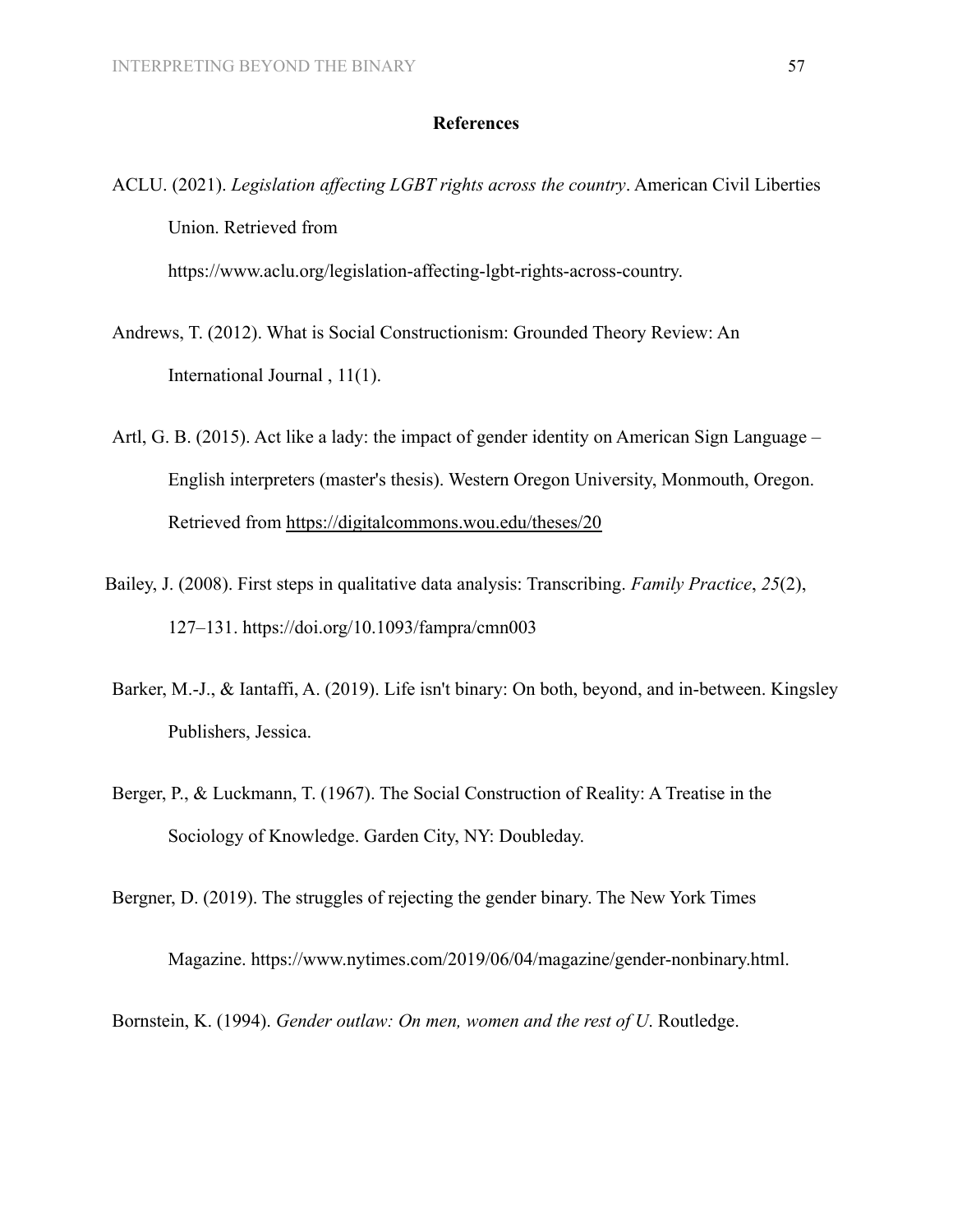- Bourke, B. (2014). Positionality: Reflecting on the Research Process. *The Qualitative Report*, *19*(33), 1-9. <https://doi.org/10.46743/2160-3715/2014.1026>
- Campbell-Stephens, R. (2020). Global Majority; Decolonising the language and Reframing the Conversation about Race. Global Majority.
- Cherry, K. (2021, October 1). What does gender expression mean? Very well Mind. Retrieved February 13, 2022, from <https://www.verywellmind.com/what-is-gender-expression-5187952>

Clarke, J. A. (2019). They, them, and theirs. Harvard Law Review.

- Cole, E. R., & Zucker, A. N. (2007). Black and white women's perspectives on femininity. *Cultural Diversity and Ethnic Minority Psychology*, *13*(1), 1–9. https://doi.org/10.1037/1099-9809.13.1.1
- Collins, P. H. (1990). Black Feminist thought in the Matrix of Domination. In P. H. Collins (Ed.), Black Feminist Thought: Knowledge, Consciousness, and Politics of Empowerment (pp. 221-238). Boston: Unwin Hyman.
- Collins, P. H., & Bilge, S. (2020). *Intersectionality*. Polity Press.
- Conlin, S. E., Douglass, R. P., Larson-Konar, D. M., Gluck, M. S., Fiume, C., & Heesacker, M. (2019). Exploring nonbinary gender identities: A qualitative content analysis. Journal of LGBT Issues in Counseling, 13(2), 114–133. <https://doi.org/10.1080/15538605.2019.1597818>. Retrieved from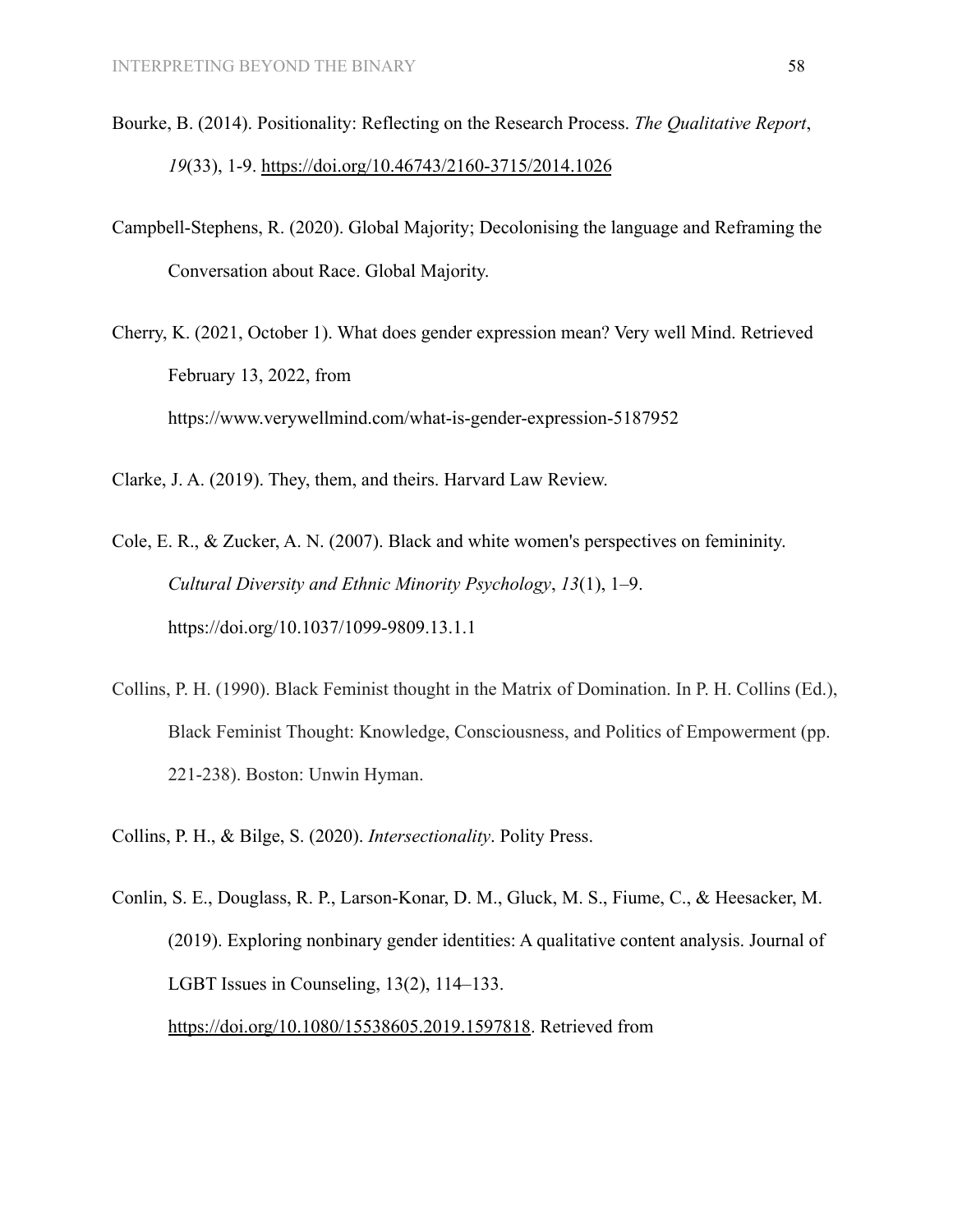[https://pdf.zlibcdn.com/dtoken/b577d9c36f453a0a346c93d4d053e4bb/15538605.2019.15](https://pdf.zlibcdn.com/dtoken/b577d9c36f453a0a346c93d4d053e4bb/15538605.2019.1597818.pdf) [97818.pdf](https://pdf.zlibcdn.com/dtoken/b577d9c36f453a0a346c93d4d053e4bb/15538605.2019.1597818.pdf)

- Cox, A. (2009) Thugs, Black Divas, and Gendered Aspirations, Souls, 11:2, 113-141, DOI: [10.1080/10999940902910131](https://doi.org/10.1080/10999940902910131)
- Daring, C., Rogue, J., Shannon, D., & Volcano, A. (2013). Police at the Borders. In *Queering anarchism: Addressing and undressing power and desire* (pp. 33–42). essay, AK Press.
- Dar-Nimrod, I., &; Heine, S. J. (2011). Genetic essentialism: On the deceptive determinism of DNA. Psychological Bulletin, 137(5), 800–818. <https://doi.org/10.1037/a0021860>
- Davidson, S. (2016). Gender inequality: Nonbinary transgender people in the Workplace. *Cogent Social Sciences*, *2*(1), 1236511. https://doi.org/10.1080/23311886.2016.1236511
- Donovan, E. (2019). Exploring the Experiences of Lesbian, Gay, Bisexual, Transgender, and Queer Sign Language Interpreters Working in the Video Relay Service Setting (thesis). St. Paul, MN .

Dreger, A. D. (1998). Hermaphrodites and the medical invention of sex. Harvard Univ. Press.

Dunn, R. (2020). *Interviews with Deaf Transgender people*. *The Daily Moth*. The Daily Moth. Retrieved from

https://www.dailymoth.com/blog/interviews-with-deaf-transgender-people.

Eckert, P., & McConnell-Ginet, S. (2013). *Language and gender*. Cambridge University Press.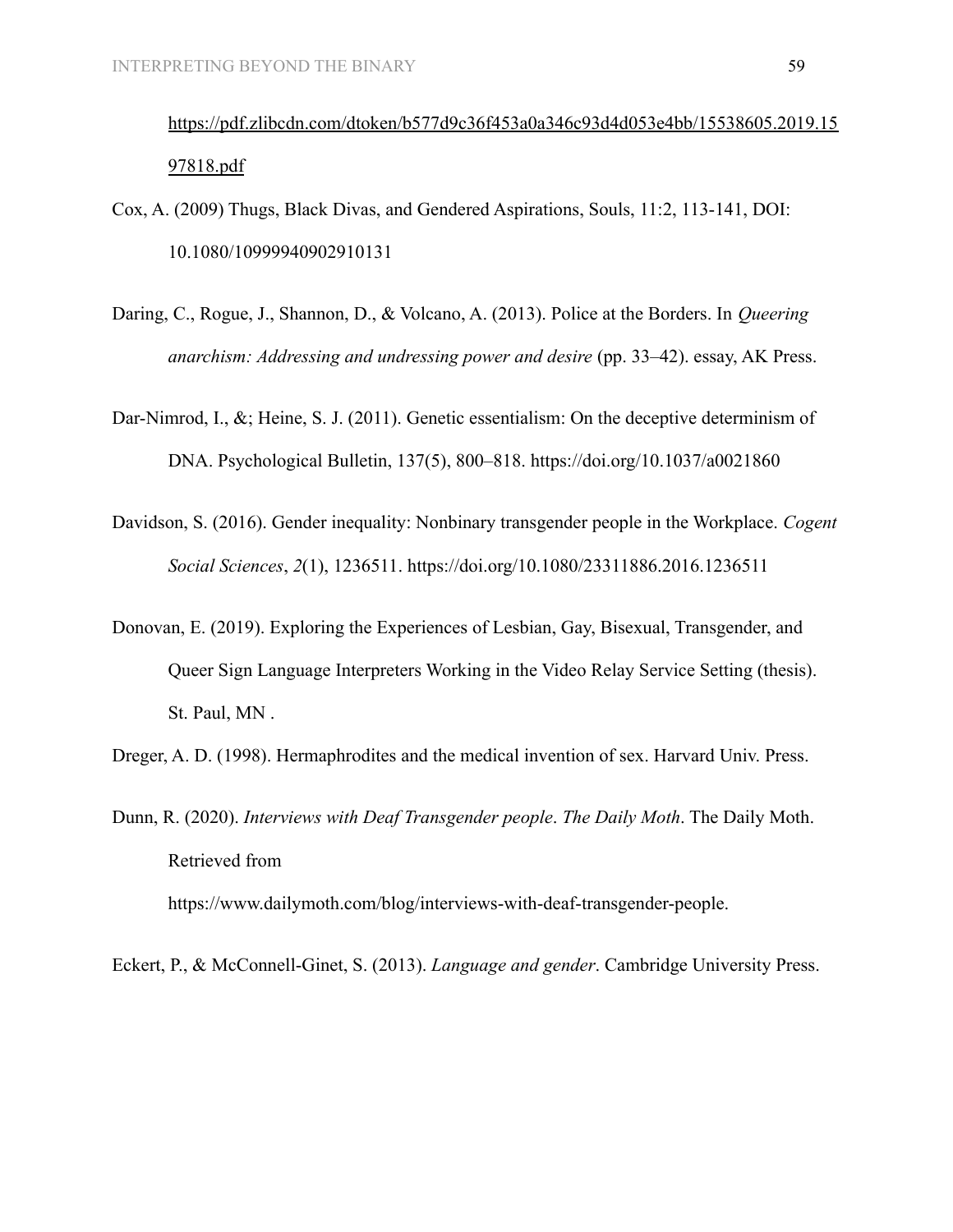- Ehrlich, S. (2020). Beauty and the Butch: The Lesbian Interpreter (master's thesis). Western Oregon University, Monmouth, Oregon. Retrieved from https://digitalcommons.wou.edu/theses/58
- Freedom for All Americans. (2022). *Legislative tracker: Anti-transgender legislation filed for the 2022 Legislative Session*. Freedom for All Americans. Retrieved from https://freedomforallamericans.org/legislative-tracker/anti-transgender-legislation/

Gaither, S. E. (2018). The multiplicity of belonging: Pushing identity research beyond binary thinking. *Self and Identity*, *17*(4), 443–454. https://doi.org/10.1080/15298868.2017.1412343

- Gile, D. (1995). Basic concepts and models for interpreter and translator training. Amsterdam, The Netherlands: John Benjamins.
- Goldberg, A. E., & Kuvalanka, K. A. (2018). Navigating identity development and community belonging when "there are only two boxes to check": An exploratory study of trans

nonbinary college students. Journal of LGBT Youth, 15, 106–131.

- Grant, J., Mottet, L., Tanis, J., (2011). "Injustice at Every Turn: A Report of the National Transgender Discrimination Survey."
- Griffin, G. (2017). A dictionary of gender studies. Oxford University Press.
- Hale, S., & Napier, J. (2014). *Research methods in interpreting: A practical resource*. Bloomsbery Academic.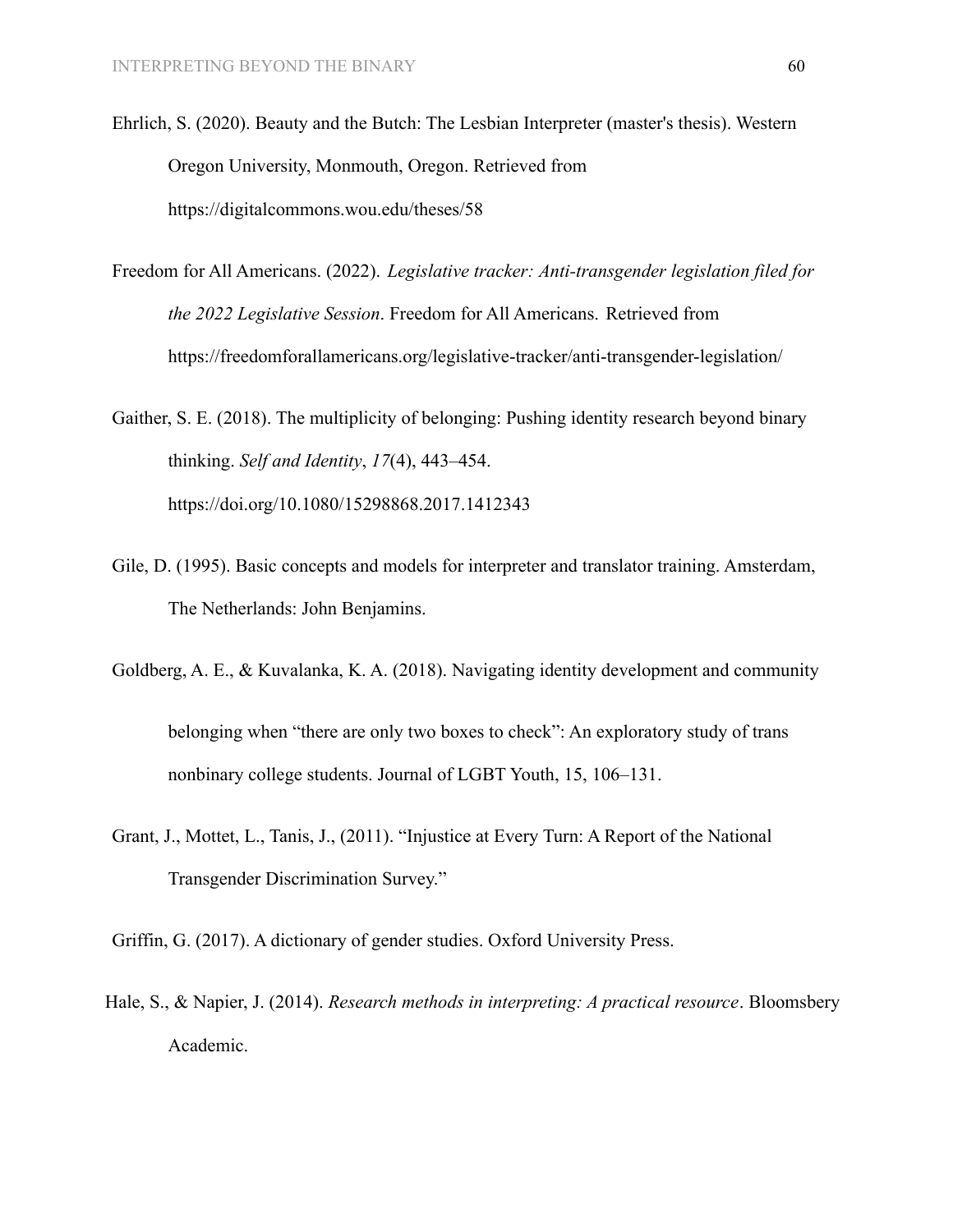Hall, C. (2020). A Phenomenological Study of Nonbinary Resilience and Mental Health (thesis). Richmond, VA.

<https://scholarscompass.vcu.edu/cgi/viewcontent.cgi?article=7587&context=etd>

- Hyde, J. S., Bigler, R. S., Joel, D., Tate, C. C., & van Anders, S. M. (2019). The future of sex and gender in psychology: Five challenges to the gender binary. *American Psychologist, 74*(2), 171–193. [https://doi.org/10.1037/amp0000307](https://doi.apa.org/doi/10.1037/amp0000307)
- Jacobsen, M. H. & Kristiansen, S. (2014). *The social thought of Erving Goffman*. Los Angeles, CA: SAGE Publications.
- James, S. E., Herman, J. L., Rankin, S., Keisling, M., Mottet, L., & Anafi, M. (2016). The Report of the 2015 U.S. Transgender Survey. Washington, DC: National Center for Transgender Equality.

<https://transequality.org/sites/default/files/docs/usts/USTS-Full-Report-Dec17.pdf>

Jaswal, B. (n.d.). A guide to understanding the basics of intersex. Intersex 101, 1–14.

- Jones, C. (2017). Perception in American Sign Language interpreted interactions: gender bias and consumer orientation (master's thesis). Western Oregon University, Monmouth, Oregon. Retrieved from <https://digitalcommons.wou.edu/theses/41>
- Jones, K., & Okun, T. (2001). White Supremacy Culture. In *Dismantling racism: A workbook for social change groups*. essay, ChangeWork.
- Kessler, S. J. & McKenna, W. (1978). *Gender: An ethnomethodological approach*. Chicago, IL: University of Chicago Press.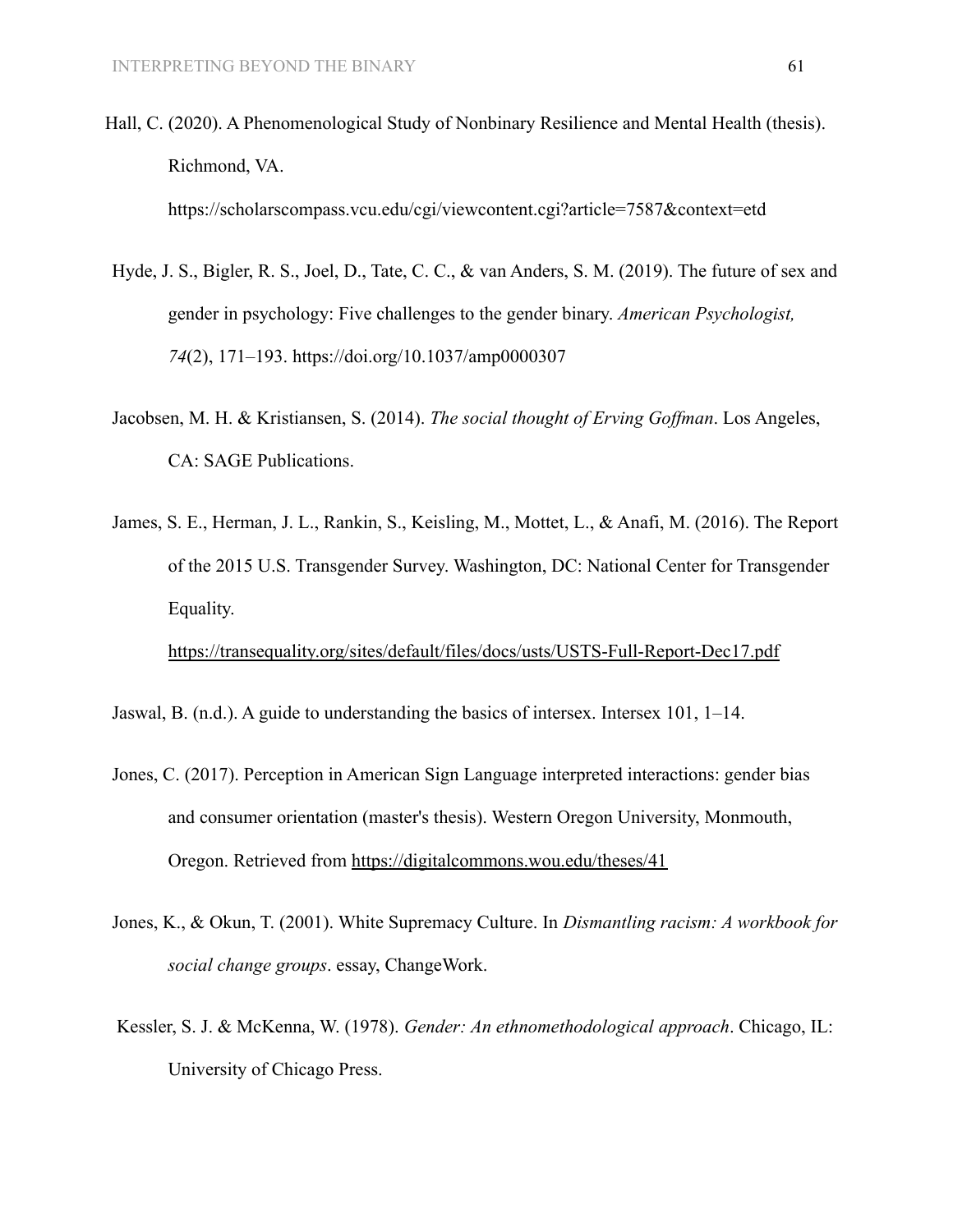- Kessler, R., Mickelson, K., Williams, D. (1999). "The Prevalence, Distribution, and Mental Health Correlates of Perceived Discrimination in the United States." Journal of Health and Social Behavior 40(3):208-230.
- Kotilainen, N., Huhtinen, A., &; Vuorinen, M. (2014). Binaries in battle: Representations of Division and Conflict. Cambridge Scholars Publishing.
- Kourti, M. (2021). *Working with autistic transgender and non-binary people: Research, practice and experience*. Jessica Kingsley Publishers.
- Leigh, I. W. (2019). Deaf identities: A maturing framework. *Deaf Identities*, 1–26. https://doi.org/10.1093/oso/9780190887599.003.0001
- Lorber, J. (1994). *Paradoxes of gender.* New Haven, CT: Yale University Press.

Manders, K. (2020, April 13). *The butches and studs who've defied the male gaze and redefined culture*. The New York Times. Retrieved from https://www.nytimes.com/interactive/2020/04/13/t-magazine/butch-stud-lesbian.html

- Marshall, Z., Welch, V., Minichiello, A., Swab, M., Brunger, F., & Kaposy, C. (2019). Documenting research with transgender, nonbinary, and other gender diverse (trans) individuals and communities: Introducing the Global Trans Research Evidence Map. Transgender Health, 4(1), 68—80.
- McDermid, Campbell; Bricker, Brianna; Shealy, Andrea; and Copen, Abigail (2021) "Gendered Translations: Working from ASL into English," Journal of Interpretation: Vol. 29 : Iss. 1 , Article 1.Available at: <https://digitalcommons.unf.edu/joi/vol29/iss1/1>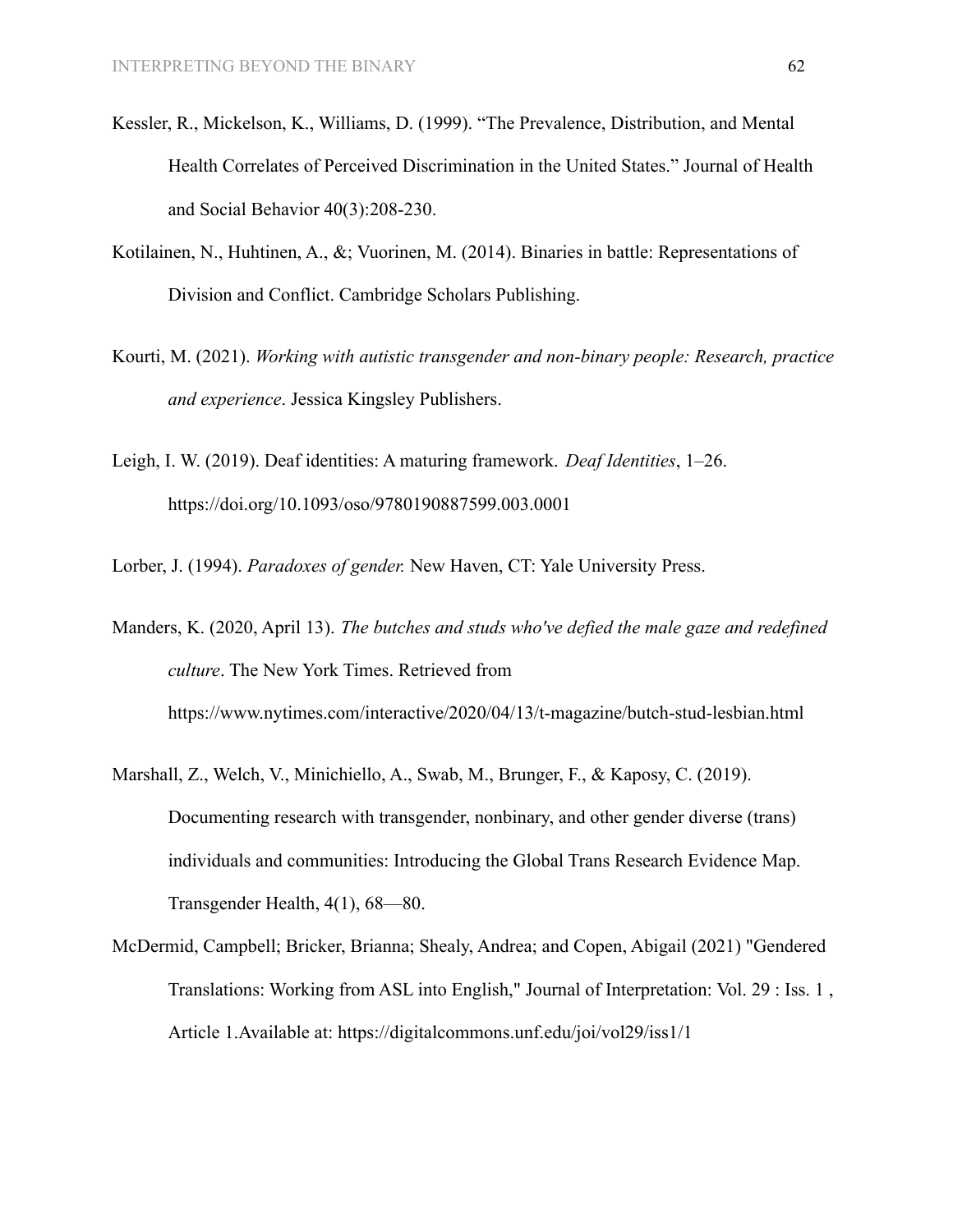- McRuer, R. (2006). *Crip theory: Cultural signs of queerness and disability*. New York University Press.
- Merriam-Webster. (n.d.). Nonbinary. In Merriam-Webster.com dictionary. Retrieved February 12, 2022, from <https://www.merriam-webster.com/dictionary/nonbinary>
- Merriam-Webster. (n.d.). Subvert. In *Merriam-Webster.com dictionary*. Retrieved May 8, 2022, from <https://www.merriam-webster.com/dictionary/subvert>
- Mitchell, S. L. (2018). *Sacred instructions: Indigenous wisdom for living spirit-based change*. North Atlantic Books.
- Morgan, E. (1994). Interpreters, Conversational Style, and Gender at Work. In ASL to English Interpretation at Work (pp. 66–80). essay, Ballantine Books. [http://intrpr.info/3330/3330\\_morgan\\_gender.pdf](http://intrpr.info/3330/3330_morgan_gender.pdf)
- Moulin de Souza, E., & Parker, M. (2020). Practices of freedom and the disruption of binary genders: Thinking with trans. *Organization*, *29*(1), 67–82. https://doi.org/10.1177/1350508420935602
- Moussawi, G., & Vidal‐Ortiz, S. (2020). A queer sociology: On power, race, and decentering whiteness. *Sociological Forum*, *35*(4), 1272–1289. https://doi.org/10.1111/socf.12647
- Murphy, E. (2020, November 20). *Gender Dysphoria and Euphoria*. Victim Service Center. Retrieved from https://www.victimservicecenter.org/gender-dysphoria-and-euphoria/
- Nario-Redmond, M. (2020). *Ableism the causes and consequences of disability prejudice*. Wiley Blackwell.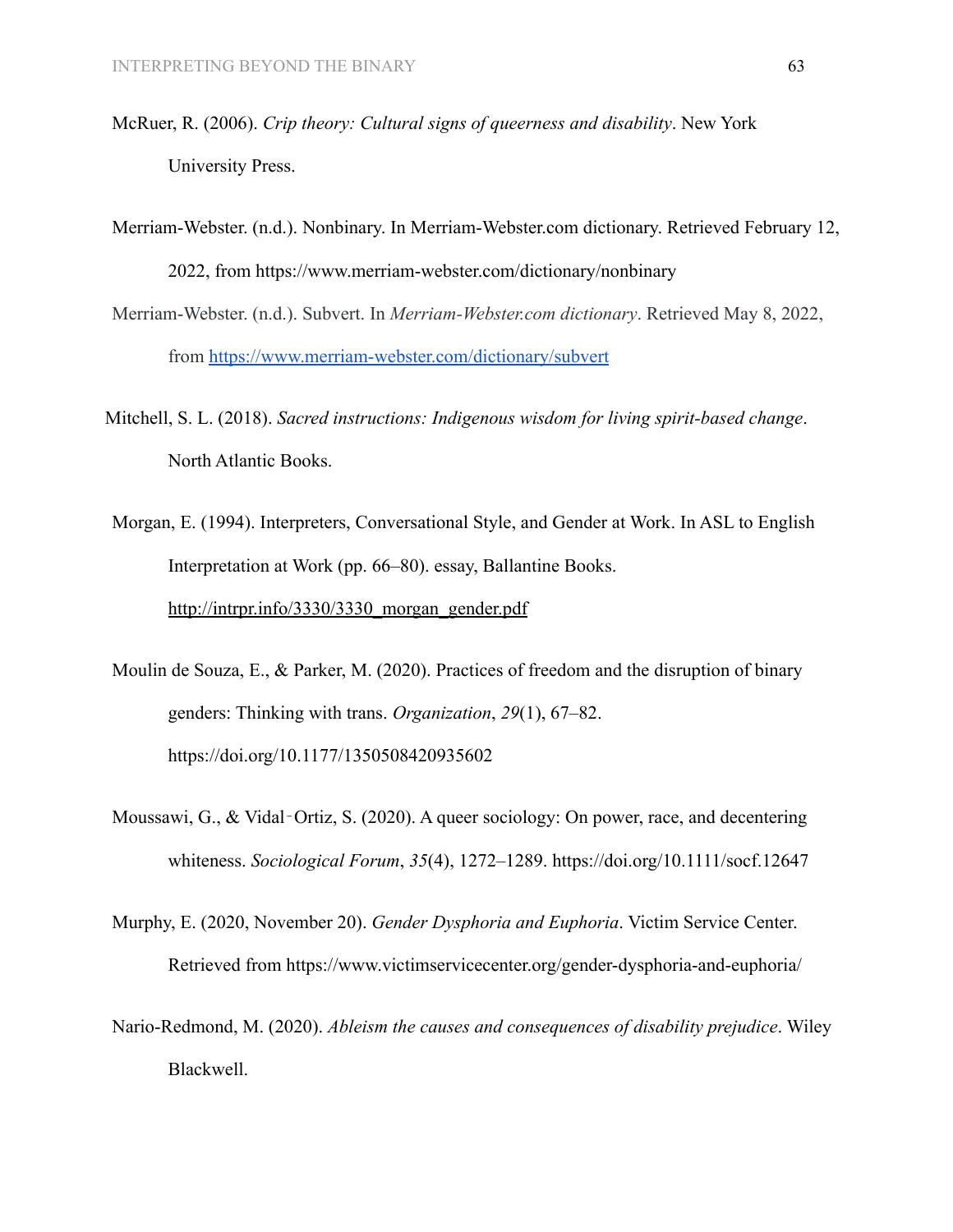Nelson, T. J. (2014). 2014 Conference of Interpreter Trainers. In Inclusive programs: LGBTQI interpreting students and consumers (pp. 232–235). Silver Spring, MD. <https://www.cit-asl.org/new/wp-content/uploads/2014/10/2014-32-Nelson.pdf>

Neptune, G. (2018) *What Does "Two-Spirit" Mean?* [Video]. *Youtube*. https://www.youtube.com/watch?v=A4lBibGzUnE.

Pagonis, P. (2019). *'I am non-binary in my biology and my gender' – Intersex activist*. British Council. Retrieved from https://www.britishcouncil.org/voices-magazine/non-binary-biology-gender-film-intersex -activist-pidgeon-pagonis

Piepzna-Samarasinha, L.L. (2018). Care Work: Dreaming Disability Justice.

PGM ONE. (2020). *Contact & Faqs*. People of the Global Majority Outdoor in the Outdoors, Nature and Environment. Retrieved from https://www.pgmone.org/contact

Purves, D., & Williams, S. M. (2001). *Neuroscience. 2nd edition*. Sinauer Associates.

- Resnick, A. (2021). *What is femme invisibility?* Verywell Mind. Retrieved from https://www.verywellmind.com/what-is-femme-invisibility-5187233
- Roughgarden, J. (2013). Part Three: Cultural Rainbows. In Evolution's rainbow: Diversity, gender, and sexuality in nature and people: With a new preface (pp. 329–409). University of California Press.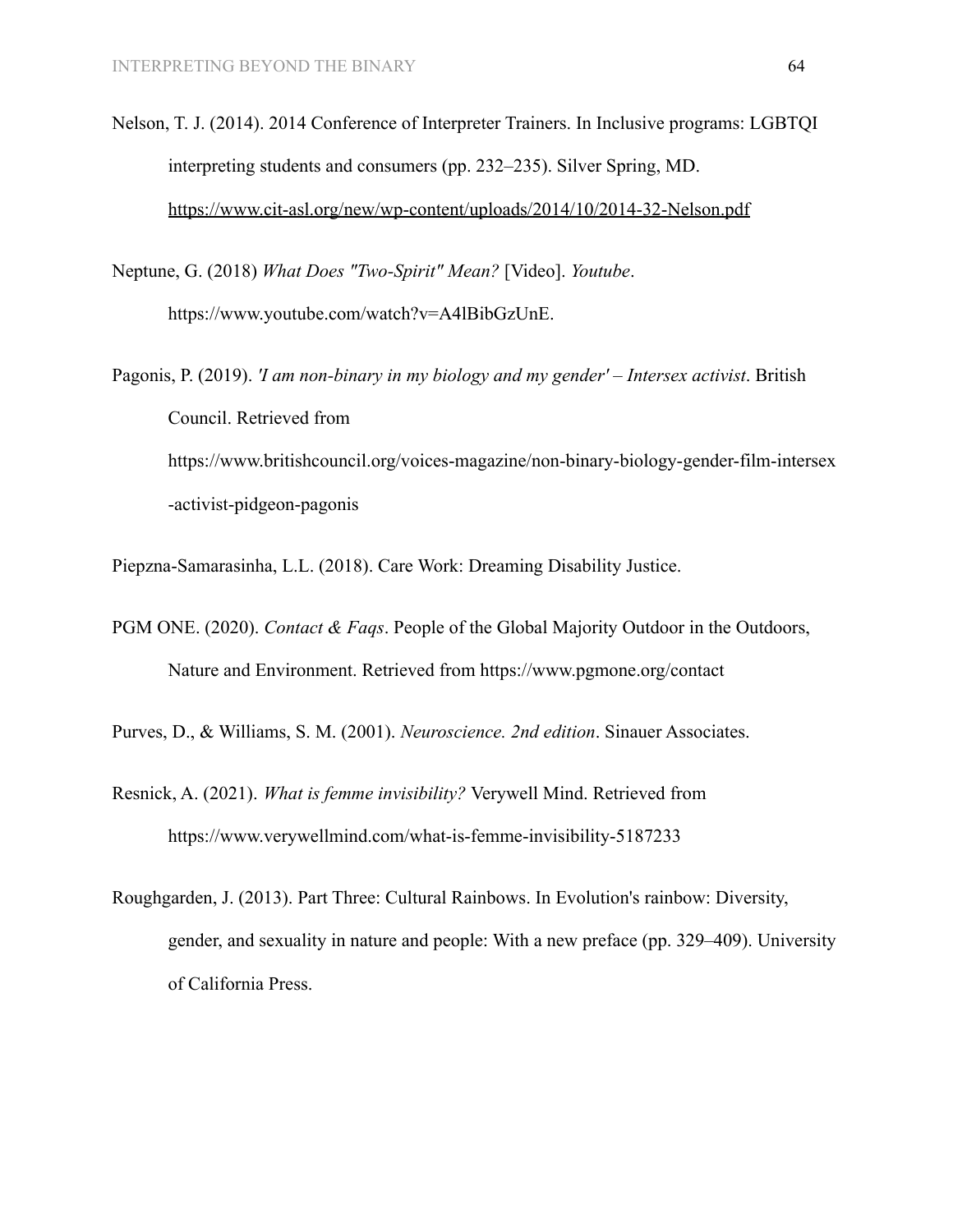- Saguy T, Reifen-Tagar M, Joel D. 2021 The gender-binary cycle: the perpetual relations between a biological essentialist view of gender, gender ideology, and gender-labeling and sorting. Phil. Trans. R. Soc. B 376: 20200141.<https://doi.org/10.1098/rstb.2020.0141>
- Sanchez, C. (2016, August 19). *"Asegi stories: Cherokee queer and two-spirit memory" by Qwo-Li Driskill*. Santa Fe New Mexican. Retrieved from https://www.santafenewmexican.com/pasatiempo/books/book\_reviews/asegi-stories-cher okee-queer-and-two-spirit-memory-by-qwo-li-driskill/article\_846a2910-9ae8-5d06-956d-234b68ea4b7e.html
- Savoia, E.P. (2017)."Neither of the Boxes": Accounting for Non-Binary Gender Identities" Dissertations and Theses. Paper 4016. <https://doi.org/10.15760/etd.5900>
- Scandurra, C., Mezza, F., Maldonato, N. M., Bottone, M., Bochicchio, V., Valerio, P., & Vitelli, R. (2019). Health of non-binary and genderqueer people: A systematic review. Frontiers in Psychology, 10. https://doi.org/10.3389/fpsyg.2019.01453 Retrieved from <https://www.ncbi.nlm.nih.gov/pmc/articles/PMC6603217/>
- Schilt, K. (2010). *Just one of the guys?: Transgender men and the persistence of gender inequality.* Chicago, IL: University of Chicago Press.
- Schilt, K., Wiswall, M. (2008). "Before and After: Gender Transitions, Human Capital, and Workplace Experiences." The B.E. Journal of Economic Analysis and Policy 8(1).
- Secretary of State. (2022). X Gender Marker Available on U.S. Passports Starting April 11. *U.S. Department of State*. Retrieved from

https://www.state.gov/x-gender-marker-available-on-u-s-passports-starting-april-11/.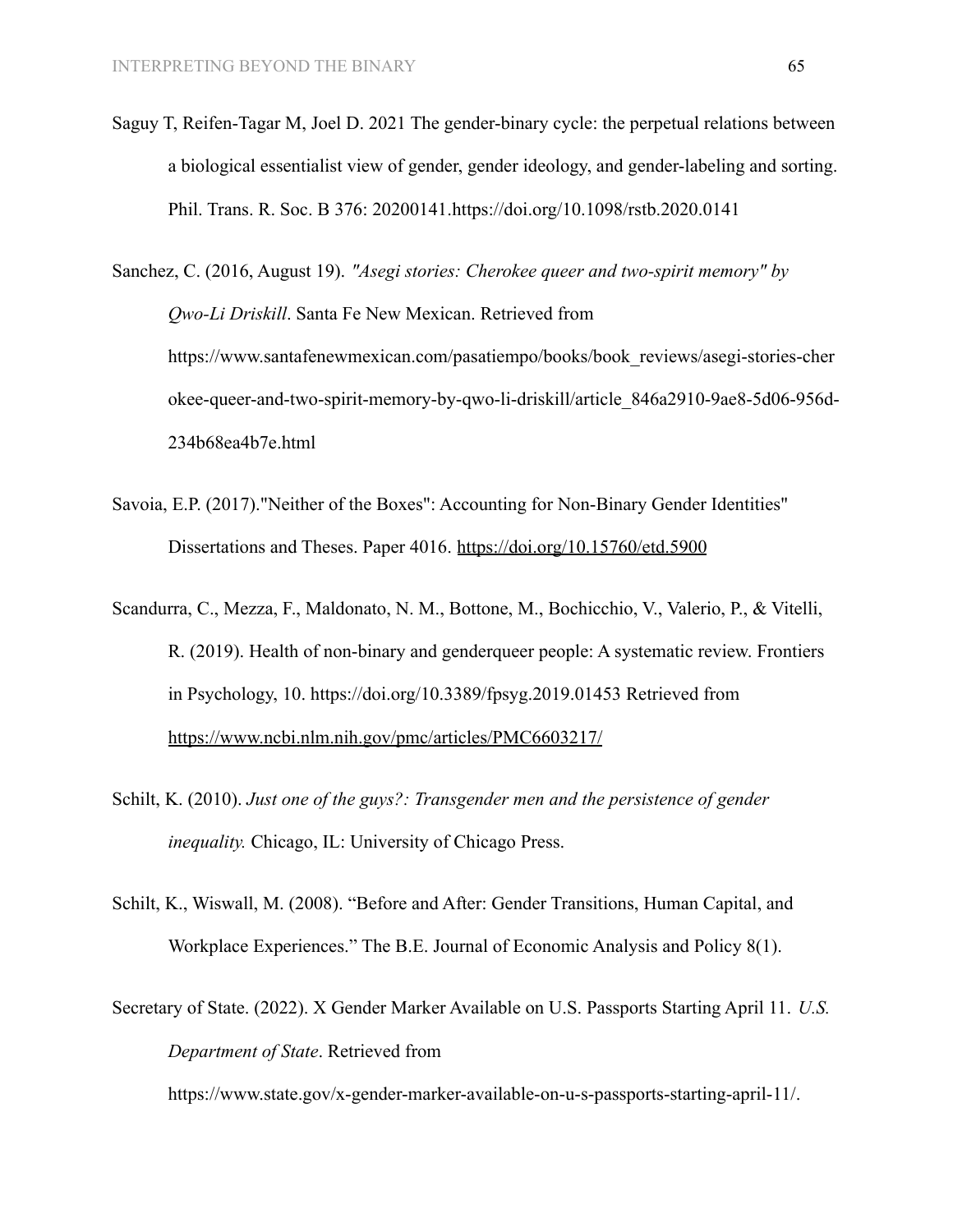- Sloan, L. (2021). "(Un)Becoming Human: The Systemic Exclusion of Transgender/Gender Nonconforming/Nonbinary Individuals through Hegemonic Conceptions of Personhood." *Undergraduate Honors Theses*. 91. https://digital.sandiego.edu/honors\_theses/91
- Solomon, M. (2021, August 26). *Terminology surrounding gender identity and expression*. OutRight Action International. Retrieved from [https://outrightinternational.org/content/terminology-surrounding-gender-identity-and-expr](https://outrightinternational.org/content/terminology-surrounding-gender-identity-and-expression) [ession](https://outrightinternational.org/content/terminology-surrounding-gender-identity-and-expression)
- Strauss, A. L., & Corbin, J. M. (1998). *Basics of qualitative research: Techniques and procedures for developing grounded theory. 2nd ed*. Sage Publications.
- Thompson, V. (2022, February 3). *For Black Queer Femmes, redefining Blackness and queerness are revolutionary acts*. Prism. Retrieved from https://prismreports.org/2022/02/03/for-black-queer-femmes-redefining-blackness-and-qu eerness-are-revolutionary-acts/

Vaid-Menon, A. (2020). *Beyond the gender binary*. Penguin Young Readers Group.

Vidal-Ortiz, S. (2002). Queering sexuality and doing gender: Transgender men's identification with gender and sexuality. *Advances in Gender Research*, 181–233. https://doi.org/10.1016/s1529-2126(02)80008-x

Vivanco, L. V. (2018). A Dictionary of Cultural Anthropology. Oxford University Press.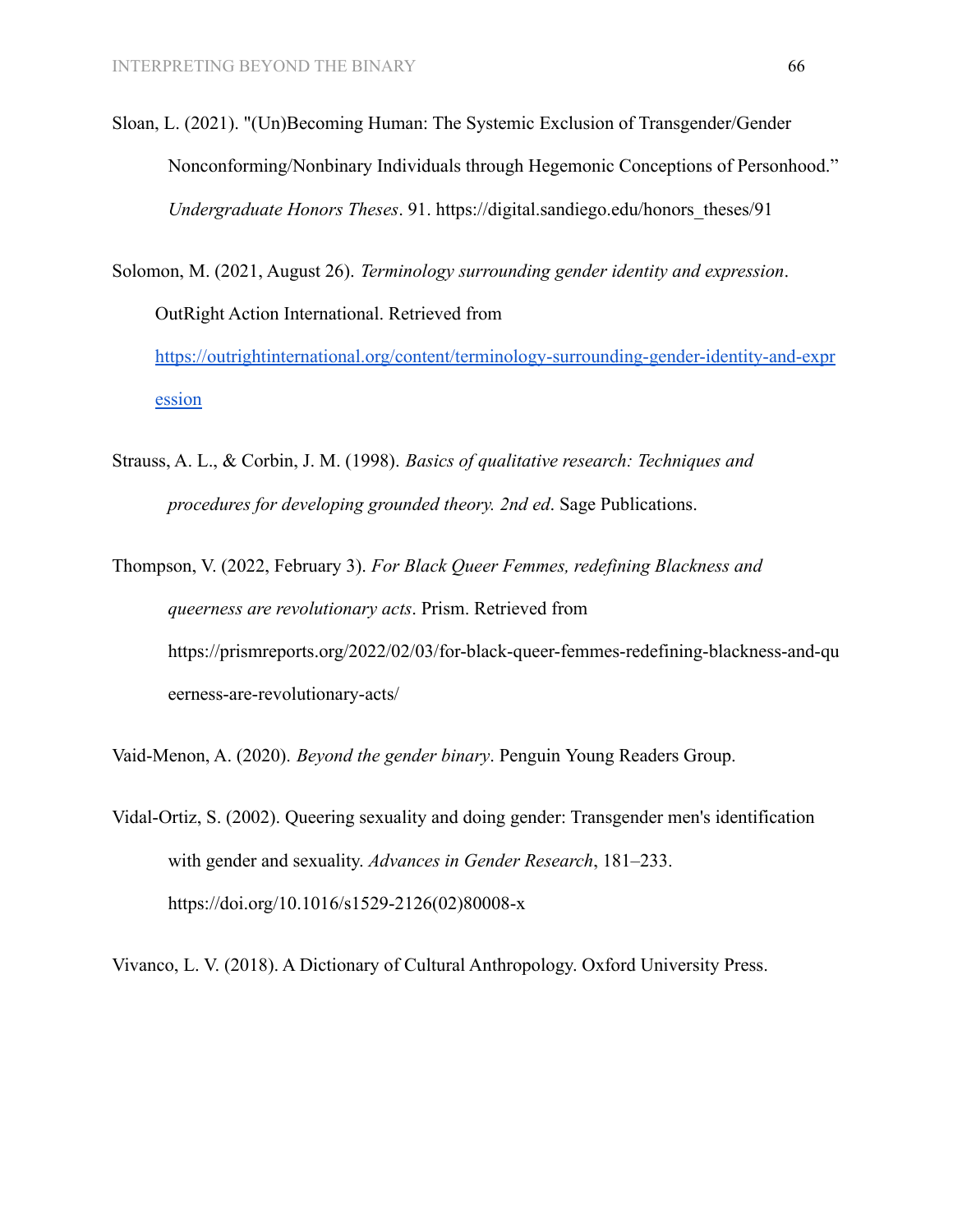- Warwood, J. (2016). "What Do You Think I Am?: On Perceiving Unintelligibility in the Nonbinary Gender Experience." Graduate Student Theses, Dissertations, & Professional Papers. 10679. https://scholarworks.umt.edu/etd/10679
- West, C., & Zimmerman, D. H. (2009). Accounting for doing gender. *Gender & Society*, *23*(1), 112–122. https://doi.org/10.1177/0891243208326529
- West, C., & Zimmerman, D. H. (1987). Doing Gender. *Gender and Society*, *1*(2), 125–151. <http://www.jstor.org/stable/189945>
- Westbrook, L. & Kristen S. (2014). Doing gender, determining gender: Transgender people, gender panics, and the maintenance of the sex/gender/sexuality system. *Gender & Society,* 28(1), 32–57.
- Williams, C. (2013). Gender orientation, identity, and expression. TransAdvocate. Retrieved from [https://www.transadvocate.com/gender-orientation\\_n\\_8267.htm](https://www.transadvocate.com/gender-orientation_n_8267.htm)

Worthen's (2020) Norm-Centered Stigma Theory (NCST)

Young, R & Collin, A. (2004). Introduction: constructivism and social constructionism in the career field. Journal of Vocational Behaviour 64(3), 373-388.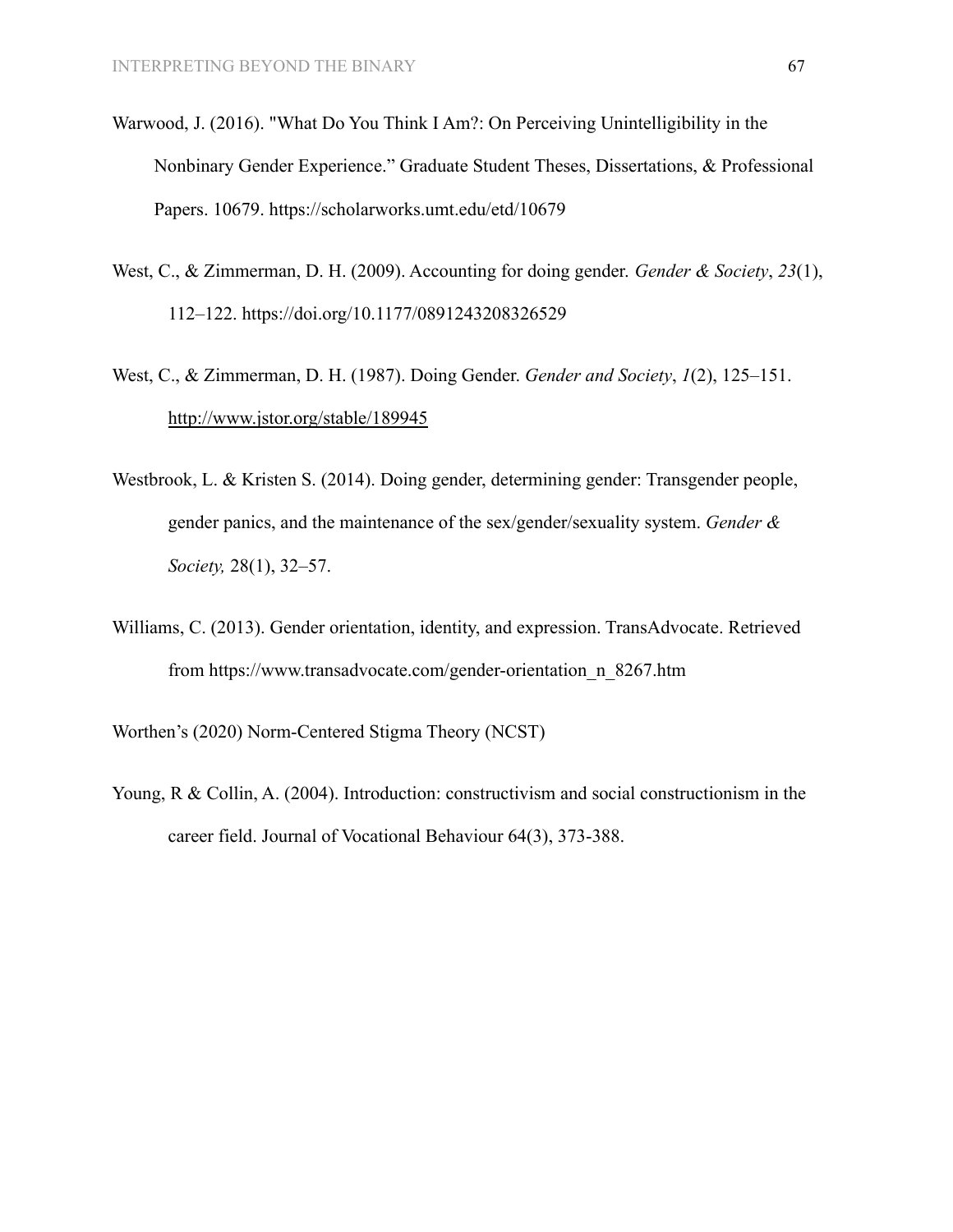# **Appendix A**

#### Survey Recruitment Flyer

**Group 1**: Registry of Interpreters for the Deaf: BLeGIT chapter emails to regional representatives **Group 2:** Facebook Page: BLeGIT\* Queer Member Section of RID Interpreters **Group 3:** Facebook Page: ASL Interpreters - Queer Space

[IMG Description: Teal flyer with black border, saying "Attention Theydies & Gentlethems: Interpreters Beyond and Between Gender Binaries, What is your experience? (See attached for description)

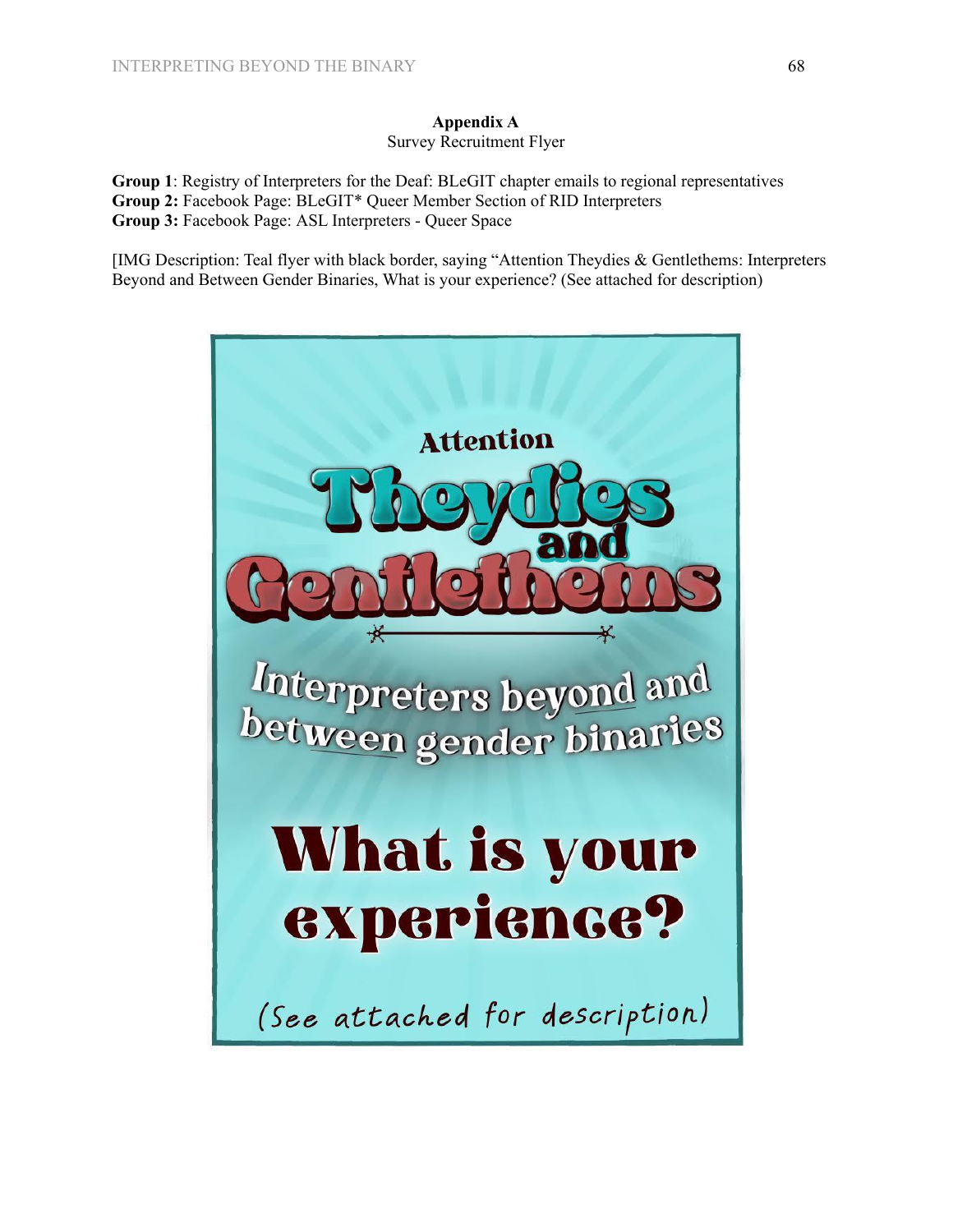#### **Appendix B** Survey Recruitment

**Group 1**: Registry of Interpreters for the Deaf: BLeGIT chapter emails to regional representatives **Group 2:** Facebook Page: BLeGIT\* Queer Member Section of RID Interpreters **Group 3:** Facebook Page: ASL Interpreters - Queer Space

Hello! My name is Tristen Hellewell and I am a sign language interpreter living and working in Southern Maine. I also study as a graduate student in the Master of Art in Interpreting Studies and Communication Equity (MAISCE) program at St. Catherine University. Currently, I am conducting thesis research on the experiences of non-binary sign language interpreters working in the United States and am requesting your participation in a short survey. As a non binary person who has worked as an interpreter for ten years, I realize that the experience of us non binary folk is both unique and under-explored in the field. While there has been some research on the greater LGBQT community, conversations specifically around the experiences of non-binary interpreters has not been a focus of research to date. This has prompted the need for this study.

Through this survey, I will be collecting information from fellow interpreters who fall outside, around and between the male/female binaries about their experiences in their interpreting work. This applies to any Deaf or hearing interpreter 18 years of age or older who may identify as one of the following: Agender, Aliagender, androgyne, aporagender, bigender, demi-gender, enby, gender-expansive, genderfluid, genderflux, genderless, gender non-conforming, gender queer, gray gender, intergender, maverique, multi-gender, neutrois, non-binary, non-binary intersex, non-binary transgender, novigender, pangender, polygender, third gender, tri-gender, two spirit or other non male/female genders. The questions of this survey will focus on experiences with colleagues, those using interpreting services and with agencies. You will also be given the option to participate in a confidential interview with myself or a focus group with myself and other non-binary interpreters in the U.S.

The survey itself will take less than 30 minutes to complete. Your responses will be anonymous and cannot be traced back to you. You will also be given the option to join in a 1:1 interview OR a focus group at the end of the survey. If you indicate interest, you will be directed to a separate survey where you can share your contact information. I am the principal investigator of this study. The research advisor for this study is Dr. Justin Small (*jmsmall508@stkate.edu*) If you have any questions or comments about this study, please don't hesitate to reach out to me at tehellewell075@stkate.edu I will collect responses until March 30th, 2022 and after that date, the survey will be closed.

If you agree to participate, simply click on this to begin!

[http://stkate.az1.qualtrics.com/jfe/form/SV\\_0eyk7FOt7SvOOLc.](http://stkate.az1.qualtrics.com/jfe/form/SV_0eyk7FOt7SvOOLc.)

Thank you in advance for your participation and insights. Feel free to share with non binary interpreters who may be interested in participating!

Tristen Hellewell EIPA, NIC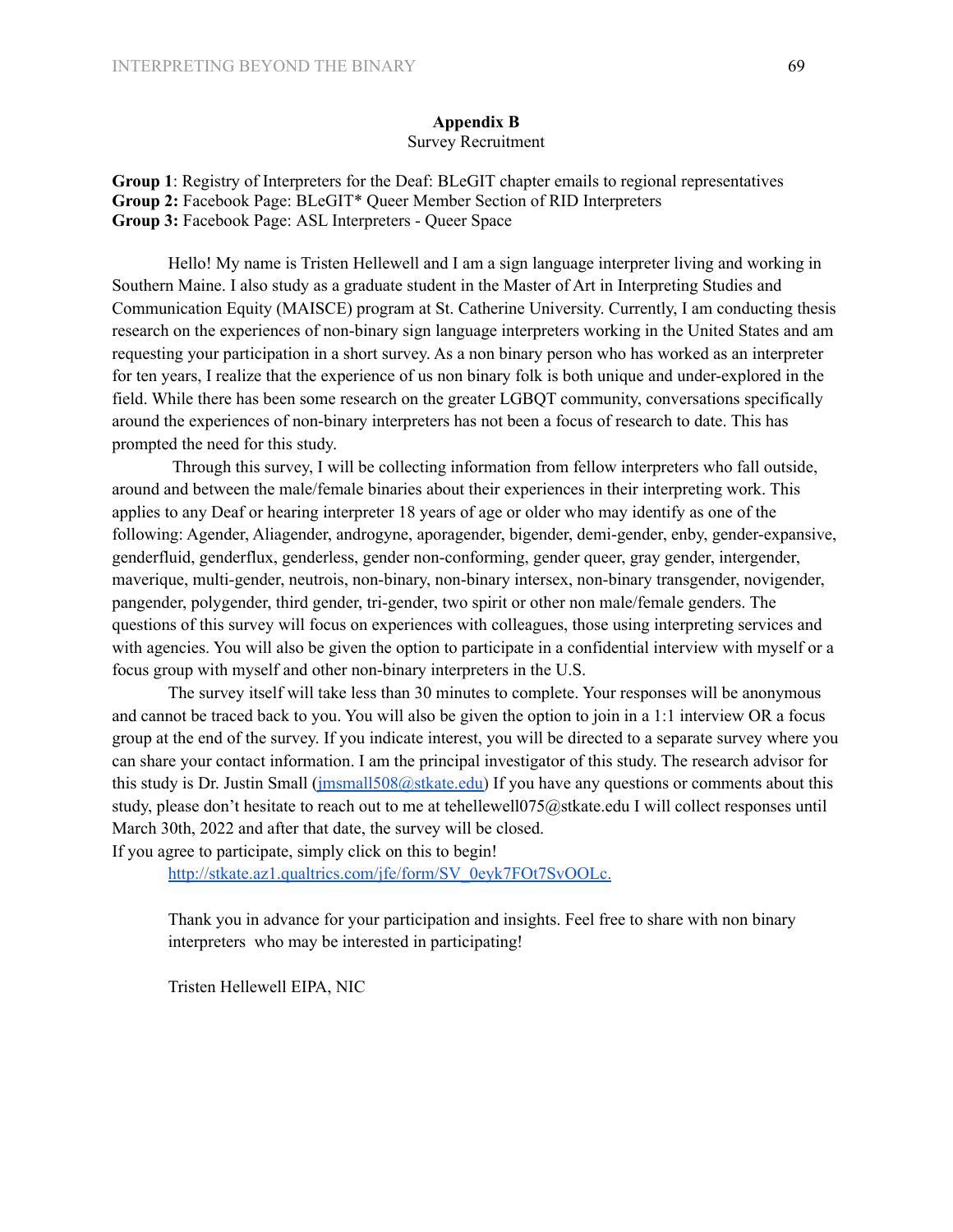# **Appendix C**

# 1:1 Interview OR Focus Group Interest Email

# Dear [INSERT SPECIFIC NAME HERE]

I am reaching out to you because you have recently participated in the survey for the research study:

Interpreting Beyond the Binary: An Exploration into the Experience of American Sign Language Interpreters beyond and between female/male binaries. After completing the survey you shared your contact information and expressed interest in participating in either a 1:1 interview *or* a focus group to further discuss your experiences as an interpreter outside the gender binary. Your perspective is welcome and I would love to get the chance to know more of your experience! Participation will be for either an interview OR a focus group.

If you are still interested in participating in a 1:1 interview please see the attached interview documentation and select a preferred meeting time using this link: [INSERT LINK HERE]

If you are interested in participating in a focus group please see the attached consent documentation for focus group participation and select best meeting times using this link: [INSERT LINK HERE]

Participation is completely voluntary. For any further questions feel free to reach out to myself Tristen Hellewell (tehellewell075@stkate.edu) and/or my research advisor Dr. Justin Small ([jmsmall508@stkate.edu\)](mailto:jmsmall508@stkate.edu).

Thank you in advance for your participation!

Tristen Hellewell EIPA, NIC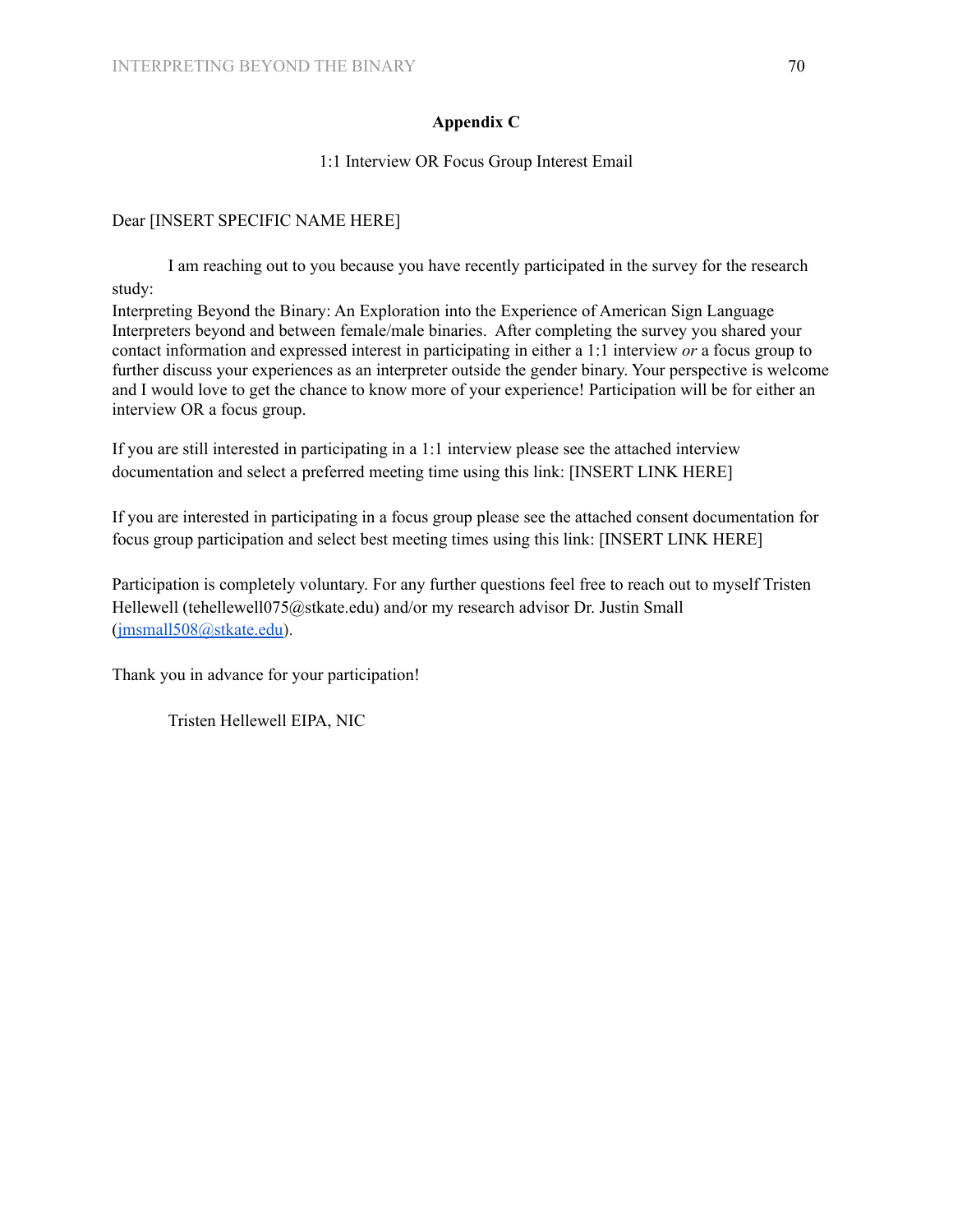# **Appendix D**

### **Survey Consent**

# **Interpreting Beyond the Binary: An Exploration into the Experience of American Sign Language Interpreters beyond and between female/male binaries.**

Thank you so much for your interest in this survey! My name is Tristen Hellewell and I am the researcher conducting this study. As an interpreter working over the last decade in educational, medical, industrial and now legal settings, I have become aware about the unique position I am in as a Non-Binary individual. This has prompted the curiosity into the experiences of other Non-Binary interpreters working out there in the United States.

This is where I would love your perspective! This survey will be open to any interpreter who falls outside, around and between the Male/Female binaries this includes (but is not limited to) interpreters who identify as: agender, Aliagender, androgyne, aporagender, bigender, demi-gender, enby, gender-expansive, genderfluid, genderflux, genderless, gender non-conforming, gender queer, gray gender, intergender, maverique, multi-gender, neutrois, non-binary, non-binary intersex, non-binary transgender, novigender, pangender, polygender, third gender, tri-gender, two spirit or another non male/female gender. The questions will begin with demographic information and lead into topics about your experience in the interpreting field. Focus will be on job placement, interactions with your hiring body, experiences with colleagues as well as with those accessing your interpreting services.

The survey should take less than 30 minutes to complete. Participation is completely voluntary and there is no compensation available for completion of the survey. Your responses will be anonymous unless you choose to share your contact information for interest in an interview or participation in a focus group. Your contact information will be kept confidential and only used for the purposes of reaching out regarding interviews or focus groups.

The questions included in the survey may cover some sensitive and personal information that could be triggering for some who have had negative experiences. If you decide to stop at any time you may do so. Exiting the survey before it is completed will be considered a withdrawal and all previous responses will be eliminated from the study. Attached to this survey is a list of crisis care and counseling resources. Please click this link [LINK] to download a PDF of crisis and counseling resources. If you come across questions you do not wish to answer, you may skip them and as long as you click to the end of the survey those responses will be captured. If you have any questions about this survey or the research please contact me, Tristen Hellewell (tehellewell075@stkate.edu) or research advisor, Dr. Justin Small (jmsmall508@stkate.edu ). By responding to questions in this survey you are giving your consent for your anonymous responses to be used for future research and publications.

Please indicate below your consent to participate.

Thank you! Tristen Hellewell

I consent to be in this survey: yes/no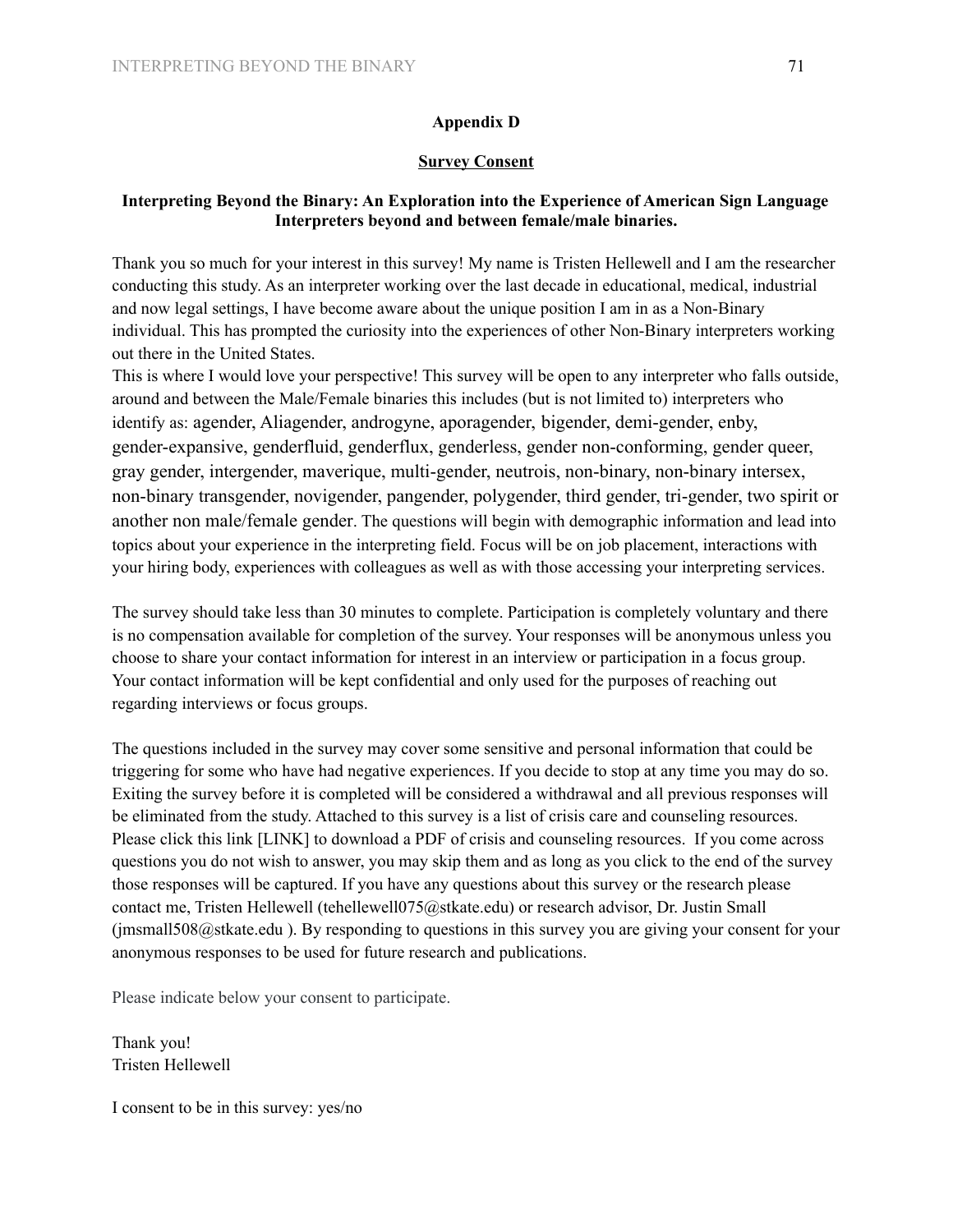# **Appendix E**

# **Interview Informed Consent**

# **Interpreting Beyond the Binary: An Exploration into the Experience of American Sign Language Interpreters beyond and between female/male binaries.**

You are invited to participate in a research study. This study is an exploration of the experiences of Non-Binary Interpreters and their experiences working in the field. Tristen Evah Hellewell, a Masters of Arts Candidate at St. Catherine University in St. Paul, MN will be conducting this study. The research advisor for this study is Dr. Justin Small. In the following sections, you will find answers to commonly asked questions about participation in a research study. Please read this entire document and ask questions you have before you agree to be in the study.

# **Why are the researchers doing this study?**

The purpose of this study is to explore the experiences of Non-Binary individuals in the field of Sign Language Interpreting. This study is important because it will shed light on an under-studied part of the population, and give visibility to non-binary interpreter users and practitioners. This will ultimately be to improve interpreting agency practice when providing interpreting services to Non-Binary individuals, and when hiring or contracting with Non-Binary practitioners. Four to eight individuals are expected to be involved in 1:1 interviews.

# **Why have I been asked to be in this study?**

You have self identified as 18 or older, as a gender other than binary male/female and are currently working as an American Sign Language Interpreter in the United States.

# **If I decide to participate, what will I be asked to do?**

Participate in a 1:1 recorded interview about your personal experience with working as an interpreter who is neither male nor female. This interview will ask questions about experiences with sign language interpreting agencies, consumers and colleagues. This interview will be conducted virtually over zoom and will take up to 1 hour. Questions can be provided to you before the interview upon request

In total, the study will take no more than one hour to complete, including the interview and consent documents.

# **What if I decide I don't want to be in this study?**

Participation in this study is voluntary. If you decide you do not want to participate in this study, please feel free to say so, and do not sign this form. If you decide to participate in this study, but later change your mind and want to withdraw, simply notify Tristen Evah Hellewell and you will be removed. You may completely withdraw until the date of April 15th, 2022 after which data will be retained for the study. Your decision of whether or not to participate will have no negative or positive impact on your relationship with St. Catherine University, nor with any of the students or faculty involved in the research.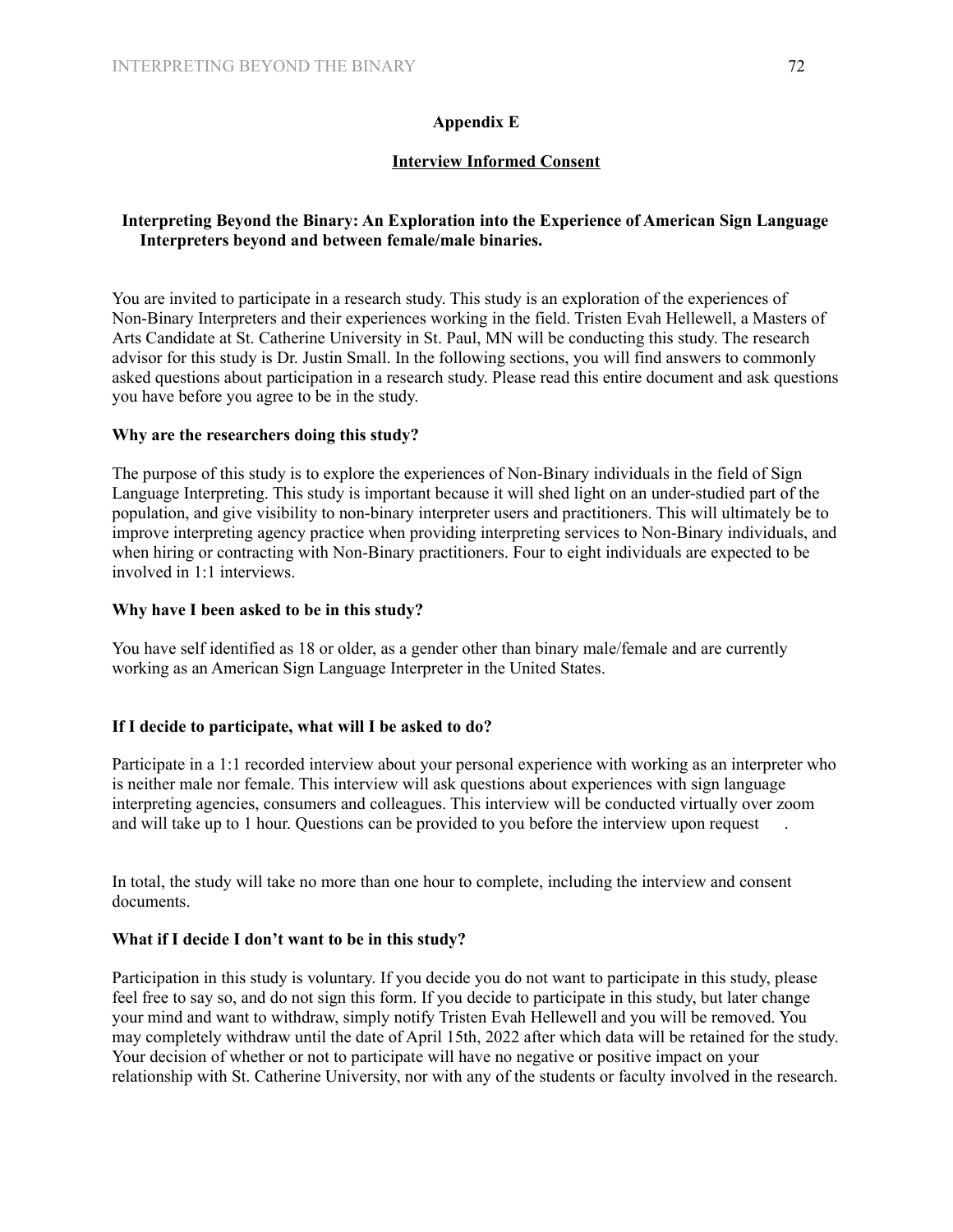# **What are the risks (dangers or harms) to me if I am in this study?**

Due to the small population size of non-binary american sign language interpreters in the United States, there is some risk that participants could be identified. This risk is mitigated by using pseudonyms and not disclosing locations of participants (instead identifying general U.S. regions). In the write up of data, demographic variables will not be associated with specific responses.

Additional risks associated with this study include the sharing of sensitive or personal information that could bring up painful or triggering memories. In recognition of this risk, this consent form includes a document with a list of crisis care and counseling resources. Please see attached form for resources.

#### **What are the benefits (good things) that may happen if I am in this study?**

In learning the personal experiences of Non-Binary individuals, development of better understandings could lead to suggestions for gender expansive practice in the field of interpreting.

# **What will you do with the information you get from me and how will you protect my privacy?**

The information that you provide in this study will be recorded with video and transcribed into written english. After the transcriptions are complete, your name will be removed from the data. All data will be kept on a secure harddrive accessible by password. Tristen Evah Hellewell will be the only individual with access to the data on the hard drive. The research will be completed by May 1st, 2022 and all original reports and identifying information will be destroyed no later than December 1st 2022.

Any information that you provide will be kept confidential, which means that you will not be identified or identifiable in any written reports or publications. You will be asked for a pseudonym for any uses of quotes in research publications. If it becomes useful to disclose any of your information, Tristen Evah Hellewell will seek your permission and tell you the persons or agencies to whom the information will be furnished, the nature of the information to be furnished, and the purpose of the disclosure; you will have the right to grant or deny permission for this to happen. If you do not grant permission, the information will remain confidential and will not be released.

#### **Could my information be used for future research?**

Only de-identified data would possibly be used for future research.

#### **Are there possible changes to the study once it gets started?**

If during the course of this research study the Tristen Evah Hellewell learns about new findings that might determine your willingness to continue participating in the study, they will inform you within 24 hours of finding the information.

#### **How can I get more information?**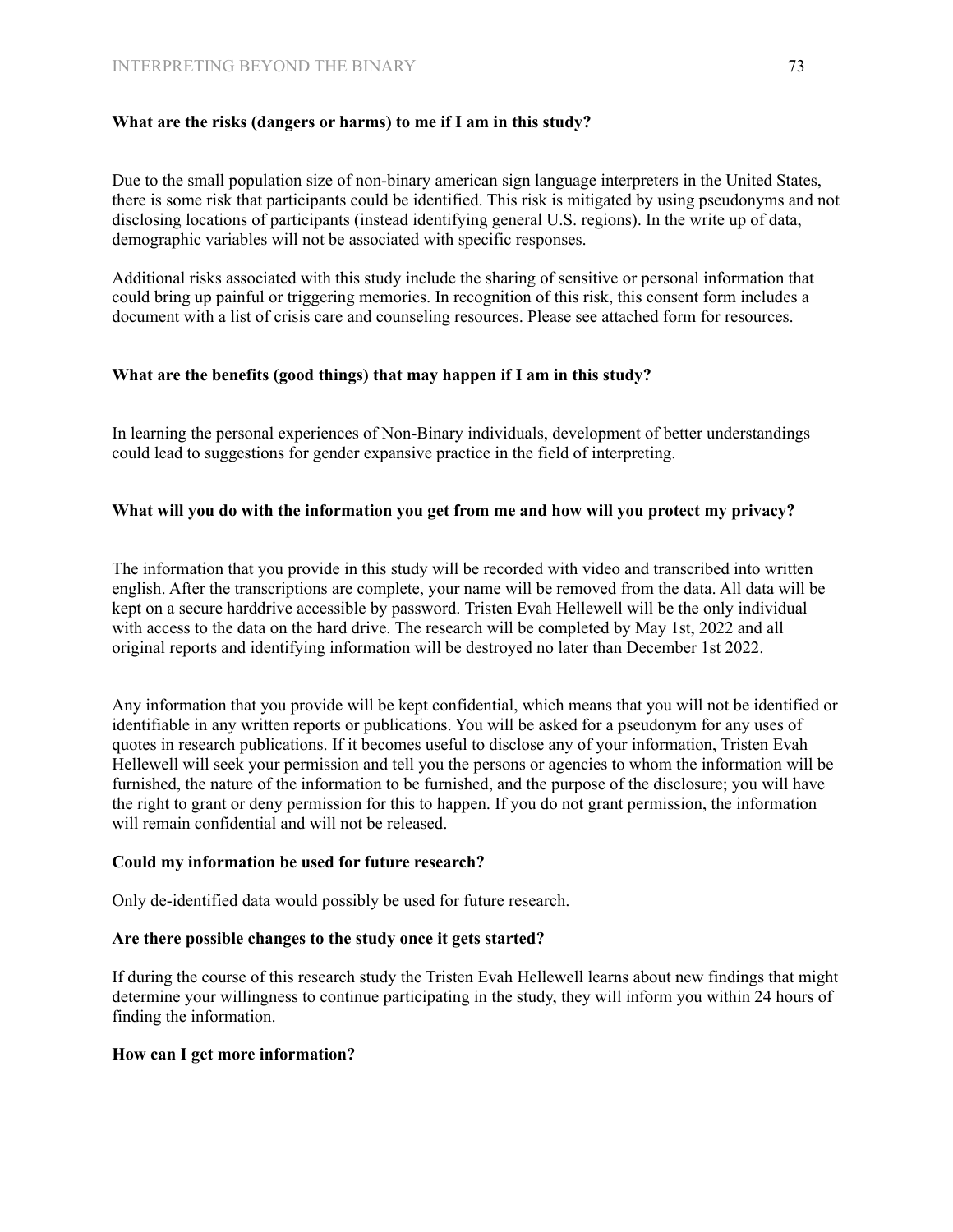If you have any questions, you can ask them before you sign this form. You can also feel free to contact Tristen Evah Hellewell at tehellewell075@stkate.edu or (207) 272-3430. If you have any additional questions later and would like to talk to the research advisor contact: Dr. Justin Small  $\hat{\text{q}}$  imsmall508@stkate.edu ). If you have other questions or concerns regarding the study and would like to talk to someone other than the researcher(s), you may also contact Dr. John Schmitt, Chair of the St. Catherine University Institutional Review Board, at (651) 690-7739 or jsschmitt@stkate.edu.

You may keep a copy of this form for your records.

# **Statement of Consent:**

I consent to participate in the study and agree to be videotaped and audio recorded.

My signature indicates that I have read this information, my questions have been answered and I am at least 18 years of age.

Signature of Participant: Date:\_\_\_\_\_\_\_\_\_\_\_\_\_\_\_\_\_\_

Printed Name of Participant:\_\_\_\_\_\_\_\_\_\_\_\_\_\_\_\_\_\_\_\_\_\_\_\_\_\_\_\_\_\_\_\_\_\_\_\_\_\_\_\_\_\_\_\_

Signature of Researcher

\_\_\_\_\_\_\_\_\_\_\_\_\_\_\_\_\_\_\_\_\_\_\_\_\_\_\_\_\_\_\_\_\_\_\_\_\_\_\_\_\_\_\_\_\_\_\_\_Date:\_\_\_\_\_\_\_\_\_\_\_\_\_\_\_\_\_\_\_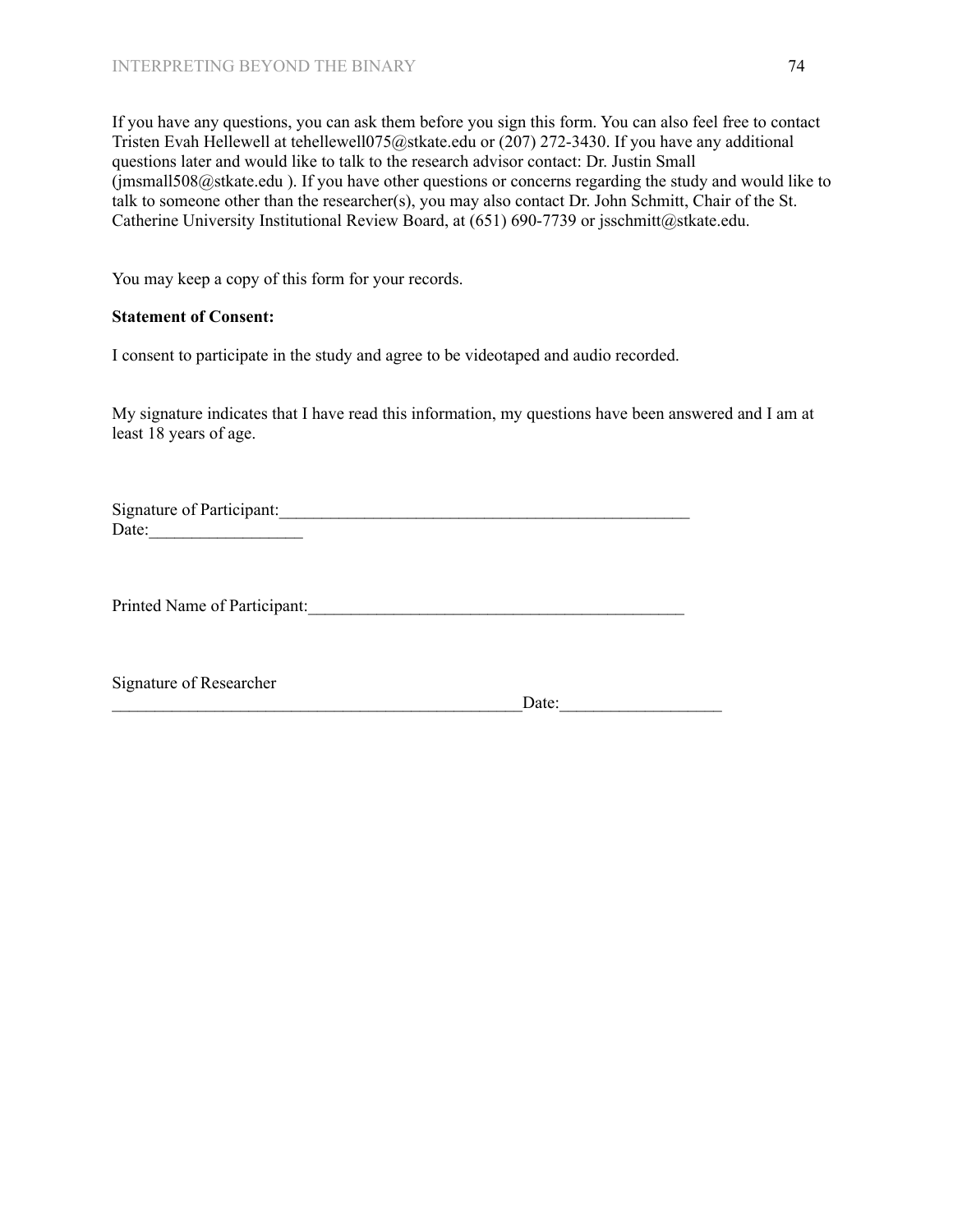# **Appendix F**

# **Focus Group Informed Consent**

# **Interpreting Beyond the Binary: An Exploration into the Experience of American Sign Language Interpreters beyond and between female/male binaries.**

You are invited to participate in a research study. This study is an exploration of the experiences of Non-Binary Interpreters and their experiences working in the field. Tristen Evah Hellewell, a Masters of Arts Candidate at St. Catherine University in St. Paul, MN will be conducting this study. The research advisor for this study is Dr. Justin Small at St. Catherine University.

As part of this study, you will be placed in a group of 4-6 individuals. The facilitator of this group will be Tristen Hellewell, the primary researcher of this study. They will ask you several questions while facilitating the discussion. This focus group will be video-recorded and will be transcribed. Your responses will remain confidential, and no names will be included in the final report. You will be asked to provide a pseudonym. You can choose whether or not to participate in the focus group, and you may stop at any time during the course of the study. Please note that there are no right or wrong answers to focus group questions. The goal is to collect varying viewpoints and would like for everyone to contribute their thoughts. Out of respect, please refrain from interrupting others. However, feel free to be honest even when your responses counter those of other group members.

In the following sections, you will find answers to commonly asked questions about participation in a research study. Please read this entire document and ask questions you have before you agree to be in the study.

# **Why are the researchers doing this study?**

The purpose of this study is to explore the experiences of Non-Binary individuals in the field of Sign Language Interpreting. This study is important because it will shed light on an under-studied part of the population, and give visibility to non-binary interpreter users and practitioners. This will ultimately be to improve interpreting agency practice when providing interpreting services to Non-Binary individuals, and when hiring or contracting with Non-Binary practitioners. Four to six individuals will be invited to participate in this focus group

# **Why have I been asked to be in this study?**

You have self identified as 18 or older, as a gender other than binary male/female and are currently working as an American Sign Language Interpreter in the United States.

# **If I decide to participate, what will I be asked to do?**

You will be asked to join in a focus group about your personal experience in the Sign Language Interpreting world. This group will be conducted virtually over zoom with other individuals who have agreed to participate. The focus group will take 1- 1.5 hours.

# **What if I decide I don't want to be in this study?**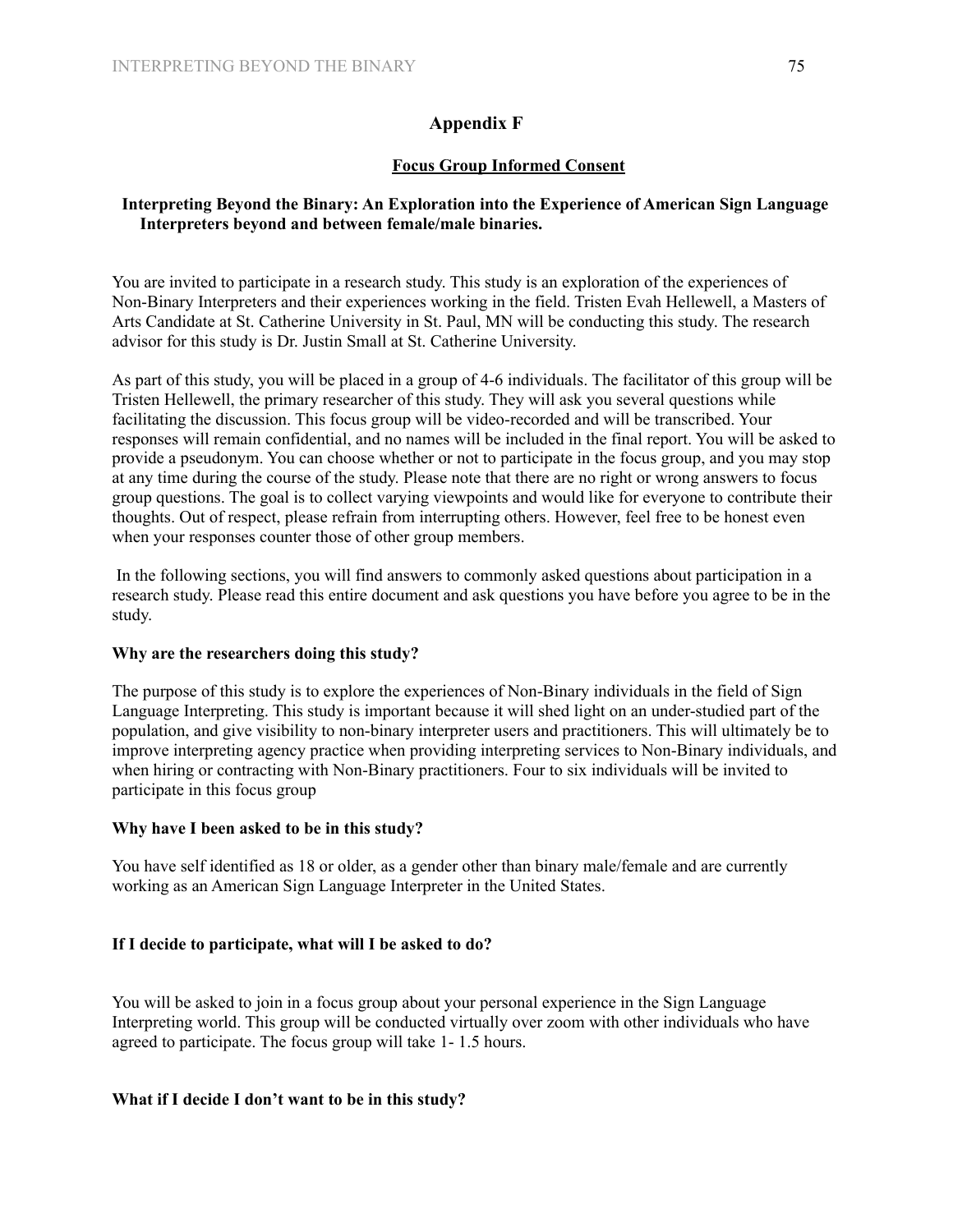Participation in this study is voluntary. If you decide you do not want to participate in this study, please feel free to say so, and do not sign this form. If you decide to participate in this study, but later change your mind and want to withdraw, simply notify Tristen Evah Hellewell and you will be removed. You may completely withdraw until the date of April 15th, 2022 after which data will be retained for the study. Your decision of whether or not to participate will have no negative or positive impact on your relationship with St. Catherine University, nor with any of the students or faculty involved in the research.

#### **What are the risks (dangers or harms) to me if I am in this study?**

Due to the small population size of non-binary american sign language interpreters in the United States, there is some risk that participants could be identified. This risk is mitigated by using pseudonyms and not disclosing locations of participants (instead identifying general U.S. regions). In the write up of data, demographic variables will not be associated with specific responses.

Participation in a focus group includes risk of other participants potentially sharing information outside of the group. This risk is addressed by asking each focus group participant to keep the other participants and all focus group discussion confidential. Below, this consent form requires that focus group participants sign a statement of confidentiality before joining the focus group.

Additional risks associated with this study include the sharing of sensitive or personal information that could bring up painful or triggering memories. In recognition of this risk, this consent form includes a document with a list of crisis care and counseling resources. Please see attached form for resources should they be helpful.

#### **What are the benefits (good things) that may happen if I am in this study?**

In learning the personal experiences of Non-Binary individuals, development of better understandings could lead to suggestions for gender expansive practice in the field of interpreting.

# **What will you do with the information you get from me and how will you protect my privacy?**

The information that you provide in this study will be recorded with video and transcribed into written english. After the transcriptions are complete, your name will be removed from the data. All data will be kept on a secure hard drive accessible by password. Tristen Evah Hellewell and their faculty advisor will be the only individuals with access to the data in this study. The research will be completed by May 1st, 2022 and all original reports and identifying information will be destroyed no later than December 1st 2022.

Any information that you provide will be kept confidential, which means that you will not be identified or identifiable in any written reports or publications. Participants will be asked for a pseudonym for any uses of quotes in research publications. If it becomes useful to disclose any of your information, Tristen Evah Hellewell will seek your permission and tell you the persons or agencies to whom the information will be furnished, the nature of the information to be furnished, and the purpose of the disclosure; you will have the right to grant or deny permission for this to happen. If you do not grant permission, the information will remain confidential and will not be released.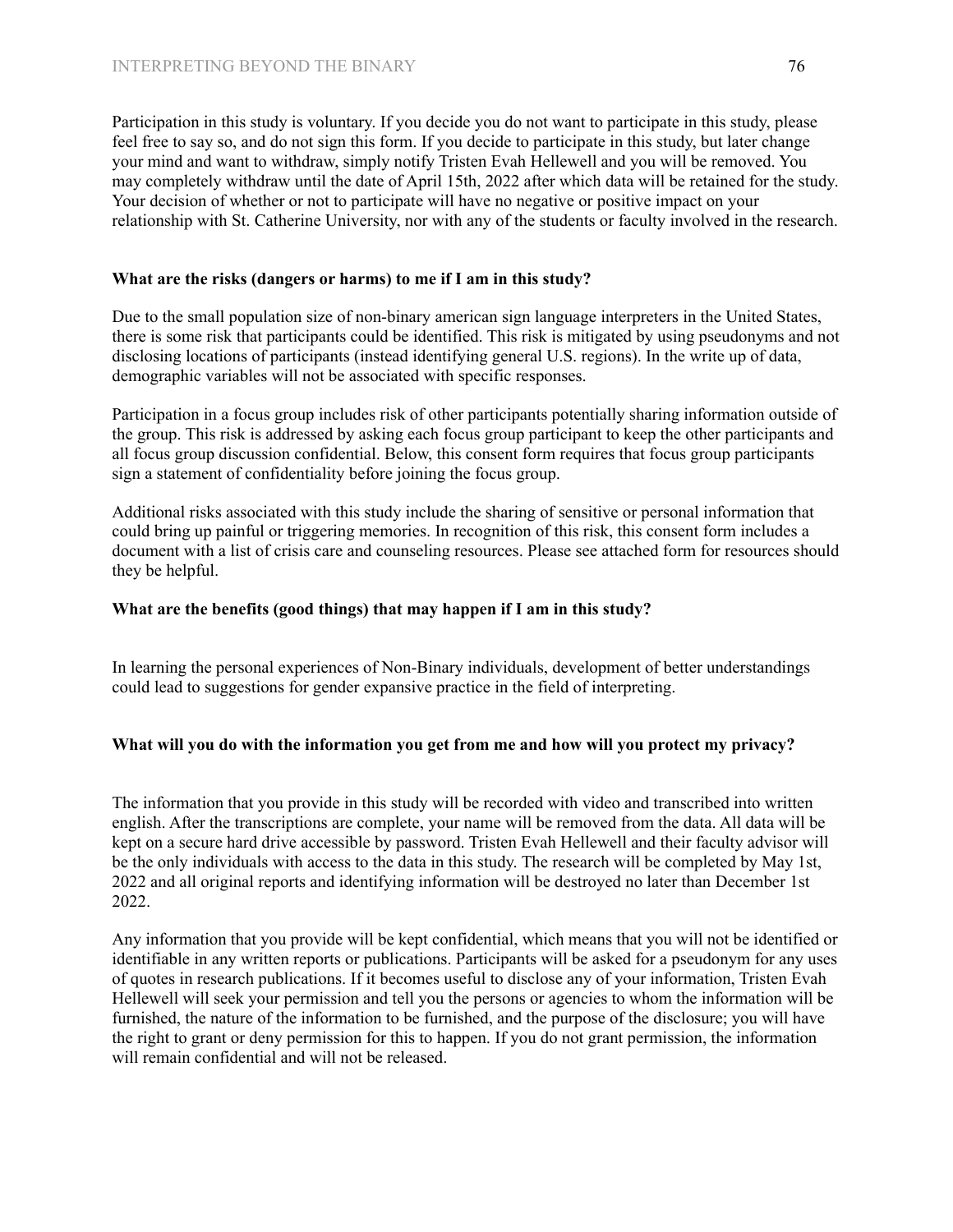Should you choose to participate, you will be asked to respect the privacy of other focus group members by not disclosing any content discussed during the study.

# **Could my information be used for future research?**

Only de-identified data would possibly be used for future research.

# **Are there possible changes to the study once it gets started?**

If during the course of this research study the Tristen Evah Hellewell learns about new findings that might determine your willingness to continue participating in the study, they will inform you within 24 hours of finding the information.

# **How can I get more information?**

If you have any questions, you can ask them before you sign this form. You can also feel free to contact Tristen Evah Hellewell at tehellewell075@stkate.edu or (207) 272-3430. If you have any additional questions later and would like to talk to the research advisor, please contact: Dr. Justin Small (jmsmall508@stkate.edu). If you have other questions or concerns regarding the study and would like to talk to someone other than the researcher(s), you may also contact Dr. John Schmitt, Chair of the St. Catherine University Institutional Review Board, at (651) 690-7739 or jsschmitt@stkate.edu.

You may keep a copy of this form for your records.

# **Statement of Consent:**

I consent to participate in the study and agree to be videotaped.

My signature indicates that I have read this information, my questions have been answered and I am at least 18 years of age.

| <b>Signature of Participant:</b> |  |
|----------------------------------|--|
| Date:                            |  |

Printed Name of Participant:

Signature of Researcher

Date: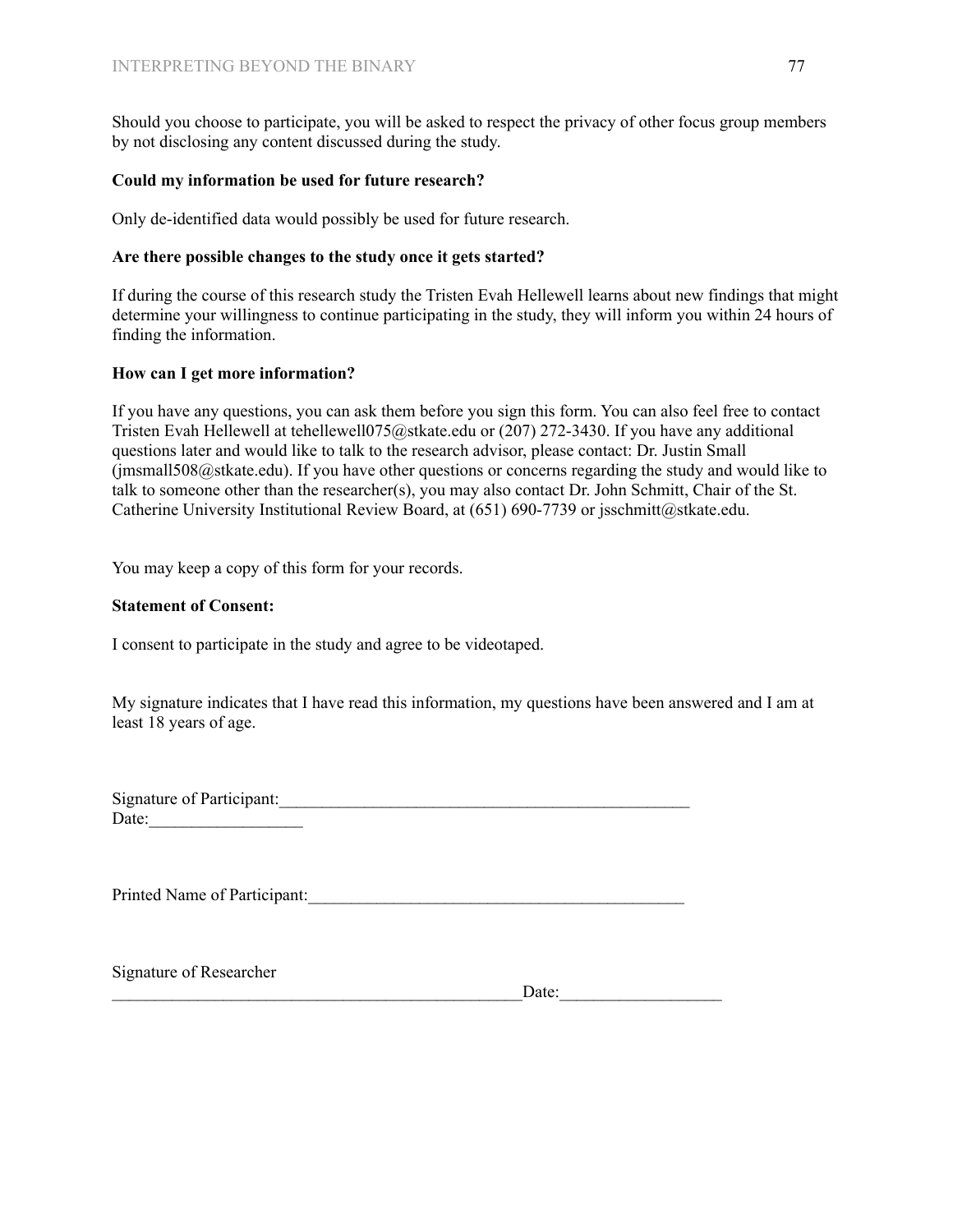# **Statement of Confidentiality:**

I agree to respect the privacy of other focus group members and will not disclose names, information of other participants or any other content discussed during the study.

Signature of Participant:  $Date:$ 

Printed Name of Participant:\_\_\_\_\_\_\_\_\_\_\_\_\_\_\_\_\_\_\_\_\_\_\_\_\_\_\_\_\_\_\_\_\_\_\_\_\_\_\_\_\_\_\_\_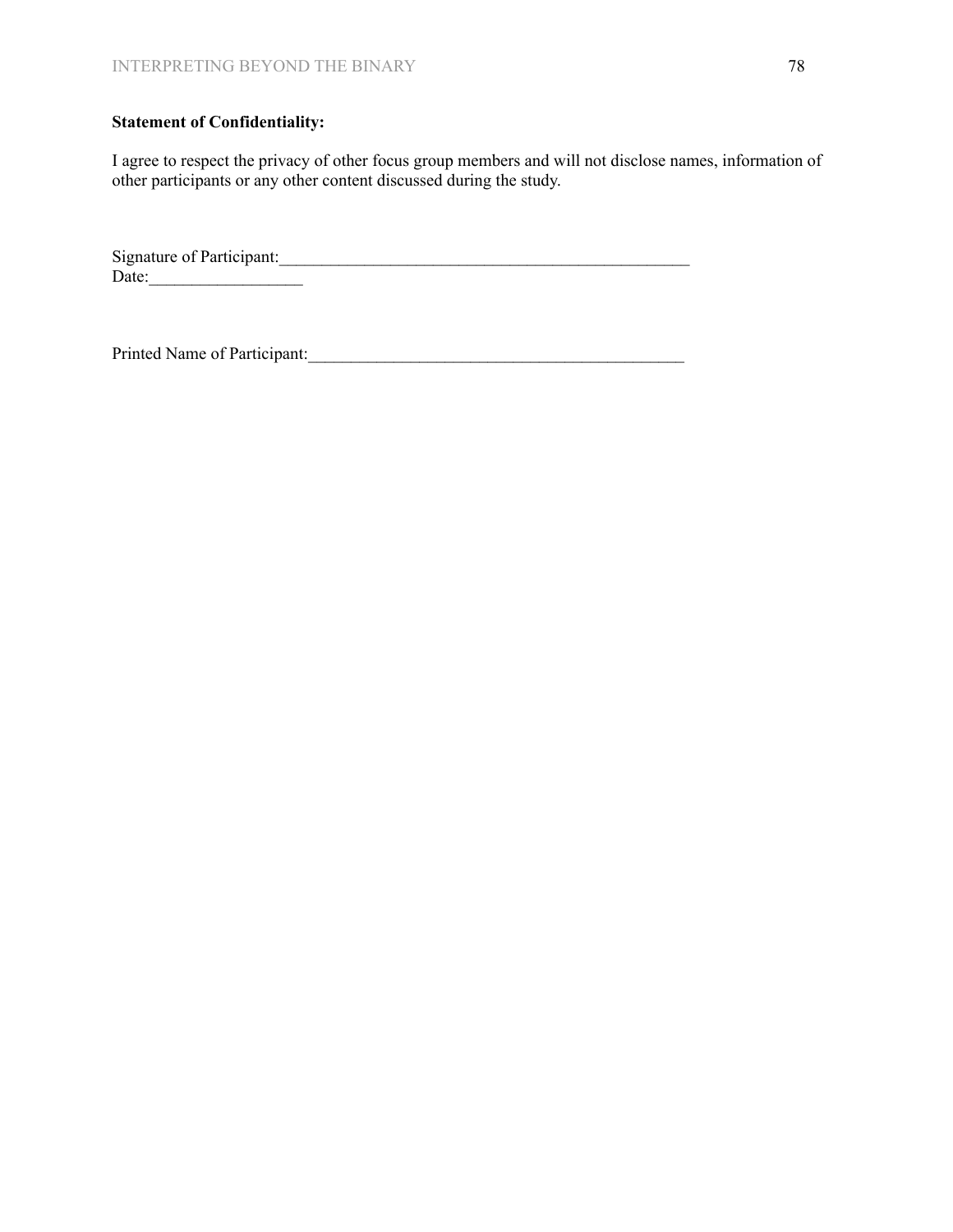# **Appendix G**

Survey Questions

# **Inclusion/Exclusion Questions:**

# **Q1: Are you currently working as a Hearing or Deaf American Sign Language Interpreter in the United States?**

yes no

If no then skip to end of survey

# **Q2: Do you identify as a gender outside of the Male/Female binary?**

yes no

If no then skip to end of survey

#### **Q3: How old are you?**

Under 18 years, 18-25 years 26-35 years 36-45 years 46-55 years 56-65 years 65+ years

If under 18 skip to end of survey

# **Demographic Questions:**

These questions will ask specific questions about you, your identity, location and broad details about your interpreting work.

#### **Q4 Please describe your gender identity:**

Agender Aliagender Androgyne Aporagender Bigender Demi-gender Enby Genderless Gender expansive Gender fluid Gender Neutral Gender outlaw Gender queer Gray Gender Intergender Maverique Multi-gender Neutrois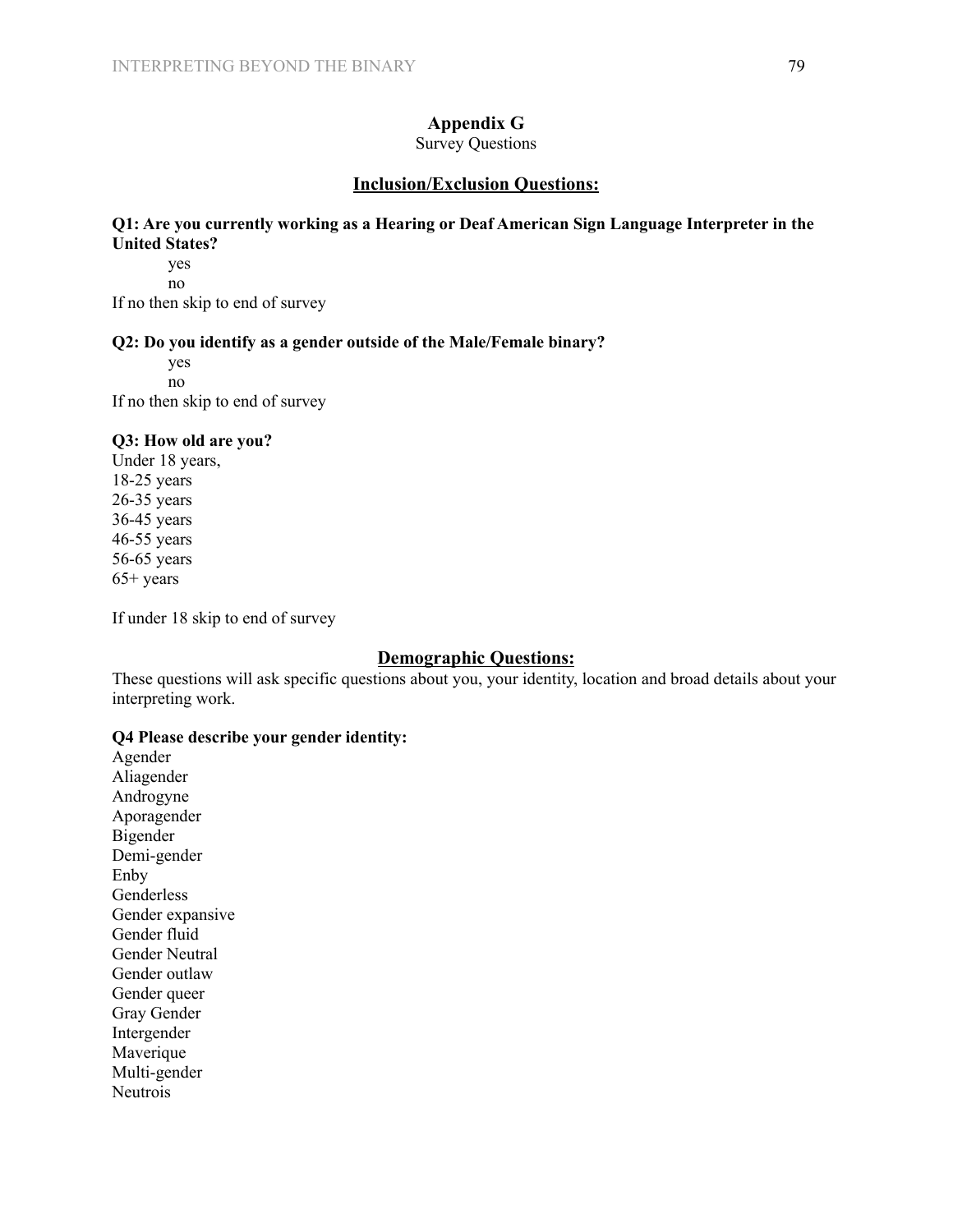Non-Binary Non-Binary Intersex Non-Binary Transgender Novi-gender Omnigender Pangender Polygender Third-gender Trigender Two-Spirit Other please fill in your own identity if not provided option:

# **Q5 Please describe your gender expression:**

masculine feminine androgynous My gender expression changes I don't identify with any specific gender expression other

#### **Q6 What is your ethnicity:**

Fill in\_\_\_\_\_\_\_\_\_\_\_\_\_\_\_\_\_\_

**Q7 What is your race:** Fill in

#### **Q8 What are your personal gender pronouns?**

They/Them/Theirs Zie/Zim/Zis Xe/Xer/Xyrs yo/yos Sie/Hir Ey/em/Eir Elle/Elles/Se Ae/Aer/Aers Fae/Faer/Faers Ve/Vis/Virs tey/teirs per/pers ze/zie/hir she/her/hers he/him/his I prefer people use my name only, not pronouns Other (write in):

#### **Q9 Which Region Do you live in?**

[Region](https://rid.org/region-i-northeast/) I (*Connecticut, Delaware, Maine, Massachusetts, New Hampshire, New Jersey, New York, Pennsylvania, Rhode Island, Vermont, West Virginia)*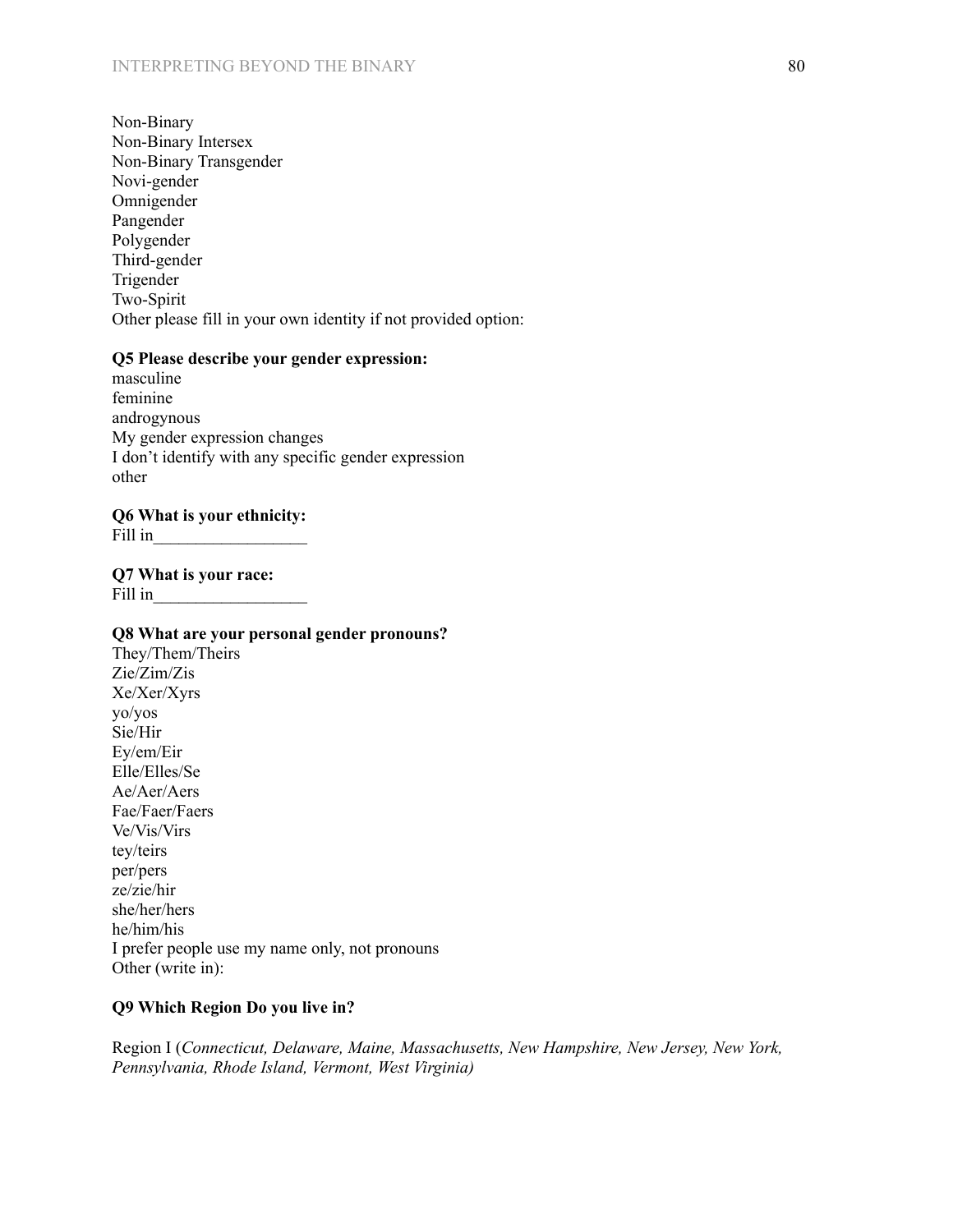[Region](https://rid.org/region-ii-southeast/) II (*Alabama, Florida, Georgia, Maryland & District of Columbia (Potomac Chapter), Mississippi, North Carolina, South Carolina, Tennessee, Virginia)*

[Region](https://rid.org/region-iii-midwest/) III (*Illinois, Indiana, Kentucky, Michigan, Minnesota, Ohio, Wisconsin)*

[Region](https://rid.org/region-iv-central/) IV (*Arkansas, Colorado, Iowa, Kansas, Louisiana, Missouri, Montana, Nebraska, New Mexico, North Dakota, Oklahoma, South Dakota, Texas, Wyoming)*

[Region](https://rid.org/region-v-pacific/) V (*Alaska, Arizona, California, Hawaii, Idaho, Nevada, Oregon, Utah, Washington)*

Other:

# **Q10 What interpreting credentials do you hold?**

RID Certification NAD Certification EIPA BEI Core CHI State Licensure None of the Above Other:

#### **Q11 How many years have you been working as an interpreter?**

0-4 years 5 - 9 years 10 -14 years 15 - 19 years  $20 + \text{years}$ 

#### **Q12 Which settings of interpreting have you worked?**

Educational/Technical Religious Mental Health Medical Performing Arts Business/Government Legal Video Relay Interpreting Video Relay Service **Other** 

# **Q13 How are you employed as a sign language interpreter?**

Freelance interpreter

- a. Primarily gets work independently
- b. Primarily gets work through Sign Language Interpreting agencies Staff interpreter of a non-interpreting agency or business Staff interpreter of an interpreting agency VRS Interpreter Other: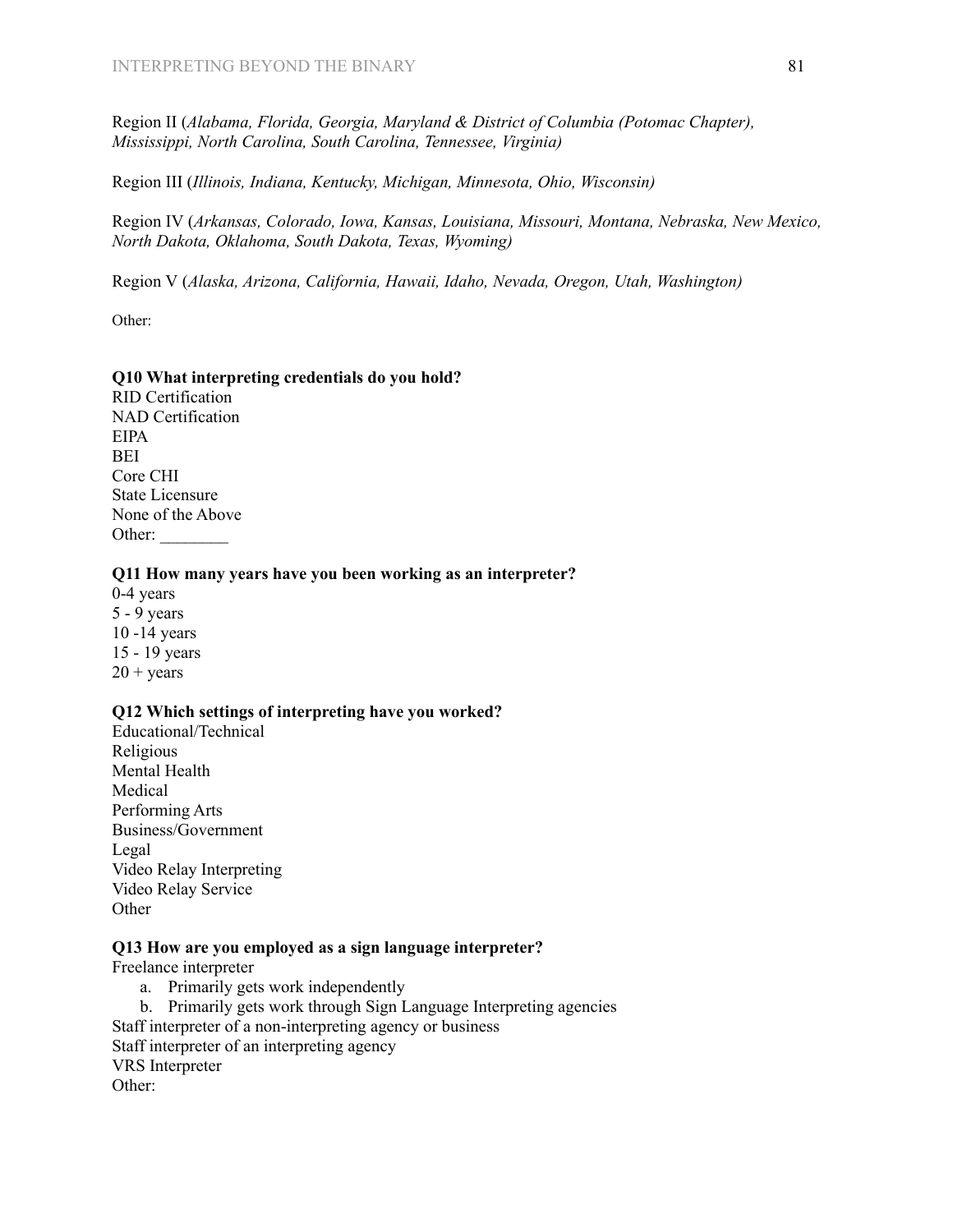# **Questions about Non-Binary Work Experience**

The remaining questions will ask you specifically about your experience working in the field. These questions will surround your experiences before, during and after interpreting assignments as well as interactions with employers, clients and colleagues.

# **Questions about experiences with Colleagues:**

**Q14-15 Please answer the following questions about disclosing your gender identity:**

**14. How comfortable do you feel disclosing your gender identity to interpreter colleagues?** Very comfortable Somewhat comfortable Neutral/undecided Somewhat uncomfortable Very uncomfortable Unsafe

**15. How comfortable do you feel sharing your personal gender pronouns with colleagues?**

Very comfortable Somewhat comfortable Neutral/undecided Somewhat uncomfortable Very uncomfortable Unsafe

# **Q16 Are your pronouns respected and used by your interpreting colleagues/peers:**

Always Frequently Sometimes Rarely Never

**Q17 - 22 Please answer the following questions about interactions with colleagues:**

**17. Have you ever been asked to answer personal or medical questions about your gender identity, body or gender expression by interpreter colleagues?** Yes No I don't remember **18. Have your colleagues ever told you that your personal pronouns are ungrammatical, or too hard to remember or use?** Yes No I don't remember **19. Have your colleagues ever made disparaging comments or remarks about your gender or the gender identities/expressions of other people to you?** Yes No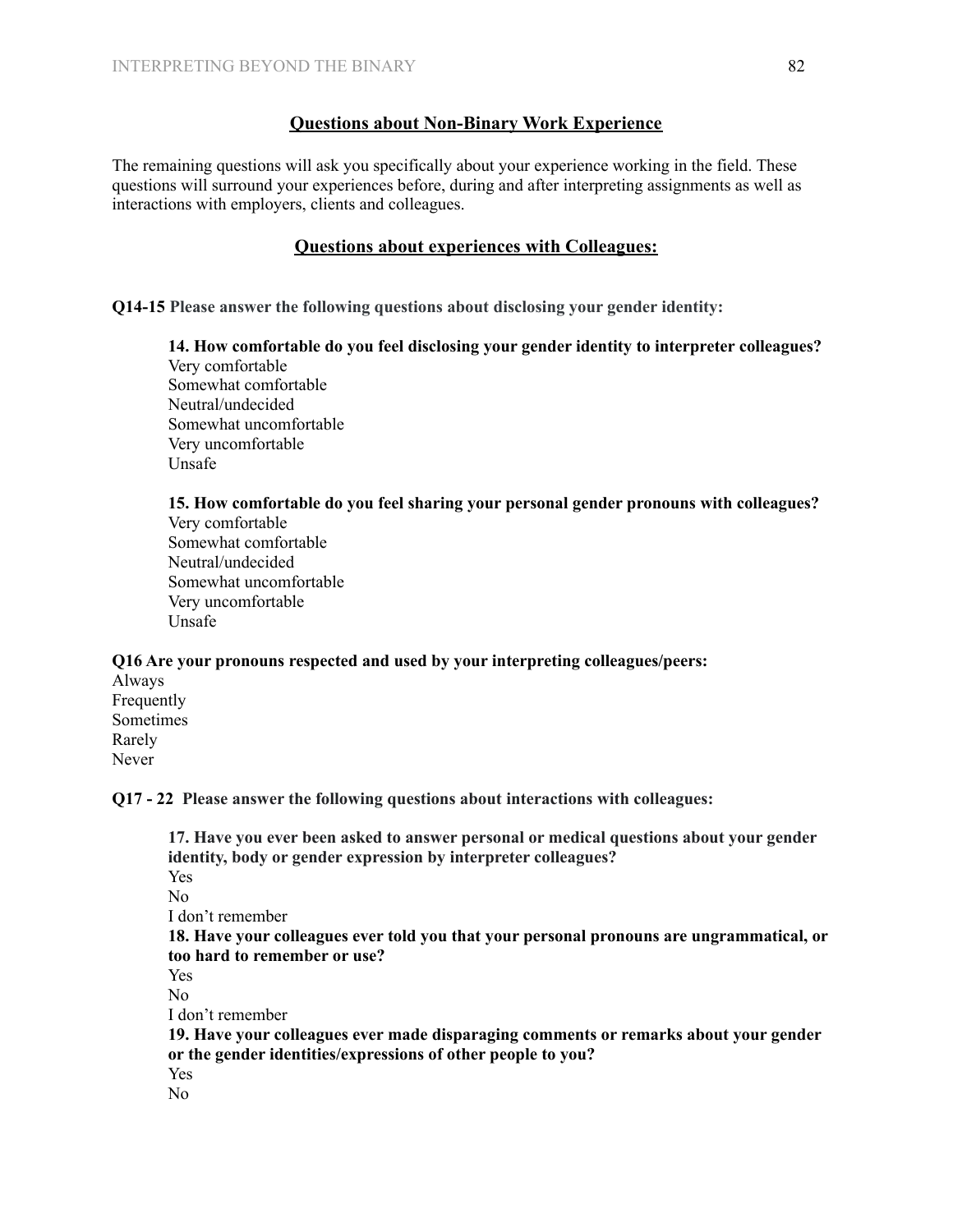# I don't remember **20. Have you ever felt supported by your colleagues in regards to your pronouns, gender identity or expression?** Yes No I don't remember **21. Have your colleagues ever self corrected or corrected others on your pronouns?** Yes No I don't remember **22. Have you ever been outed by colleagues without your permission?** Yes No I don't know

# **23. How knowledgeable do you feel the interpreting community in your area is about non-binary genders?**

Very knowledgeable Somewhat knowledgeable Barely knowledgeable Not at all knowledgeable Other:

# **Questions about experiences with hiring bodies (Agencies, VRS companies, Schools): Q24-29**

**24. Do you feel comfortable sharing your personal pronouns with agencies/businesses that hire you?** Yes No Sometimes Depends on the Situation Fill in:

# **25. Are your pronouns respected and used by agencies/businesses that hire you?**

Always Frequently Sometimes Rarely Never Other:

#### **26. Do the agencies/businesses that hire you have options for your pronouns/ gender identity in their documentation paperwork or practices?**

Yes No Sometimes Depends on the Situation Not Applicable Fill in: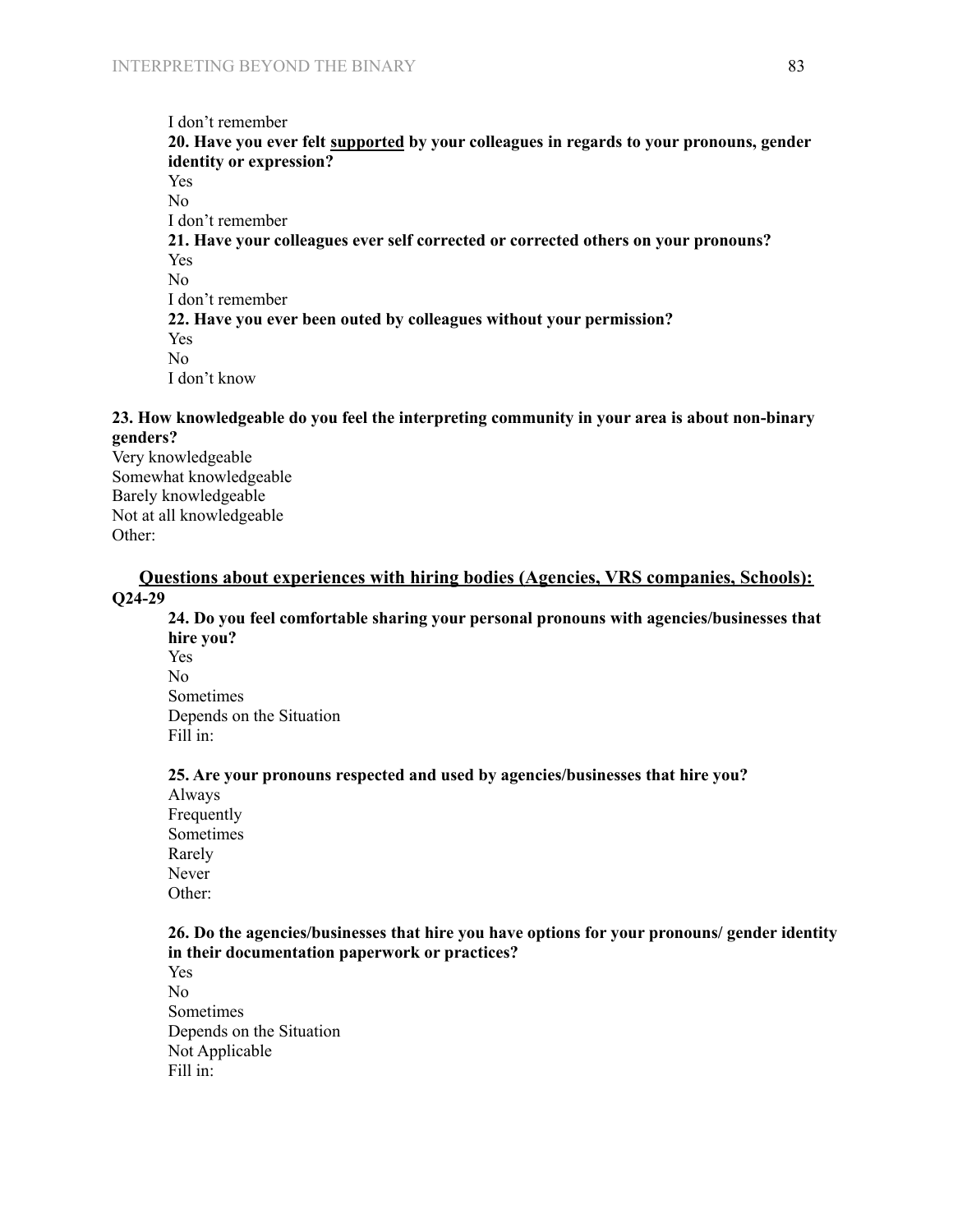#### **27. Has your agency ever sent you to a gender-specific job that** *did not* **correspond with your gender identity?** Yes

No Not Applicable

# **28. Has your agency ever sent you to a gender-specific job that did correspond to your gender identity?**

Yes No Not Applicable

**29. If issues related to your gender identity or presentation come up in a professional context, do you have someone you can talk to about it in your agency/business?** Yes

No Not Applicable Fill in:

# **Q30 How safe do you feel presenting your gender identity/expression in your interpreting**

**agency/business?** Very safe Somewhat safe Somewhat unsafe Very unsafe Other: Not applicable

**Q31 Have you ever been asked by an employer/agency/business to hide, not disclose or incorrectly represent your gender identity/expression?**

Yes No Not Applicable Fill in:

**Q32 If your employer/agency/business has an office that you are expected to work in physically, is there a bathroom that corresponds to your gender or a single stall bathroom?**

Yes No N/A

Q33 Have you ever been removed from, fired, laid off or cut from a schedule that you suspect was **due to your gender identity or expression?** Yes No

Not Applicable Prefer not to say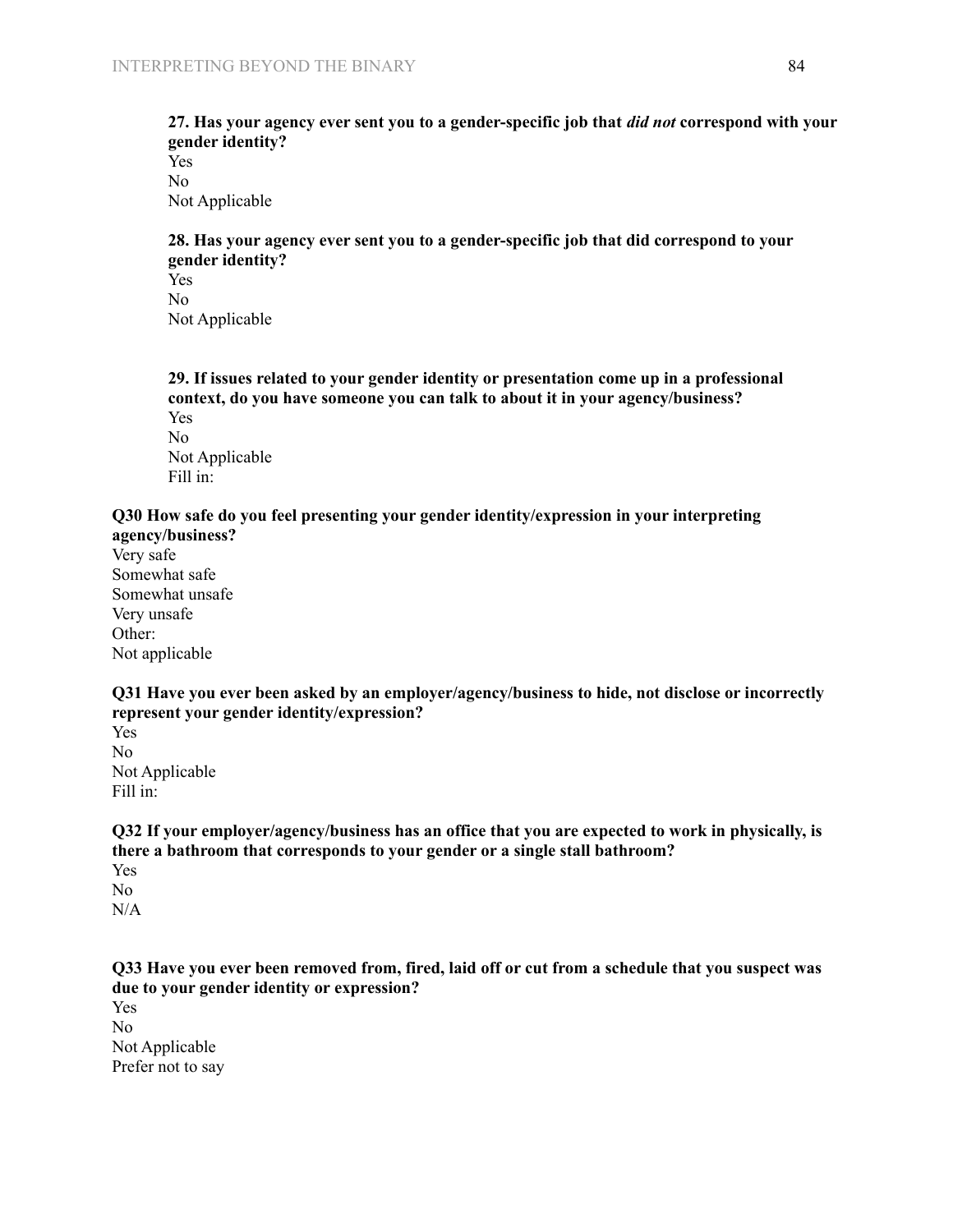# **Questions about experiences with hearing/Deaf consumers**

# **Q34 Have you ever been asked what your gender is by a Deaf or hearing consumer?** Yes

No Not Applicable Other:

#### **Q35 Have you ever been misgendered by a consumer?**

Yes No Not Applicable Other:

# **Q36 Have you been asked personal or medical questions about your gender identity, body or gender expression by consumers?**

Yes No I don't remember

# **Q37 Do you feel comfortable sharing your personal gender pronouns with consumers?**

Yes No Depends other

# **Q38 Have you ever been outed by a consumer?** Yes No

I don't know I don't remember other

# **Q39 Have you ever had a consumer request a different interpreter than you because of your gender identity or expression?**

Yes No I don't know I don't remember other

# **Q40 Have you ever had a consumer request you specifically because of your gender expression or identity?**

Yes No I don't know I don't remember other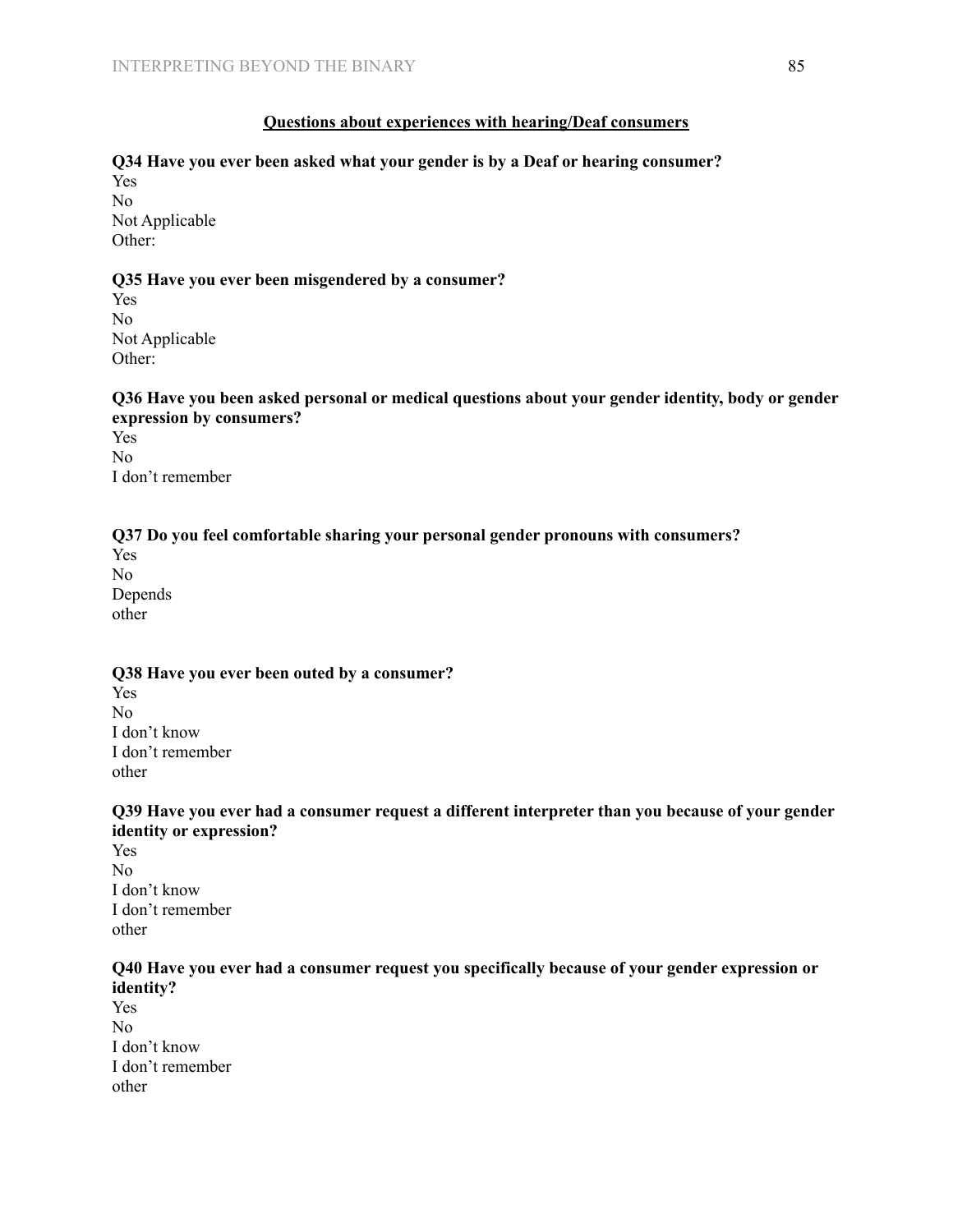# **Q41 Have you ever had a consumer make derogatory statements towards/about you or other non-binary people in your presence?**

Yes No I don't know I don't remember Add any additional comments about it:

#### **General Questions about interpreting as a Non-Binary person**

**Q42 Have you ever had to interpret someone referring to you and using the wrong pronouns?** Yes No I don't know I don't remember

# **Q43 While you were interpreting for them, has a consumer ever outed your gender identity?**

Yes No I don't know I don't remember

#### **Q44 Have you ever had to interpret cis-sexist or anti-transgender/anti-non binary content or discourse?**

Yes No I don't know I don't remember

Q45 Have you ever felt unsafe in one of the following ways leading up to, during or directly after an **interpreting assignment?** Physically Unsafe Psychologically Unsafe

# **Q46 Have you ever had a gender affirming experience while leading up to, during or directly after an interpreting assignment?**

Yes No I don't know I don't remember If yes feel free to share:

# **Q47 Would you be interested in participating in a focus group or 1:1 interview to talk more about your experience?**

yes no

If yes will bring a separate survey where they will be asked to provide best contact information for Tristen *Hellewell to contact them directly. This will preserve anonymity of data in the survey .*

**Q48 Is there any other information or experiences that you would like to share about interpreting beyond the binary?**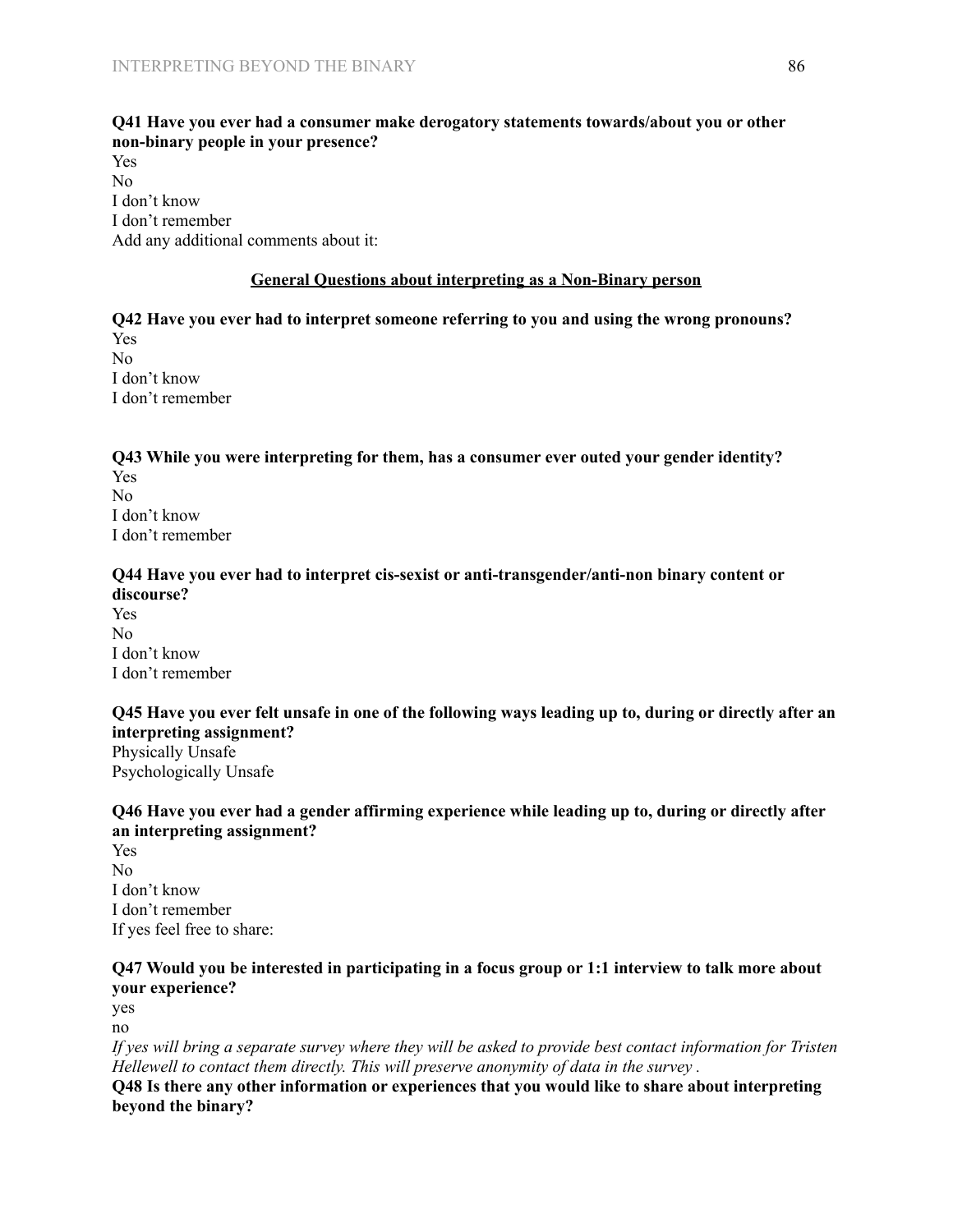# **Appendix G**

#### 1:1 Interview Questions

How long have you been working as an interpreter? What settings do you typically work in?

How do you currently identify your gender identity?

- a. What pronouns do you use?
- b. How would you describe your gender expression?
- c. What do you feel like your gender identity and expression mean to you in a professional sense?

How do you think others perceive your gender identity?

- a. How do hearing people generally perceive your gender identity?
- b. How do Deaf people generally perceive your gender identity?
- c. How do the people that hire you generally perceive your gender identity?
- d. Do you feel your gender identity or expression has ever been an advantage in your work? Talk about why if yes?

Have you ever been treated differently due to your gender identity during an interpreting assignment?

- a. What happened?
- b. How did you handle the situation?
- c. Were you able to talk about it the moment it happened?
- d. Did you have a place to post-process after the assignment?

Have you ever had to field personal questions about your gender or body during an interpreting assignment?

- a. Have you been asked by colleagues to share information about your gender identity or presentation
- b. Have you been asked by those using interpreting services (Deaf or Hearing clients) to share information about your gender identity or presentation?
- c. Have you ever been asked personal medical questions at work related to your gender or gender affirming care?

Is there a time that you believe your gender identity or presentation had a positive impact on a job? Or where your gender identity/expression was instrumental in the success of that job? What happened?

Is there a time that you felt like your gender identity or presentation had a negative impact on the job? What happened?

Will you share a time where you had to interpret derogatory content related to Transgender or Non-binary issues? What happened or what was said? How has this affected you? Were you able to find support after the assignment?

What do you feel like you would like cisgender or binary gendered interpreters should know about the experience of being a non-binary interpreter?

Can you share thoughts on how the non-binary experience could positively impact the interpreting world?

How could getting beyond gender binaries in our field improve the practice of interpreting?

Is there anything more anyone would like to share?

Please feel free to share the survey link with other non-binary interpreters you know.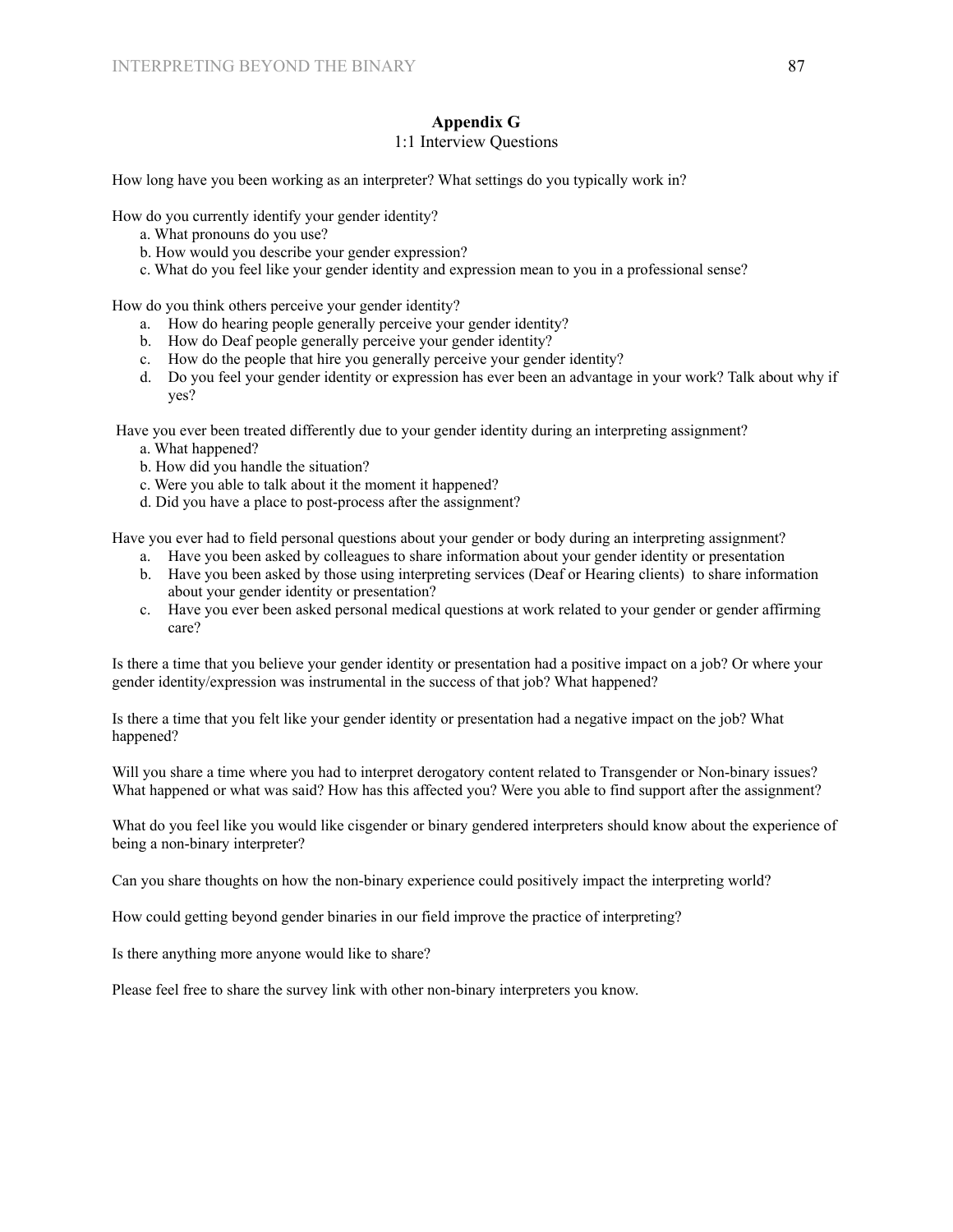#### **Appendix H Focus Group Introduction/Script:**

Welcome to this focus group! Thank you all for taking the time to join in and talk about your experiences interpreting beyond the binary. My name is Tristen Hellewell and I am the primary researcher for this study. You have all participated in the survey and have completed the consent form to participate in this study. Before we get started I want to just go over a couple of intentions for this space. Firstly, the information in this study will be used to guide more gender expansive practice in the field. Each of us come with different backgrounds, experiences and levels of safety in our respective communities. For your safety and the safety of the other participants please keep the discussion and names of other participants confidential. While I can not guarantee the confidentiality of this space, we can collectively agree to keep the content of this discussion here, and respect the privacy of each other's stories. There are no right or wrong answers to the questions that will be asked, each person has their unique experience. Please share your story even if it differs or contrasts with someone else's. This focus group will be recorded via zoom recording and quicktime recording as a backup. The files will be stored on an external drive and all identifying information will be deleted once the transcripts have been created. For confidentiality purposes I will ask you all during this focus group to rename yourselves (in the zoom window) with the pseudonyms you would like me to use for you for this study. If at any point you do not wish to continue in the focus group you can leave the zoom and email me to remove your responses to this study. At this point I want to check in to see if there are any questions? (take time to answer questions)

If there are no more questions, let's begin!

#### **Focus Group Questions**

Please share your gender identity and pronouns for use in this focus group.

Tell me about the kind of interpreting work that you do? What settings do you primarily work in?

Have there ever been questions that come up in those settings by colleagues or consumers about your gender identity, pronoun use or even more sensitive questions about your gender?

Are you open with colleagues/consumers about your gender identity and pronouns? Why or why not?

Has there ever been a time during an interpreting job that you have been misgendered (and supposed to interpret that misgendering)?

How do you handle this as an interpreter?

Tell me about times during interpreting work that you have been correctly gendered? What is that like? Do you notice any impacts on your work when you are interpreting when you are correctly gendered vs. incorrectly gendered? Or even impacts after the job, in the way that you post process or think about the work after?

Has there ever been a time that you felt uncomfortable or even unsafe navigating an interpreting assignment because of your gender identity/ presentation?

What has been your experience with mentorship in the profession as a non binary interpreter?

How do you see binaries or binary thinking present in the interpreting field? What examples of different binaries do you see in the profession?

How do you think the experience of being a non-binary interpreter inform binaries beyond gender?

What do you feel like you would like cisgender or binary gendered interpreters should know about the experience of being a non-binary interpreter?

As a whole, how do you feel the interpreting world understands the experiences of non-binary interpreters? What kind of things do you wish you could see in the interpreting field as relates to gender expansive interpreting practice? Anything else to share?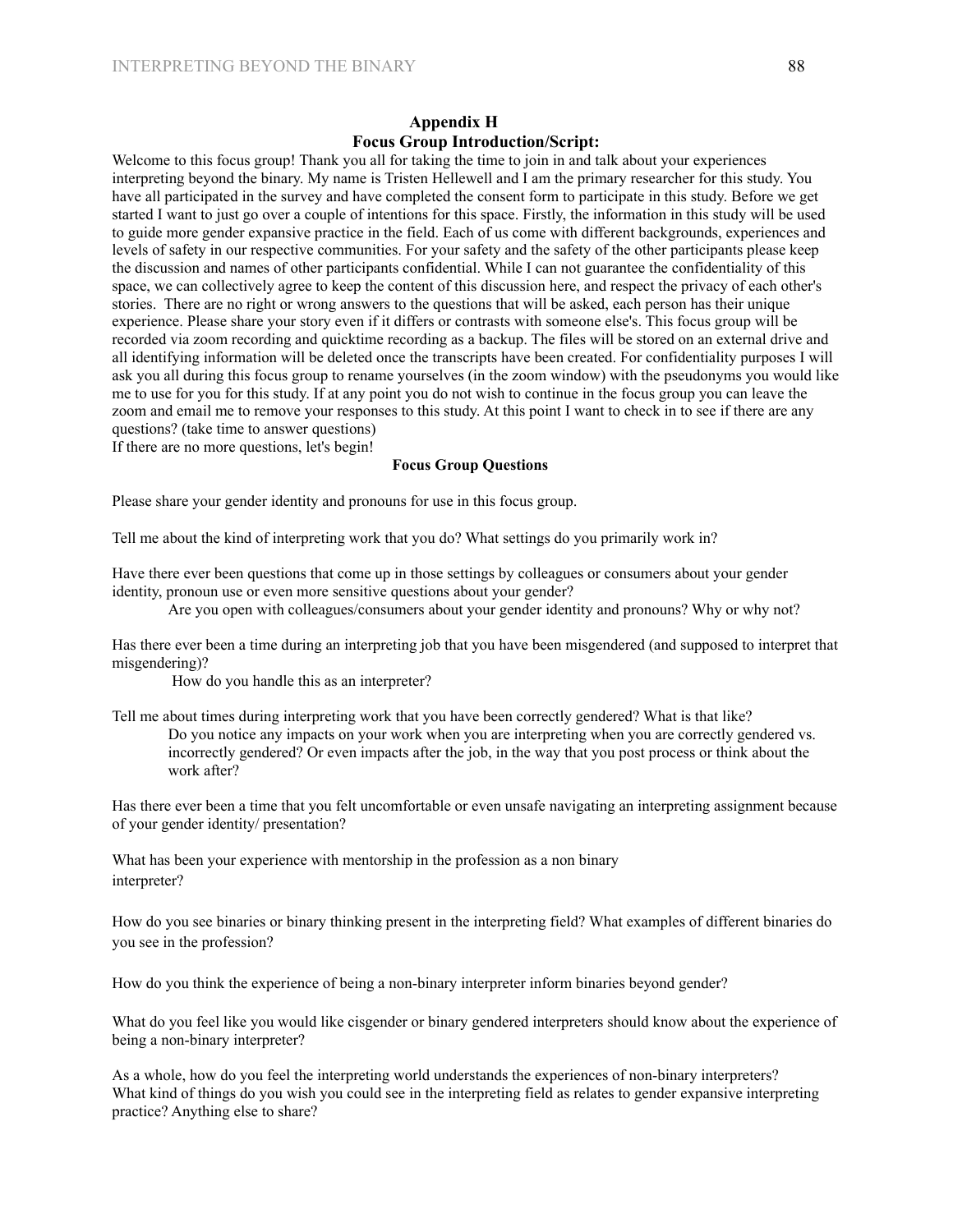# **Appendix I Crisis and Counseling Resources**

**Crisis Care:**

| <b>Resource</b>                                                                                         | Website                                          | <b>Description</b>                                                                                                                                           | Contact                               | <b>Cost Associated</b>            |
|---------------------------------------------------------------------------------------------------------|--------------------------------------------------|--------------------------------------------------------------------------------------------------------------------------------------------------------------|---------------------------------------|-----------------------------------|
| <b>THRIVE</b><br>(Thriving)<br><b>Harnesses</b><br>Respect,<br>Inclusion, and<br><b>Vested Empathy)</b> | https://thrivelifeline<br><u>.org/index.html</u> | Thrive is a volunteer run,<br>trans-led, text based<br>support for folks in crisis.                                                                          | Text "THRIVE"<br>to<br>1-313-662-8209 | Cell phone carrier<br>rates apply |
| <b>Trans LifeLine</b>                                                                                   | https://translifeline.<br>$org/$                 | Trans Lifeline is a<br>Trans-led and operated<br>non-profit organization<br>offering direct emotional<br>and financial support to<br>trans people in crisis. | Call Hotline:<br>$(877)$ 565-8860     | Cell phone carrier<br>rates apply |

# **Counseling Resources or Longer Term Resources:**

| <b>SAIGE</b><br>Society for Sexual,<br>Affectual, Intersex,<br>and Gender<br>expansive<br>Identities | https://saigecouns<br>eling.org/                                                                             | <b>Counselors and Related</b><br>Professionals Serving<br>Sexual, Affectional,<br>Intersex, and Gender<br><b>Expansive Communities</b><br>(new website: more<br>information to come) | https://saigecou<br>nseling.org/cont<br>act/                          | No specific costs<br>associated                                                                                                   |
|------------------------------------------------------------------------------------------------------|--------------------------------------------------------------------------------------------------------------|--------------------------------------------------------------------------------------------------------------------------------------------------------------------------------------|-----------------------------------------------------------------------|-----------------------------------------------------------------------------------------------------------------------------------|
| <b>AGLP</b><br>(The Association<br>of LGBTQ+<br>Psychiatrists)                                       | https://aglp.memb<br>erclicks.net/index.<br>php?option=com<br>content&view=art<br>icle&id=14&Itemi<br>$d=74$ | Online referral system to<br>find LGBTQ+ psychiatrists                                                                                                                               | 215-222-2800                                                          | Cost associated<br>with mental health<br>care.                                                                                    |
| <b>Psychology Today</b>                                                                              | https://www.psych<br>ologytoday.com/us                                                                       | A website for finding<br>counselors in your area.<br>Search engine can specify<br>LGBQ or Transgender<br>competent providers.                                                        | <b>Contacts will</b><br>be listed on<br>individual<br>Therapist pages | Cost listed on<br>individual<br>therapists<br>information<br>Therapists also list<br>which insurance<br>carriers are<br>accepted. |